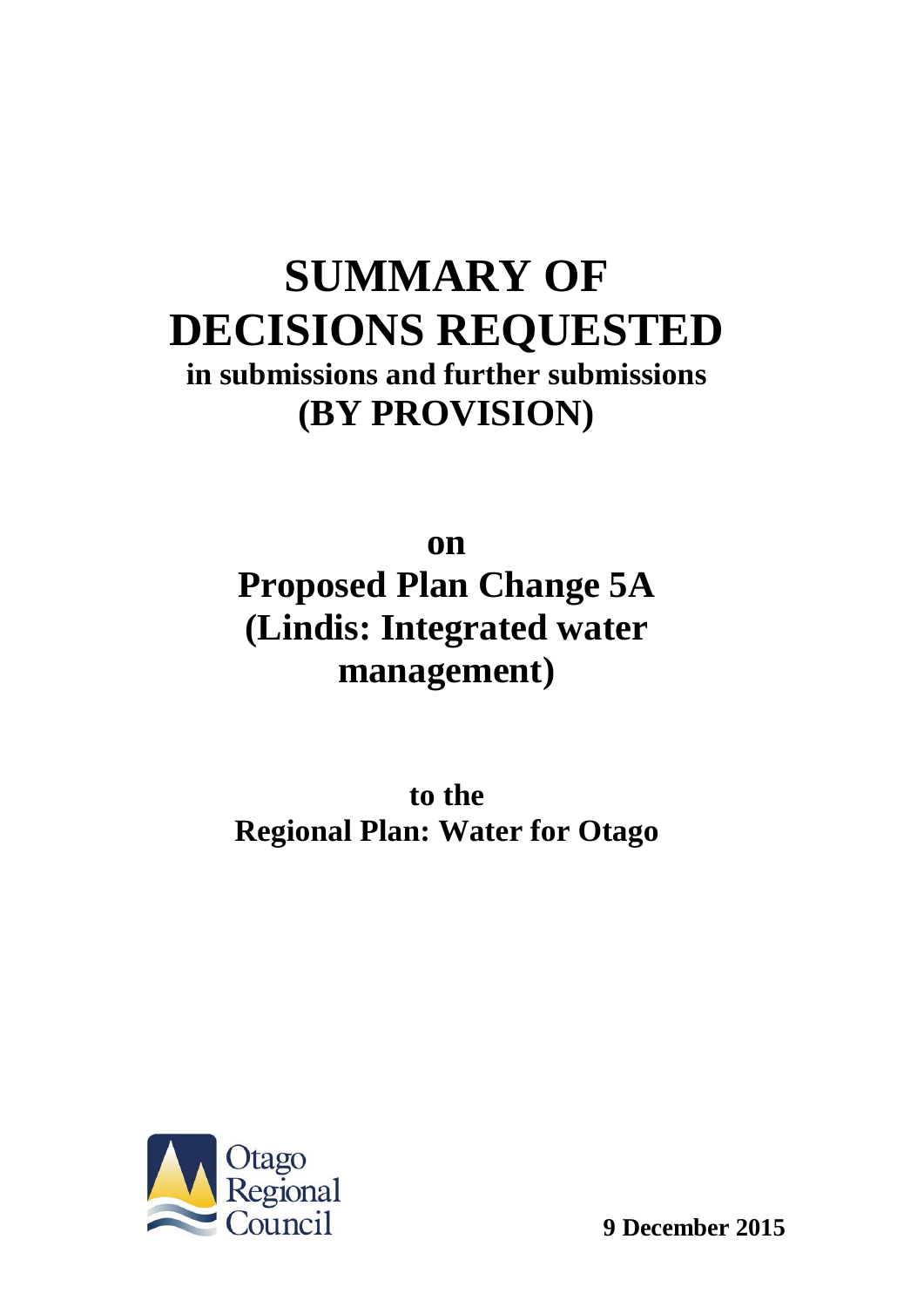| Abbreviations used in these summary pages |                                                                                      |
|-------------------------------------------|--------------------------------------------------------------------------------------|
| <b>ORC</b>                                | Otago Regional Council                                                               |
| 1/s                                       | Litres per second                                                                    |
| <b>MALF</b>                               | Mean annual low flow                                                                 |
| <b>RPS</b>                                | <b>Regional Policy Statement</b>                                                     |
| <b>PRPS</b>                               | <b>Proposed Regional Policy Statement</b>                                            |
| <b>NPSFM</b>                              | National Policy Statement for Freshwater<br>Management 2014                          |
| <b>RMA</b>                                | Resource Management Act 1991                                                         |
| PPC5A                                     | Proposed Plan Change 5A (Lindis: Integrated<br>water management)                     |
| Draft NESEFWL                             | Draft National Environmental Standard on<br>Ecological Flows and Water Levels (2008) |
| <b>RPW</b>                                | Regional Plan: Water for Otago                                                       |
| S                                         | A Section of the RMA                                                                 |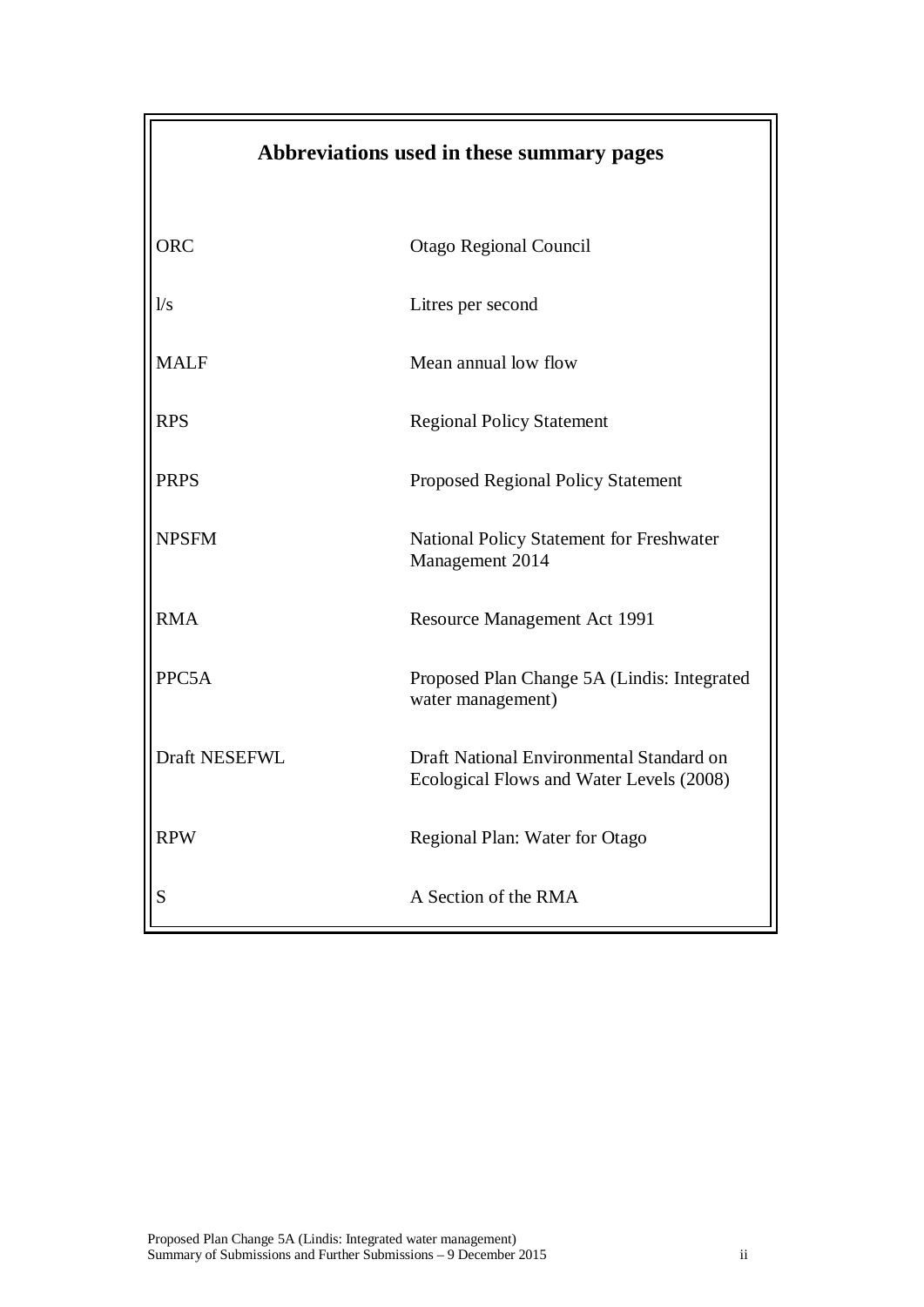#### **Preface**

Proposed Plan Change 5A (Lindis: Integrated water management) to the Regional Plan: Water for Otago was publicly notified on Saturday 8 August 2015 in accordance with Clause 5 of the First Schedule of the Resource Management Act 1991 (RMA).

Eighty-one submissions were received by the Otago Regional Council (ORC). ORC released the Summary of Decisions Requested and called for further submissions on Saturday 27 September 2015, with further submissions closing on Friday 9 October 2015. There were 6 further submissions received.

This document summarises the submissions and the further submissions received by issue. Further submissions in support or opposition are included following their submission point and are shown in *italics*.

The full original submissions and further submissions are available for viewing on our website www.orc.govt.nz and at ORC offices at:

- 70 Stafford Street, Dunedin
- William Fraser Building, Dunorling Street, Alexandra
- The Station, First Floor, Cnr Shotover and Camp Streets, Queenstown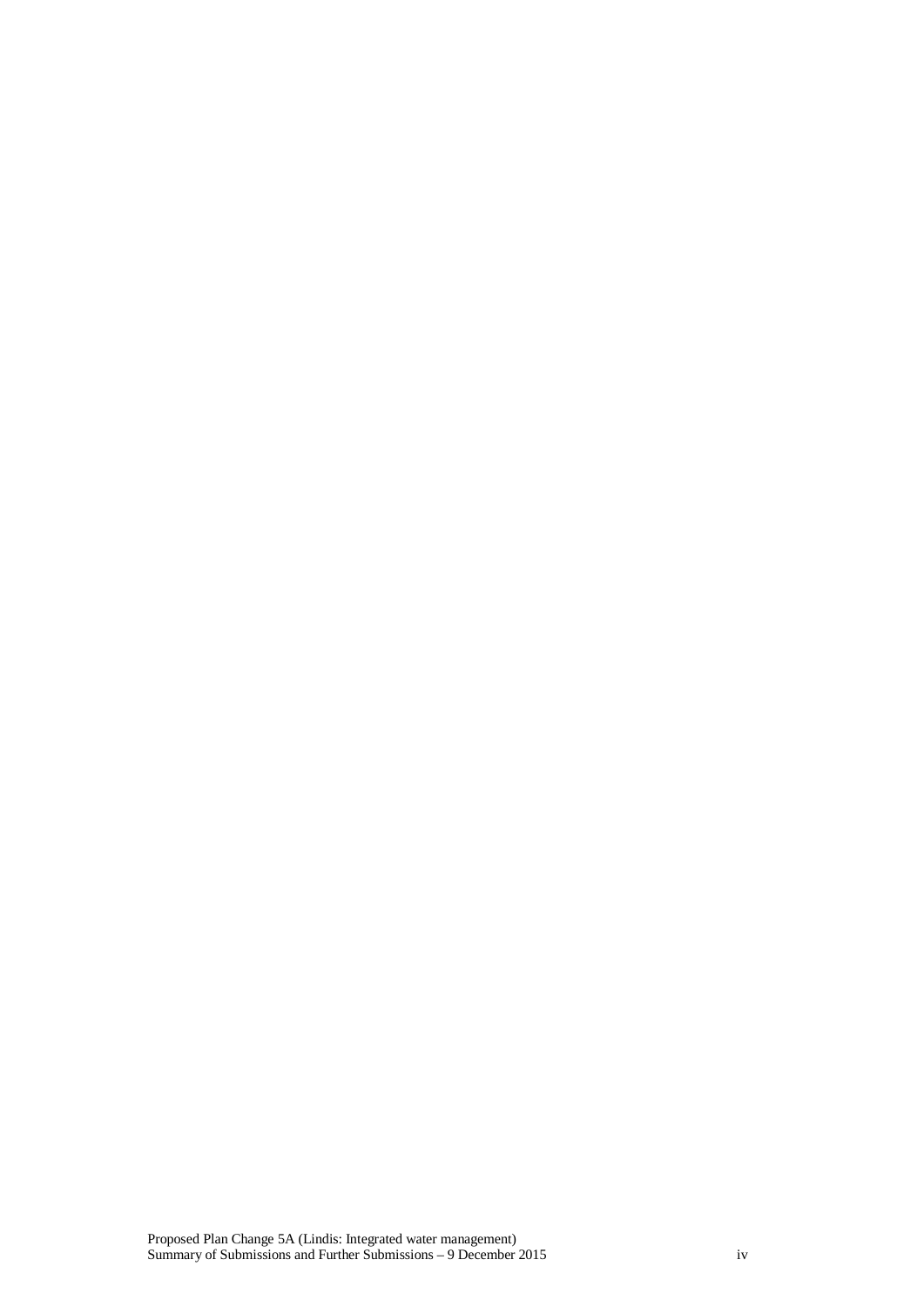| <b>Submitter</b><br><b>Number</b> | <b>Surname, First Name or Organisation</b>                         | <b>Address for Service</b>                        |
|-----------------------------------|--------------------------------------------------------------------|---------------------------------------------------|
| 1                                 | Lambie, Bruce                                                      | 27 Dunblane Street, Maori Hill, Dunedin 9010      |
| $\overline{c}$                    | Otago Natural History Trust - Alyth<br>Grant                       | 9 Epsilon Street, Dunedin 9011                    |
| 3                                 | McKendry, Russell                                                  | 39 Parapara Beach Road, RD 2, Takaka, 7182        |
| $\overline{4}$                    | Seward, Tania                                                      | 2/1 Glenbyre Place, Bromley, Christchurch 8062    |
| 5                                 | Highton, John                                                      | 347 Highgate, Dunedin 9010                        |
| 6                                 | van Noorden, Hugh                                                  | 28 Roxburg Street, Christchurch 8023              |
| 7                                 | Sayers, Peter                                                      | 291 Dee Street, Avenal, Invercargill 9810         |
| 8                                 | Finlayson, Jan                                                     | 29 Cox Street, Geraldine 7930                     |
| 9                                 | <b>Otago Anglers' Association - Casey</b><br>Cravens               | 70 Passmore Street, Maori Hill, Dunedin 9010      |
| 10                                | McManus, Gordon                                                    | 90A Carroll Street, Dunedin Central, Dunedin 9016 |
| 11                                | Rose, Christine                                                    | 355 Foster Rd, RD 1, Kumeau 0891                  |
| 12                                | Smith, Quentin                                                     | 24 Allenby Place, Wanaka 9305                     |
| 13                                | Parker, James                                                      | 46 Carlyle Road, Mosgiel, Dunedin 9024            |
| 14                                | Batchelor, John                                                    | PO Box 748, Christchurch 8140                     |
| 15                                | Lawton, Ella                                                       | 3 Maggie's Way, Wanaka 9305                       |
| 16                                | Mauchline, Johnny                                                  | 10 Carlyle Street, Mataura 9712                   |
| 17                                | Sidey, Richard                                                     | 37 Faulks Terrace, Wanaka 9305                    |
| 18                                | Young, Aliscia                                                     | 37 Faulks Terrace, Wanaka 9305                    |
| 19                                | Barnes, David - Backcountry Matters                                | 42 Shandon Road, Dunedin 9013                     |
| 20                                | Peddle, Doug                                                       | 155b Aubrey Road, Wanaka 9305                     |
| 21                                | Whitehead, Esther                                                  | 5 Kawarau Pl, Frankton, Queenstown 9300           |
| 22                                | Rutherford, Alastair - The Point<br>Partnership                    | 918 Ardgour Road, R D 3, Cromwell 9383            |
| 23                                | Wilcox, Duncan                                                     | 10 Cressy Terrace, Lyttelton 8082                 |
| 24                                | Cole, Ian                                                          | 12 Sargood Drive, Wanaka 9305                     |
| 25                                | Lawton, Maggie - Future by Design Ltd                              | 3 Maggie's Way, Wanaka 9305                       |
| 26                                | Clutha Mata-Au River Parkway<br>Group - Lewis: Verduyn-<br>Cassels | PO Box 124, Wanaka 9343                           |
| 27                                | Scoles, Stephen - Claas Harvest Centre<br>Otago                    | 156 Ballantyne Road, Wanaka 9305                  |

# **Index to Submitters – By Number**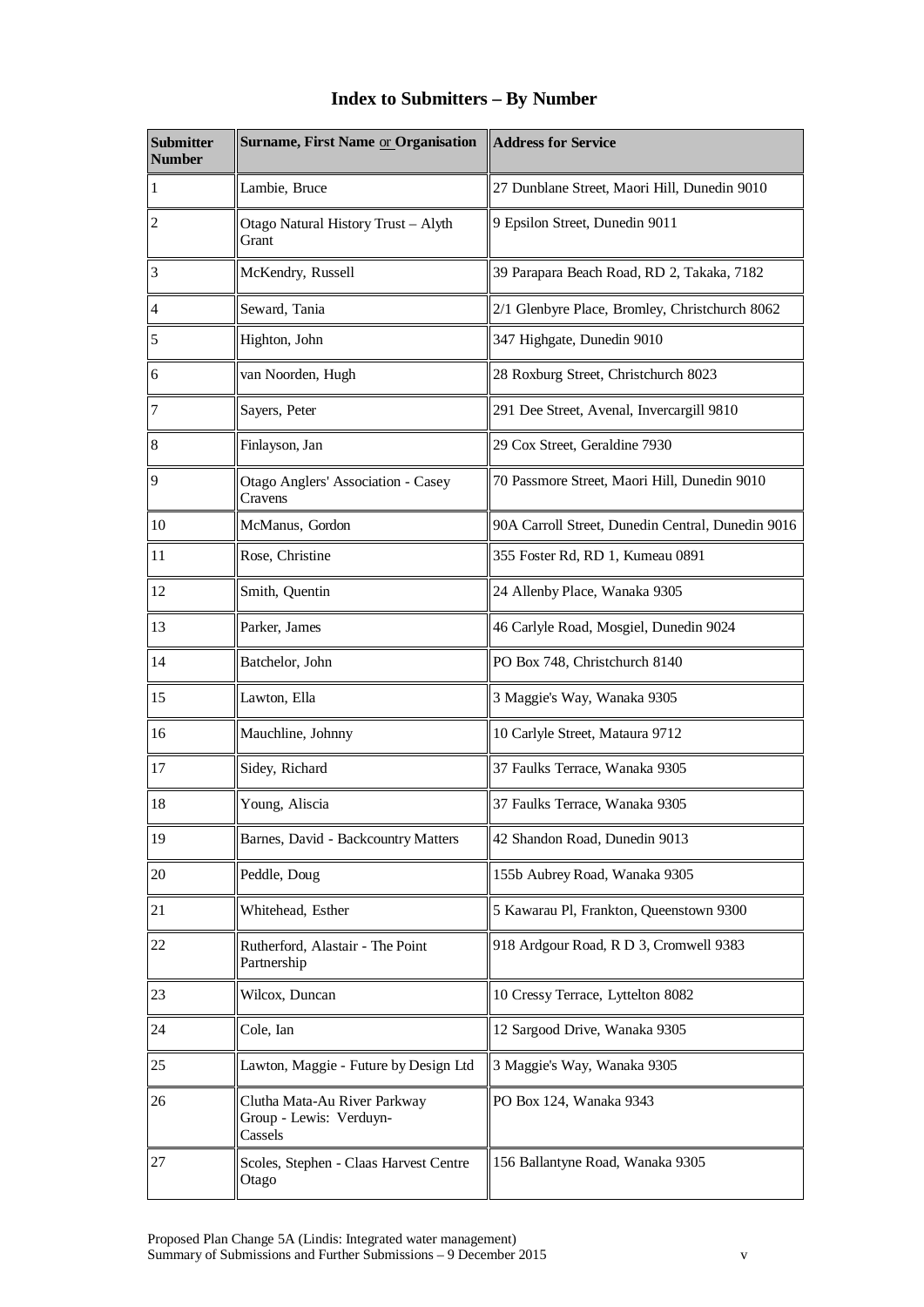| 28 | Telford, Gerald                                                             | PO Box 312, Wanaka                                      |
|----|-----------------------------------------------------------------------------|---------------------------------------------------------|
| 29 | McElrae, Kent                                                               | 723 Ardgour Road, RD 3, Cromwell 9383                   |
| 30 | McElrae, Rebecca                                                            | 723 Ardgour Road, RD 3, Cromwell 9383                   |
| 31 | Perriam, John - Bendigo Station                                             | 1460 Tarras-Cromwell Road, RD 3, Cromwell, 9383         |
| 32 | Spiers, Adam                                                                | PO Box 128, Wanaka 9305                                 |
| 33 | Davis, John                                                                 | 32 Manuka Cres, Wanaka 9305                             |
| 34 | Cassells, Jay                                                               | 5 Brisbane Street, Queenstown 9300                      |
| 35 | Ainsley, Daryl - Ainsley Shearing Ltd                                       | PO Box 56, Cromwell 9510                                |
| 36 | Clutha Sports Fisheries Trust - Horrell,<br>Aaron                           | PO Box 153, Cromwell 9191                               |
| 37 | Sole, Matthew                                                               | 1936A Omakau-Chatto Creek Road, RD 3,<br>Alexandra 9393 |
| 38 | Parcell, Phillip - C/O Peter<br>Dymock, Paterson Pitts Group                | PO Box 84, Cromwell 9342                                |
| 39 | Rive, Jayne - Cloudy Peak Ltd                                               | 664 Ardgour Road, RD 3, Cromwell                        |
| 40 | Hocks, Fraser - Wakatipu Anglers Club                                       | Ap 21 - 130 Frankton Road, Queenstown 9300              |
| 41 | Lane, Mike - Wakatipu Anglers Club                                          | PO Box 81, Kingston 9748                                |
| 42 | Lucas, J.C.A - Sand Hills                                                   | 550 State Highway 6, RD 2, Wanaka 9382                  |
| 43 | Upper Clutha Angling Club – Rick Boyd    1 Baker Grove, Wanaka 9305         |                                                         |
| 44 | Lucas, S.J.C. - Timburn Station                                             | SH8 Tarras - Omarama Road, RD 3, Tarras 9347            |
| 45 | Chapman-Cohen, Rebecca & Angus -<br>Lindis Downs Ltd                        | PO Box 21, Tarras 9347                                  |
| 46 | Jolly, Bruce                                                                | 135 Morris Road, RD 2, Wanaka 9382                      |
| 47 | Gibson, Robbie & William - Malvern<br>Downs                                 | Tarras, RD 3, Cromwell 9191                             |
| 48 | Barlow, John & Marilyn                                                      | 509 Ballantyne Road, Wanaka                             |
| 49 | James, Gavin                                                                | 16A Montclare Avenue, Christchurch 8041                 |
| 50 | <b>Environmental Defence Society</b><br>Inc. - Madeleine Cochrane<br>Wright | PO Box 91736, Victoria Street West, Auckland<br>1042    |
| 51 | Wrightson, Bryan                                                            | 17 The Terrace, Queenstown 9300                         |
| 52 | Jolly, Peter William - Kotiti                                               | Tarras, RD 3, Cromwell 9383                             |
| 53 | Davis, Tim - Longacre Station                                               | 222 Timburn Road, Tarras, Cromwell 9347                 |
| 54 | Fish and Game Council - Peter Wilson                                        | Private Bag 1954, Dunedin                               |
| 55 | Federated Farmers High Country - Bob<br>Douglas                             | PO Box 665, Timaru 7940                                 |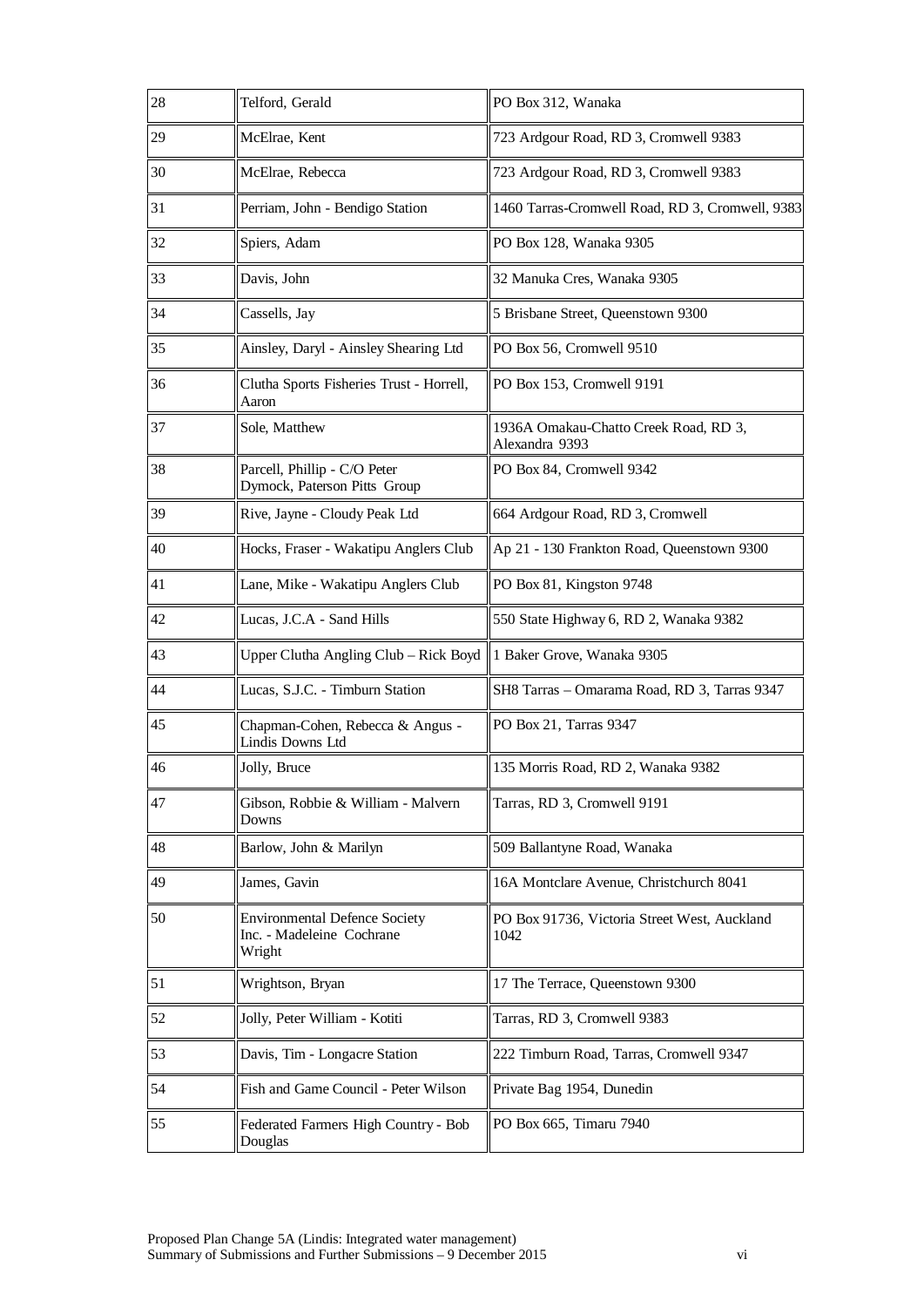| 56 | Lindis Catchment Group Inc. -<br>C/O Sally Dicey, McKeague<br><b>Consultancy Ltd</b>                                                       | PO Box 1320, Dunedin 9054                       |
|----|--------------------------------------------------------------------------------------------------------------------------------------------|-------------------------------------------------|
| 57 | Federated Farmers of New Zealand - Kim PO Box 5242, Dunedin 9054<br>Reilly                                                                 |                                                 |
| 58 | Hayman, Michael & Felicity - Pukemara                                                                                                      | Tarras, RD 3, Cromwell 9383                     |
| 59 | Wilson, Justin & Tui                                                                                                                       | PO Box 25, Tarras 9347                          |
| 60 | Lucas, Gordon - Nine Mile Pastoral Ltd                                                                                                     | PO Box 16, Tarras 9347                          |
| 61 | Lucas, Lesley - Nine Mile Pastoral Ltd                                                                                                     | PO Box 16, Tarras 9347                          |
| 62 | Wanaka Agricultural Contracting                                                                                                            | State Highway 6, RD 2, Wanaka                   |
| 63 | New Zealand Professional Fishing<br>Guides Association - Craig Smith                                                                       | PO Box 41, Fairlie 7949                         |
| 64 | Wallace, Donald                                                                                                                            | 23 McBride Street, Frankton, Queenstown 9300    |
| 65 | Royal Forest and Bird Protection<br>Society of New Zealand Inc. -<br>Sue Maturin                                                           | PO Box 6230, Dunedin                            |
| 66 | Neilson, J. Murray                                                                                                                         | 22 Berwick Street, Woodside RD 1, Outram 9073   |
| 67 | Turner, Brian                                                                                                                              | 3363 Ida Valley-Omakau Road, Oturehua 9387      |
| 68 | Central Otago Environmental<br>Society Inc. - D.G. Shattky                                                                                 | PO Box 10, Omakau 9377                          |
| 69 | Trevathan, Beau - Lindisvale                                                                                                               | 360 Ardgour Road, RD 3, Cromwell                |
| 70 | Department of Conservation - Geoff<br>Deavoll                                                                                              | Private Bag 4715, Christchurch Mail Centre 8140 |
| 71 | McCall, Lynne                                                                                                                              | PO Box 24, Tarras 9347                          |
| 72 | McCaughan, Matthew - Geordie Hill<br><b>Station Ltd</b>                                                                                    | PO Box 32, Tarras 9347                          |
| 73 | Emmerson, R.S. & J - Forest Range<br><b>Station</b>                                                                                        | PO Box 9, Tarras 9347                           |
| 74 | Emmerson, David - Forest Range Station                                                                                                     | PO Box 3, Tarras 9347                           |
| 75 | McKenzie, Gregor                                                                                                                           | 54 Adamson Drive, Arrowtown 9302                |
| 76 | Contact Energy Ltd - Daniel Druce                                                                                                          | PO Box 25, Clyde                                |
| 77 | Te Rūnanga o Moeraki, Kāti Huirapa<br>Rūnaka ki Puketeraki, and Te Rūnanga<br>o Ōtākou (collectively Kāi Tahu) - C/O<br>Tim Vial, KTKO Ltd | PO Box 446, Dunedin 9054                        |
| 78 | Marsh, Wayne & Billee                                                                                                                      | PO Box 20, Tarras 9347                          |
| 79 | Cooke, T.J. - C/O Werner Murray,<br>Landpro                                                                                                | PO Box 302, Cromwell 9342                       |
| 80 | Lindis Irrigation Ltd - Bruce Jolly                                                                                                        | 135 Morris Road, RD 2, Wanaka 9382              |
| 81 | Cromwell Rod and Gun Club - Allan<br>Campbell                                                                                              | 19 Murray Tce, Cromwell 9310                    |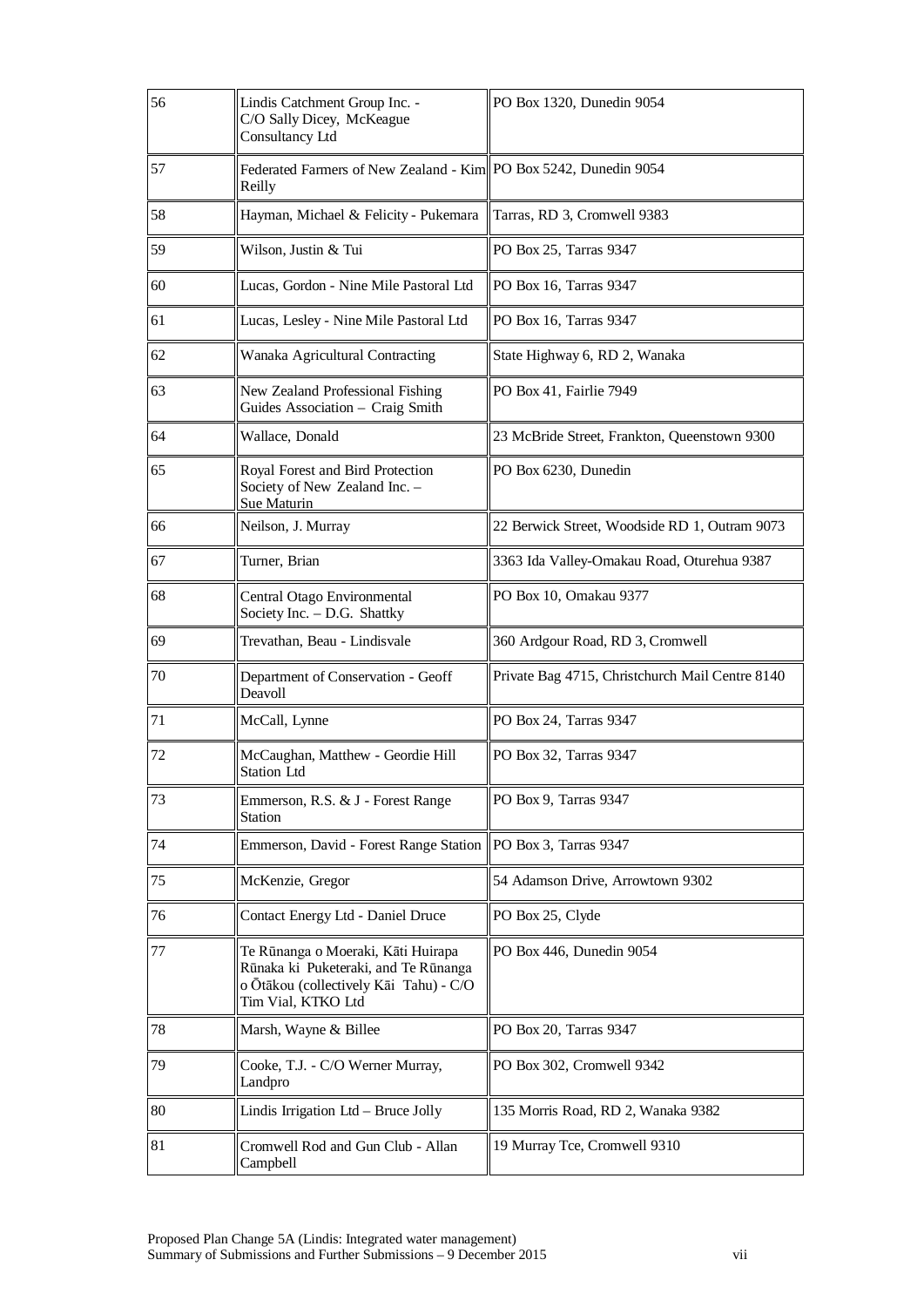| <b>Further</b><br><b>Submitter</b><br><b>Number</b> | Surname, First Name or Organisation    Address for Service                                                                                 |                                               |
|-----------------------------------------------------|--------------------------------------------------------------------------------------------------------------------------------------------|-----------------------------------------------|
| 101                                                 | Fish and Game Council - Peter Wilson                                                                                                       | Private Bag 1954, Dunedin                     |
| 102                                                 | Te Rūnanga o Moeraki, Kāti Huirapa<br>Rūnaka ki Puketeraki, and Te Rūnanga<br>o Ōtākou (collectively Kāi Tahu) - C/O<br>Tim Vial, KTKO Ltd | PO Box 446, Dunedin 9054                      |
| 103                                                 | Lindis Catchment Group Inc. -<br>C/O Sally Dicey, McKeague<br>Consultancy Ltd                                                              | PO Box 1320, Dunedin 9054                     |
| 104                                                 | Federated Farmers of New Zealand - Kim   PO Box 5242, Dunedin 9054<br>Reilly                                                               |                                               |
| 105                                                 | Contact Energy Ltd - Daniel Druce                                                                                                          | PO Box 25, Clyde                              |
| 106                                                 | Neilson, J. Murray                                                                                                                         | 22 Berwick Street, Woodside RD 1, Outram 9073 |

# **Index to Further Submitters – By Number**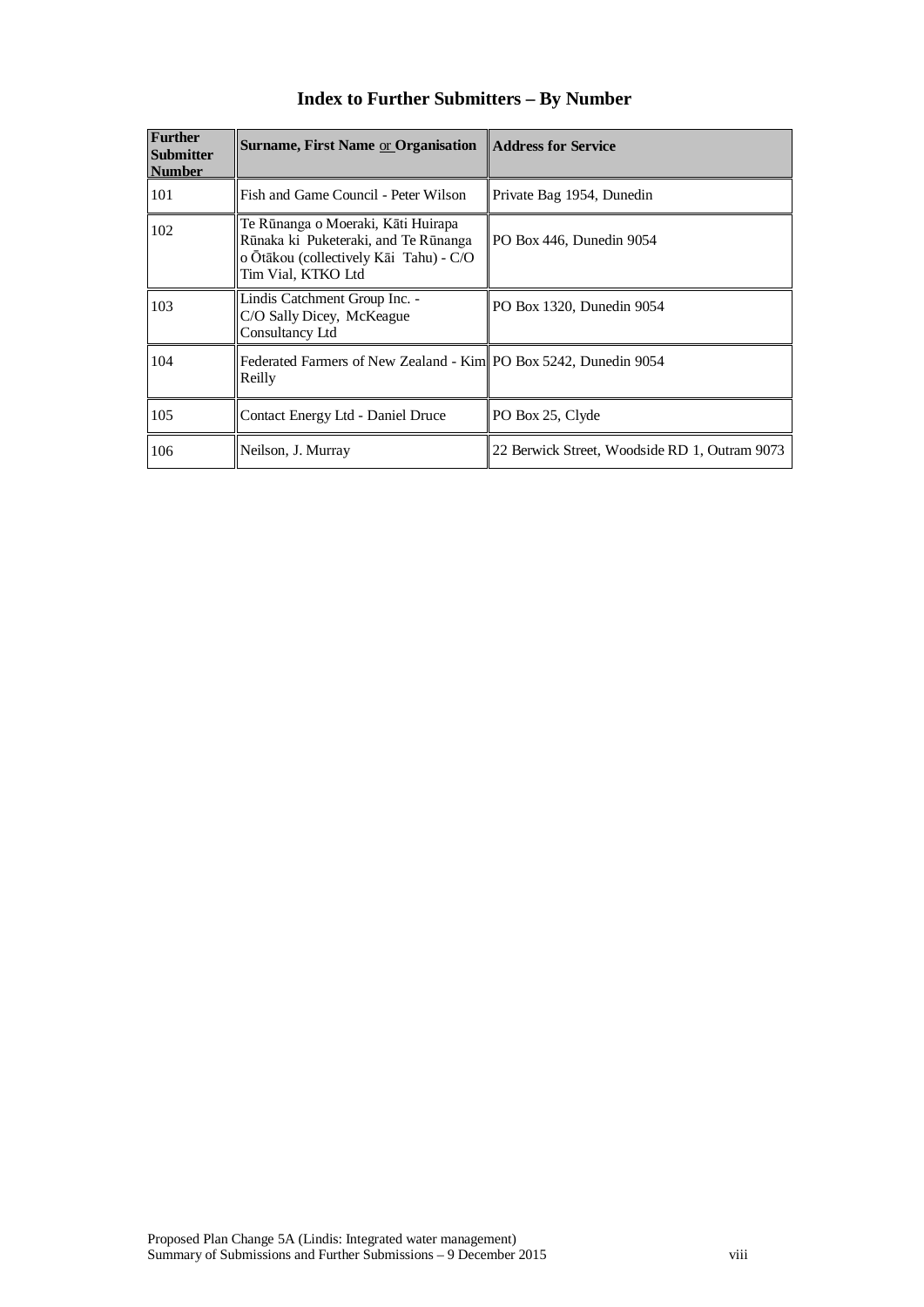# **Index to Submitters and Further Submitters– By Name (alphabetically)**

| Surname, First Name or<br>Organisation                                      | <b>Address for Service</b>                           | <b>Submitter</b><br><b>Number</b> | <b>Further</b><br><b>Submitter</b><br><b>Number</b> |
|-----------------------------------------------------------------------------|------------------------------------------------------|-----------------------------------|-----------------------------------------------------|
| Ainsley, Daryl - Ainsley Shearing Ltd                                       | PO Box 56, Cromwell 9510                             | 35                                |                                                     |
| Barlow, John & Marilyn                                                      | 509 Ballantyne Road, Wanaka                          | 48                                |                                                     |
| Barnes, David - Backcountry Matters                                         | 42 Shandon Road, Dunedin 9013                        | 19                                |                                                     |
| Batchelor, John                                                             | PO Box 748, Christchurch 8140                        | 14                                |                                                     |
| Cassells, Jay                                                               | 5 Brisbane Street, Queenstown 9300                   | 34                                |                                                     |
| Central Otago Environmental<br>Society Inc. - D.G. Shattky                  | PO Box 10, Omakau 9377                               | 68                                |                                                     |
| Chapman-Cohen, Rebecca &<br>Angus - Lindis Downs Ltd                        | PO Box 21, Tarras 9347                               | 45                                |                                                     |
| Clutha Mata-Au River<br>Parkway Group - Lewis:<br>Verduyn-Cassels           | PO Box 124, Wanaka 9343                              | 26                                |                                                     |
| Clutha Sports Fisheries Trust - Horrell,<br>Aaron                           | PO Box 153, Cromwell 9191                            | 36                                |                                                     |
| Cole, Ian                                                                   | 12 Sargood Drive, Wanaka 9305                        | 24                                |                                                     |
| Contact Energy Ltd - Daniel Druce                                           | PO Box 25, Clyde                                     | 76                                |                                                     |
| Cooke, T.J. - C/O Werner Murray,<br>Landpro                                 | PO Box 302, Cromwell 9342                            | 79                                |                                                     |
| Cromwell Rod and Gun Club - Allan<br>Campbell                               | 19 Murray Tce, Cromwell 9310                         | 81                                |                                                     |
| Davis, John                                                                 | 32 Manuka Cres, Wanaka 9305                          | 33                                |                                                     |
| Davis, Tim - Longacre Station                                               | 222 Timburn Road, Tarras,<br>Cromwell 9347           | 53                                |                                                     |
| Department of Conservation - Geoff<br>Deavoll                               | Private Bag 4715, Christchurch Mail<br>Centre 8140   | 70                                |                                                     |
| Emmerson, David - Forest Range<br>Station                                   | PO Box 3, Tarras 9347                                | 74                                |                                                     |
| Emmerson, R.S. & J - Forest Range<br><b>Station</b>                         | PO Box 9, Tarras 9347                                | 73                                |                                                     |
| <b>Environmental Defence</b><br>Society Inc. - Madeleine<br>Cochrane Wright | PO Box 91736, Victoria Street<br>West, Auckland 1042 | 50                                |                                                     |
| Federated Farmers High Country -<br><b>Bob Douglas</b>                      | PO Box 665, Timaru 7940                              | 55                                |                                                     |
| Federated Farmers of New Zealand -<br>Kim Reilly                            | PO Box 5242, Dunedin 9054                            | 57                                | 104                                                 |
| Finlayson, Jan                                                              | 29 Cox Street, Geraldine 7930                        | 8                                 |                                                     |
| Fish and Game Council - Peter Wilson                                        | Private Bag 1954, Dunedin                            | 54                                | 101                                                 |
| Gibson, Robbie & William - Malvern<br>Downs                                 | Tarras, RD 3, Cromwell 9191                          | 47                                |                                                     |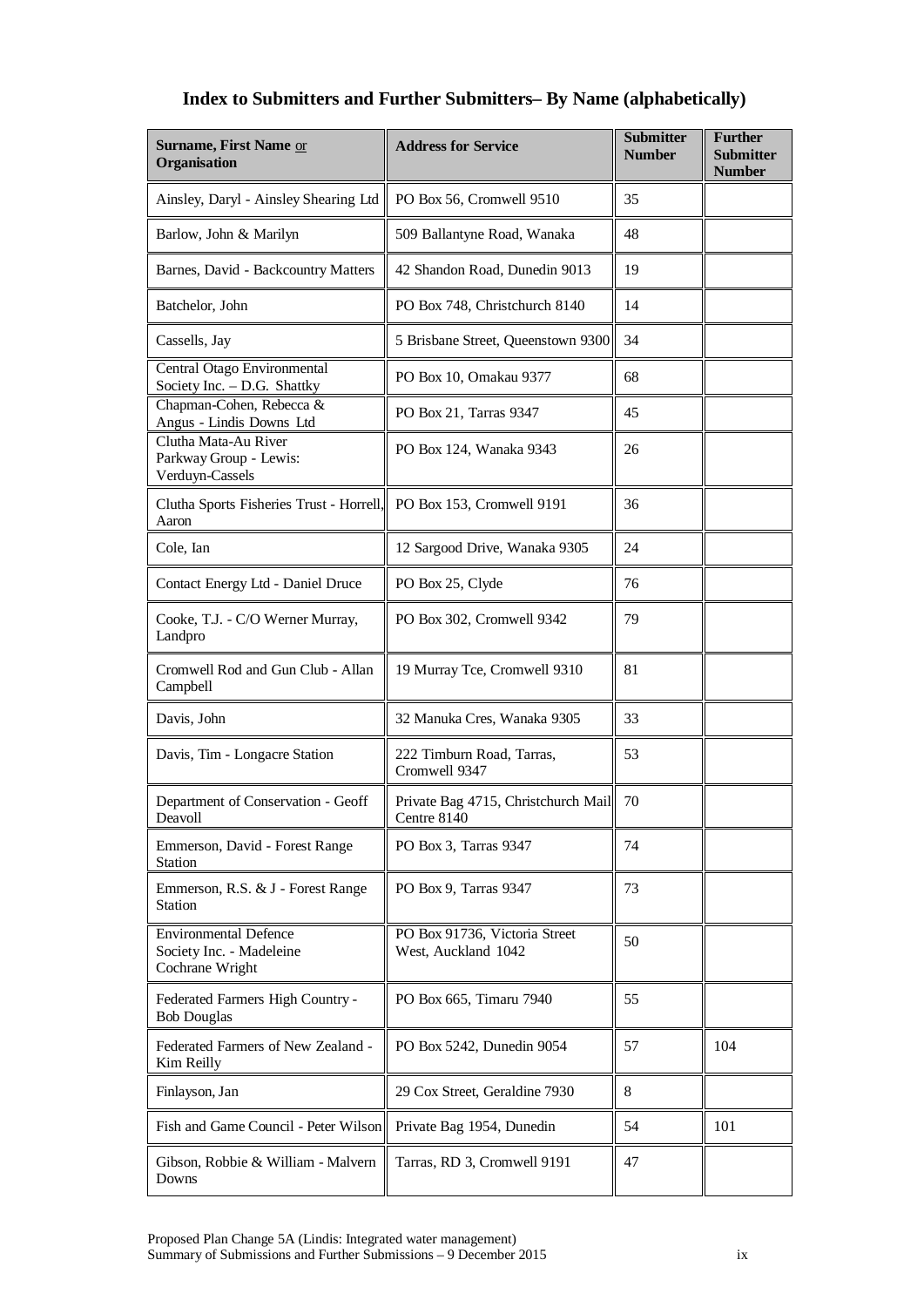| Hayman, Michael & Felicity -<br>Pukemara                                      | Tarras, RD 3, Cromwell 9383                          | 58 |  |
|-------------------------------------------------------------------------------|------------------------------------------------------|----|--|
| Highton, John                                                                 | 347 Highgate, Dunedin 9010                           | 5  |  |
| Hocks, Fraser - Wakatipu Anglers<br>Club                                      | Ap 21 - 130 Frankton Road,<br>Queenstown 9300        | 40 |  |
| James, Gavin                                                                  | 16A Montclare Avenue,<br>Christchurch 8041           | 49 |  |
| Jolly, Bruce                                                                  | 135 Morris Road, RD 2, Wanaka<br>9382                | 46 |  |
| Jolly, Peter William - Kotiti                                                 | Tarras, RD 3, Cromwell 9383                          | 52 |  |
| Lambie, Bruce                                                                 | 27 Dunblane Street, Maori Hill,<br>Dunedin 9010      | 1  |  |
| Lane, Mike - Wakatipu Anglers Club                                            | PO Box 81, Kingston 9748                             | 41 |  |
| Lawton, Ella                                                                  | 3 Maggie's Way, Wanaka 9305                          | 15 |  |
| Lawton, Maggie - Future by Design<br>Ltd                                      | 3 Maggie's Way, Wanaka 9305                          | 25 |  |
| Lindis Catchment Group Inc. -<br>C/O Sally Dicey, McKeague<br>Consultancy Ltd | PO Box 1320, Dunedin 9054                            | 56 |  |
| Lindis Irrigation Ltd - Bruce Jolly                                           | 135 Morris Road, RD 2, Wanaka<br>9382                | 80 |  |
| Lucas, Gordon - Nine Mile Pastoral<br>Ltd                                     | PO Box 16, Tarras 9347                               | 60 |  |
| Lucas, J.C.A - Sand Hills                                                     | 550 State Highway 6, RD 2, Wanaka<br>9382            | 42 |  |
| Lucas, Lesley - Nine Mile Pastoral Ltd  PO Box 16, Tarras 9347                |                                                      | 61 |  |
| Lucas, S.J.C. - Timburn Station                                               | SH8 Tarras - Omarama Road, RD 3,<br>Tarras 9347      | 44 |  |
| Marsh, Wayne & Billee                                                         | PO Box 20, Tarras 9347                               | 78 |  |
| Mauchline, Johnny                                                             | 10 Carlyle Street, Mataura 9712                      | 16 |  |
| McCall, Lynne                                                                 | PO Box 24, Tarras 9347                               | 71 |  |
| McCaughan, Matthew - Geordie Hill<br>Station Ltd                              | PO Box 32, Tarras 9347                               | 72 |  |
| McElrae, Kent                                                                 | 723 Ardgour Road, RD 3, Cromwell<br>9383             | 29 |  |
| McElrae, Rebecca                                                              | 723 Ardgour Road, RD 3, Cromwell<br>9383             | 30 |  |
| McKendry, Russell                                                             | 39 Parapara Beach Road, RD 2,<br>Takaka, 7182        | 3  |  |
| McKenzie, Gregor                                                              | 54 Adamson Drive, Arrowtown<br>9302                  | 75 |  |
| McManus, Gordon                                                               | 90A Carroll Street, Dunedin<br>Central, Dunedin 9016 | 10 |  |
| Neilson, J. Murray                                                            | 22 Berwick Street, Woodside RD 1,<br>Outram 9073     | 66 |  |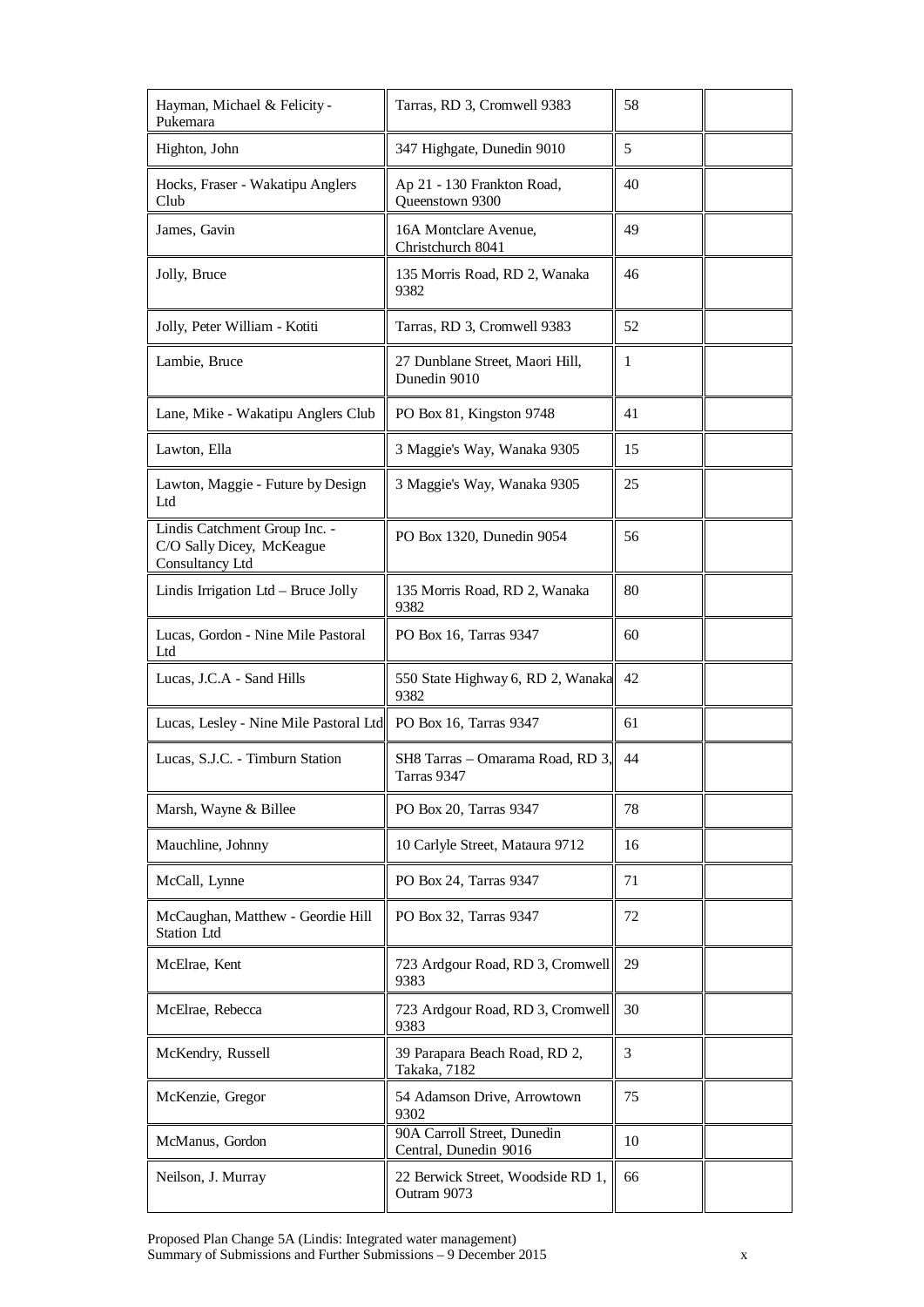| New Zealand Professional Fishing<br>Guides Association                                                                                        | PO Box 41, Fairlie 7949                                    | 63     |  |
|-----------------------------------------------------------------------------------------------------------------------------------------------|------------------------------------------------------------|--------|--|
| Otago Anglers' Association - Casey<br>Cravens                                                                                                 | 70 Passmore Street, Maori Hill,<br>Dunedin 9010            | 9      |  |
| Otago Natural History Trust - Alyth<br>Grant                                                                                                  | 9 Epsilon Street, Dunedin 9011                             | 2      |  |
| Parcell, Phillip - C/O Peter<br>Dymock, Paterson Pitts Group                                                                                  | PO Box 84, Cromwell 9342                                   | 38     |  |
| Parker, James                                                                                                                                 | 46 Carlyle Road, Mosgiel, Dunedin<br>9024                  | 13     |  |
| Peddle, Doug                                                                                                                                  | 155b Aubrey Road, Wanaka 9305                              | 20     |  |
| Perriam, John - Bendigo Station                                                                                                               | 1460 Tarras-Cromwell Road, RD 3,<br>Cromwell               | 31     |  |
| Rive, Jayne - Cloudy Peak Ltd                                                                                                                 | 664 Ardgour Road, RD 3, Cromwell                           | 39     |  |
| Rose, Christine                                                                                                                               | 355 Foster Rd, RD 1, Kumeau 0891                           | 11     |  |
| Royal Forest and Bird<br>Protection Society of New<br>Zealand Inc. - Sue Maturin                                                              | PO Box 6230, Dunedin                                       | 65     |  |
| Rutherford, Alastair - The Point<br>Partnership                                                                                               | 918 Ardgour Road, R D 3,<br>Cromwell 9383                  | 22     |  |
| Sayers, Peter                                                                                                                                 | 291 Dee Street, Avenal, Invercargill<br>9810               | $\tau$ |  |
| Scoles, Stephen - Claas Harvest<br>Centre Otago                                                                                               | 156 Ballantyne Road, Wanaka 9305                           | 27     |  |
| Seward, Tania                                                                                                                                 | 2/1 Glenbyre Place, Bromley,<br>Christchurch 8062          | 4      |  |
| Sidey, Richard                                                                                                                                | 37 Faulks Terrace, Wanaka 9305                             | 17     |  |
| Smith, Quentin                                                                                                                                | 24 Allenby Place, Wanaka 9305                              | 12     |  |
| Sole, Matthew                                                                                                                                 | 1936A Omakau-Chatto<br>Creek Road, RD 3,<br>Alexandra 9393 | 37     |  |
| Spiers, Adam                                                                                                                                  | PO Box 128, Wanaka 9305                                    | 32     |  |
| Te Rūnanga o Moeraki, Kāti<br>Huirapa Rūnaka ki Puketeraki,<br>and Te Rūnanga o Ōtākou<br>(collectively Kāi Tahu) - C/O<br>Tim Vial, KTKO Ltd | PO Box 446, Dunedin 9054                                   | 77     |  |
| Telford, Gerald                                                                                                                               | PO Box 312, Wanaka 9305                                    | 28     |  |
| Trevathan, Beau - Lindisvale                                                                                                                  | 360 Ardgour Road, RD 3, Cromwell                           | 69     |  |
| Turner, Brian                                                                                                                                 | 3363 Ida Valley-Omakau Road,<br>Oturehua 9387              | 67     |  |
| Upper Clutha Angling Club - Rick<br>Boyd                                                                                                      | 1 Baker Grove, Wanaka 9305                                 | 43     |  |
| van Noorden, Hugh                                                                                                                             | 28 Roxburg Street, Christchurch<br>8023                    | 6      |  |
| Wallace, Donald                                                                                                                               | 23 McBride Street, Frankton,<br>Queenstown 9300            | 64     |  |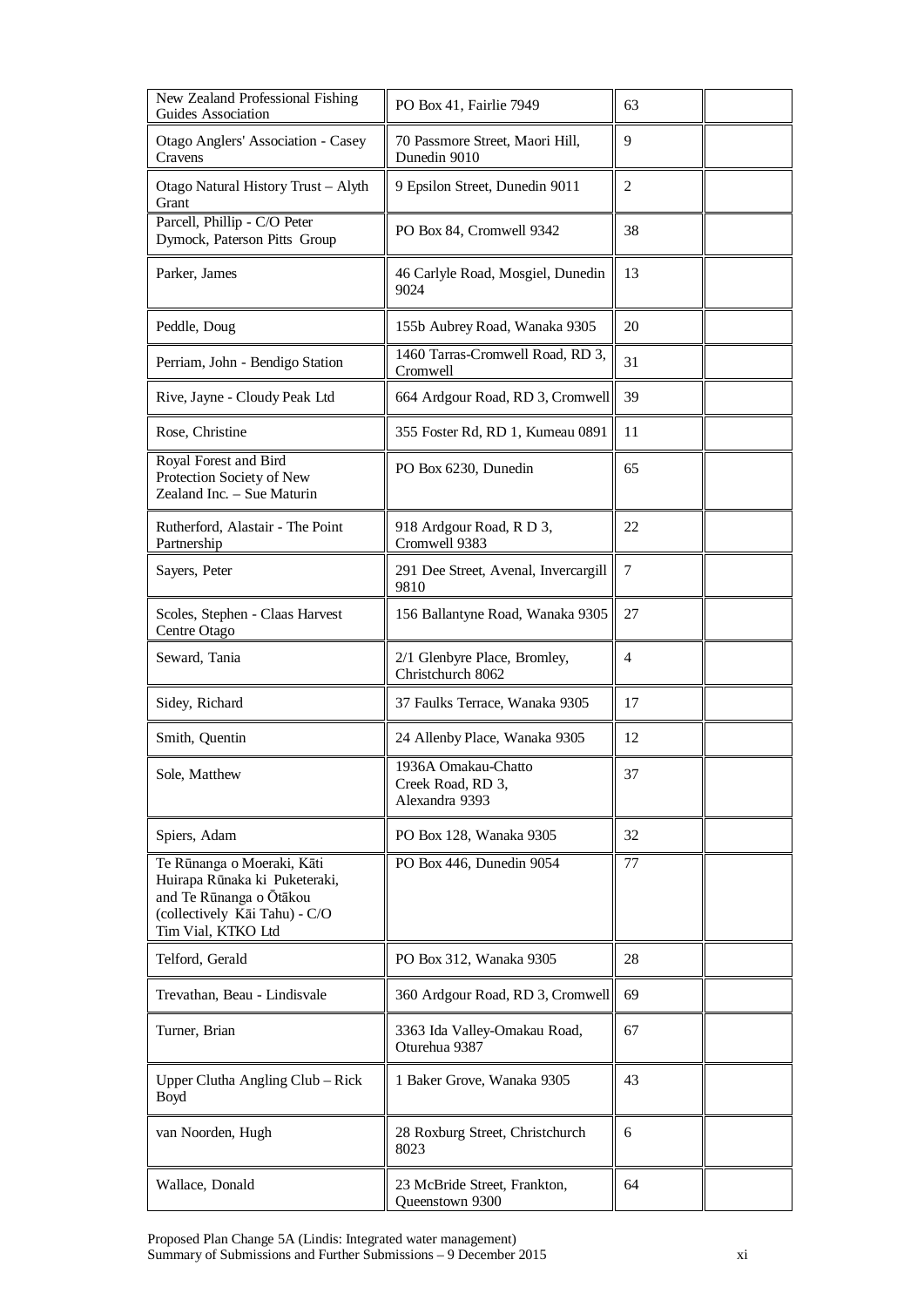| Wanaka Agricultural Contracting | State Highway 6, RD 2, Wanaka                     | 62 |  |
|---------------------------------|---------------------------------------------------|----|--|
| Whitehead, Esther               | 5 Kawarau Pl, Frankton,<br><b>Oueenstown 9300</b> | 21 |  |
| Wilcox, Duncan                  | 10 Cressy Terrace, Lyttelton 8082                 | 23 |  |
| Wilson, Justin & Tui            | PO Box 25, Tarras 9347                            | 59 |  |
| Wrightson, Bryan                | 17 The Terrace, Queenstown 9300                   | 51 |  |
| Young, Aliscia                  | 37 Faulks Terrace, Wanaka 9305                    | 18 |  |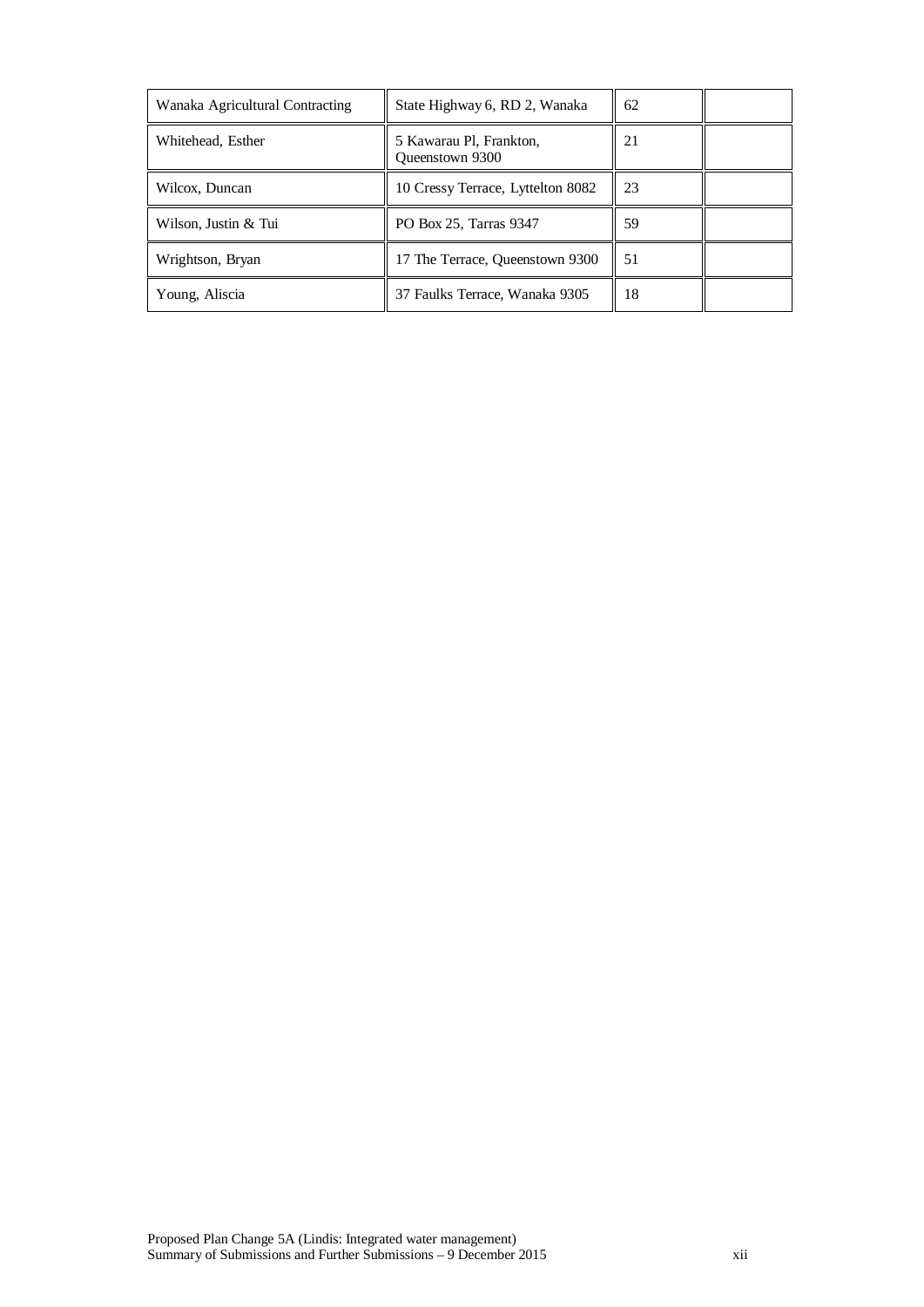# **Table of Contents**

#### **[Submissions on overall approach](#page-14-0)**

## **[Submissions on surface water](#page-22-0)**

| 6 Schedule 2A - 1 Oct to 31 May minimum flow for primary allocation      |  |
|--------------------------------------------------------------------------|--|
| 7 Schedule 2A - 1 June to 30 Sept minimum flow for primary allocation 36 |  |
|                                                                          |  |
|                                                                          |  |
|                                                                          |  |
|                                                                          |  |

## **[Submissions on groundwater](#page-63-0)**

| 22 Map C-series: C5, C6 - Lindis Alluvial Ribbon, Ardgour Valley, Bendigo and |  |
|-------------------------------------------------------------------------------|--|

## **[Submissions on other matters](#page-67-0)**

## **[Submissions beyond the scope](#page-78-0)**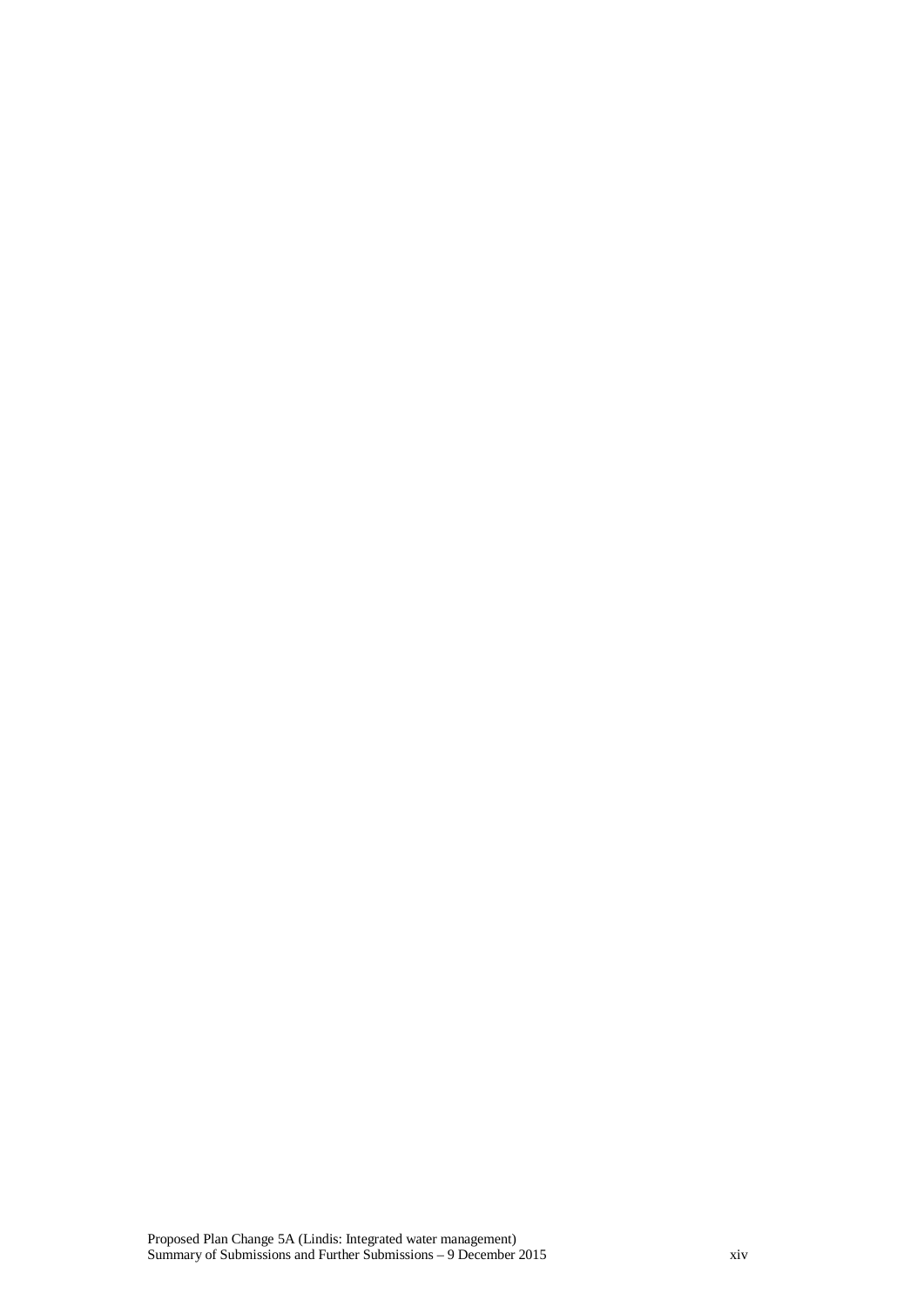# **Submissions on overall approach**

### **1 Overall approach - general support**

<span id="page-14-1"></span><span id="page-14-0"></span>

| Submitter Name/<br><b>Further Submitter Name</b> | Number          | Position | <b>Decision Requested</b>                                                                                                                                                                                                                                                                                    | Reason for Decision Requested                                                                                                                                                                                                                                                                                                                                                                                                                                                               |
|--------------------------------------------------|-----------------|----------|--------------------------------------------------------------------------------------------------------------------------------------------------------------------------------------------------------------------------------------------------------------------------------------------------------------|---------------------------------------------------------------------------------------------------------------------------------------------------------------------------------------------------------------------------------------------------------------------------------------------------------------------------------------------------------------------------------------------------------------------------------------------------------------------------------------------|
| Tania Seward                                     | $\overline{4}$  | Support  | Set minimum river flow levels for the Lindis to<br>ensure the longevity of this vital river system.                                                                                                                                                                                                          | • Concern about the lack of flow in the lower Lindis during the summer<br>months due to excess irrigation.<br>• The rivers of Otago are critical to the region's biodiversity.<br>• To have the Lindis not able to flow the whole way along its length in<br>summer is negatively affecting the environment.                                                                                                                                                                                |
| Hugh van Noorden                                 | 6               | Support  | Implement the proposed changes setting<br>minimum flow rates.                                                                                                                                                                                                                                                | • Supports all amendments that guarantee a minimal flow in the Lindis<br>river bed.<br>• Need to sustain the environmental integrity of the river as a living<br>corridor, not as a mere seasonal drain.                                                                                                                                                                                                                                                                                    |
| Jan Finlayson                                    | 8               | Amend    | Support PPC5A but oppose the proposed 750<br>1/s summer minimum flow.                                                                                                                                                                                                                                        | No reason given.                                                                                                                                                                                                                                                                                                                                                                                                                                                                            |
| <b>Christine Rose</b>                            | 11              | Support  | Set minimum flow levels at a conservative<br>limit to maintain a baseline that keeps water<br>quantity, quality, temperature, BOD<br>(Biochemical Oxygen Demand), and sediments<br>at levels sufficient to protect and enhance its<br>life-supporting capacity for an ideal mix of<br>biological communities | Lindis has a special and rare quality in an important ecological setting and<br>landscape. Its natural values should come first.                                                                                                                                                                                                                                                                                                                                                            |
| <b>James Parker</b>                              | 13              | Support  | Support PPC5A.                                                                                                                                                                                                                                                                                               | No reason given.                                                                                                                                                                                                                                                                                                                                                                                                                                                                            |
| Doug Peddle                                      | 20              | Support  | Enforce minimum flow rates.                                                                                                                                                                                                                                                                                  | For biodiversity and supporting long term sustainable farming practices.                                                                                                                                                                                                                                                                                                                                                                                                                    |
| <b>Esther Whitehead</b>                          | $\overline{21}$ | Support  | Set a minimum flow for the river with<br>allocation limits.                                                                                                                                                                                                                                                  | • To protect the Lindis river's lower reaches.<br>• Irrigation for farming has become so detrimental to the Lindis that there<br>is very little left of the water's natural ecosystem in summer months and<br>this river is endangered unless we act now.                                                                                                                                                                                                                                   |
| Duncan Wilcox                                    | 23              | Support  | Establish, maintain & enforce viable water<br>flows for the Lindis River system and<br>effectively manage extraction to minimise any<br>detrimental environmental damage.                                                                                                                                    | • In support of improving the Lindis minimum flows so that it is a viable<br>waterway that supports aquatic species, wildlife and human recreation.<br>Opposed to the abusive use of Central Otago waterways for solely<br>monetary gains by a few to the detriment of the many. New Zealand's<br>rivers are in a steady state of decline and any and all actions need to be<br>taken to reverse this trend.<br>• A river is a treasure, offering a necessity of life that must be rationed |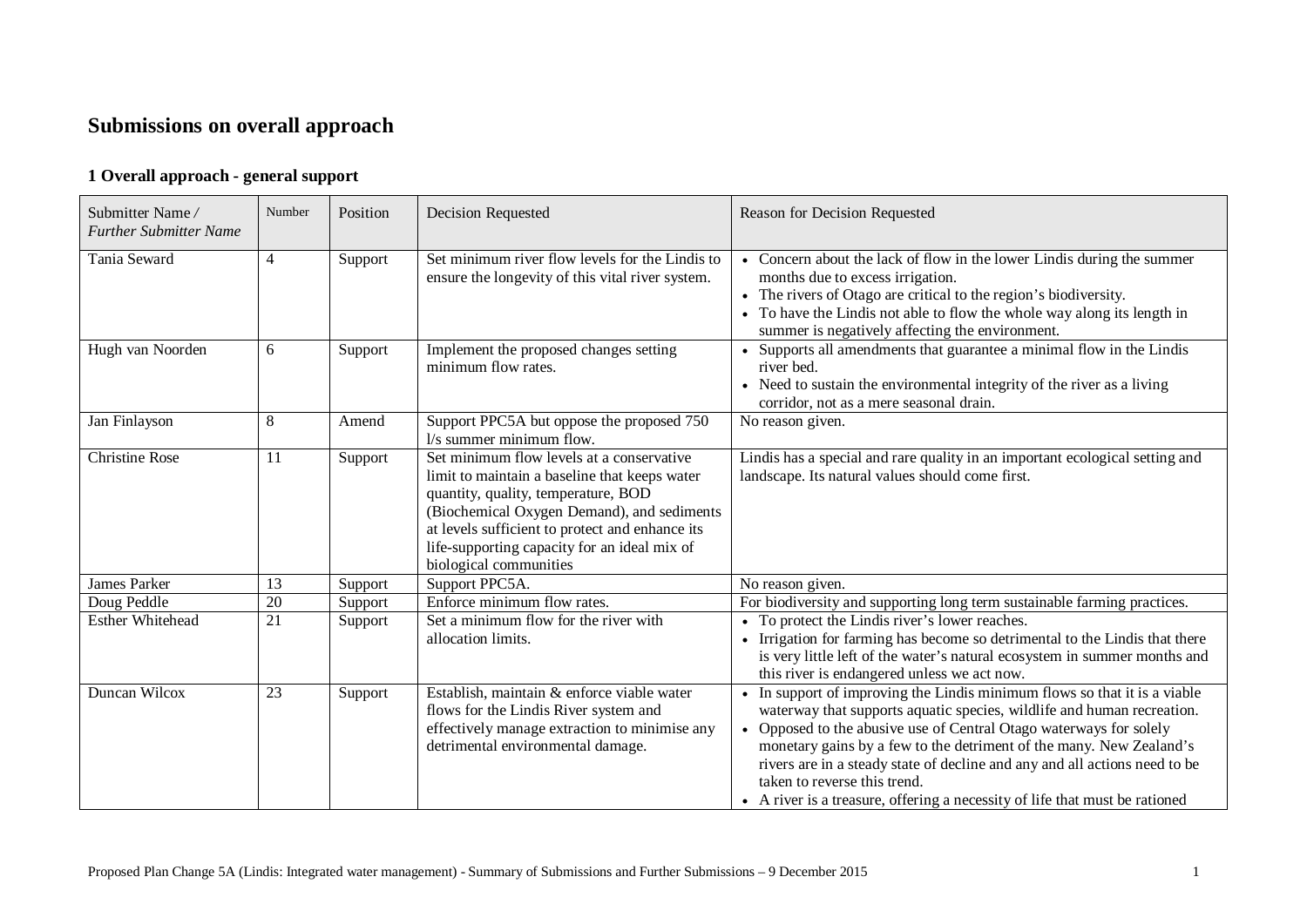| Submitter Name/<br><b>Further Submitter Name</b> | Number | Position                           | <b>Decision Requested</b>                                                              | Reason for Decision Requested                                                                                                                                                                                                                                                                                                                                                                                                                                                                                                                                              |
|--------------------------------------------------|--------|------------------------------------|----------------------------------------------------------------------------------------|----------------------------------------------------------------------------------------------------------------------------------------------------------------------------------------------------------------------------------------------------------------------------------------------------------------------------------------------------------------------------------------------------------------------------------------------------------------------------------------------------------------------------------------------------------------------------|
|                                                  |        |                                    |                                                                                        | among those who have power over it.<br>• To ensure that the Lindis is here to stay, not part of the 'win the war<br>(profits in the short term), lose the battle (loss of our environment)'<br>mentality that dominates today's thinking.                                                                                                                                                                                                                                                                                                                                  |
| Ian Cole                                         | 24     | Support                            | Support PPC5A with the exception of the<br>proposed minimum flow provision of 750 l/s. | • The full spawning potential of the Lindis has been historically<br>compromised under depleted river flows.<br>• The local and wider communities of the area have an historic opportunity<br>to restore river flows to more environmentally sustainable levels for long-<br>term wider community benefits.<br>• While it is recognised that water is a crucial factor to long term economic<br>viability of the local community alternatives do exist. The limited<br>potential contribution of the Lindis is insignificant compared to other<br>water take alternatives. |
| J. Murray Neilson                                | 106    | Support<br>submission<br>24 ref. 1 | Support                                                                                | Better protects the environmental values and natural charcter of the Lindis<br>River than the current situation.                                                                                                                                                                                                                                                                                                                                                                                                                                                           |
| Clutha Sports Fisheries<br><b>Trust</b>          | 36     | Support                            | Support PPC5A conditionally; confirm<br>provisions other than summer minimum flow.     | Generally supports PPC5A with the exception of the summer minimum flow<br>provision of 750 l/s.                                                                                                                                                                                                                                                                                                                                                                                                                                                                            |
| J. Murray Neilson                                | 106    | Support<br>submission<br>36 ref. 1 | Support in entirety.                                                                   | Better protects the environmental, natural character, recreational, amenity<br>and cultural values of the Lindis River than the existing situation.                                                                                                                                                                                                                                                                                                                                                                                                                        |
| John and Marilyn Barlow                          | 48     | Support                            | Support PPC5A except summer minimum flow<br>proposed.                                  | Generally supports PPC5A with the exception of the summer minimum flow<br>proposal of 750 l/s.                                                                                                                                                                                                                                                                                                                                                                                                                                                                             |
| J. Murray Neilson                                | 66     | Support                            | Confirm provisions, other than primary<br>irrigation season minimum flow, as drafted.  | • ORC must set an environmental flow for the Lindis which meets NPSFM<br>objectives, in particular B1, B2 and B3.<br>• ORC must provide for the compulsory values, may provide for other<br>national values or other values, while considering impacts on local<br>communities and people (emphasis added). Addressing environmental<br>matters and over-allocation come first; everything else is secondary but<br>can be provided for while meeting those objectives.                                                                                                    |
| Department of<br>Conservation                    | 70     | Support                            | Retain as notified.                                                                    | Support proposed minimum flows and allocation limit for the Lindis.<br>• Consistent with purposes and principles of the RMA. These provisions<br>give effect to Part 2 of RMA, NPSFM and RPS, Policies $7(a)$ & (d) of the<br>Conservation General Policy (2005), and to the Otago Conservation<br>Management Strategy.<br>• These will safeguard the life-supporting capacity of Lindis aquatic                                                                                                                                                                           |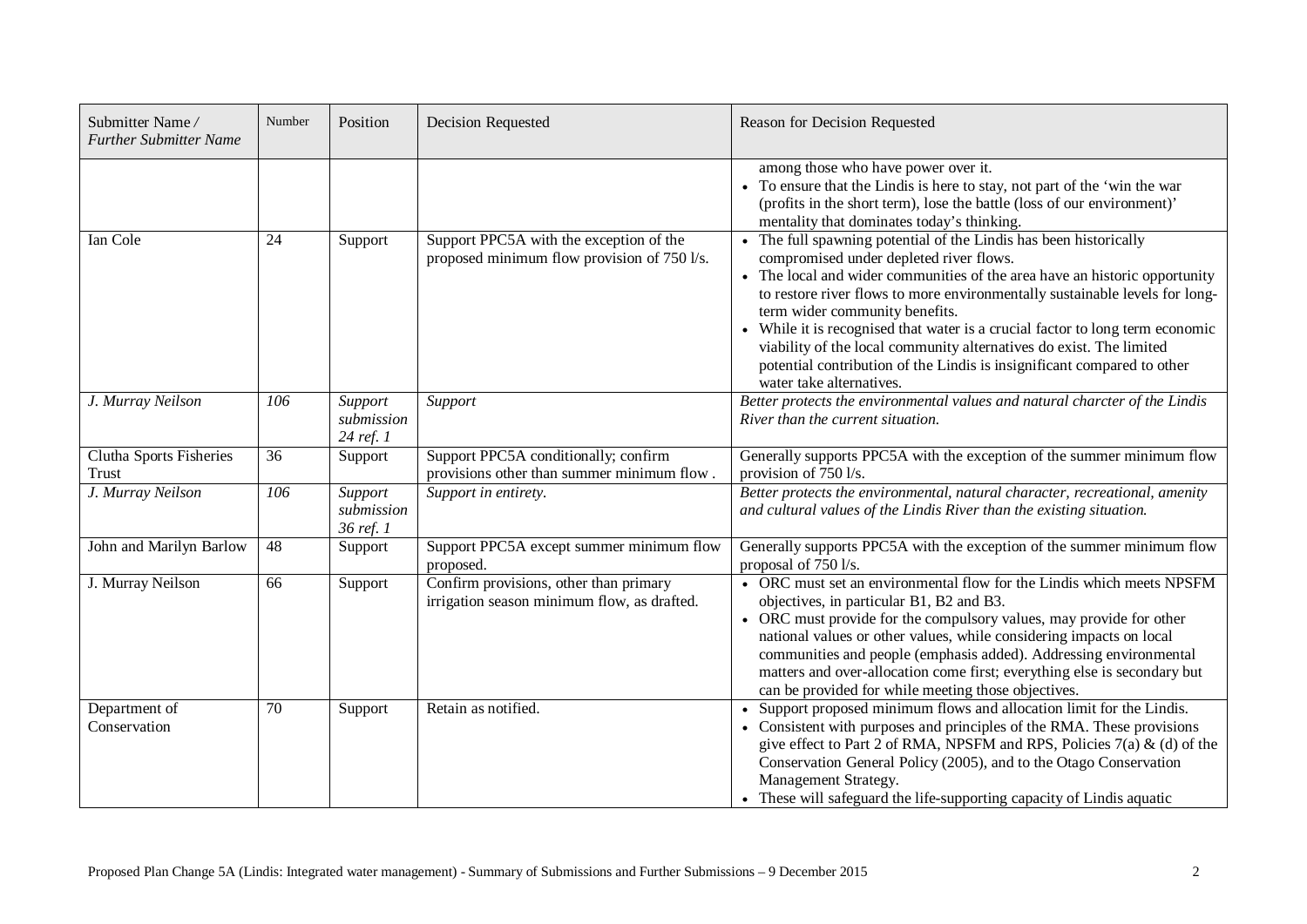| Submitter Name/<br><b>Further Submitter Name</b>                                                                     | Number | Position                           | <b>Decision Requested</b>                                                                                                                                                                                                                                                                        | Reason for Decision Requested                                                                                                                                                                                                                                                                                                                                                                                                                                                                                                                                                                                      |
|----------------------------------------------------------------------------------------------------------------------|--------|------------------------------------|--------------------------------------------------------------------------------------------------------------------------------------------------------------------------------------------------------------------------------------------------------------------------------------------------|--------------------------------------------------------------------------------------------------------------------------------------------------------------------------------------------------------------------------------------------------------------------------------------------------------------------------------------------------------------------------------------------------------------------------------------------------------------------------------------------------------------------------------------------------------------------------------------------------------------------|
|                                                                                                                      |        |                                    |                                                                                                                                                                                                                                                                                                  | resources and sustain its fishery values.<br>Submitter supports initiatives to improve flows in the Lindis River<br>catchment especially during the drier months of the year. Achieving more<br>consistent flow and connection to the Clutha River is considered to be<br>important for fish passage and the ecosystem health of the lower<br>catchment generally.<br>• Longfin eel, and common and upland bully are present in the Lindis main<br>stem, and the "Nationally Critical" status Clutha flathead galaxias is<br>restricted to tributaries often above barriers to trout predation and<br>competition. |
| Contact Energy Ltd                                                                                                   | 76     | Support                            | Support the approach to managing allocation in<br>a dry and over-allocated catchments<br>Support PPC5A and in particular:<br>• Managing and protecting water bodies,<br>including aquifers, from over-allocation,<br>and<br>• Promoting the efficient and sustainable use<br>of water resources. | Lack of precipitation can result in Lindis running dry, coinciding with<br>greatest irrigation demand.<br>• 1,600 l/s at Lindis Peak reduces to 177 l/s at Ardgour Road, due to takes<br>between the two sites.<br>Catchment is severely over-allocated with over 4,000 l/s consented take.                                                                                                                                                                                                                                                                                                                        |
| Te Runanga o Moeraki,<br>Kati Huirapa Runaka ki<br>Puketeraki, and Te<br>Runanga o Otakou<br>(collectively Kai Tahu) | 77     | Support                            | Support the underlying principles of this plan<br>change.                                                                                                                                                                                                                                        | Supports the precautionary approach taken by ORC to the management of<br>freshwater resources in this catchment.<br>• PPC5A provides an opportunity to address historical over-allocation of<br>freshwater in this catchment and to restore a meaningful continuity of<br>flow to the Lindis River                                                                                                                                                                                                                                                                                                                 |
| J. Murray Neilson                                                                                                    | 106    | Support<br>submission<br>77 ref. 1 | Support                                                                                                                                                                                                                                                                                          | Better protects the environmental, natural character, recreational, amenity<br>and cultural values of the Lindis River than the current situation.                                                                                                                                                                                                                                                                                                                                                                                                                                                                 |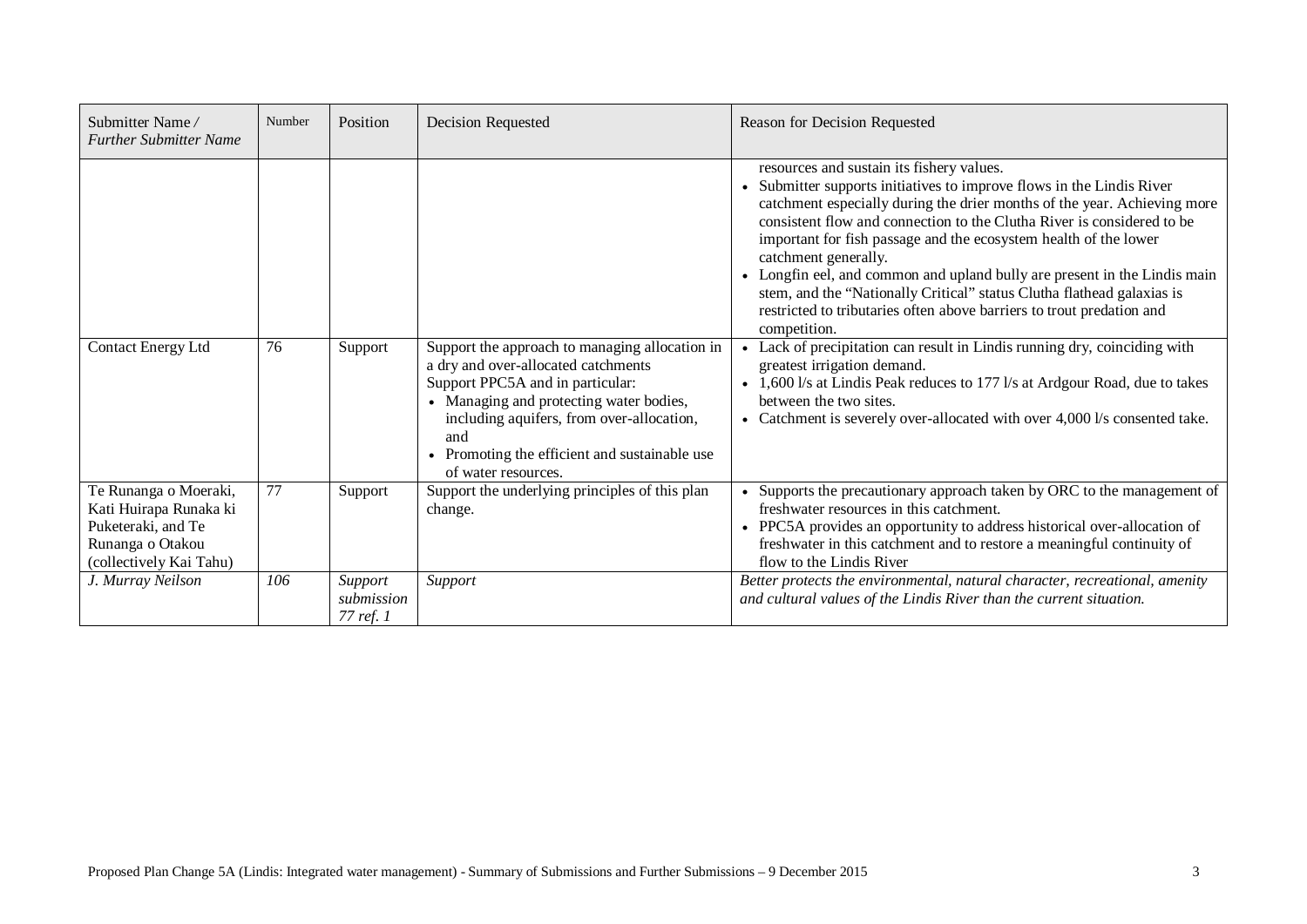### **2 Overall approach - general opposition**

<span id="page-17-0"></span>

| Submitter Name / Further<br><b>Submitter Name</b> | Number | Position           | Decision Requested                                                                                                                                                               | Reason for Decision Requested                                                                                                                                                                                                                                                                                                                                                                                                                                                                                                                                                                                                                                                                                                                                                                                                                                                                                                                                                                                                                                                |
|---------------------------------------------------|--------|--------------------|----------------------------------------------------------------------------------------------------------------------------------------------------------------------------------|------------------------------------------------------------------------------------------------------------------------------------------------------------------------------------------------------------------------------------------------------------------------------------------------------------------------------------------------------------------------------------------------------------------------------------------------------------------------------------------------------------------------------------------------------------------------------------------------------------------------------------------------------------------------------------------------------------------------------------------------------------------------------------------------------------------------------------------------------------------------------------------------------------------------------------------------------------------------------------------------------------------------------------------------------------------------------|
| The Point Partnership                             | 22     | Oppose             | Oppose PPC5A; or amend as shown in the<br>submission.                                                                                                                            | • Notified plan change will not achieve the purpose of the RMA and the<br>objectives and policies of the RPS, PRPS and RPW.<br>• Evaluation of options was not carried out in accordance with RMA S32<br>• Notified plan change is inconsistent with the NPSFM which supports the<br>use reasonable adjustment timeframes and requires the use of the best<br>available information and scientific and socio-economic knowledge.                                                                                                                                                                                                                                                                                                                                                                                                                                                                                                                                                                                                                                             |
| John Davis                                        | 33     | Amend              | Provide a much more holistic approach to total<br>river management.                                                                                                              | • PPC5A will not enable people and communities to provide for social and<br>economic wellbeing, as provided for in the RMA. The effect of this<br>change to the Tarras district and community will be severe and long-<br>lasting.<br>• ORC has not officially looked at mitigating the minimum flow by:<br>a) Supplementation of water in low flow time from the Clutha/Mata-<br>Au.<br>Looking at allowing fish to navigate through a pipe.<br>b)<br>Removing gravel and improving the channel flow in the lower<br>C)<br>Lindis.<br>Enhancing flow by removing a large percentage of willows, leaving<br>d)<br>strategic trees for picnic spots, camping, and fish shade.<br>Enhancing fishing experience by managing willows in the river's<br>e)<br>assigned course. Renew attempts to "tidy the river".<br>Better active fish management. There has been little interest in the<br>Lindis as a fishery. If, as is claimed, this is so important for fish<br>spawning, why is there no attempt to physically move small fish up<br>or down stream in times of low flow? |
| <b>Timburn Ltd</b>                                | 44     | Amend              | Amend PPC5A as per Lindis Catchment<br>Group.                                                                                                                                    | • The Lindis plays a huge part in the ability to farm our property and enjoy<br>the lifestyle, community and recreation supported by this environment.<br>• A fair outcome of this plan change process should mean that the<br>community can carry on as it has for years and should not be pushed into<br>financial hardship.                                                                                                                                                                                                                                                                                                                                                                                                                                                                                                                                                                                                                                                                                                                                               |
| Malvern Downs Ltd                                 | 47     | Did not<br>specify | [Provide] full consideration of the<br>community's identified values, specifically<br>those relating to the 'availability of water for<br>irrigation during the growing season'. | • ORC has not met its planning responsibilities.<br>• Full consideration of the community's identified values must be provided<br>for, specifically those relating to the 'availability of water for irrigation<br>during the growing season'.<br>To date, present and future impacts have not been appropriately<br>considered or evaluated.                                                                                                                                                                                                                                                                                                                                                                                                                                                                                                                                                                                                                                                                                                                                |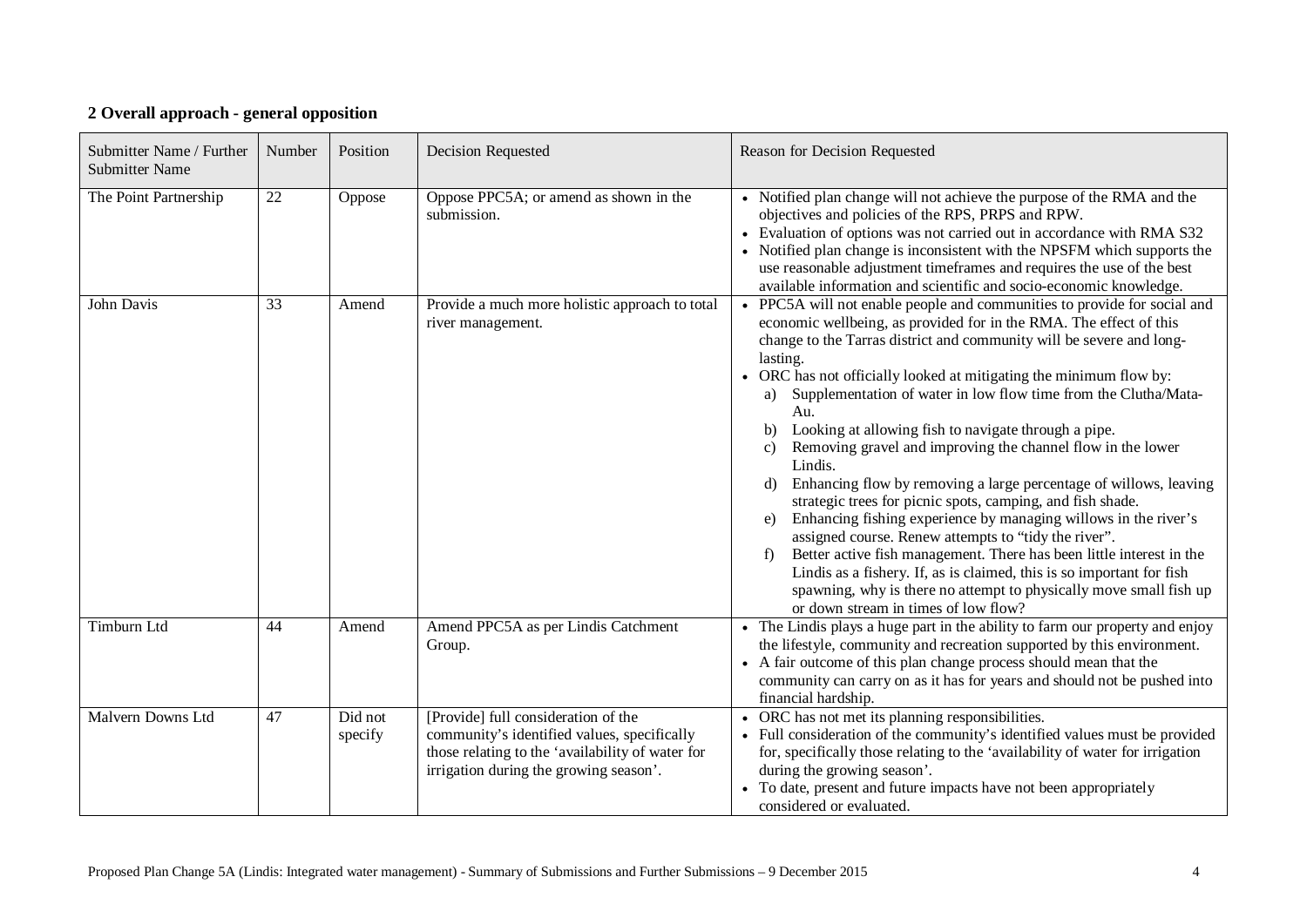| Submitter Name / Further<br><b>Submitter Name</b> | Number | Position | Decision Requested                                                                                                                                                                 | Reason for Decision Requested                                                                                                                                                                                                                                                                                                                                                                                                                                                                                                                                                                                                                                                                                                                                                                                                                                                                                                                                                                                                                                                                                                                                                                                                                    |
|---------------------------------------------------|--------|----------|------------------------------------------------------------------------------------------------------------------------------------------------------------------------------------|--------------------------------------------------------------------------------------------------------------------------------------------------------------------------------------------------------------------------------------------------------------------------------------------------------------------------------------------------------------------------------------------------------------------------------------------------------------------------------------------------------------------------------------------------------------------------------------------------------------------------------------------------------------------------------------------------------------------------------------------------------------------------------------------------------------------------------------------------------------------------------------------------------------------------------------------------------------------------------------------------------------------------------------------------------------------------------------------------------------------------------------------------------------------------------------------------------------------------------------------------|
| Tim Davis                                         | 53     | Amend    | Adopt some of these unique solutions as part of<br>the management regime.                                                                                                          | • A series of think tanks were undertaken between Fish and Game and the<br>Lindis Catchment group where flow management solutions were talked<br>about (including channel management, willow removal, gravel extraction,<br>flushing flows, relocation of points of take, and transition arrangements).<br>None of these provisions and transitions has been inserted into PPC5A.<br>• ORC should look at all options to increase the values, not just a blunt<br>instrument such as a minimum flow.<br>• The Lindis catchment is one of the driest catchments in the country and<br>needs a flow management regime that recognises this.<br>• ORC has failed to take an approach that recognises the unique<br>characteristics of the Lindis catchment and where every stakeholder can<br>share in the improvements, and the costs are not borne by just the local<br>community.<br>• The proposed water management regime has not had a lot of input from<br>the local community.<br>• Real consultation took place during a series of think tanks between Fish<br>and Game and the Lindis Catchment Group.                                                                                                                                    |
| Lindis Catchment Group<br>Inc                     | 56     | Amend    | Include a package of provisions and<br>amendments to existing provisions that provide<br>a holistic approach to river management<br>specifically tailored to the Lindis catchment. | PPC5A fails to provide a holistic and robust river management regime<br>which will enable effective management of in-stream low flow<br>conditions.<br>• ORC is relying on existing generic provisions of the RPW to manage the<br>Lindis catchment during low flows. However, existing generic provisions<br>have either been ineffective or have not been utilised to effectively<br>manage low flow conditions in dynamic catchments such as the Lindis.<br>• An integrated and holistic approach is required for dynamic low flow<br>environments such as the Lindis catchment.<br>• Need for the inclusion of a range of river management options and tools<br>which, in combination with the provisions (including the minimum flow<br>regime) proposed by Lindis Catchment Group, would maintain and<br>enhance the values associated with the river while managing low flows<br>within an alluvial river system in a reliable and timely manner.<br>• Failure to provide for a holistic river management regime results in<br>PPC5A not achieving the purpose of the RMA and the objectives and<br>policies of the RPS, PRPS and RPW, and is inconsistent with the<br>NPSFM.<br>• The evaluation of the proposed plan change, including: |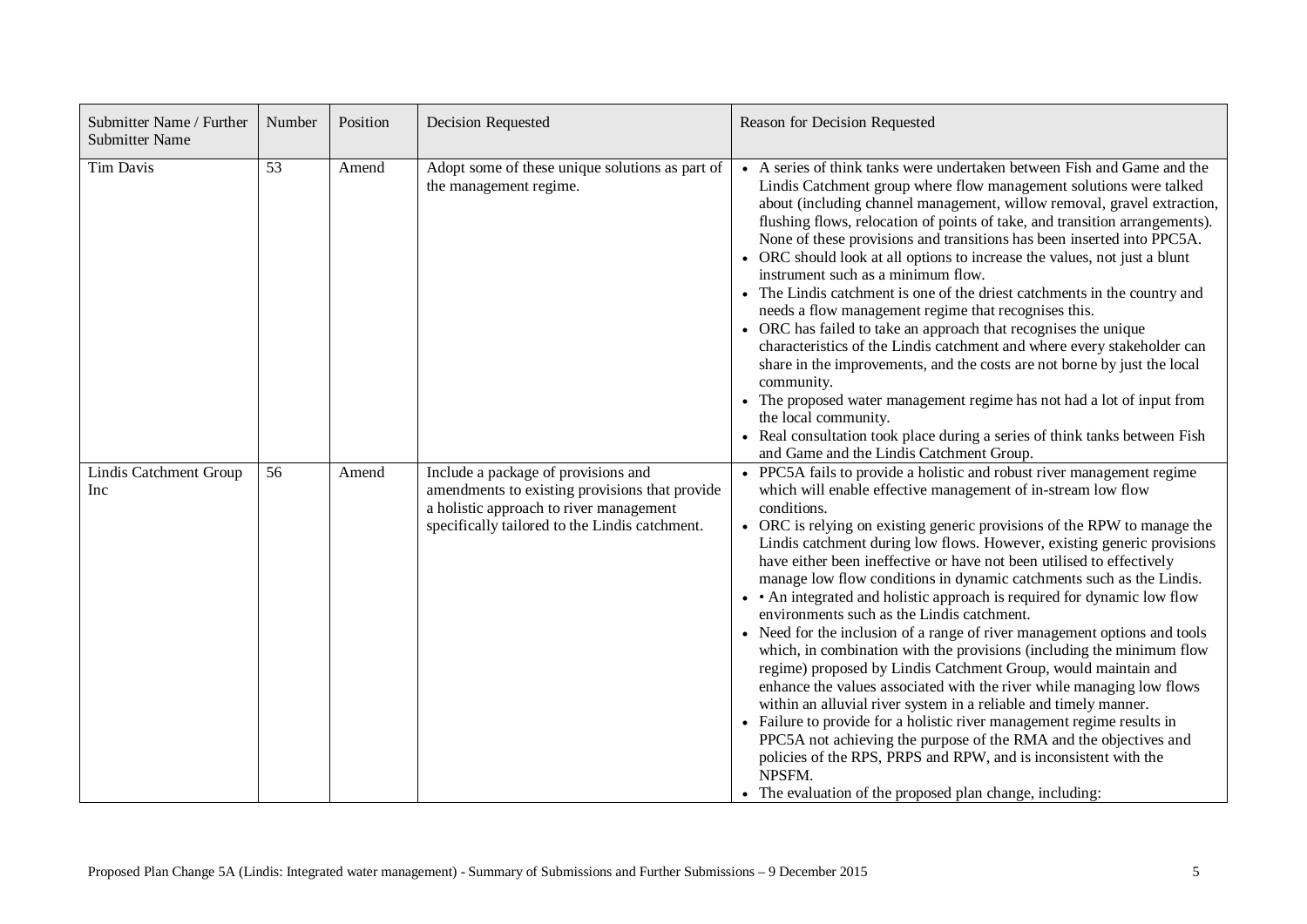| Submitter Name / Further<br><b>Submitter Name</b> | Number | Position                          | <b>Decision Requested</b>                                                                                                                                                                                                                       | Reason for Decision Requested                                                                                                                                                                                                                                                                                                                                                                                                                                                                                                                                                                                                                                                                                                                                                                                                                                                                                                                                                                                                                                                                                                                                                                                                                                                                          |
|---------------------------------------------------|--------|-----------------------------------|-------------------------------------------------------------------------------------------------------------------------------------------------------------------------------------------------------------------------------------------------|--------------------------------------------------------------------------------------------------------------------------------------------------------------------------------------------------------------------------------------------------------------------------------------------------------------------------------------------------------------------------------------------------------------------------------------------------------------------------------------------------------------------------------------------------------------------------------------------------------------------------------------------------------------------------------------------------------------------------------------------------------------------------------------------------------------------------------------------------------------------------------------------------------------------------------------------------------------------------------------------------------------------------------------------------------------------------------------------------------------------------------------------------------------------------------------------------------------------------------------------------------------------------------------------------------|
|                                                   |        |                                   |                                                                                                                                                                                                                                                 | The transition timeframes provided by Policy 6.4.5;<br>a)<br>The proposed minimum flow of 750 l/s (1 Oct to 31 May);<br>b)<br>The proposed primary allocation limit of 1,000 l/s;<br>$\mathbf{c}$<br>The proposed change to Rule 12.1.4.4 in combination with the<br>d)<br>proposed catchment boundary in Maps B4 and B7; and<br>The restriction on taking water from the Bendigo and Lower Tarras<br>e)<br>aquifers,<br>was not carried out in accordance with S32 of the RMA, including, but<br>not limited to, a failure to:<br>accurately assess the efficiency and effectiveness of the maps and<br>associated provisions in achieving the RPW objectives.<br>accurately identify or assess the benefits and costs of the<br>ii.<br>environmental, economic, social, and cultural effects that are<br>anticipated from the proposed changes.<br>identify and assess options for an effective transition period and<br>iii.<br>process, and a range of potential river management options.<br>• Insufficient justification is provided for the proposed primary allocation<br>limit, and no account is taken in the S32 Evaluation Report or proposed<br>provisions of how a primary allocation limit works in combination with a<br>minimum flow to impact on water availability and reliability. |
| Otago Fish and Game<br>Council                    | 102    | Oppose<br>submission<br>56 ref. 2 | Oppose submission.                                                                                                                                                                                                                              | An integrated and holistic approach as requested by the submitter does not<br>make up for a lack of meaningful flow in the lower Lindis River that<br>provides for the life-supporting capacity of this river.                                                                                                                                                                                                                                                                                                                                                                                                                                                                                                                                                                                                                                                                                                                                                                                                                                                                                                                                                                                                                                                                                         |
| Federated Farmers of<br>New Zealand               | 57     | Amend                             | That full consideration of the community's<br>identified values is provided for, specifically<br>those relating to farming and irrigation where,<br>to date, present and future impacts have not<br>been appropriately considered or evaluated. | • There has not been any meaningful or constructive engagement and<br>consultation with landowners regarding an appropriate minimum flow or<br>the primary allocation limit.<br>• Farming viability and the local economy were identified as primary<br>considerations through community discussions.<br>• The compulsory values ('ecosystem health' and 'human health for<br>recreation') recognised by the NPSFM should not be prioritised above<br>any other values that are considered relevant at a regional or local level.<br>• When considering the range of values it is appropriate that focus turns to<br>where the costs and risks lie, where opportunities will be lost and where<br>the most pain will be. Landowners will be the ones who suffer the most<br>under any minimum flow process. We do not consider this has been<br>adequately reflected by ORC.                                                                                                                                                                                                                                                                                                                                                                                                                           |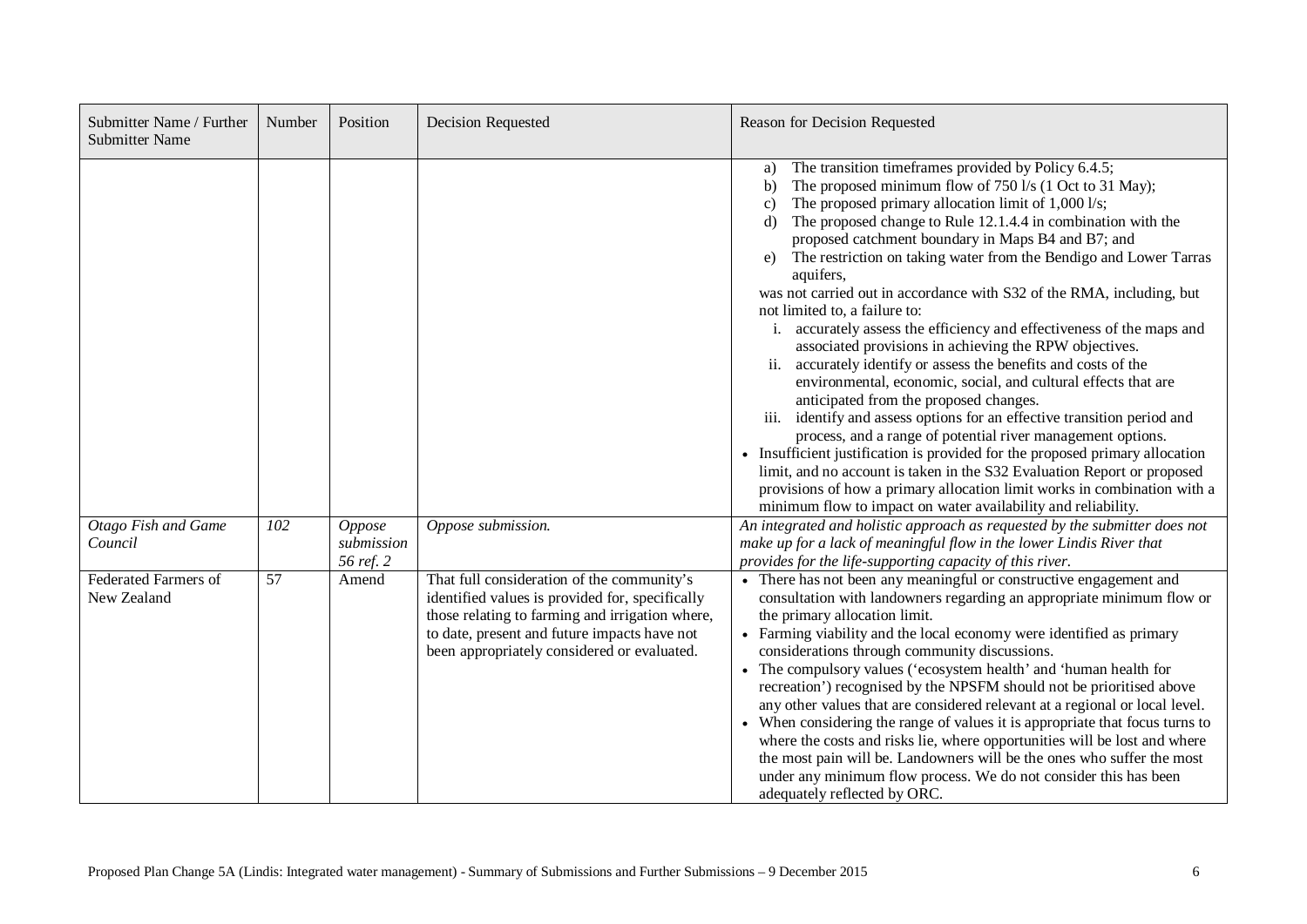| Submitter Name / Further<br><b>Submitter Name</b> | Number | Position                          | Decision Requested                                                                         | Reason for Decision Requested                                                                                                                                                                                                                                                                                                                                                                                                                                                                                                                                                                                                                                                                                                                                                                     |
|---------------------------------------------------|--------|-----------------------------------|--------------------------------------------------------------------------------------------|---------------------------------------------------------------------------------------------------------------------------------------------------------------------------------------------------------------------------------------------------------------------------------------------------------------------------------------------------------------------------------------------------------------------------------------------------------------------------------------------------------------------------------------------------------------------------------------------------------------------------------------------------------------------------------------------------------------------------------------------------------------------------------------------------|
|                                                   |        |                                   |                                                                                            | • ORC has not met its planning responsibilities for the following reasons:<br>Under the requirements of the RMA and NPSFM and the objectives<br>a)<br>of the RPW, ORC has the responsibility to provide for a fair,<br>reasonable management regime and must ensure an appropriate<br>balance between competing demands.<br>When water is allocated, the social, economic and cultural values<br>b)<br>associated with particular water bodies must be balanced both with<br>each other and with environmental values.<br>The rights of existing users must be allowed for when setting<br>$\mathbf{c}$ )<br>environmental flow and water management regimes, in order to both<br>protect existing infrastructure and investment, and to safeguard<br>productive capacity.                        |
| <b>Otago Fish and Game</b><br>Council             | 102    | Oppose<br>submission<br>57 ref. 2 | Oppose submission.                                                                         | The NPSFM requires the phasing out of over-allocation within catchments<br>in order to protect the life-supporting capacity of ecosystems. A summer<br>minimum flow of $450$ l/s fails this test.                                                                                                                                                                                                                                                                                                                                                                                                                                                                                                                                                                                                 |
| J. Murray Neilson                                 | 66     | Amend                             | Adopt the submission of the Otago Fish and<br>Game Council (submitter 54) in its entirety. | Submitter agrees with submissions (of Fish $& Game$ ) and adopts them in<br>their entirety.                                                                                                                                                                                                                                                                                                                                                                                                                                                                                                                                                                                                                                                                                                       |
| <b>Beau Trevathan</b>                             | 69     | Oppose                            | Specific provisions of PPC5A are opposed or<br>requested to be amended.                    | PPC5A is inconsistent with RMA, ORC Plans and National Policy<br>Statements, and:<br>a) will not achieve the purpose of the RMA as it will not enable people<br>and communities to provide for their social and economic well-being.<br>will not achieve the objectives and policies of the RPS, PRPS and<br>b)<br>RPW.<br>are based on an evaluation that was not carried out in accordance with<br>C)<br>S32 of the RMA<br>are inconsistent with the NPSFM, which:<br>d)<br>supports reasonable adjustment timeframes that take into account<br>the economic effects likely to result from a change in approach to<br>managing a freshwater resource; and<br>requires freshwater management to be informed by the best<br>available information and scientific and socio-economic<br>knowledge. |
| T J Cooke                                         | 79     | Amend                             | Review the equitable alternatives for water in<br>the Lindis catchment.                    | Submitter has a groundwater bore that yields up to 25 l/s and provides an<br>alternative source of water to the Lindis River, which limits direct<br>impacts on the Lindis River. However, this bore is considered to be in the<br>Lindis Ribbon Aquifer (surface water). There is no opportunity for a case                                                                                                                                                                                                                                                                                                                                                                                                                                                                                      |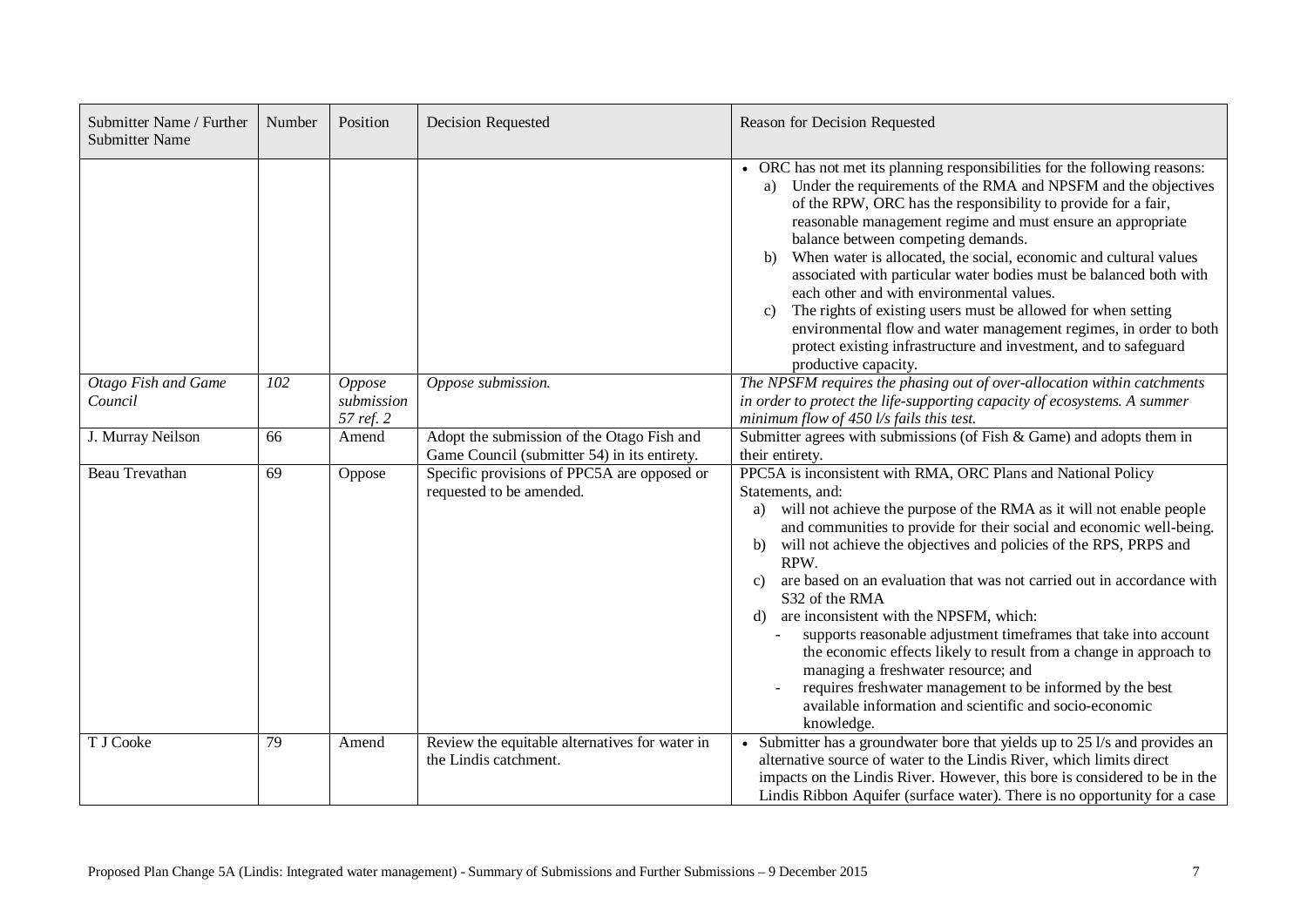| Submitter Name / Further<br><b>Submitter Name</b> | Number | Position | <b>Decision Requested</b>                                                                                                                                                                                                                                | Reason for Decision Requested                                                                                                                                                                                                                                                                                                                                                                                                                                                                             |
|---------------------------------------------------|--------|----------|----------------------------------------------------------------------------------------------------------------------------------------------------------------------------------------------------------------------------------------------------------|-----------------------------------------------------------------------------------------------------------------------------------------------------------------------------------------------------------------------------------------------------------------------------------------------------------------------------------------------------------------------------------------------------------------------------------------------------------------------------------------------------------|
|                                                   |        |          |                                                                                                                                                                                                                                                          | for better science to be put forward that could provide for alternative<br>groundwater options to be explored within the Lindis Catchment, as any<br>activity in the Lindis Ribbon Aquifer is prohibited.<br>Submitter will be cut off for an unreasonably long time should a 750 l/s<br>minimum flow be adopted, when the lag time and the effect on the Lindis<br>River may be less than minor. This will put a more than minor economic<br>burden on the farm and will cause severe economic hardship. |
| Lindis Irrigation Ltd                             | -80    | Amend    | Include a range of river management options<br>which, in combination with the provisions<br>(including the minimum flow regime) proposed<br>by the Lindis Catchment Group, would<br>maintain and enhance the values associated<br>with the Lindis River. | The evaluation of the proposed plan change was not carried out in<br>accordance with RMA S32, including, but not limited to, a failure to<br>accurately assess the efficiency and effectiveness of the provisions in<br>achieving the objectives of the RPW, including the objectives outlined<br>above.<br>The S32 Evaluation Report failed to identify and assess options for:<br>an effective transition period and process,<br>a)<br>a range of potential river management options.                   |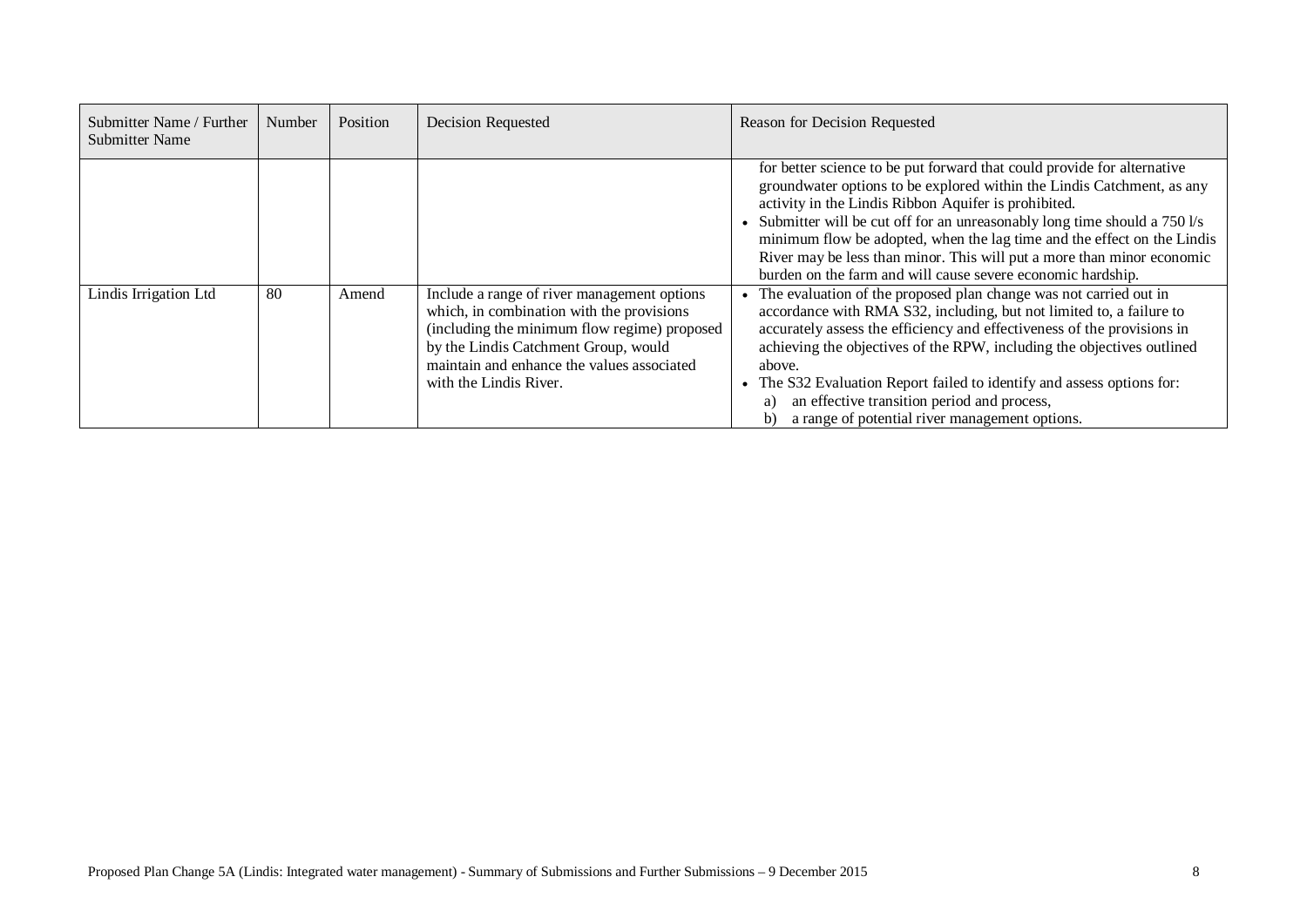## **Submissions on surface water**

<span id="page-22-1"></span><span id="page-22-0"></span>

| Submitter Name/                            | Number         | Position                             | <b>Decision Requested</b>                                                                                                                                                                                                                  | Reason for Decision Requested                                                                                                                                                                                                                                                                                                                                                                                                                                                                                                                                        |
|--------------------------------------------|----------------|--------------------------------------|--------------------------------------------------------------------------------------------------------------------------------------------------------------------------------------------------------------------------------------------|----------------------------------------------------------------------------------------------------------------------------------------------------------------------------------------------------------------------------------------------------------------------------------------------------------------------------------------------------------------------------------------------------------------------------------------------------------------------------------------------------------------------------------------------------------------------|
| <b>Further Submitter Name</b>              |                |                                      |                                                                                                                                                                                                                                            |                                                                                                                                                                                                                                                                                                                                                                                                                                                                                                                                                                      |
| <b>Bruce Lambie</b>                        | $\mathbf{1}$   | Amend                                | Set the minimum flow of the Lindis River at<br>1,000 l/s at the Ardgour flow recorder.                                                                                                                                                     | • This is the minimum flow to maintain a healthy ecosystem.<br>The Lindis River has been historically very over-allocated. The situation<br>has worsened with the arrival of intensive cattle farming and industrial<br>scale irrigation via pivot irrigators.<br>• The Lindis River is a very important spawning tributary of Lake Dunstan,<br>and this needs to be enhanced, not compromised.<br>• If there is insufficient flow, the trout fingerlings (as well as adult trout)<br>are too easily eaten by predators and cannot return to the Clutha/Mata-<br>Au. |
| <b>Otago Natural History</b><br>Trust      | $\overline{2}$ | Amend                                | Set the minimum flow higher to ensure the<br>maintenance of the braided river flow through<br>to the Clutha/Mata-Au, ie, that the lower Lindis<br>flow should be maintained throughout the<br>summer. That may require 1,000 l/s, or more. | • Maintaining the natural state of the Lindis is vital for the survival of the<br>severely endangered wading birds (in particular the Black Stilt).<br>• Everything possible should be done to reduce the water take from the<br>Lindis River.<br>• A healthy flowing river is desirable for the total ecology of the river (fish<br>and other aquatic life).<br>• The proposed changes need to ensure that the natural right of all New<br>Zealanders to be able to swim in clean, fresh rivers in summer is restored.                                              |
| <b>Federated Farmers of</b><br>New Zealand | 104            | Oppose<br>submission<br>$2$ ref. $6$ | Oppose seeking 1000 l/s or a higher natural<br>flow.                                                                                                                                                                                       | The Lindis River currently holds high recreational values and has no water<br>quality issues. It is inaccurate to imply that it is not a clean, fresh river.                                                                                                                                                                                                                                                                                                                                                                                                         |
| Russell McKendry                           | 3              | Amend                                | The minimum flow should result in continuous<br>flow throughout summer and connection to the<br>main-stem of the Clutha/Mata-Au.                                                                                                           | The proposed minimum flow of 750 l/s is risky and may be too little to<br>sustain a healthy river. A minimum flow of 1,000 l/s is fair. 750 l/s is only<br>53% of MALF so a 1,000 l/s summer minimum flow has to be seen as a<br>pragmatic compromise.                                                                                                                                                                                                                                                                                                               |
| John Highton                               | 5              | Amend                                | Set a minimum flow sufficient to maintain a<br>flow in the river at all times, and sufficient flow<br>to provide a year round viable habitat for fish.<br>This requires an absolute minimum of 1,000 l/s.                                  | • Provides for the maintenance of the life supporting capacity of the Lindis<br>River.<br>• Want to see continuous flow in the Lindis River year round so that the<br>river can realise its full potential as a spawning stream, especially for the<br>very vulnerable Lake Dunstan fishery.<br>• It is distressing to see the Lindis dry at the main road bridge, and this<br>occurs regularly in summer.                                                                                                                                                           |
| Peter Sayers                               | 7              | Amend                                | Raise the minimum flow to 1,000 l/s.                                                                                                                                                                                                       | • The Lindis River can only be fished in the early part of the season. The<br>river is a lost cause any time after that.                                                                                                                                                                                                                                                                                                                                                                                                                                             |

#### **6 Schedule 2A - 1 Oct to 31 May minimum flow for primary allocation**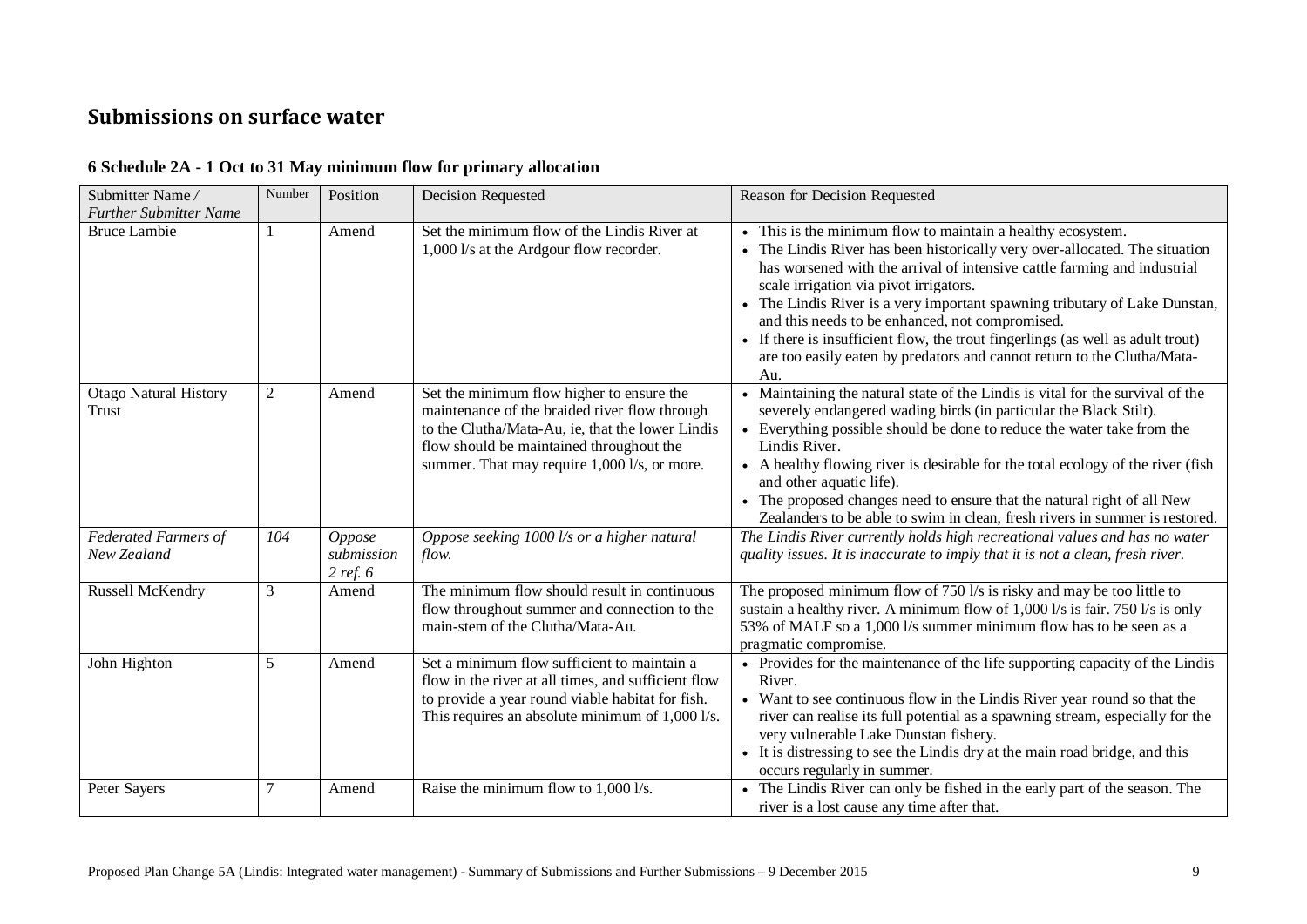| Submitter Name/<br><b>Further Submitter Name</b> | Number | Position                                | <b>Decision Requested</b>                                                                             | Reason for Decision Requested                                                                                                                                                                                                                                                                                                                                                                                                                                                                                                                                                                                                                                                                                                                                                                                                                                                                                                                                                                                                                                                                                                                                                                                                                                                                                                         |
|--------------------------------------------------|--------|-----------------------------------------|-------------------------------------------------------------------------------------------------------|---------------------------------------------------------------------------------------------------------------------------------------------------------------------------------------------------------------------------------------------------------------------------------------------------------------------------------------------------------------------------------------------------------------------------------------------------------------------------------------------------------------------------------------------------------------------------------------------------------------------------------------------------------------------------------------------------------------------------------------------------------------------------------------------------------------------------------------------------------------------------------------------------------------------------------------------------------------------------------------------------------------------------------------------------------------------------------------------------------------------------------------------------------------------------------------------------------------------------------------------------------------------------------------------------------------------------------------|
|                                                  |        |                                         |                                                                                                       | • Do not like seeing flows slow to the point where fingerlings (our resupply<br>of stocks) are dying in the remaining pools.                                                                                                                                                                                                                                                                                                                                                                                                                                                                                                                                                                                                                                                                                                                                                                                                                                                                                                                                                                                                                                                                                                                                                                                                          |
| Jan Finlayson                                    | 8      | Amend                                   | Set a minimum summer flow of at least 1,000<br>l/s, measured at Ardgour Road.                         | • At 53% of MALF, 1,000 l/s is still a significant compromise.<br>• Elevated temperatures and reduced capacity for dilution of contaminants<br>remain as issues.<br>• The draft NESEFWL suggests a minimum flow of 80% of MALF.<br>However, the river is likely to be able to function meaningfully at 53% of<br>MALF.                                                                                                                                                                                                                                                                                                                                                                                                                                                                                                                                                                                                                                                                                                                                                                                                                                                                                                                                                                                                                |
| Otago Anglers'<br>Association                    | 9      | Amend                                   | Set a summer minimum flow of at least 1,500<br>l/s, as measured at the Ardgour Road flow<br>recorder. | • Sympathises with irrigators' economic needs, but irrigators have known<br>for 20 years this day would be coming. Entrenched agricultural interests<br>have dominated resource use for too long.<br>• ORC needs to set higher minimum flows on all rivers with a MALF of<br>5,000 l/s or less.<br>• The draft NESEFWL recommends a minimum flow of 80% of MALF for<br>rivers with a median flow of 5,000 l/s or less. The recommended<br>minimum flow of 1,500 l/s equals 80% of MALF.<br>• A flow of greater than 1,500 l/s will ensure that there is a meaningful<br>flow in the lower river, good water quality, cooler temperatures, and<br>restore the natural character, amenity, and juvenile fishery values of the<br>lower river.<br>• A flow of 750 l/s is half of what a healthy stream needs, and in dry parts<br>of Otago a small healthy, accessible stream is important for trout, native<br>fish and for teaching young anglers.<br>• The minimum flow proposed violates RMA $S5(2)(b)$ , $S6(c)$ , $S7(c)$ and<br>$S7(h)$ .<br>Deterioration during low flows threatens to continue killing aquatic life.<br>• Restoring the Lindis to a fully functioning ecosystem would encourage a<br>more diverse local and national economy. Irrigation interests should not<br>be prioritised above the rest of the economy. |
| <b>Federated Farmers of</b><br>New Zealand       | 104    | <b>Oppose</b><br>submission<br>9 ref. 6 | <b>Oppose</b>                                                                                         | Submissions have been raised by the submitter and individual anglers<br>from across New Zealand that are inconsistent with the RMA, NPSFM<br>and Otago RPS, particularly where it is suggested that Council should<br>'increase trout values' in this catchment at the expense of social and<br>economic values – in particular the community, district, economy and<br><i>farming.</i><br>• Trout fishing (an exotic species) has no higher value status than farming,<br>irrigation or the economy under any national or regional regulation or                                                                                                                                                                                                                                                                                                                                                                                                                                                                                                                                                                                                                                                                                                                                                                                     |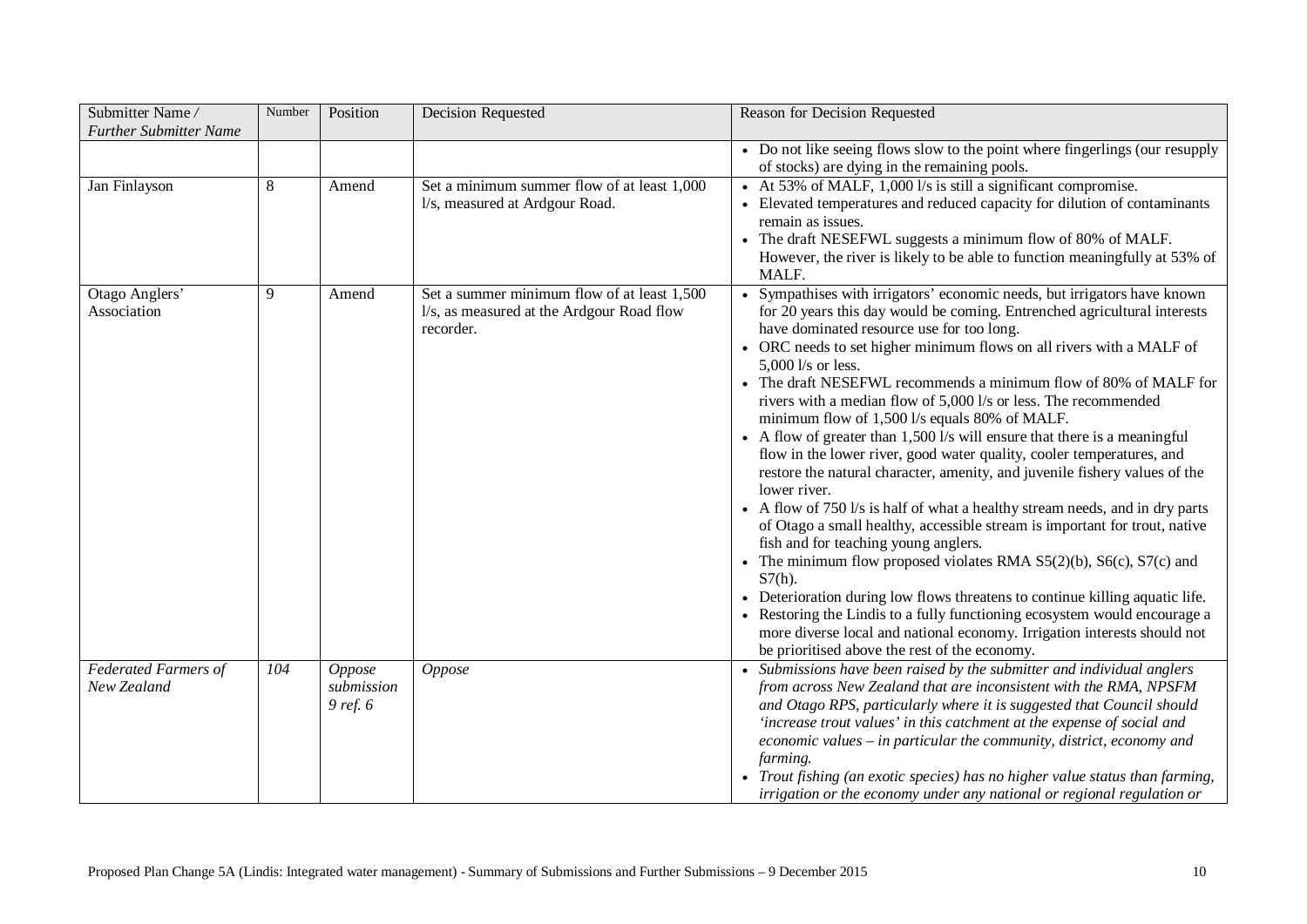| Submitter Name/<br><b>Further Submitter Name</b> | Number | Position               | <b>Decision Requested</b>                                                                                             | Reason for Decision Requested                                                                                                                                                                                                                                                                                                                                                                                                                                                                                                                                                                                                                                                                                                                                                                                                                                                                        |
|--------------------------------------------------|--------|------------------------|-----------------------------------------------------------------------------------------------------------------------|------------------------------------------------------------------------------------------------------------------------------------------------------------------------------------------------------------------------------------------------------------------------------------------------------------------------------------------------------------------------------------------------------------------------------------------------------------------------------------------------------------------------------------------------------------------------------------------------------------------------------------------------------------------------------------------------------------------------------------------------------------------------------------------------------------------------------------------------------------------------------------------------------|
| <b>Contact Energy Limited</b>                    | 105    | Oppose                 | Oppose                                                                                                                | law.<br>• Building up exotic predatory fish numbers has a known adverse impact<br>on other indigenous freshwater species.<br>This is a community/catchment process and we note that the vast majority<br>of submitters seeking higher flows are from elsewhere in New Zealand.<br>Fails to adequately provide for the sustainable management of the natural                                                                                                                                                                                                                                                                                                                                                                                                                                                                                                                                          |
|                                                  |        | submission<br>9 ref. 6 |                                                                                                                       | and physical resources in the Lindis Catchment.                                                                                                                                                                                                                                                                                                                                                                                                                                                                                                                                                                                                                                                                                                                                                                                                                                                      |
| <b>Gordon McManus</b>                            | 10     | Amend                  | Adopt a minimum flow of 1,250 l/s.                                                                                    | • Have seen a dry bed on many visits to the Lindis where a river should be,<br>which is unacceptable, and is due to past over-allocation which has to<br>cease.<br>• The RPW clearly states existing alternative water sources should be used<br>in over-allocated catchments. Some farmers have invested in irrigation<br>schemes that provide alternatives knowing that deemed permits expire in<br>2021.<br>• A living river needs to be reinstated for all to enjoy and cherish.                                                                                                                                                                                                                                                                                                                                                                                                                 |
| <b>Quentin Smith</b>                             | 12     | Did not<br>specify     | Apply a reasonable minimum flow to the Lindis<br>River.                                                               | • Rivers are the lifeblood of our environment.<br>• The minimum flow is needed to maintain fisheries, freshwater ecology<br>and amenity.                                                                                                                                                                                                                                                                                                                                                                                                                                                                                                                                                                                                                                                                                                                                                             |
| John Batchelor                                   | 14     | Amend                  | Adopt a minimum low-flow in the Lindis River<br>of 1,200 l/s.                                                         | • The draft NESEFWL recommends 80% of MALF. Therefore, a<br>minimum flow of 1,200 l/s is not un-reasonable.<br>• There are other sources of water available in this area for irrigation. The<br>Lindis River is the easy choice but must not be over-allocated.                                                                                                                                                                                                                                                                                                                                                                                                                                                                                                                                                                                                                                      |
| Ella Lawton                                      | 15     | Amend                  | Set a summer (1 Oct- 30 Apr) minimum flow of<br>at least 1,000 l/s, as measured at the Ardgour<br>Road flow recorder. | • A flow of 1,000 l/s is 53% of MALF for the river and represents a<br>considerable concession to irrigators.<br>The draft NESEFWL recommends a minimum flow of 80% of MALF for<br>rivers with a median flow of greater than 5,000 l/s.<br>• The farmers have had 30 years to transition to alternative water sources<br>(eg groundwater and Clutha/Mata-Au), knowing that deemed permits<br>expire in 2021. Some farmers have already invested heavily in irrigation<br>schemes that provide alternatives.<br>• The RPW is clear that where alternative water sources exist in over-<br>allocated catchments that these should be used instead.<br>• This decision defines the future of the Lindis River. If we do not ensure<br>the health of the river from this point forward, we will say goodbye to it<br>forever.<br>• The financial benefits of a few should not dictate the future of this |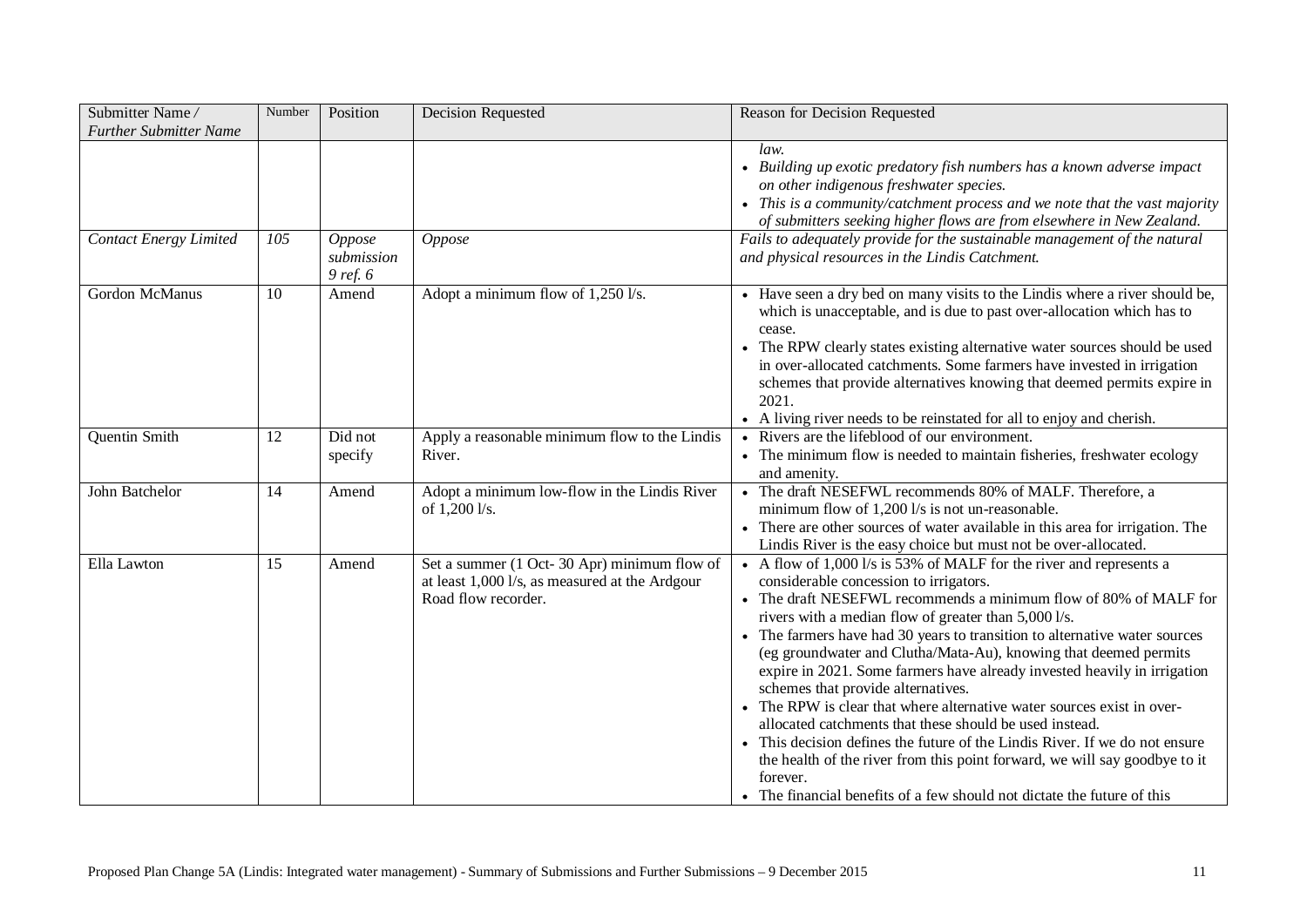| Submitter Name/<br><b>Further Submitter Name</b> | Number | Position | <b>Decision Requested</b>                                                                             | Reason for Decision Requested                                                                                                                                                                                                                                                                                                                                                                                                                                                                                                                                                                                                                                                                                                                                                                                                                                                                                                                                                                                    |
|--------------------------------------------------|--------|----------|-------------------------------------------------------------------------------------------------------|------------------------------------------------------------------------------------------------------------------------------------------------------------------------------------------------------------------------------------------------------------------------------------------------------------------------------------------------------------------------------------------------------------------------------------------------------------------------------------------------------------------------------------------------------------------------------------------------------------------------------------------------------------------------------------------------------------------------------------------------------------------------------------------------------------------------------------------------------------------------------------------------------------------------------------------------------------------------------------------------------------------|
|                                                  |        |          |                                                                                                       | precious common place.                                                                                                                                                                                                                                                                                                                                                                                                                                                                                                                                                                                                                                                                                                                                                                                                                                                                                                                                                                                           |
| Johnny Mauchline                                 | 16     | Amend    | Set a summer minimum flow of at least 1,000<br>l/s, as measured at the Ardgour Road flow<br>recorder. | • A minimum flow of $1,000$ l/s will ensure a meaningful flow in the lower<br>river, good water quality, cooler temperatures, and restore the natural<br>character, amenity, and juvenile trout fishery, eel, and native fish values<br>of the lower river.<br>• A minimum flow of $1,0001/s$ , 53% of MALF, represents a considerable<br>concession to irrigators. The draft NESEFWL recommends a minimum<br>flow of 80% of MALF for rivers with a median flow of greater than<br>$5,000$ l/s.<br>• The river is an excellent fishery and fishing the river brings benefits to<br>the local economy.<br>• Alternative water sources are available (groundwater and Clutha/Mata-<br>Au) and some farmers have already invested heavily in irrigation<br>schemes that provide alternatives. The RPW states alternative water<br>sources that exist in over-allocated catchments should be used instead.<br>• Farmers had 30 years to transition to alternative sources, knowing<br>deemed permits expire in 2021. |
| <b>Richard Sidey</b>                             | 17     | Amend    | Require a summer minimum flow of at least<br>$1,200$ l/s.                                             | • Healthy rivers are essential to our region, for recreation and ecosystem,<br>and a vital necessity to native fish and eel species.                                                                                                                                                                                                                                                                                                                                                                                                                                                                                                                                                                                                                                                                                                                                                                                                                                                                             |
| Aliscia Young                                    | 18     | Amend    | Require a summer minimum flow of at least<br>$1,200$ l/s.                                             | • Healthy rivers are essential to our region, for recreation and ecosystem,<br>and a vital necessity to native fish and eel species.                                                                                                                                                                                                                                                                                                                                                                                                                                                                                                                                                                                                                                                                                                                                                                                                                                                                             |
| <b>Backcountry Matters</b>                       | 19     | Amend    | Make the minimum flow figure not less than<br>$1,000$ l/s.                                            | • A minimum flow of 750 l/s will have a significant deleterious effect on<br>water quality, including temperatures and wildlife habitats, and represents<br>about half the allowable figure in the draft NESEFWL.<br>• A minimum flow of 1,000 l/s would be an acceptable compromise and<br>mean that native fish habitat would not be as degraded as at the proposed<br>levels.<br>• Alternative sources of water (Clutha/Mata-Au or groundwater) are<br>available for irrigation.                                                                                                                                                                                                                                                                                                                                                                                                                                                                                                                              |
| The Point Partnership                            | 22     | Amend    | Amend to a lower minimum flow of 450 l/s<br>during 1 October to 31 May.                               | • Irrigators would be significantly adversely affected socially and<br>economically, including for the following reasons:<br>The proposed minimum flow would have a devastating effect on<br>farming viability.<br>It is totally out of balance as it gives a huge boost to the natural and<br>iwi values at the expense of social and economic ones.<br>It does not reflect the consensus of the workshops that ORC held<br>when the community was involved.                                                                                                                                                                                                                                                                                                                                                                                                                                                                                                                                                    |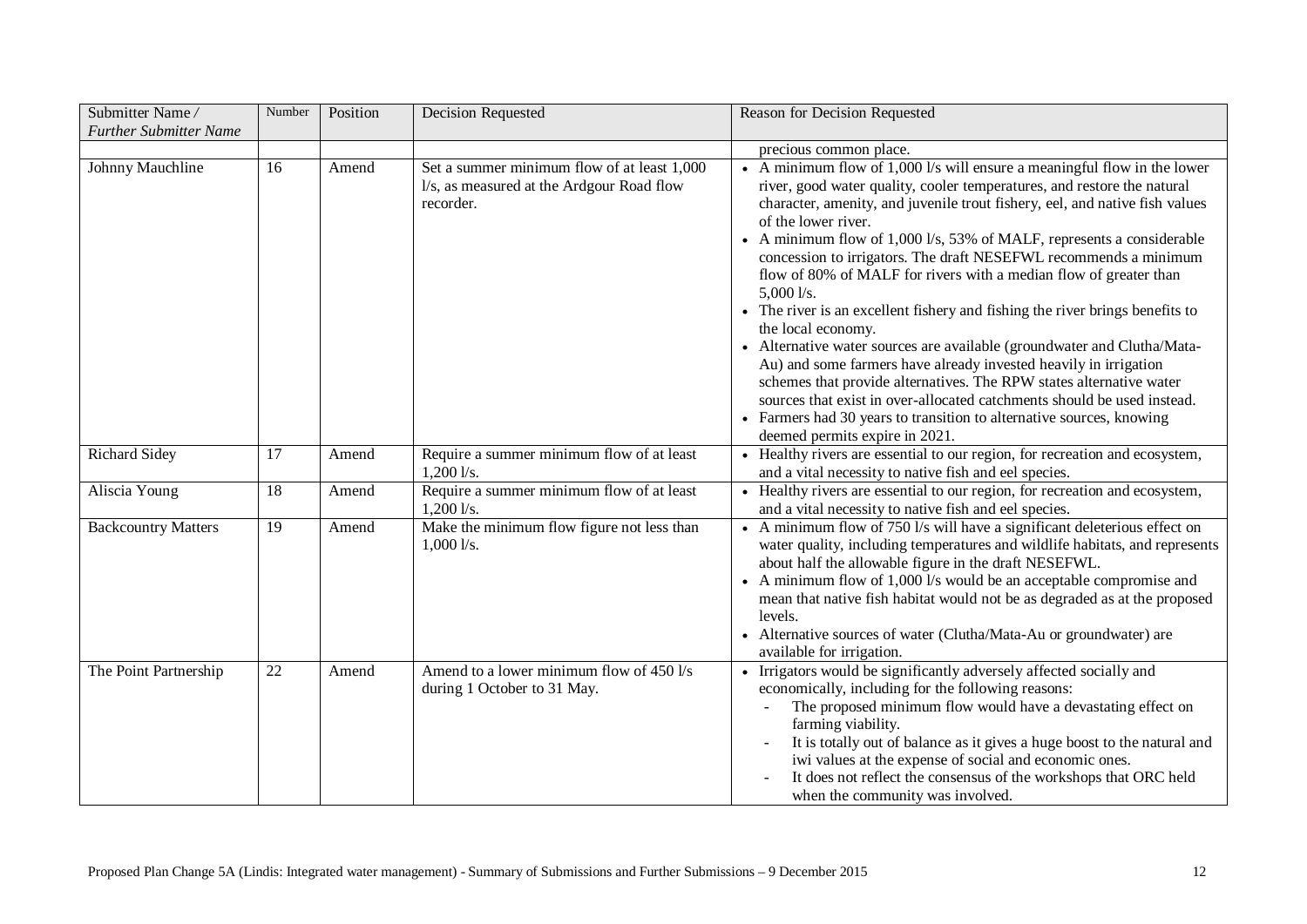| Submitter Name/                       | Number | Position                           | <b>Decision Requested</b>                                                                                             | Reason for Decision Requested                                                                                                                                                                                                                                                                                                                                                                                                                                                                                                                                                                                                                                                                                                                                                                              |
|---------------------------------------|--------|------------------------------------|-----------------------------------------------------------------------------------------------------------------------|------------------------------------------------------------------------------------------------------------------------------------------------------------------------------------------------------------------------------------------------------------------------------------------------------------------------------------------------------------------------------------------------------------------------------------------------------------------------------------------------------------------------------------------------------------------------------------------------------------------------------------------------------------------------------------------------------------------------------------------------------------------------------------------------------------|
| <b>Further Submitter Name</b>         |        |                                    |                                                                                                                       |                                                                                                                                                                                                                                                                                                                                                                                                                                                                                                                                                                                                                                                                                                                                                                                                            |
|                                       |        |                                    |                                                                                                                       | • The amendment sought would enable people and communities to provide<br>for their social and economic wellbeing while also meeting all legislative<br>requirements focusing on protecting natural and iwi values.                                                                                                                                                                                                                                                                                                                                                                                                                                                                                                                                                                                         |
| Ian Cole                              | 24     | Amend                              | Amend to a minimum summer flow of 1,000 l/s.                                                                          | • There are significant mortalities, strandings and barriers to out-migration<br>of juvenile trout under low flows.<br>• An increase in the summer minimum flow to $1,000$ l/s is far more likely<br>to ensure connectivity to the Clutha/Mata-Au, improve the sports fishery<br>and enhance the recreational amenity afforded by the river.<br>• The local and wider communities of the area have an historic opportunity<br>to restore river flows to more environmentally sustainable levels for long-<br>term wider community benefits.<br>• While it is recognised that water is a crucial factor to long term economic<br>viability of the local community alternatives do exist. The limited<br>potential contribution of the Lindis is insignificant compared to other<br>water take alternatives. |
| J. Murray Neilson                     | 106    | Support<br>submission<br>24 ref. 6 | Support                                                                                                               | • Amended summer minimum flow of 1,000 l/s rather than proposed 750<br>l/s better protects environmental, natural character and recreational<br>values, provides assured connectivity to the Clutha/Mata-Au if amended<br>to apply from 1 October to 30 April.<br>• Achieves freshwater objectives B1, B2 and B3 of the NPSFM.                                                                                                                                                                                                                                                                                                                                                                                                                                                                             |
| Future by Design Ltd                  | 25     | Amend                              | Set a minimum flow of at least 1,000 l/s during<br>the summer period.                                                 | Summer minimum flow of 1,000 l/s is "reasonable" and allows some<br>capacity for irrigation.<br>• Lindis flows can be very low in mid-Summer. It is a magnificent part of<br>the country and maintaining a reasonable flow is an essential part of the<br>local ecology.<br>• 1,000 l/s is just over half of the river's MALF and given that the draft<br>NESEFWL recommends a minimum flow of 80% of MALF for rivers<br>with a median flow of greater than 5,000 l/s<br>• A 750 l/s summer minimum flow is out of line with national requirements<br>and will have a substantially deleterious effect on the river ecosystem.                                                                                                                                                                             |
| Clutha Mata-Au River<br>Parkway Group | 26     | Amend                              | Decide in favour of a summer minimum flow of<br>at least 1,000 l/s, as measured at the Ardgour<br>Road flow recorder. | • A summer minimum flow of at least $1,000$ l/s would:<br>a) maintain aquatic ecosystems and support native species (such as<br>koaro, the endangered longfin eel and Clutha flathead galaxias,<br>common bully, and upland bully);<br>b) support brown and rainbow trout, during spawning and juvenile<br>rearing, and give some surety to the river as a fishery and as a<br>breeding habitat; and                                                                                                                                                                                                                                                                                                                                                                                                       |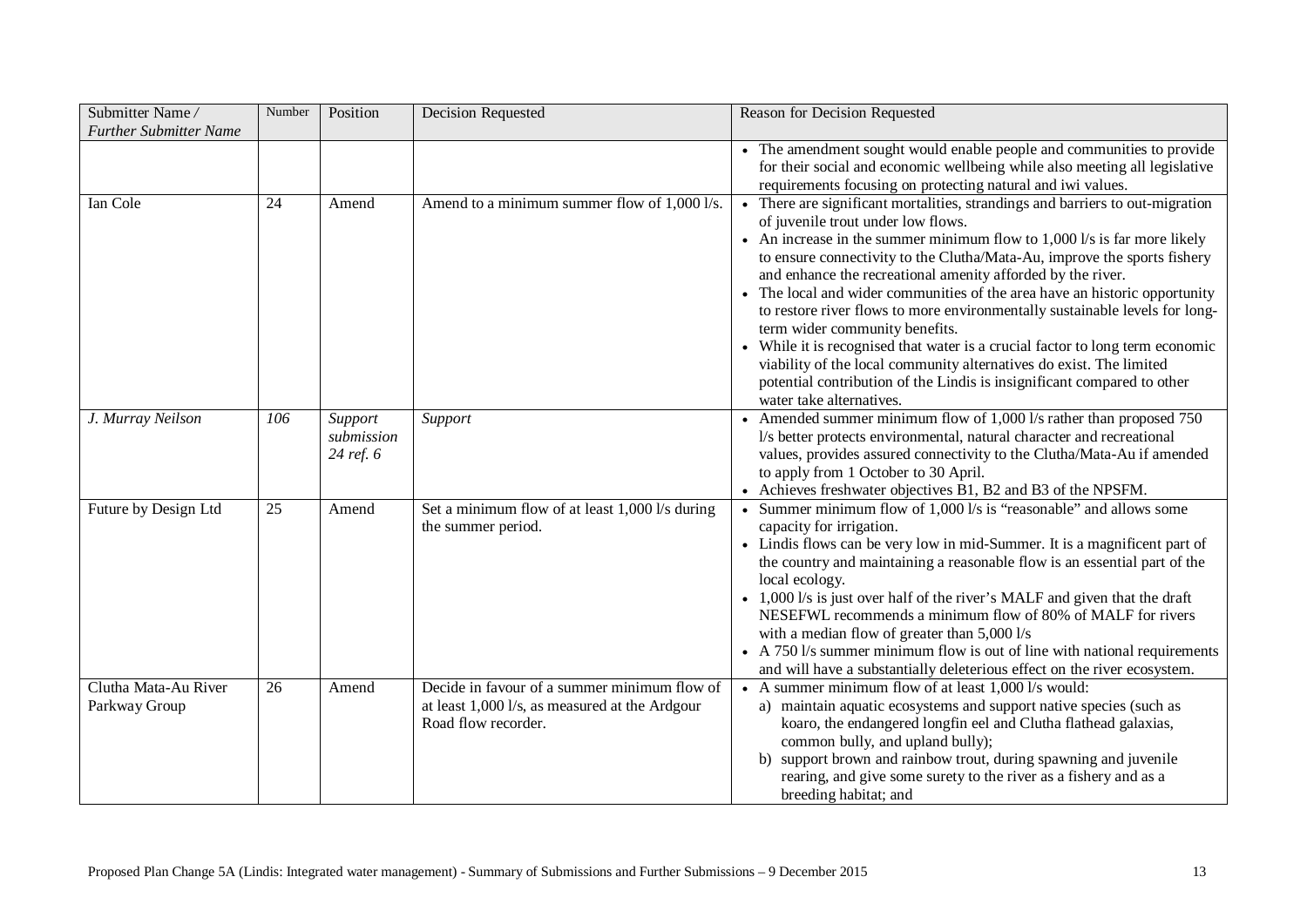| Submitter Name/<br><b>Further Submitter Name</b> | Number | Position | Decision Requested                                                                        | Reason for Decision Requested                                                                                                                                                                                                                                                                                                                                                                                                                                                                                                                                                                                                                                                                                                                                                                                            |
|--------------------------------------------------|--------|----------|-------------------------------------------------------------------------------------------|--------------------------------------------------------------------------------------------------------------------------------------------------------------------------------------------------------------------------------------------------------------------------------------------------------------------------------------------------------------------------------------------------------------------------------------------------------------------------------------------------------------------------------------------------------------------------------------------------------------------------------------------------------------------------------------------------------------------------------------------------------------------------------------------------------------------------|
|                                                  |        |          |                                                                                           | maintain the natural character of the river and its general amenity<br>$\mathcal{C}$ )<br>values, providing local people and visitors with reliable sites for<br>summer picnics and swimming etc.<br>The farmers in the region are fully aware that the river is subject to low<br>summer flows and that it cannot be considered a reliable source of<br>irrigation water. They have had 30 years to transition to alternative water<br>sources and/or adapt their farming practices, knowing that deemed<br>permits expire in 2021.                                                                                                                                                                                                                                                                                     |
| <b>Claas Harvest Centre</b><br>Otago             | 27     | Amend    | Oppose the minimum flow of 750 l/s to be<br>applied in 2021.                              | • A minimum flow of 450 l/s causes too much economic hardship.<br>Reliability of irrigation under the proposed minimum flow will not be<br>sufficient to grow crop (e.g. grow fodder) beet economically. Reduction<br>in production and increase in drought-tolerant species will result in<br>dramatic decrease of the economic viability of farms.<br>• The proposed minimum flow and resulting need for farmers to move to<br>lower costs of production in turn will result in fewer sales and less plant<br>replacement, and likely less use of local contractors who work within the<br>Tarras/Lindis area.                                                                                                                                                                                                         |
| <b>Gerald Telford</b>                            | 28     | Amend    | Set a minimum flow of 450 l/s (being more than<br>double the existing $200 \frac{1}{s}$ . | Provides a pathway to balance enhanced river low flow and ensures<br>$\bullet$<br>continued farming with efficient water practices.<br>• The livelihoods of the members of the Lindis Catchment Group are<br>connected to the river flows and with this comes the responsibility to all<br>users both commercial and recreational.<br>• The Lindis Catchment Group can continue under new and better practice<br>to draw the water deemed necessary to support their agricultural<br>operations and believes the increased flows outlined by the group will<br>have considerable benefit for the continued health of the present fishery.<br>• The Lindis is a fine, if not always consistently healthy, self-sustaining<br>fishery.<br>• No one owns the water; it belongs to the community, locally and<br>nationally. |
| Kent McElrae                                     | 29     | Support  | Maintain the minimum flow of 450 l/s.                                                     | • Restrictions on irrigation will drastically reduce the productivity of my<br>land and reduce the value of my property.<br>• Lindis has great soils, with huge potential.<br>• Restrictions on irrigation will have a social impact on the number of<br>people moving to the area (e.g. school needs more kids for teachers).                                                                                                                                                                                                                                                                                                                                                                                                                                                                                           |
| Rebecca McElrae                                  | 30     | Amend    | Set a minimum flow of 450 l/s.                                                            | • The proposed minimum flow of $750$ l/s will affect the community in a<br>very negative way (loss of jobs, loss of farm viability, fragmentation of                                                                                                                                                                                                                                                                                                                                                                                                                                                                                                                                                                                                                                                                     |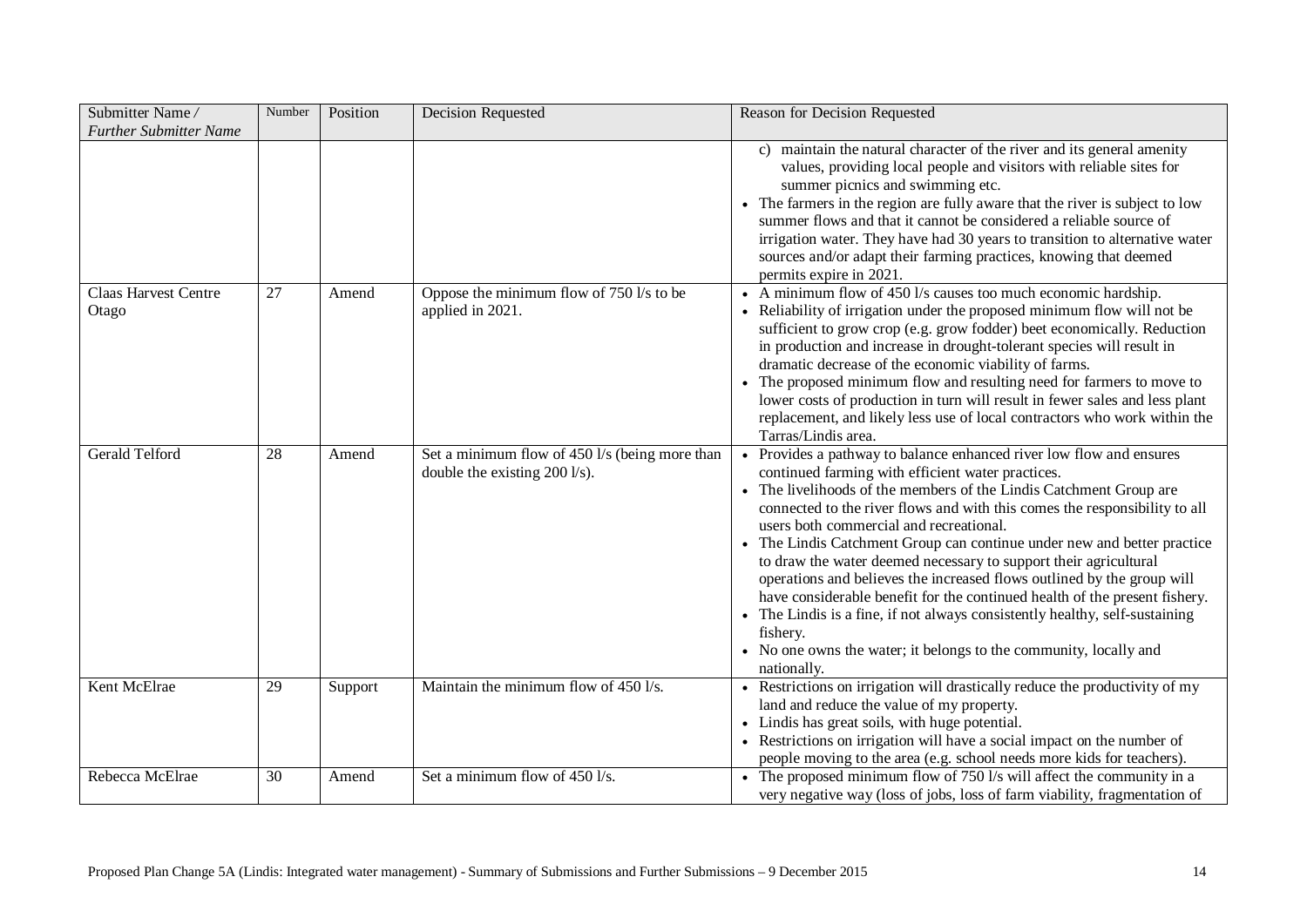| Submitter Name/<br><b>Further Submitter Name</b> | Number | Position | Decision Requested                                                    | Reason for Decision Requested                                                                                                                                                                                                                                                                                                                                                                                                                                                                                                                                                                                                                                                                                                                                                                                                                                                                                                                                                                                                                                                                                                                                                                                                                                                                                                                                                                                                                                                                                                                                                                                                         |
|--------------------------------------------------|--------|----------|-----------------------------------------------------------------------|---------------------------------------------------------------------------------------------------------------------------------------------------------------------------------------------------------------------------------------------------------------------------------------------------------------------------------------------------------------------------------------------------------------------------------------------------------------------------------------------------------------------------------------------------------------------------------------------------------------------------------------------------------------------------------------------------------------------------------------------------------------------------------------------------------------------------------------------------------------------------------------------------------------------------------------------------------------------------------------------------------------------------------------------------------------------------------------------------------------------------------------------------------------------------------------------------------------------------------------------------------------------------------------------------------------------------------------------------------------------------------------------------------------------------------------------------------------------------------------------------------------------------------------------------------------------------------------------------------------------------------------|
|                                                  |        |          |                                                                       | the community, migration from the area).<br>• Currently, we have a strong community which is growing and this<br>provides a sense of wellbeing for all who live here.<br>The school, which has been a major part of building our strong<br>community, will close should the proposed minimum flow of 750 l/s be<br>adopted, as people will leave the area. We want our children to<br>experience going to a rural school and learning the values that can only<br>be provided by a small rural community.                                                                                                                                                                                                                                                                                                                                                                                                                                                                                                                                                                                                                                                                                                                                                                                                                                                                                                                                                                                                                                                                                                                             |
| <b>Adam Spiers</b>                               | 32     | Amend    | Apply a minimum flow of 450 l/s.                                      | The suggested 450 l/s minimum flow returns over 250 l/s of currently<br>abstracted water to the river and improves the health of the river<br>markedly.<br>• The suggested 450 l/s minimum flow was until recently the<br>recommended flow of the ORC.                                                                                                                                                                                                                                                                                                                                                                                                                                                                                                                                                                                                                                                                                                                                                                                                                                                                                                                                                                                                                                                                                                                                                                                                                                                                                                                                                                                |
| John Davis                                       | 33     | Amend    | A more equitable minimum flow of $250 \frac{1}{s}$ for<br>all values. | • Science behind the increase in the minimum flow smacks of "getting"<br>science to fit an outcome".<br>• The ORC had already decided on a 450 l/s minimum flow in the Lindis<br>and, without further consultation, increased this to 750 l/s. Other parties<br>besides the local community were aware of this and the local community<br>found this out by my chance attendance at an address given to a local<br>group in Wanaka by a fish expert.<br>• There are many flaws in the data used in the S32 evaluation. To have one<br>year of flow information (photos) is not sufficient on which to base flow<br>rates to the Clutha/Mata-Au. It was a prolonged dry period last year.<br>• The effects of minimum flow of 750 l/s will be devastating for land based<br>activities and the wider community for the following reasons:<br>a) "loss of use" is equivalent to removing 1,500 ha of irrigation (using<br>the efficiency of use formula of 0.5 l/s/ha);<br>b) the "percentage restriction" to achieve a minimum flow of $750 \text{ Vs}$<br>spread over all takes means efficient irrigation will not happen over<br>long periods in summer;<br>the availability of water for efficient irrigation is crucial to the<br>activities carried out with irrigation. Crops and pasture cannot be<br>grown without sufficient and reliable water at the correct time;<br>d) Tarras is one of the driest areas of NZ, and the effect of not having<br>water available in sufficient quantity will flow onto loss of land-based<br>income, flowing to the wider community, employment, contractors,<br>farm services, and more. |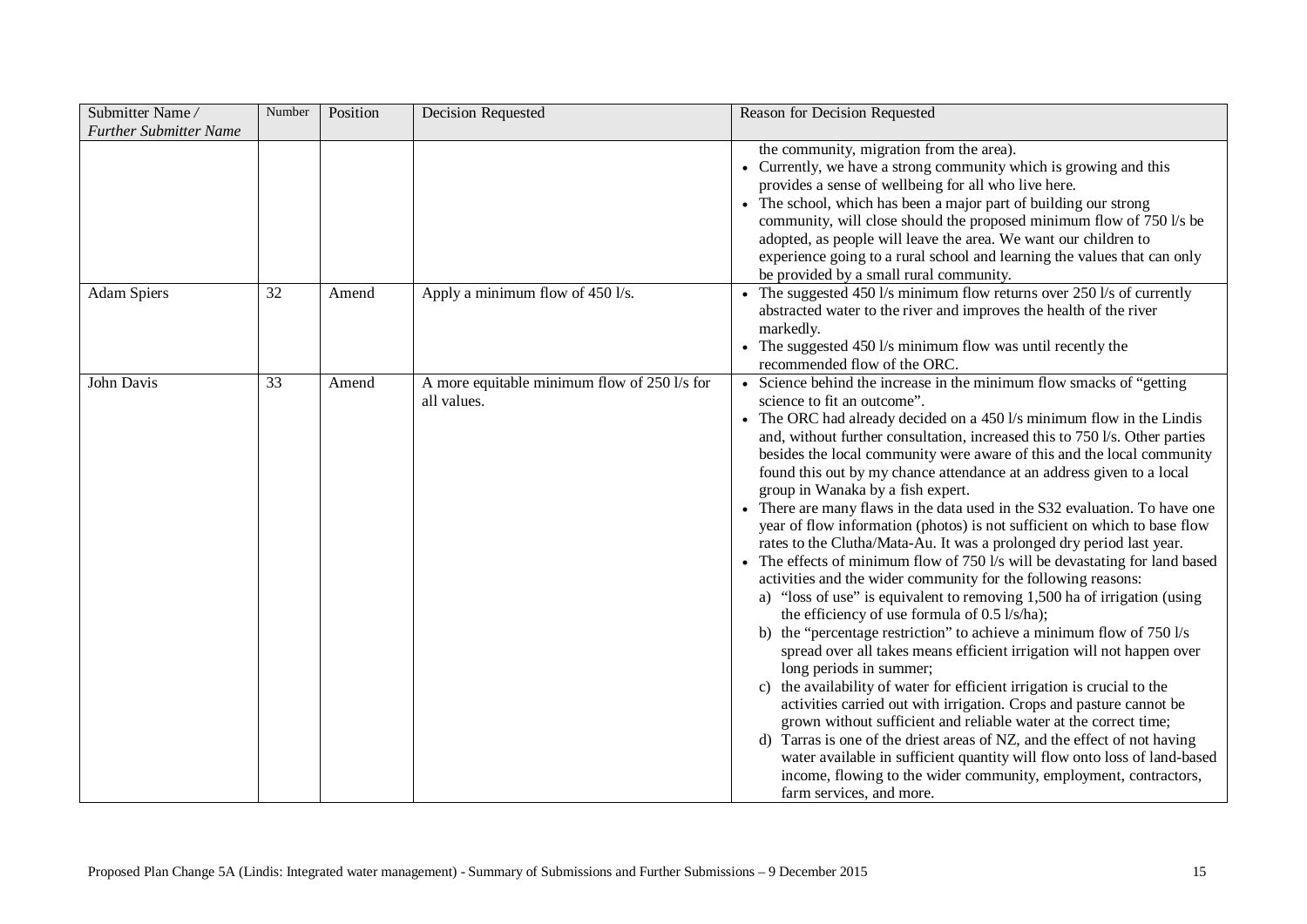| Submitter Name/<br><b>Further Submitter Name</b> | Number | Position | <b>Decision Requested</b>                                                                                                                                               | Reason for Decision Requested                                                                                                                                                                                                                                                                                                                                                                                                                                                                                                                                                                                                                                                                                                                                                                                                                                                                                                                                                                                                                                                                                                                                                                                                                                                                                                                                                                                                                         |
|--------------------------------------------------|--------|----------|-------------------------------------------------------------------------------------------------------------------------------------------------------------------------|-------------------------------------------------------------------------------------------------------------------------------------------------------------------------------------------------------------------------------------------------------------------------------------------------------------------------------------------------------------------------------------------------------------------------------------------------------------------------------------------------------------------------------------------------------------------------------------------------------------------------------------------------------------------------------------------------------------------------------------------------------------------------------------------------------------------------------------------------------------------------------------------------------------------------------------------------------------------------------------------------------------------------------------------------------------------------------------------------------------------------------------------------------------------------------------------------------------------------------------------------------------------------------------------------------------------------------------------------------------------------------------------------------------------------------------------------------|
|                                                  |        |          |                                                                                                                                                                         | • The protection of native fish could be mostly achieved at 250 l/s. Any<br>increase in trout numbers may increase predation on galaxiids.<br>Trout have adapted to their environment and are managing to exist in the<br>river now with good stocks in the middle reaches. With a change in<br>position of takes, their habitat is greatly enhanced, with full connectivity<br>above the Ardgour monitoring site.<br>• Iwi values will be maintained and enhanced and Iwi expectations could<br>mostly be achieved with water flowing to the Clutha/Mata-Au most of<br>the time.<br>• With the change in takes over time and phasing out gravity races and<br>replacing them with pumping takes much further downstream, a much<br>enhanced flow in the river will allow an even better continuous flow of<br>water.<br>• Land-based activities and the local community would have a better<br>outcome with 250 l/s than at 750 l/s.<br>Submitter will not be able to maximise efficient use of 3 recently<br>installed centre pivot. Water supplies could drop to 10% in dry seasons,<br>not allowing important and expensive crops to be grown.<br>• Native fish values will be protected at 450 l/s. Galaxiids occur in many<br>tributaries, currently protected by limited trout in the main stem. Any<br>increase in trout habitat will lead to increased predation on galaxiids and<br>man-made barriers are not straightforward to implement. |
| Jay Cassells                                     | 34     | Amend    | As submitted by Fish and Game                                                                                                                                           | A minimum flow of at least 1,000 l/s is appropriate. See reasons advanced<br>by Fish and Game.                                                                                                                                                                                                                                                                                                                                                                                                                                                                                                                                                                                                                                                                                                                                                                                                                                                                                                                                                                                                                                                                                                                                                                                                                                                                                                                                                        |
| Ainsley Shearing Ltd                             | 35     | Amend    | Set a minimum flow of 450 l/s.                                                                                                                                          | • A 750 l/s minimum flow to be applied in 2021 causes too much economic<br>hardship.<br>• Decreasing the availability of water would have a profound effect on my<br>business and workforce and has the ability to affect a lot of people's<br>livelihoods.<br>• Have seen farming practices change as farmers have had to adapt in very<br>trying times to make their farms viable.                                                                                                                                                                                                                                                                                                                                                                                                                                                                                                                                                                                                                                                                                                                                                                                                                                                                                                                                                                                                                                                                  |
| Clutha Sports Fisheries<br>Trust                 | 36     | Amend    | Amend the summer minimum flow of 750 l/s<br>applying from 1 October to 31 May to 1,000 l/s<br>or higher and that flow to apply from 1 October<br>to 30 April each year. | • Sports fisheries values: Lake Dunstan and the Upper Clutha/Mata-Au<br>sustain a very significant recreational fishery for rainbow and brown trout<br>and to a lesser extent salmon. The Lindis is a high value spawning and<br>rearing water except that its full potential is limited by depleted flows,<br>fish strandings and mortalities, and barriers to outmigration of juvenile<br>trout when disconnection occurs. Extending summer minimum flows into                                                                                                                                                                                                                                                                                                                                                                                                                                                                                                                                                                                                                                                                                                                                                                                                                                                                                                                                                                                      |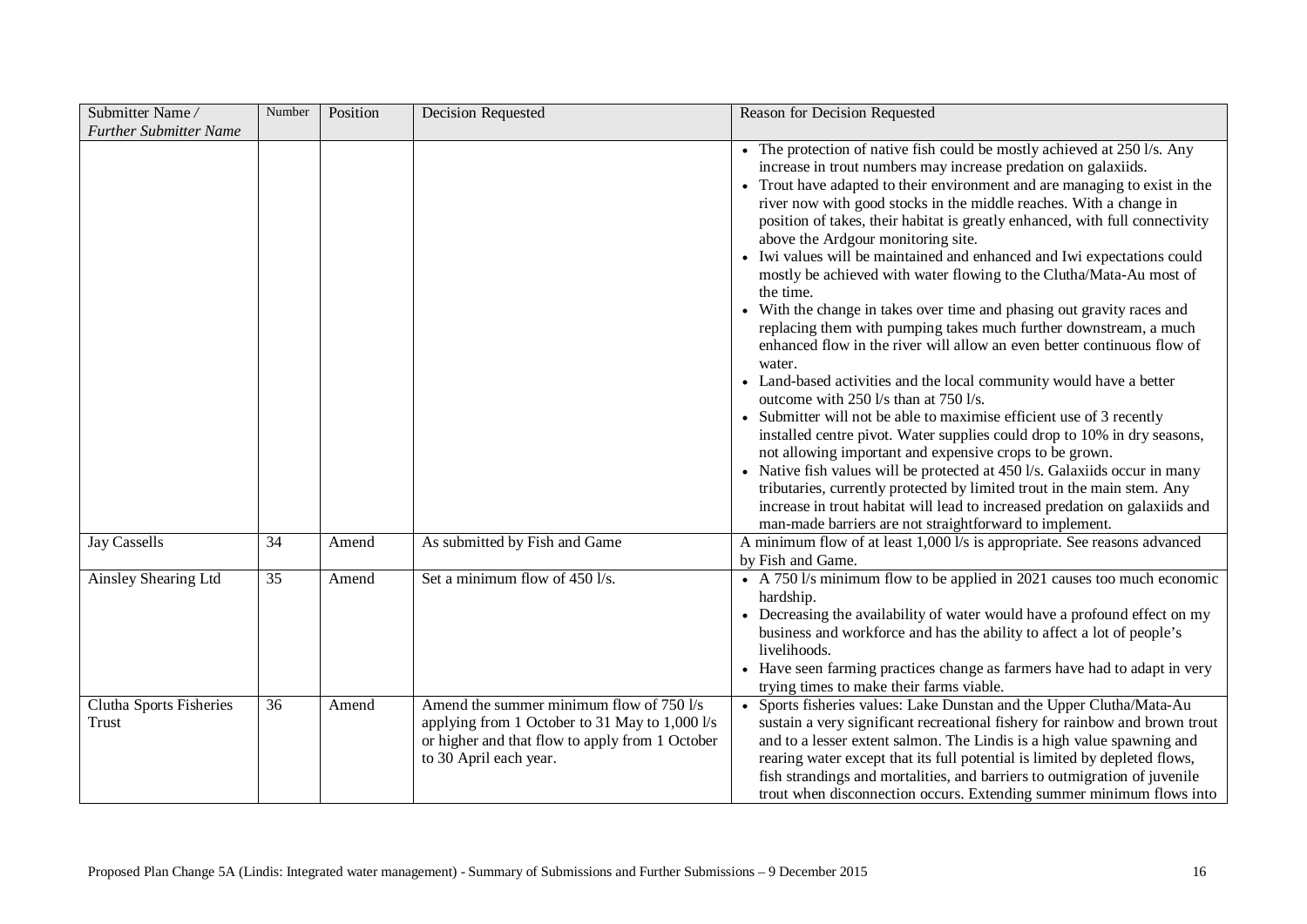| Submitter Name/               | Number | Position                                      | <b>Decision Requested</b> | Reason for Decision Requested                                                                                                                                                                                                                                                                                                                                                                                                                                                                                                                                                                                                                                                                                                                                                                                                                                                                                                                                                                                                                                                                                                                                                                                                                                                                                                                                                                                                                                                                                                                                                                                                                                                                                                                                                                                                                                                                                                                                                                                                                                                                                                                 |
|-------------------------------|--------|-----------------------------------------------|---------------------------|-----------------------------------------------------------------------------------------------------------------------------------------------------------------------------------------------------------------------------------------------------------------------------------------------------------------------------------------------------------------------------------------------------------------------------------------------------------------------------------------------------------------------------------------------------------------------------------------------------------------------------------------------------------------------------------------------------------------------------------------------------------------------------------------------------------------------------------------------------------------------------------------------------------------------------------------------------------------------------------------------------------------------------------------------------------------------------------------------------------------------------------------------------------------------------------------------------------------------------------------------------------------------------------------------------------------------------------------------------------------------------------------------------------------------------------------------------------------------------------------------------------------------------------------------------------------------------------------------------------------------------------------------------------------------------------------------------------------------------------------------------------------------------------------------------------------------------------------------------------------------------------------------------------------------------------------------------------------------------------------------------------------------------------------------------------------------------------------------------------------------------------------------|
| <b>Further Submitter Name</b> |        |                                               |                           |                                                                                                                                                                                                                                                                                                                                                                                                                                                                                                                                                                                                                                                                                                                                                                                                                                                                                                                                                                                                                                                                                                                                                                                                                                                                                                                                                                                                                                                                                                                                                                                                                                                                                                                                                                                                                                                                                                                                                                                                                                                                                                                                               |
|                               |        |                                               |                           | May encroaches on a time when fuller flows are required in-river. The<br>Lindis is also a small stream fishery in its own right and improved river<br>flows will restore adult habitat in presently depleted reaches.<br>Native fish habitat values: The Lindis provides habitat for a range of<br>native fish, including rare non-migratory galaxiids, bullies and eels.<br>Bullies suffer heavy mortalities under the present flow regime. Eels are<br>also regularly found in the river. With restored flows, Contact Energy<br>Ltd's obligations under RMA consents to provide upstream passage will<br>result in the river becoming a more important eel habitat in the future.<br>• Wildlife habitat: Flows need to be increased to restore wading bird<br>habitats in the lower reaches, including braided characteristics, below<br>Lindis Crossing.<br>• Even under the present flow regime the Lindis is popular for outdoor<br>recreation over summer for activities including camping, picnicking,<br>swimming and fishing. The river's relatively small size provides a safe<br>alternative for family recreation involving children. Depleted summer<br>flows limit the river's recreational potential. Downstream of Lindis<br>Crossing camping opportunities are lost when the river dries up.<br>Life-supporting capacity of the river: Under the present flow regime river<br>ecosystem functioning is first degraded and then lost altogether as the<br>river flow drops over summer and eventually ceases altogether in some<br>reaches. This is a failure in environmental management. Sufficient flows<br>must be restored to the river to maintain in a healthy state and to limit<br>high water temperature and nutrient levels. No Lindis water should be<br>available for use outside of the Lindis catchment. Any such takes should<br>be returned to the Lindis River for environmental benefit.<br>• Landscape values: The routine loss of flow in the lower river reaches<br>over summer diminishes landscape values. The minimum flow needs to<br>restore the Lindis as a landscape feature within the valley. |
| <b>Contact Energy Limited</b> | 105    | Support in<br>part<br>submission<br>36 ref. 6 | Support in part.          | While the amended summer flow season as sought in this submission is<br>slightly different from that proposed by Contact, the principle of a shortened<br>summer flow season is supported.                                                                                                                                                                                                                                                                                                                                                                                                                                                                                                                                                                                                                                                                                                                                                                                                                                                                                                                                                                                                                                                                                                                                                                                                                                                                                                                                                                                                                                                                                                                                                                                                                                                                                                                                                                                                                                                                                                                                                    |
| J. Murray Neilson             | 106    | Support<br>submission<br>36 ref. 6            | Support in entirety.      | An amended summer minimum flow from 1 October to 30 April would better<br>achieve the protection of the environmental, natural character and<br>recreational values of the Lindis River than the 750 l/s proposed by ORC,<br>would ensure connectivity of the Lindis River to the Clutha/Mata-Au and                                                                                                                                                                                                                                                                                                                                                                                                                                                                                                                                                                                                                                                                                                                                                                                                                                                                                                                                                                                                                                                                                                                                                                                                                                                                                                                                                                                                                                                                                                                                                                                                                                                                                                                                                                                                                                          |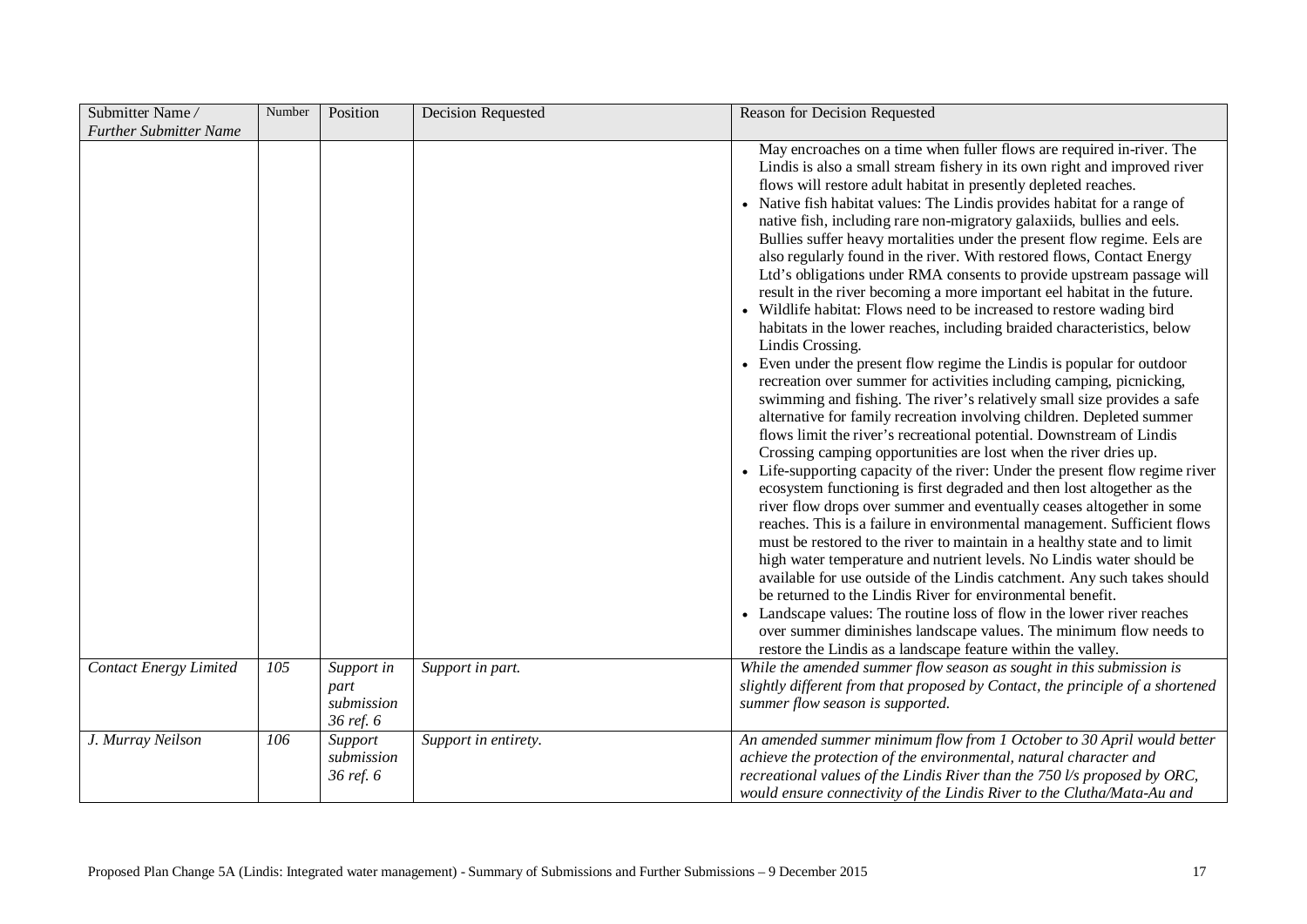| Submitter Name/               | Number | Position | <b>Decision Requested</b>                                                                     | Reason for Decision Requested                                                                                                                                                                                                                                                                                                                                                                                                                                                                                                                                                                                                                                                                                                                                                                                                                                                                                                                                                                                                                                                                                                                                                                                                                                                                                                                                                                                                                                                                                                                                                                               |
|-------------------------------|--------|----------|-----------------------------------------------------------------------------------------------|-------------------------------------------------------------------------------------------------------------------------------------------------------------------------------------------------------------------------------------------------------------------------------------------------------------------------------------------------------------------------------------------------------------------------------------------------------------------------------------------------------------------------------------------------------------------------------------------------------------------------------------------------------------------------------------------------------------------------------------------------------------------------------------------------------------------------------------------------------------------------------------------------------------------------------------------------------------------------------------------------------------------------------------------------------------------------------------------------------------------------------------------------------------------------------------------------------------------------------------------------------------------------------------------------------------------------------------------------------------------------------------------------------------------------------------------------------------------------------------------------------------------------------------------------------------------------------------------------------------|
| <b>Further Submitter Name</b> |        |          |                                                                                               |                                                                                                                                                                                                                                                                                                                                                                                                                                                                                                                                                                                                                                                                                                                                                                                                                                                                                                                                                                                                                                                                                                                                                                                                                                                                                                                                                                                                                                                                                                                                                                                                             |
|                               |        |          |                                                                                               | would achieve freshwater objectives B1, B2 and B3 of the NPSFM.                                                                                                                                                                                                                                                                                                                                                                                                                                                                                                                                                                                                                                                                                                                                                                                                                                                                                                                                                                                                                                                                                                                                                                                                                                                                                                                                                                                                                                                                                                                                             |
| <b>Matthew Sole</b>           | 37     | Amend    | Set a summer minimum flow of at least 1,440<br>l/s, as measured at the Ardgour flow recorder. | • The Lindis has a long history of over-allocation. Mining privileges were<br>allocated with no or little understanding of river systems and with no<br>regard for instream values.<br>• Progress is being made by land users on alternative water sources and<br>more efficient application.<br>• Where alternative water sources (groundwater and Clutha/Mata-Au) are<br>available to land users in over-allocated catchments these should be used.<br>The need to transition to alternative sources has been clearly signalled<br>with a thirty year time frame.<br>• Now is the time to change water extraction practices to reinstate<br>meaningful natural flows in the lower river and provide for good water<br>quality, cooler temperatures, natural character, amenity and fishery<br>values.<br>• Land management practices need looking at in relation to water<br>harvesting with a view to reversing the significant degradation of our<br>upland tussock and inter-tussock species and their natural water<br>collection and holding systems and functions. This is a contributing<br>factor to the quality and availability of water inflows and recharge.<br>• A minimum flow of $1,440$ l/s is the draft NESEFWL's recommendation<br>of 80% of MALF for rivers with a median flow of greater than 5,000 l/s.<br>• The amenity experience of a river is closely related to the level of flow<br>within the river. For the Lindis, this means a functioning and healthy<br>braided river system in the lower reaches. Not dry stones and dewatered<br>hollows and stressed riparian values. |
| Cloudy Peak Ltd               | 39     | Amend    | Apply a minimum flow of 450 l/s.                                                              | • The suggested summer minimum flow of 450 $1/s$ returns over 250 $1/s$ of<br>currently abstracted water to the river. It improves the health of the river.<br>• Up until recently 450 l/s was the recommended summer flow of the ORC.<br>• Submitter fully supports the benefits of a summer minimum flow of 450<br>l/s to other members of the community and the survival of young trout.<br>• We have already made a considerable investment into spray irrigation<br>that was required to fulfil our obligations for our resource consent.<br>• For the ORC to not take into account the real impact that losing another<br>250 l/s of totally reliable water will have on farms in the area is seen as a<br>real failure.<br>• The economic report did not make any effort to understand the needs of<br>irrigators. I find this very disquieting, and displays a lack of respect for                                                                                                                                                                                                                                                                                                                                                                                                                                                                                                                                                                                                                                                                                                                  |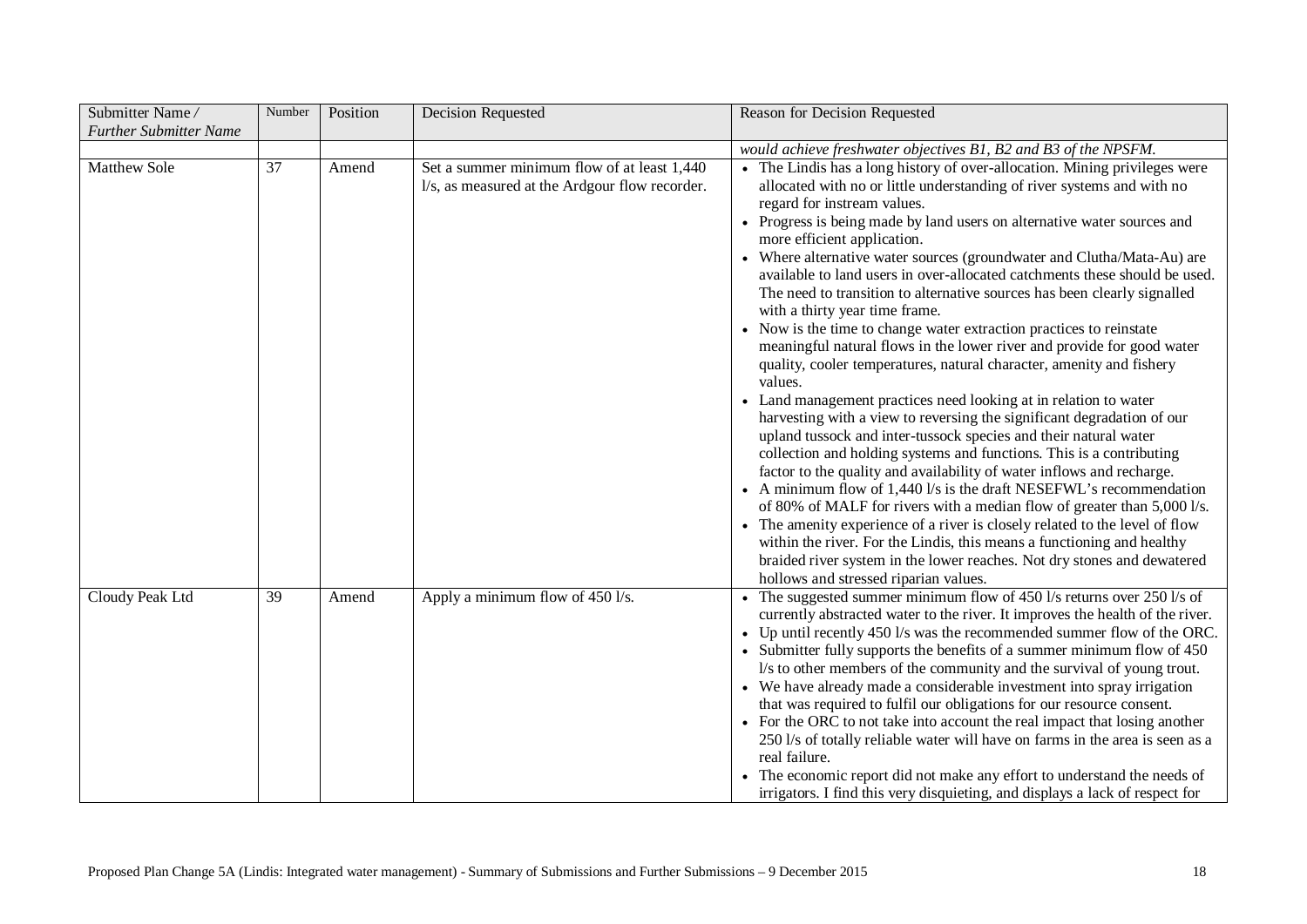| Submitter Name/<br><b>Further Submitter Name</b> | Number | Position | <b>Decision Requested</b>                                                                                                                   | Reason for Decision Requested                                                                                                                                                                                                                                                                                                                                                                                                                                                                                                                                                                                                                                                                                                                                                                                                                                                                                                                                                                                                                                                                                                                                                                                                                                                                                                                                                                                                                                                                                                                                                                                            |
|--------------------------------------------------|--------|----------|---------------------------------------------------------------------------------------------------------------------------------------------|--------------------------------------------------------------------------------------------------------------------------------------------------------------------------------------------------------------------------------------------------------------------------------------------------------------------------------------------------------------------------------------------------------------------------------------------------------------------------------------------------------------------------------------------------------------------------------------------------------------------------------------------------------------------------------------------------------------------------------------------------------------------------------------------------------------------------------------------------------------------------------------------------------------------------------------------------------------------------------------------------------------------------------------------------------------------------------------------------------------------------------------------------------------------------------------------------------------------------------------------------------------------------------------------------------------------------------------------------------------------------------------------------------------------------------------------------------------------------------------------------------------------------------------------------------------------------------------------------------------------------|
|                                                  |        |          |                                                                                                                                             | those that rely on this river to make their living.                                                                                                                                                                                                                                                                                                                                                                                                                                                                                                                                                                                                                                                                                                                                                                                                                                                                                                                                                                                                                                                                                                                                                                                                                                                                                                                                                                                                                                                                                                                                                                      |
| <b>Fraser Hocks</b>                              | 40     | Amend    | Amend to at least 1,000 l/s.                                                                                                                | • A dry river bed is a dead river bed. Without water in our rivers we simply<br>don't have a river.<br>The Lindis stream acts as a major spawning tributary for the catchment.<br>• Without a minimum flow of at least 1,000 l/s fish are unable to survive in<br>this river.                                                                                                                                                                                                                                                                                                                                                                                                                                                                                                                                                                                                                                                                                                                                                                                                                                                                                                                                                                                                                                                                                                                                                                                                                                                                                                                                            |
| Mike Lane                                        | 41     | Amend    | Amend to at least 1,000 l/s.                                                                                                                | • A dry river bed is a dead river bed. Without water in our rivers we simply<br>don't have a river.<br>• The Lindis stream acts as a major spawning tributary for the catchment.<br>• Without a minimum flow of at least 1,000 l/s fish are unable to survive in<br>this rive                                                                                                                                                                                                                                                                                                                                                                                                                                                                                                                                                                                                                                                                                                                                                                                                                                                                                                                                                                                                                                                                                                                                                                                                                                                                                                                                            |
| J.C.A Lucas                                      | 42     | Amend    | That the maximum Lindis River minimum flow<br>be no greater than 450 l/s.                                                                   | The Tarras district relies on irrigation to maintain farming production,<br>population and services.                                                                                                                                                                                                                                                                                                                                                                                                                                                                                                                                                                                                                                                                                                                                                                                                                                                                                                                                                                                                                                                                                                                                                                                                                                                                                                                                                                                                                                                                                                                     |
| <b>Upper Clutha Angling</b><br>Club              | 43     | Amend    | That a minimum flow of not less than 1,000 l/s<br>be set for the Lindis River during the summer<br>period, measured at Ardgour Road bridge. | • Supports the setting of minimum flows for the Lindis River.<br>• Excessive water abstraction has compromised a healthy aquatic<br>environment in the Lindis. The very low flows that have occurred over<br>extended periods in the summer due to abstraction threaten fish<br>populations. Drying reaches of the river often result in both adult and<br>juvenile fish mortality due to stranding, heat stress, lack of oxygen and<br>predation.<br>• The Lindis is not considered a particularly good fishing river. It is highly<br>likely that a major factor influencing this is the degraded state of the<br>lower river reaches in the summer. Restoration of a healthy summer<br>environment in the Lindis through a suitable summer flow regime may<br>result in an improved fishery.<br>The Lindis is an important trout spawning stream, contributing fry and<br>fingerlings to Lake Dunstan which is a very important recreational<br>fishery. The populations of sport fish in our lakes are entirely dependent<br>on continued access of both adult fish and juveniles to and from the<br>spawning grounds that lie in the inflowing rivers.<br>• A minimum flow of 750 l/s is not sufficient to maintain continuous<br>stream flows and fish passage to and from Lake Dunstan during the<br>critical summer period. There is strong scientific evidence that the<br>proposed summer minimum flow of 750 l/s would result in significant<br>adverse effects on fish stocks in the Lindis River and on aquatic<br>ecosystem.<br>• There is insufficient economic benefit from the additional 250 l/s being |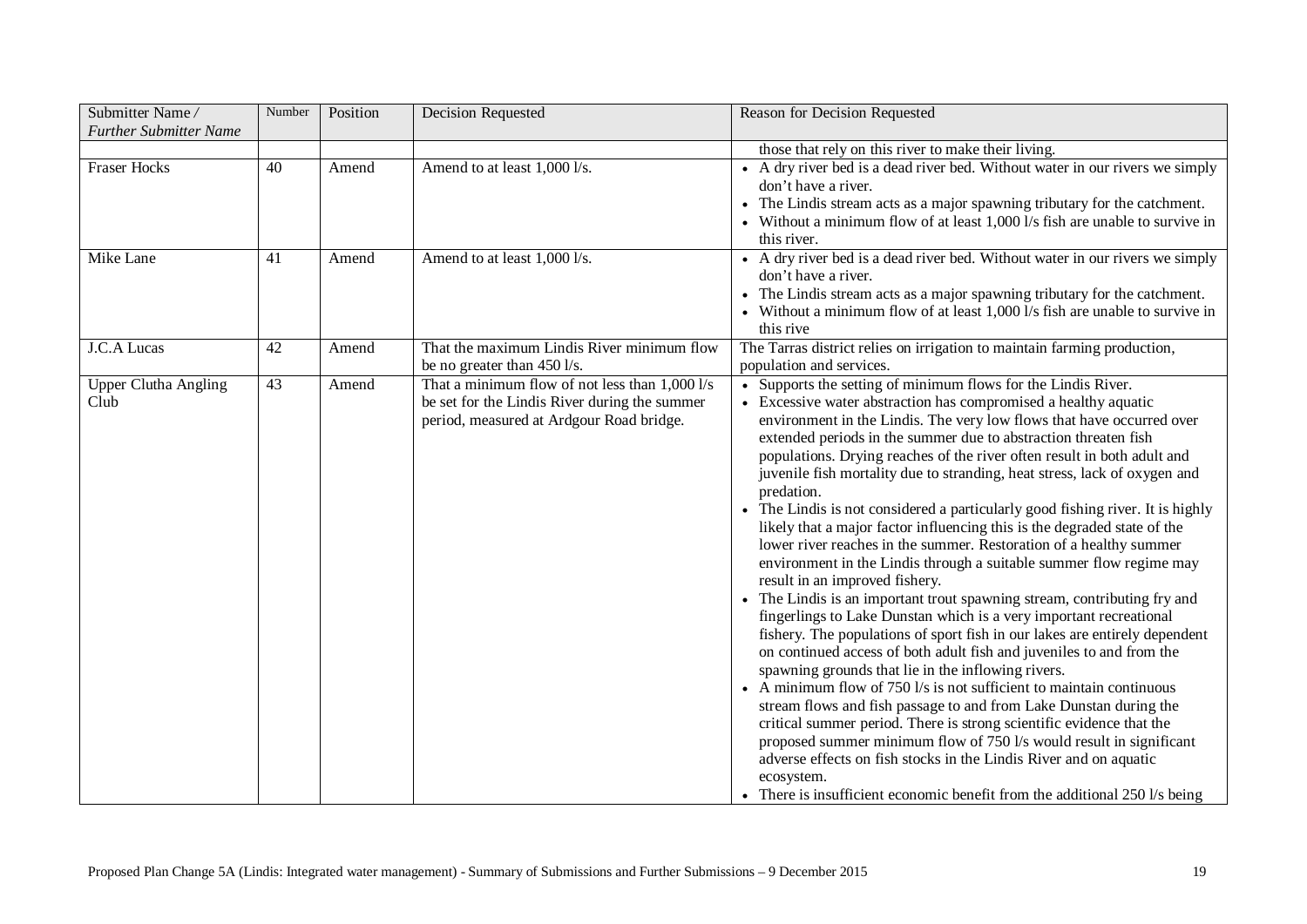| Submitter Name/<br><b>Further Submitter Name</b> | Number | Position                           | <b>Decision Requested</b>                                                                                     | Reason for Decision Requested                                                                                                                                                                                                                                                                                                                                                                                                                                                                                                                                                                                                                                                                                                                                                                                                                                                                                                                                                                                                                                                                 |
|--------------------------------------------------|--------|------------------------------------|---------------------------------------------------------------------------------------------------------------|-----------------------------------------------------------------------------------------------------------------------------------------------------------------------------------------------------------------------------------------------------------------------------------------------------------------------------------------------------------------------------------------------------------------------------------------------------------------------------------------------------------------------------------------------------------------------------------------------------------------------------------------------------------------------------------------------------------------------------------------------------------------------------------------------------------------------------------------------------------------------------------------------------------------------------------------------------------------------------------------------------------------------------------------------------------------------------------------------|
|                                                  |        |                                    |                                                                                                               | available for abstraction under a 750 l/s minimum regime compared to a<br>1,000 l/s minimum to offset this adverse environmental impact.<br>• Research has shown that a minimum flow of $1,000$ l/s during the summer<br>period would be sufficient to maintain surface flows, and thus a<br>connection and migratory pathway for fish to and from Lake Dunstan.<br>• A minimum flow of $1,000$ l/s during the summer period will help to<br>mitigate the full impact of any stressors (naturally low flows, high<br>temperatures and predation) impacting fish and would substantially<br>improve the recreational amenity of the river for anglers and other users.                                                                                                                                                                                                                                                                                                                                                                                                                         |
| Otago Fish and Game<br>Council                   | 102    | Support<br>submission<br>43 ref. 6 | Support submitter's desire to see summer<br>minimum flow of not less than $1000$ l/s applied<br>to the river. | No reason given.                                                                                                                                                                                                                                                                                                                                                                                                                                                                                                                                                                                                                                                                                                                                                                                                                                                                                                                                                                                                                                                                              |
| Lindis Downs Ltd                                 | 45     | Amend                              | Amend to lower the summer minimum flow to<br>450 l/s                                                          | • Proactive irrigators have adjusted to more efficient water use systems<br>after being led to believe the minimum flow recommended by ORC was<br>to be set at 450 l/s.<br>• During an extended dry period irrigators would be running at 50% or less<br>if the minimum flow was set at 750 l/s. This is an uneconomical return on<br>capital investment.<br>• It is yet to be proved in an extended dry season that a minimum flow of<br>750 l/s would ensure Lindis River flows reach the Clutha/Mata-Au.                                                                                                                                                                                                                                                                                                                                                                                                                                                                                                                                                                                   |
| <b>Bruce Jolly</b>                               | 46     | Amend                              | [Amend irrigation season minimum flow.]                                                                       | Water for irrigation is a vital part of the economic viability of farming<br>and any decrease in water availability will have an effect.<br>• The irrigated land gives farming businesses robustness. In this<br>environment the farms need more resilience to adverse events than most<br>other areas of New Zealand, and irrigation is key to resilience.<br>• The major gains for river environmental health are made from moving<br>the default minimum flow of 200 l/s to 450 l/s. Any environmental gains<br>from a minimum flow above 450 l/s are very minimal.<br>The economic and social impact from moving the minimum flow from<br>200 l/s to 450 l/s is reasonably minor if there is a transition time. The<br>economic and social impact of a minimum flow of 750 l/s would be harsh<br>and crippling to long term viability.<br>• Commenced a change to sprinkler irrigation based on the assumption<br>ORC would adopt a 450 l/s minimum flow and infrastructure was<br>designed for the reliability that would allow. At 750 l/s the reliability of<br>water supply plummets. |
| Malvern Downs Ltd                                | 47     | Amend                              | Adopt Option 2 of the 'Options for managing                                                                   | • A summer minimum flow of 450 $1/s$ is in line with ORC's science,                                                                                                                                                                                                                                                                                                                                                                                                                                                                                                                                                                                                                                                                                                                                                                                                                                                                                                                                                                                                                           |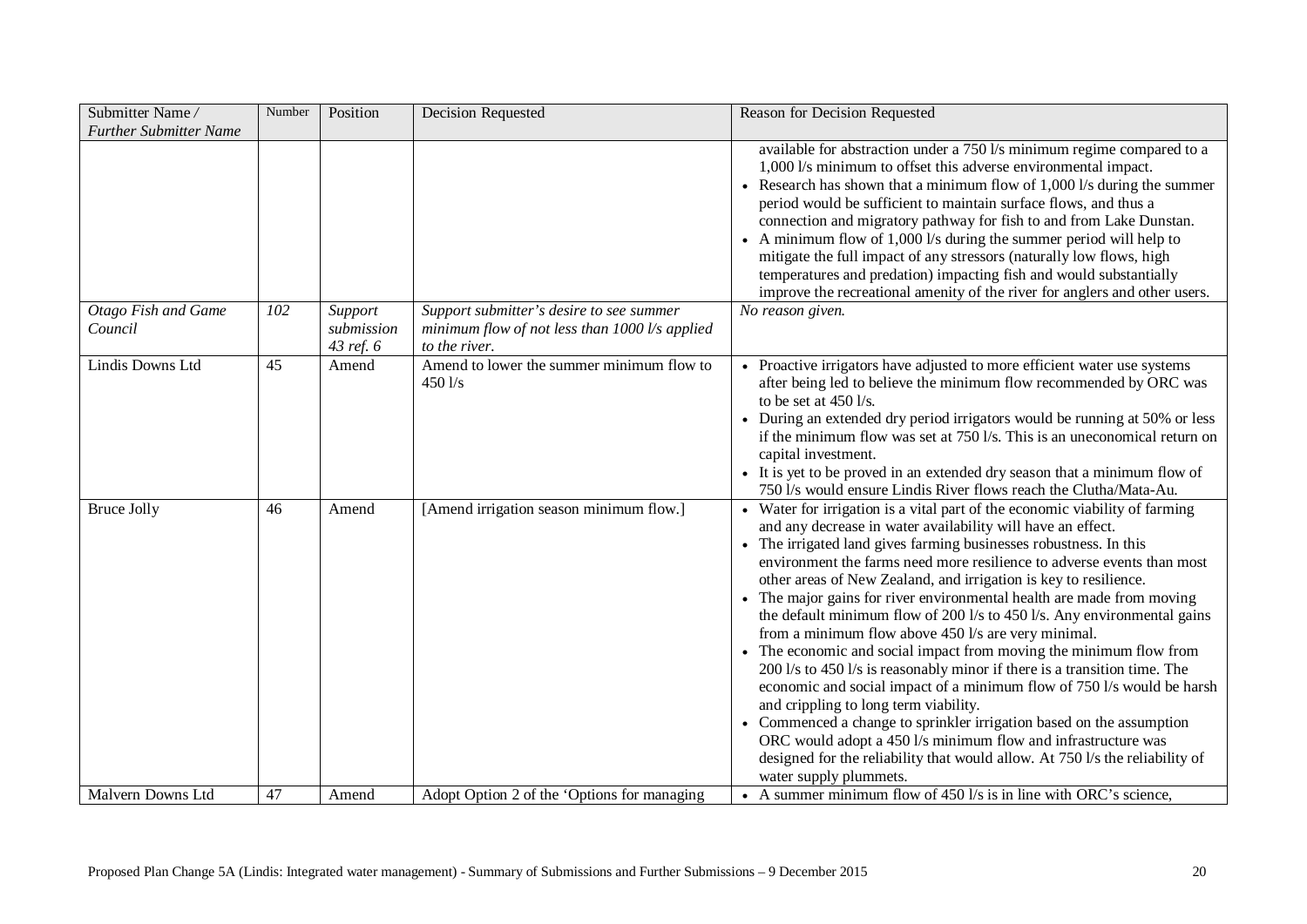| Submitter Name/<br><b>Further Submitter Name</b>     | Number          | Position | <b>Decision Requested</b>                                                                                                                                                                                                                         | Reason for Decision Requested                                                                                                                                                                                                                                                                                                                                                                                                                                                                                                                                                                                                                                                                                                                                                       |
|------------------------------------------------------|-----------------|----------|---------------------------------------------------------------------------------------------------------------------------------------------------------------------------------------------------------------------------------------------------|-------------------------------------------------------------------------------------------------------------------------------------------------------------------------------------------------------------------------------------------------------------------------------------------------------------------------------------------------------------------------------------------------------------------------------------------------------------------------------------------------------------------------------------------------------------------------------------------------------------------------------------------------------------------------------------------------------------------------------------------------------------------------------------|
|                                                      |                 |          | surface water in the Lindis Catchment' and set,<br>under Schedule 2A, for the Lindis River<br>Catchment, a primary allocation minimum flow<br>as follows:<br>750 l/s October to November<br>450 l/s December to April<br>750 l/s May<br>$\bullet$ | reports and evaluations over a 6-7 year period and ORC-promoted 450 l/s<br>at a public meeting in Tarras.<br>• Water from the Lindis is the 'life blood' of Tarras.<br>The Lindis River is unique, in that most years it goes dry - "water goes"<br>underground and comes up 5 km downstream".<br>• Water users have always worked together in dry times to ration the water<br>fairly for all the water uses. The priority permit holders have always<br>taken cuts just like the rest of the water permit holders.<br>• A summer minimum flow of 750 l/s would mean 60 days in the middle of<br>summer where we wouldn't have water and would put the livelihoods of<br>my family and employees in jeopardy.<br>• The RMA clearly states that you can't put livelihoods at stake. |
| John and Marilyn Barlow                              | 48              | Amend    | Provide a minimum flow of 1,000 l/s or over as<br>the minimum summer flow from 1 October to<br>31 May.                                                                                                                                            | • As public property post-cancellation of deemed permits, the Lindis<br>should return to its natural character and retain a connection to the<br>Clutha/Mata-Au throughout the year.<br>• A major portion of Lindis water is used outside its physical catchment.<br>This water should be replaced by water from alternative sources as the<br>Lindis is a small and fragile stream.<br>• The Lindis is an important spawning stream supporting the fishery in the<br>Clutha/Mata-Au and Lake Dunstan.<br>• The Lindis is used recreationally by a wide variety of users who should<br>be able to see the river as a river and not as a dry stream bed.                                                                                                                             |
| Gavin James                                          | 49              | Amend    | Proposed summer minimum flows below the<br>Ardgour Road flow recorder need to be<br>increased.                                                                                                                                                    | • Based on the IFIM data available for juvenile brown trout, summer<br>minimum flows (October to April) should be at least 1,000 l/s and<br>probably nearer to 1,500 l/s to provide adequate habitat for juvenile trout.<br>The lower reaches of the river frequently dry up in summer thus<br>destroying juvenile trout and other fish in this very important spawning<br>and rearing tributary of the Clutha/Mata-Au River and Lake Dunstan.                                                                                                                                                                                                                                                                                                                                      |
| <b>Environmental Defence</b><br>Society Incorporated | $\overline{50}$ | Amend    | Amend to 1,000 l/s.                                                                                                                                                                                                                               | • Submitter opposes the proposed minimum flow as it:<br>a) does not adequately provide for/have regard to the purpose and<br>principles of the RMA,<br>b) does not give effect to the NPSFM, RPS and the Objectives and<br>Policies of the RPW,<br>c) is inconsistent with the PRPS and Otago's Conservation Management<br>Strategy.<br>• Suggested amendment promotes the sustainable management of the<br>natural and physical resources in the region, to comply with the RMA                                                                                                                                                                                                                                                                                                    |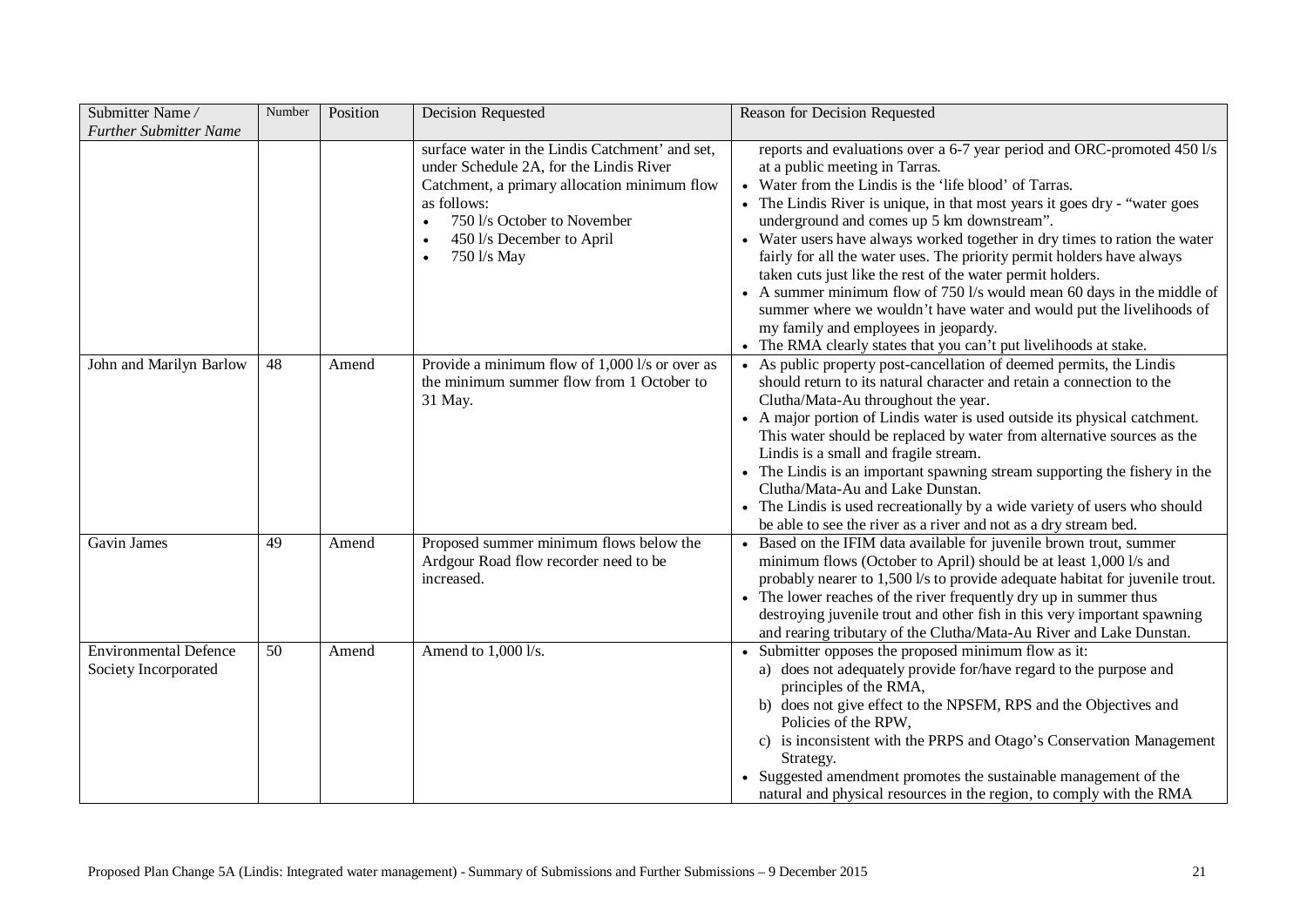| Submitter Name/<br><b>Further Submitter Name</b>     | Number | Position                                      | <b>Decision Requested</b>                                                                  | Reason for Decision Requested                                                                                                                                                                                                                                                                                                                                                                                                                                                                                                                                               |
|------------------------------------------------------|--------|-----------------------------------------------|--------------------------------------------------------------------------------------------|-----------------------------------------------------------------------------------------------------------------------------------------------------------------------------------------------------------------------------------------------------------------------------------------------------------------------------------------------------------------------------------------------------------------------------------------------------------------------------------------------------------------------------------------------------------------------------|
|                                                      |        |                                               |                                                                                            | and give effect to the NPSFM and the relevant regional policy<br>documents.                                                                                                                                                                                                                                                                                                                                                                                                                                                                                                 |
| <b>Federated Farmers of</b><br>New Zealand           | 104    | <b>Oppose</b><br>submission<br>50 ref. 6      | Oppose                                                                                     | • This Auckland-based submitter is new to this Lindis catchment process<br>and hasn't been through the years of community workshops on these<br>matters in which they could have heard the history of Council<br>information, science and reports and community discussion and<br>feedback. It was through these workshops that the 450 l/s was shown to<br>be appropriate.<br>• The NPSFM, RPS, RMA do not require elevation beyond what science<br>has shown to be reasonable and appropriate, particularly when at the<br>expense of social and economic considerations. |
| <b>Environmental Defence</b><br>Society Incorporated | 50     | Amend                                         | Amend the summer minimum flow season from<br>1 October to 31 May to 1 October to 30 April. | The proposed minimum flow:<br>a) does not adequately provide for/have regard to the purpose and<br>principles of the RMA,<br>b) does not give effect to the NPSFM, RPS and the Objectives and<br>Policies of the RPW,<br>c) is inconsistent with the PRPS and Otago's Conservation Management<br>Strategy.                                                                                                                                                                                                                                                                  |
| <b>Contact Energy Limited</b>                        | 105    | Support in<br>part<br>submission<br>50 ref. 6 | Support in part.                                                                           | While the amended summer flow season as sought in this submission is<br>slightly different from that proposed by Contact, the principle of a shortened<br>summer flow season is supported.                                                                                                                                                                                                                                                                                                                                                                                  |
| Bryan Wrighton                                       | 51     | Amend                                         | Mandate that the minimum water flow for the<br>Lindis is kept well above 1,000 l/s.        | • This is a precious river, and up to now one of the very few "as God made"<br>it" rivers.<br>To have a minimum flow of less than 750 l/s will seriously degrade this<br>wonderful resource.<br>• I am a fly fisherman and enjoy the river, but more than that I want to<br>preserve one of the few truly natural rivers in the country                                                                                                                                                                                                                                     |
| Peter William Jolly                                  | 52     | Amend                                         | Set a summer minimum flow of no more than<br>$450$ l/s.                                    | • No logical reason to set a minimum flow of $750 \text{ l/s}$ . A high minimum<br>flow will adversely affect the economic and social wellbeing of the<br>community and thus be inconsistent with the purpose and principles of<br>the RMA.<br>• With a high minimum flow the water supply reliability becomes so low<br>that it is uneconomic to sustain investment in upgraded forms or<br>irrigation.<br>• A minimum flow of 450 l/s is a much better balance, both economically<br>and environmentally.                                                                 |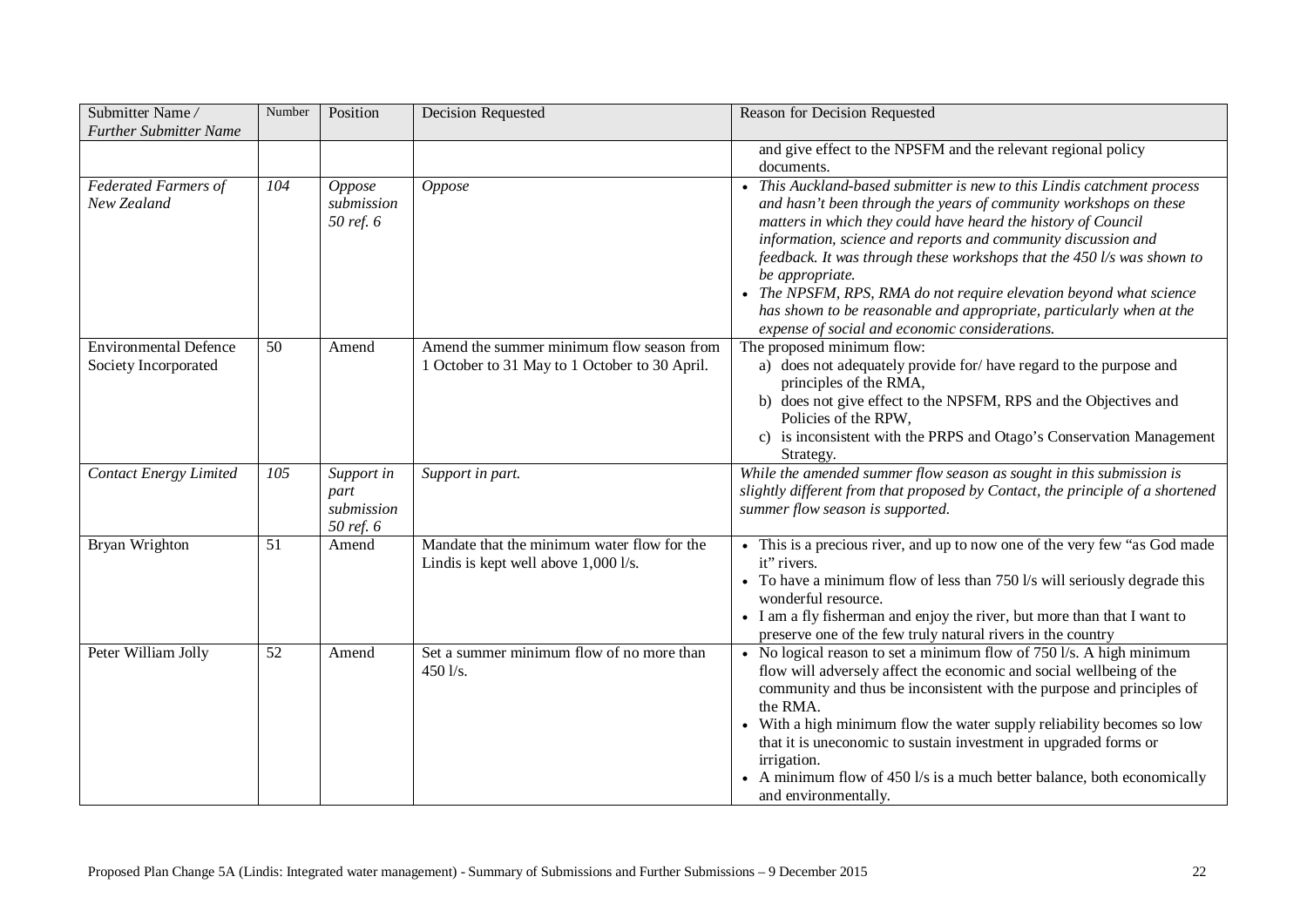| Submitter Name/               | Number | Position | <b>Decision Requested</b>                                                                                                                                                    | Reason for Decision Requested                                                                                                                                                                                                                                                                                                                                                                                                                                                                                                                                                                                                                                                                                                                                                                                                                                                                                                                                                                                                                                                                                                                                                                                                                                                                                                                                                                                                                                                                                                                                                                                                                                                                                                                                                                                                                                                                                                                                                                                                                                                                                                                                                                                                                                                                           |
|-------------------------------|--------|----------|------------------------------------------------------------------------------------------------------------------------------------------------------------------------------|---------------------------------------------------------------------------------------------------------------------------------------------------------------------------------------------------------------------------------------------------------------------------------------------------------------------------------------------------------------------------------------------------------------------------------------------------------------------------------------------------------------------------------------------------------------------------------------------------------------------------------------------------------------------------------------------------------------------------------------------------------------------------------------------------------------------------------------------------------------------------------------------------------------------------------------------------------------------------------------------------------------------------------------------------------------------------------------------------------------------------------------------------------------------------------------------------------------------------------------------------------------------------------------------------------------------------------------------------------------------------------------------------------------------------------------------------------------------------------------------------------------------------------------------------------------------------------------------------------------------------------------------------------------------------------------------------------------------------------------------------------------------------------------------------------------------------------------------------------------------------------------------------------------------------------------------------------------------------------------------------------------------------------------------------------------------------------------------------------------------------------------------------------------------------------------------------------------------------------------------------------------------------------------------------------|
| <b>Further Submitter Name</b> |        |          |                                                                                                                                                                              |                                                                                                                                                                                                                                                                                                                                                                                                                                                                                                                                                                                                                                                                                                                                                                                                                                                                                                                                                                                                                                                                                                                                                                                                                                                                                                                                                                                                                                                                                                                                                                                                                                                                                                                                                                                                                                                                                                                                                                                                                                                                                                                                                                                                                                                                                                         |
| Tim Davis                     | 53     | Amend    | Recommend a stepped flow of 450 l/s between<br>October and May and also in events when the<br>Lindis Peak flow recorder drops below 1,100 l/s<br>drop the flow to $250$ l/s. | • For many years the ORC had been recommending a minimum flow of<br>450 l/s. We have transferred the majority of our irrigation to efficient<br>irrigation methods based on a minimum flow of 450 l/s. A minimum flow<br>of 750 l/s puts this investment, along with the property, in serious<br>jeopardy.<br>• Pivots (efficient irrigation) and intermittent application do not combine<br>well.<br>• The economic (financial) and social effects of the $750 \text{ l/s}$ minimum flow<br>at a farm level, catchment-wide, and to the wider community are huge<br>and not well understood by ORC, while the benefits are minor,<br>negligible, or in some cases negative.<br>• External reports from Opus and BERL are inadequate and appear to have<br>been written to defend an outcome rather than investigate the facts. The<br>findings of the BERL economic analyses were both vague and<br>uncalculated.<br>Storage in any large degree for the Lindis catchment is uneconomic.<br>Other cheaper alternatives (such as a lower minimum flow) are available.<br>• A stepped flow is desirable in dry years.<br>• There has been a large focus on trout habitat and rearing, with very little<br>on native species. Trout and native species, are not complementary, as<br>any increase in trout is likely to have a detrimental effect on native<br>species.<br>• ORC have implied trout will be excluded by man-made barriers, but no<br>work or consultation has been undertaken around the use of manmade<br>trout barriers.<br>• The river currently provides excellent trout habitat and rearing in the<br>middle and upper reaches despite the lower reaches being in a less than<br>desirable state.<br>• The current state of the river with regards to water quality is very good.<br>• The S32 Evaluation Report implies in an 'average' year economic losses<br>will be minor. This is incorrect.<br>• No analysis has been presented on economic losses in a dry year, the<br>most important time for irrigation.<br>• No evidence has been supplied to support the assertion that natural<br>variability in the catchment has a bigger effect on reliability than the<br>minimum flow.<br>• The benefits of the minimum flow have been insufficiently qualified or<br>quantified. |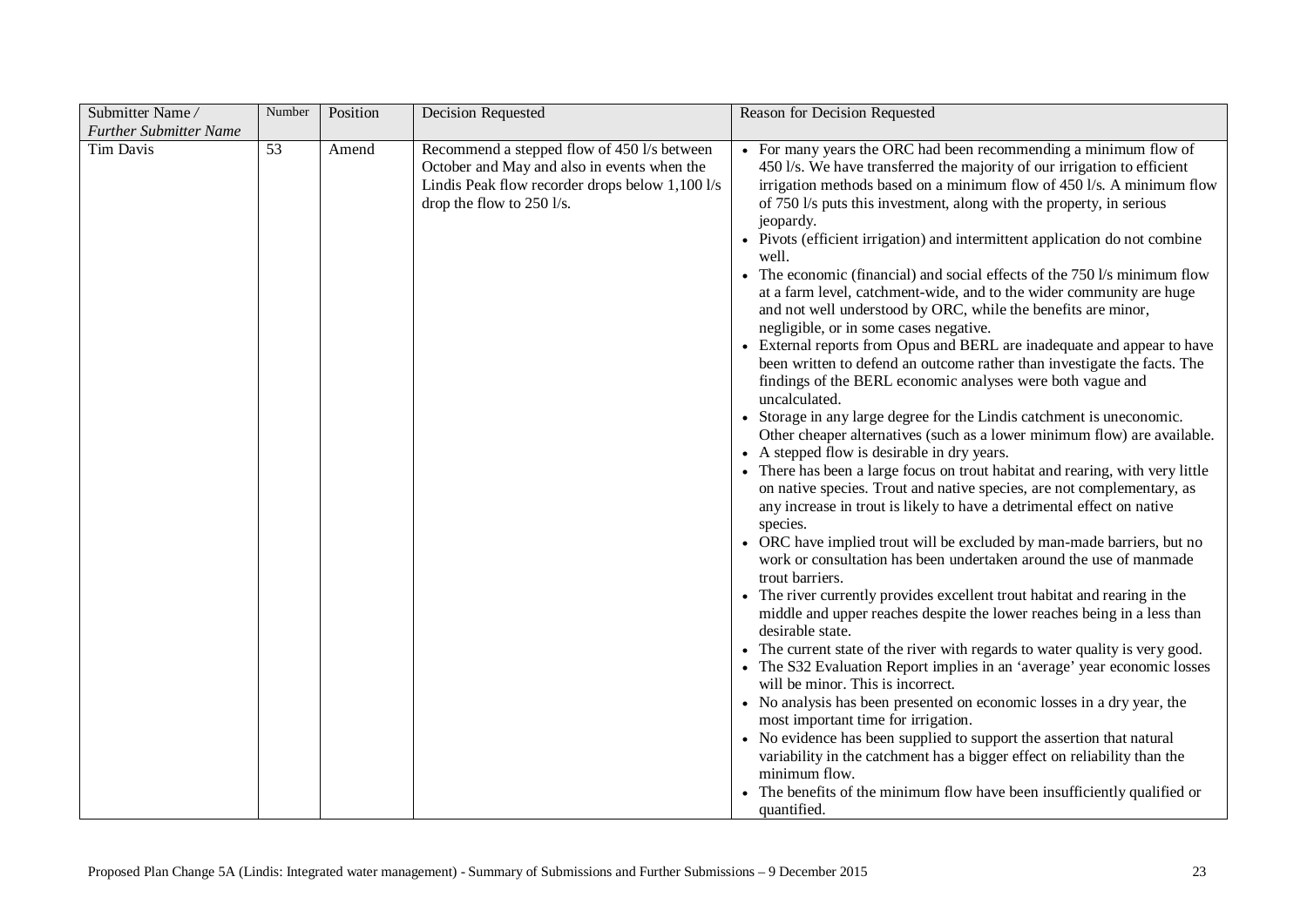| Submitter Name/               | Number | Position | Decision Requested                          | Reason for Decision Requested                                                                                                                                                                                                                                                                                                                                                                                                                                                                                                                                                                                                                                                                                                                                                                                                                                                                                                                                                                                                                                                                                                                                                                                                                                                                                                                                                                                                                                                                                                                                                                                                                                                                                                                                                                                                                                                                                                                                                                                                                                                                                                                                                                                                                                                                                                                                                           |
|-------------------------------|--------|----------|---------------------------------------------|-----------------------------------------------------------------------------------------------------------------------------------------------------------------------------------------------------------------------------------------------------------------------------------------------------------------------------------------------------------------------------------------------------------------------------------------------------------------------------------------------------------------------------------------------------------------------------------------------------------------------------------------------------------------------------------------------------------------------------------------------------------------------------------------------------------------------------------------------------------------------------------------------------------------------------------------------------------------------------------------------------------------------------------------------------------------------------------------------------------------------------------------------------------------------------------------------------------------------------------------------------------------------------------------------------------------------------------------------------------------------------------------------------------------------------------------------------------------------------------------------------------------------------------------------------------------------------------------------------------------------------------------------------------------------------------------------------------------------------------------------------------------------------------------------------------------------------------------------------------------------------------------------------------------------------------------------------------------------------------------------------------------------------------------------------------------------------------------------------------------------------------------------------------------------------------------------------------------------------------------------------------------------------------------------------------------------------------------------------------------------------------------|
| <b>Further Submitter Name</b> |        |          |                                             |                                                                                                                                                                                                                                                                                                                                                                                                                                                                                                                                                                                                                                                                                                                                                                                                                                                                                                                                                                                                                                                                                                                                                                                                                                                                                                                                                                                                                                                                                                                                                                                                                                                                                                                                                                                                                                                                                                                                                                                                                                                                                                                                                                                                                                                                                                                                                                                         |
| Fish and Game Council         | 54     | Amend    | Amend the summer minimum flow to 1,000 l/s. | • The proposed summer minimum flow:<br>a) does not adequately provide for/have regard to the purpose and<br>principles of the RMA,<br>b) does not give effect to the NPSFM, RPS and the Objectives and<br>Policies of the RPW,<br>c) is inconsistent with the PRPS, Otago's Conservation Management<br>Strategy, the draft Otago Conservation Management Strategy and the<br>Sports Fish and Gamebird Management Plan of Otago.<br>• The proposed summer minimum flow of $750$ l/s does not appropriately<br>recognise the importance of environmental protection and an adequate<br>minimum flow as a core element of sustainable management.<br>• A substantial amount of new information has surfaced since the original<br>flow proposals were created including:<br>a) A better understanding of the catchment hydrology and water quality<br>impacts;<br>b) A better understanding of how the effects of natural climate<br>variability affect the existing security of supply for irrigators;<br>c) A better understanding of fish behaviour, predation, and mortality<br>during times of low flow in the lower river;<br>d) New fisheries modelling techniques;<br>e) New information on the availability and accessibility of alternative<br>water sources and new developments in irrigation infrastructure. This<br>information justifies a higher summer primary allocation minimum<br>flow for the river.<br>• A minimum flow of $1,000$ l/s promotes the sustainable management of<br>the natural and physical resources in the region, complies with the RMA<br>and gives effect to the NPSFM and the relevant regional policy<br>documents.<br>• The draft NESEFWL recommends the setting of minimum flows at no<br>less than 80% of MALF for rivers with a mean flow of greater than 5,000<br>l/s. A flow of 1,000 l/s is 53% of MALF (which is substantially lower<br>than many rivers in Otago) and will result in flows in the lower river<br>reaches that are still 250-350 l/s below the point of inflection for juvenile<br>brown trout in this river.<br>• A minimum flow of 1,000 l/s recognises the dry nature of the catchment,<br>existing land use, and the need for some surface water abstraction to<br>continue for those who do not have access to an alternative supply.<br>• A minimum flow of 1,000 l/s would be sufficient to maintain the natural |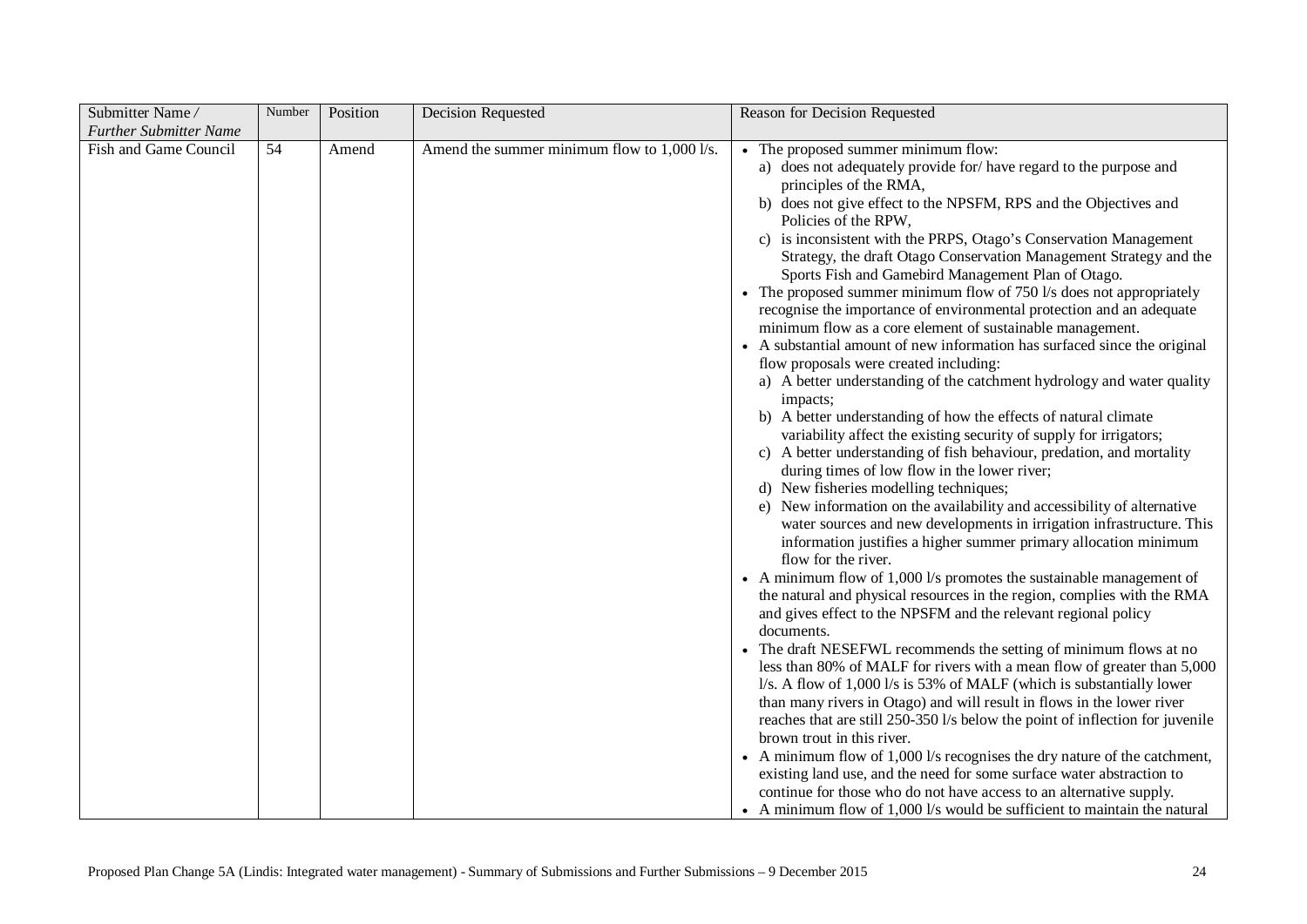| Submitter Name/<br><b>Further Submitter Name</b> | Number | Position                                 | <b>Decision Requested</b>                                                                  | Reason for Decision Requested                                                                                                                                                                                                                                                                                                                                                                                                                                                                                                                                                                                                                                                                                                                                                                                                       |
|--------------------------------------------------|--------|------------------------------------------|--------------------------------------------------------------------------------------------|-------------------------------------------------------------------------------------------------------------------------------------------------------------------------------------------------------------------------------------------------------------------------------------------------------------------------------------------------------------------------------------------------------------------------------------------------------------------------------------------------------------------------------------------------------------------------------------------------------------------------------------------------------------------------------------------------------------------------------------------------------------------------------------------------------------------------------------|
|                                                  |        |                                          |                                                                                            | character throughout the lower river reach.<br>The S32 Evaluation Report does not adequately examine the<br>appropriateness of the minimum flow for achieving the objectives, or<br>alternatives for achieving the objectives, nor does it appropriately<br>recognise the importance of environmental protection and an adequate<br>minimum flow as a core element of sustainable management.                                                                                                                                                                                                                                                                                                                                                                                                                                       |
| <b>Federated Farmers of</b><br>New Zealand       | 104    | <i>Oppose</i><br>submission<br>54 ref. 6 | <b>Oppose</b>                                                                              | • Submissions have been raised by the submitter and individual anglers<br>from across New Zealand that are inconsistent with the RMA, NPSFM<br>and Otago RPS, particularly where it is suggested that Council should<br>'increase trout values' in this catchment at the expense of social and<br>economic values – in particular the community, district, economy and<br>farming.<br>• Trout fishing (an exotic species) has no higher value status than farming,<br>irrigation or the economy under any national or regional regulation or<br>law.<br>• Building up exotic predatory fish numbers has a known adverse impact<br>on other indigenous freshwater species.<br>• This is a community/catchment process and we note that the vast<br>majority of submitters seeking higher flows are from elsewhere in New<br>Zealand. |
| J. Murray Neilson                                | 106    | Support<br>submission<br>54 ref. 6       | Support in entirety.                                                                       | • Better protects environmental, natural character and recreational values of<br>the Lindis River than the current situation, and the summer minimum<br>flow proposed of 1,000 l/s, applying from 1 October to 30 April, better<br>achieves these than the 750 l/s minimum flow proposed by ORC.<br>Achieves freshwater objectives B1, B2 and B3 of the NPSFM.                                                                                                                                                                                                                                                                                                                                                                                                                                                                      |
| <b>Fish and Game Council</b>                     | 54     | Amend                                    | Amend the summer minimum flow season from<br>1 October to 31 May to 1 October to 30 April. | Trout and other freshwater fish require a higher flow in order to return to<br>the river from the mainstem Clutha to spawn during the winter.<br>• A winter minimum flow season beginning on 1 May is the often-used<br>beginning date in Otago plans and resource consents for the beginning of<br>the freshwater sports fish spawning season.<br>• The proposed eight month summer low flow period risks a potential flat-<br>line, with resultant detrimental effects on the river ecosystem, such as the<br>growth of nuisance algae.<br>• The proposed summer minimum flow (1 October to 31 May) of 750 $1/s$ :<br>a) does not adequately provide for/have regard to the purpose and<br>principles of the RMA,<br>b) does not give effect to the NPSFM, RPS and the Objectives and                                             |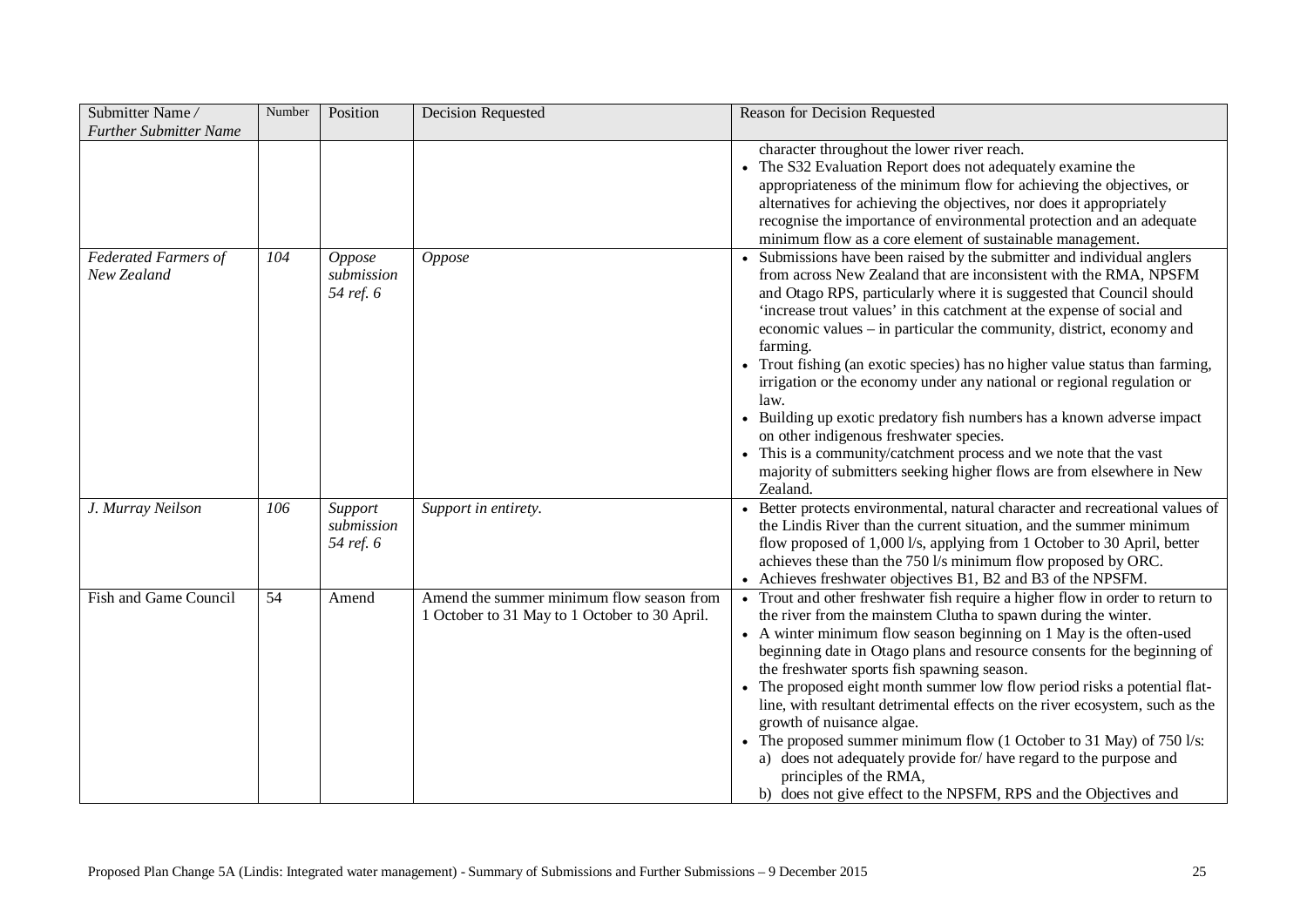| Submitter Name/<br><b>Further Submitter Name</b> | Number          | Position                                      | <b>Decision Requested</b>                                                                                                                          | Reason for Decision Requested                                                                                                                                                                                                                                                                                                                                                                                                                                                                                                                                                                                                                                                                                                                                                                                                                                                                                                              |
|--------------------------------------------------|-----------------|-----------------------------------------------|----------------------------------------------------------------------------------------------------------------------------------------------------|--------------------------------------------------------------------------------------------------------------------------------------------------------------------------------------------------------------------------------------------------------------------------------------------------------------------------------------------------------------------------------------------------------------------------------------------------------------------------------------------------------------------------------------------------------------------------------------------------------------------------------------------------------------------------------------------------------------------------------------------------------------------------------------------------------------------------------------------------------------------------------------------------------------------------------------------|
|                                                  |                 |                                               |                                                                                                                                                    | Policies of the RPW,<br>c) is inconsistent with the PRPS, Otago's Conservation Management<br>Strategy, the draft Otago Conservation Management Strategy and the<br>Sports Fish and Gamebird Management Plan of Otago.                                                                                                                                                                                                                                                                                                                                                                                                                                                                                                                                                                                                                                                                                                                      |
| <b>Contact Energy Limited</b>                    | 105             | Support in<br>part<br>submission<br>54 ref. 6 | Support in part.                                                                                                                                   | While the amended summer flow season as sought in this submission is<br>slightly different from that proposed by Contact, the principle of a shortened<br>summer flow season is supported.                                                                                                                                                                                                                                                                                                                                                                                                                                                                                                                                                                                                                                                                                                                                                 |
| Federated Farmers - High<br>Country              | 55              | Amend                                         | Adopt option 2, the summer minimum flow of<br>450 l/s at the existing Ardgour monitoring site.                                                     | • Accepts that the status quo is unsustainable.<br>The NPSFM requires ORC to address over-allocation and this can only<br>be achieved through the implementation of some greater level of control.<br>• Reconsideration of the listed costs and benefits of the considered options<br>by the submitter results in changing the balance of the evaluation towards<br>option 2 being the optimum choice.<br>• Landholders are expected to carry the brunt of the changes, but, as a<br>partial contributor to the problem, decision-makers have a moral<br>responsibility to alleviate the burdens of any change as far as it is within<br>their power.<br>Systemic failure in structuring the S32 analysis provides for considerable<br>doubt about the resultant recommendation, the validity of the benefits of<br>a 750 l/s summer minimum flow and the adequacy of the assessment of<br>the economic costs associated with this option. |
| Otago Fish and Game<br>Council                   | 102             | Oppose in<br>part<br>submission<br>55 ref. 6  | • Accept the statement that the "status quo is<br>unsustainable".<br>• Oppose the introduction of a summer<br>minimum flow of 450 $\mathit{l/s}$ . | This does not address the NPSFM requirements to address over-allocation<br>by restoring flows to rivers in order to maintain life-supporting capacity for<br>ecosystems. A summer minimum flow of 450 l/s does not meet this test.                                                                                                                                                                                                                                                                                                                                                                                                                                                                                                                                                                                                                                                                                                         |
| Lindis Catchment Group<br>Inc                    | $\overline{56}$ | Amend                                         | Amend to a minimum flow of 450 l/s [with an<br>implementation date of 2026].                                                                       | • Irrigators who will be subject to the proposed minimum flow would be<br>significantly adversely affected socially and economically as a result of<br>factors including reduced water availability and reliability of supply, and<br>resultant challenges for all decisions about farming operations, including<br>investment in more efficient irrigation systems. As a result, the<br>community connected to the Lindis catchment area would also be<br>significantly adversely affected socially and economically.<br>• Flows in the Lindis River currently get as low as approximately 200 l/s at<br>the Ardgour Road monitoring site.<br>• The setting of the proposed minimum flow of 750 l/s (1 October to 31<br>May) has not been informed by the best available information and                                                                                                                                                  |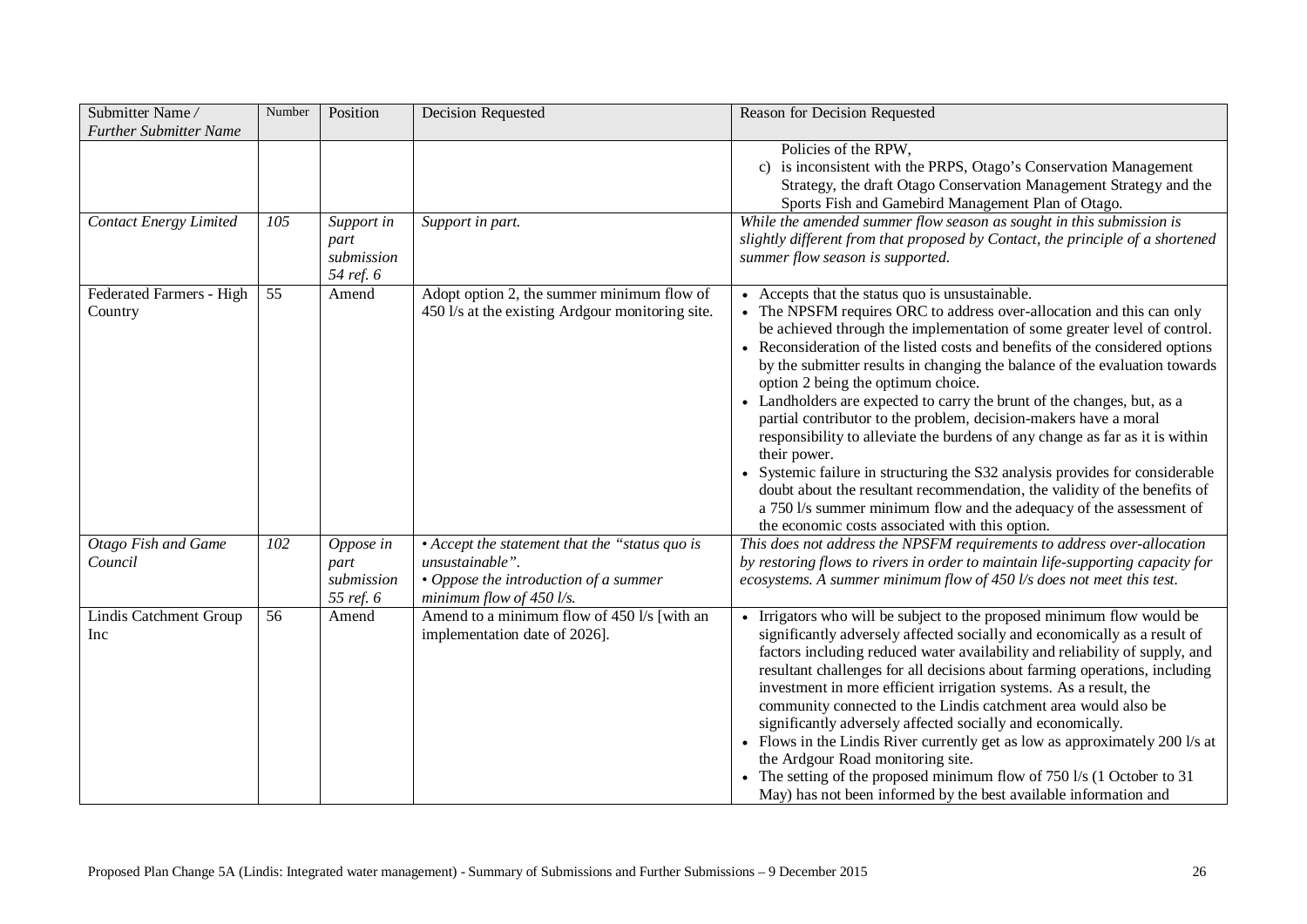| Submitter Name/                            | Number | Position | <b>Decision Requested</b>                                                                            | Reason for Decision Requested                                                                                                                                                                                                                                                                                                                                                                                                                                                                                                                                                                                                                                                                                                                                                                                                                                                                                                                                                                                                                                                                                                                                                                                                                                                                                                                                                                                                                                                                                                                                |
|--------------------------------------------|--------|----------|------------------------------------------------------------------------------------------------------|--------------------------------------------------------------------------------------------------------------------------------------------------------------------------------------------------------------------------------------------------------------------------------------------------------------------------------------------------------------------------------------------------------------------------------------------------------------------------------------------------------------------------------------------------------------------------------------------------------------------------------------------------------------------------------------------------------------------------------------------------------------------------------------------------------------------------------------------------------------------------------------------------------------------------------------------------------------------------------------------------------------------------------------------------------------------------------------------------------------------------------------------------------------------------------------------------------------------------------------------------------------------------------------------------------------------------------------------------------------------------------------------------------------------------------------------------------------------------------------------------------------------------------------------------------------|
| <b>Further Submitter Name</b>              |        |          |                                                                                                      | scientific and socio-economic knowledge and fails to achieve the purpose<br>of the RMA and the objectives and policies of the RPS, PRPS and RPW,<br>and is inconsistent with the NPSFM.<br>• A minimum flow of 450 l/s from 1 October to 31 May (with an<br>implementation date of no earlier than 2026) could enable people and<br>communities to provide for their social and economic well-being while<br>also achieving all other aspects of the purpose of the RMA, meeting the<br>objectives and policies of the NPSFM, RPS, PRPS and RPW.<br>• A minimum flow of 450 l/s from 1 October to 31 May (with an<br>implementation date of no earlier than 2026) represents a significant<br>improvement to the maintenance and enhancement of values associated<br>with the Lindis when compared to the status quo.                                                                                                                                                                                                                                                                                                                                                                                                                                                                                                                                                                                                                                                                                                                                        |
| Lindis Catchment Group<br>Inc              | 56     | Amend    | Amend to a minimum flow of 450 l/s (1)<br>October to 31 May) with an implementation<br>date of 2026. | Irrigators are required to make substantial changes to replace their<br>deemed permits or water permits under the RMA and the existing<br>provisions of the RPW, including increasing their efficiency of use. This<br>will require significant changes to and investment in, irrigation and<br>distribution systems both on- and off-farm.<br>• No feasible timeframe and clear process for irrigators to transition to new<br>permits with conditions imposing a minimum flow regime and a new<br>primary allocation limit.<br>• The lack of a feasible transition period and process does not recognise the<br>complexity and challenges of all of these changes and the significant<br>economic effects on irrigators that will result from these changes.<br>• The proposed timeframe fails to achieve the purpose of the RMA and the<br>objectives and policies of the RPS, PRPS and RPW, and is inconsistent<br>with the NPSFM.<br>• An implementation date of no earlier than October 2026 for the minimum<br>flow and primary allocation regime would enable irrigators to replace<br>deemed permits and water permits, change their systems and comply with<br>a minimum flow regime in a coordinated, realistic and achievable<br>manner. It would allow a range of other river management options and<br>changes to irrigation systems to be considered and implemented which<br>would maintain and enhance the values associated with the Lindis River.<br>• The inclusion of longer timeframes, as requested, is consistent with the<br>NPSFM. |
| <b>Federated Farmers of</b><br>New Zealand | 57     | Amend    | That under Schedule 2A, for the Lindis River<br>Catchment, a primary allocation minimum flow         | • Prior to April 2015, all ORC documentation, presentations, workshop<br>commitments and scientific reports were prefaced around a primary                                                                                                                                                                                                                                                                                                                                                                                                                                                                                                                                                                                                                                                                                                                                                                                                                                                                                                                                                                                                                                                                                                                                                                                                                                                                                                                                                                                                                   |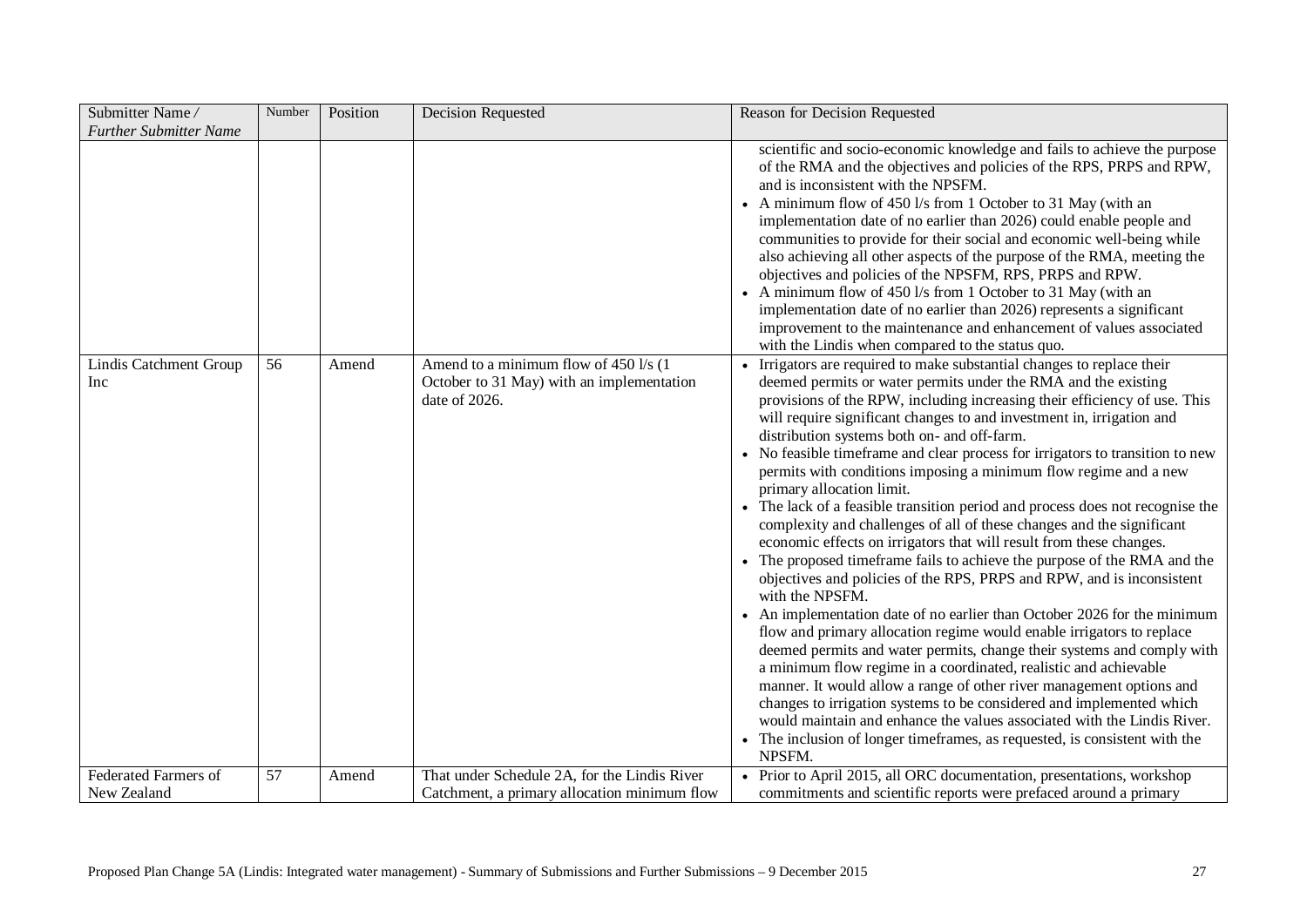| Submitter Name/<br><b>Further Submitter Name</b> | Number | Position                                 | <b>Decision Requested</b>                                                            | Reason for Decision Requested                                                                                                                                                                                                                                                                                                                                                                                                                                                                                                                                                                                                                                                                                                                                                                             |
|--------------------------------------------------|--------|------------------------------------------|--------------------------------------------------------------------------------------|-----------------------------------------------------------------------------------------------------------------------------------------------------------------------------------------------------------------------------------------------------------------------------------------------------------------------------------------------------------------------------------------------------------------------------------------------------------------------------------------------------------------------------------------------------------------------------------------------------------------------------------------------------------------------------------------------------------------------------------------------------------------------------------------------------------|
|                                                  |        |                                          | is adopted as follows:<br>• 450 l/s October to May<br>• 1,600 l/s June to September. | allocation minimum flow of 450 l/s being required.<br>• Based upon the evaluation of the April 2014 Consultation Draft S32<br>Report a minimum flow of 450 l/s should still be considered appropriate.<br>Following over 5 years of advice and information that the catchment<br>required a minimum flow of 450 l/s, landowners invested to adapt<br>practices and invest in infrastructure and technologies in an endeavour to<br>meet the proposed flows.<br>• Through changing the recommended minimum flow from $450 \text{ Vs}$ to $750$<br>l/s, ORC has stymied any opportunity for landowners to continue their<br>existing businesses.<br>• To be in line with ORC's own science, reports and evaluations over a 7-<br>year period.                                                               |
| <b>Contact Energy Limited</b>                    | 105    | <b>Oppose</b><br>submission<br>57 ref. 6 | <b>Oppose</b>                                                                        | Fails to adequately provide for the sustainable management of the natural<br>and physical resources in the Lindis Catchment.                                                                                                                                                                                                                                                                                                                                                                                                                                                                                                                                                                                                                                                                              |
| Michael and Felicity<br>Hayman                   | 58     | Amend                                    | Provide a minimum flow of 450 l/s.                                                   | • The proposed very high minimum flow will result in an unreliable water<br>supply.<br>• Proposed development of our property requires capital expenditure which<br>is only viable with a reliable water supply.<br>A minimum flow level of 450 l/s would result in a more reliable water<br>supply while leaving an adequate flow of water in the Lindis River.                                                                                                                                                                                                                                                                                                                                                                                                                                          |
| Justin and Tui Wilson                            | 59     | Amend                                    | Go back to the original proposal of 450 l/s.                                         | • At present the minimum flow is 200 $1/s$ so there would be 250 $1/s$ no<br>longer used for irrigation.<br>• The Lindis is alive and well all year round from the upper Ardgour bridge<br>where we can all enjoy swimming, fishing and kayaking.                                                                                                                                                                                                                                                                                                                                                                                                                                                                                                                                                         |
| Gordon Lucas                                     | 60     | Amend                                    | Support Lindis Catchment Group request for<br>450 l/s.                               | At a 750 l/s minimum flow there are too many days of water rationing,<br>making it uneconomic to put in spray irrigators.<br>• A 750 l/s minimum flow would make it uneconomic to invest in<br>expensive spray irrigation as there would be too many days of no<br>watering.<br>• At a 450 l/s minimum flow, with careful management of restrictions,<br>there would be much more confidence to invest in efficient irrigation<br>systems. Submitter has already invested a huge amount in pivot<br>irrigation, for guaranteeing good winter feed crops, which has made a<br>huge difference for the property and those who live and work here. A 450<br>l/s minimum flow would provide for reliable water to grow winter feed.<br>• Reliable water is needed to farm economically, as farmers are at the |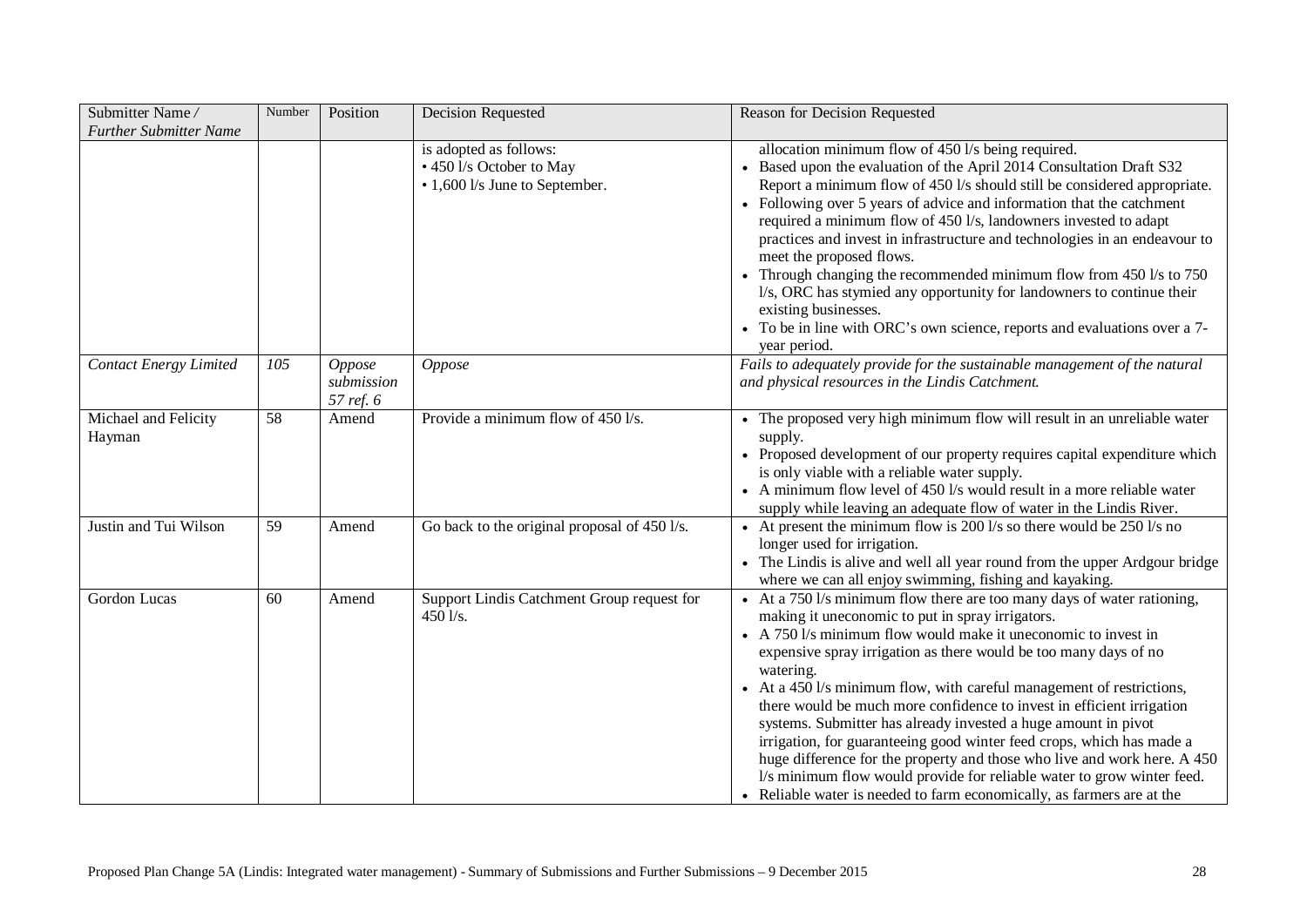| Submitter Name/                                           | Number | Position | <b>Decision Requested</b>                                                                  | Reason for Decision Requested                                                                                                                                                                                                                                                                                                                                                                                                                                                                                                                                                                                                                                                                                                                                                                                                                                                                                                                                                                                                                                                                                                  |
|-----------------------------------------------------------|--------|----------|--------------------------------------------------------------------------------------------|--------------------------------------------------------------------------------------------------------------------------------------------------------------------------------------------------------------------------------------------------------------------------------------------------------------------------------------------------------------------------------------------------------------------------------------------------------------------------------------------------------------------------------------------------------------------------------------------------------------------------------------------------------------------------------------------------------------------------------------------------------------------------------------------------------------------------------------------------------------------------------------------------------------------------------------------------------------------------------------------------------------------------------------------------------------------------------------------------------------------------------|
| <b>Further Submitter Name</b>                             |        |          |                                                                                            |                                                                                                                                                                                                                                                                                                                                                                                                                                                                                                                                                                                                                                                                                                                                                                                                                                                                                                                                                                                                                                                                                                                                |
|                                                           |        |          |                                                                                            | bottom of the heap in paying costs for pest and weed control, district and<br>regional council rates and many more bureaucratic costs.<br>• Autumn store price for finished lambs doesn't pay for the above costs,<br>but reliable water produces better prices.<br>"Customary rights" must also apply to the farming generations over 100+<br>years, and others will have bought land in the knowledge there was a<br>water right with it.<br>• There are many lows and some highs in the commodity market and very<br>dry and extreme dry years. Shudders to think of future generations facing<br>poor prices and dry conditions, and watching Lindis water flowing out to<br>the Clutha, gone for good, for a few introduced species of fish. This<br>would not be good for farmers' mental health or the health of the wider<br>community.                                                                                                                                                                                                                                                                                |
| Lesley Lucas                                              | 61     | Amend    | Support the summer minimum flow of 450 l/s.                                                | • Allows 250 l/s above the present 200 l/s "minimum flow".<br>• A minimum flow of 750 l/s will provide hardship for many users of the<br>Lindis.<br>• For peace of mind for farmers to guarantee crops in this low rainfall area.<br>• Submitter retired blocks of sunny country, under an Otago Catchment<br>Board farm plan, for vegetation regeneration with oversowing and top-<br>dressing, which vastly improved water retention.<br>• Guaranteed water for irrigation diminishes risks and gives economic<br>peace of mind. Good land management makes for a stronger economic<br>unit, allows pest and weed control, and provides employment, to<br>strengthen the Tarras community.<br>• Access to a reliable small amount of water is a vital part of our overall<br>extensive high country farming practice.<br>• A monitored 450 l/s minimum flow is adequate to provide recreational<br>use, good fish habitat and maintain a healthy Lindis River that all can<br>enjoy.<br>• More than half of Tarras residents are connected with farming activities<br>or rely on Lindis river water for domestic or gardens. |
| Wanaka Agricultural<br>Contracting                        | 62     | Amend    | Support the Lindis Catchment Group's<br>recommendation (submitter 56) on minimum<br>flows. | Supports the Lindis Catchment Group's decision requests for minimum<br>flow, for job security and long term expansion within the industry.                                                                                                                                                                                                                                                                                                                                                                                                                                                                                                                                                                                                                                                                                                                                                                                                                                                                                                                                                                                     |
| New Zealand<br>Professional Fishing<br>Guides Association | 63     | Amend    | Improved summer minimum flow of at least<br>1,0001/s.                                      | Submitters use the river when flows are maintained to the Clutha River<br>but when flows are low, the river becomes unusable and an unsustainable<br>habitat for the fish in the Lindis River.                                                                                                                                                                                                                                                                                                                                                                                                                                                                                                                                                                                                                                                                                                                                                                                                                                                                                                                                 |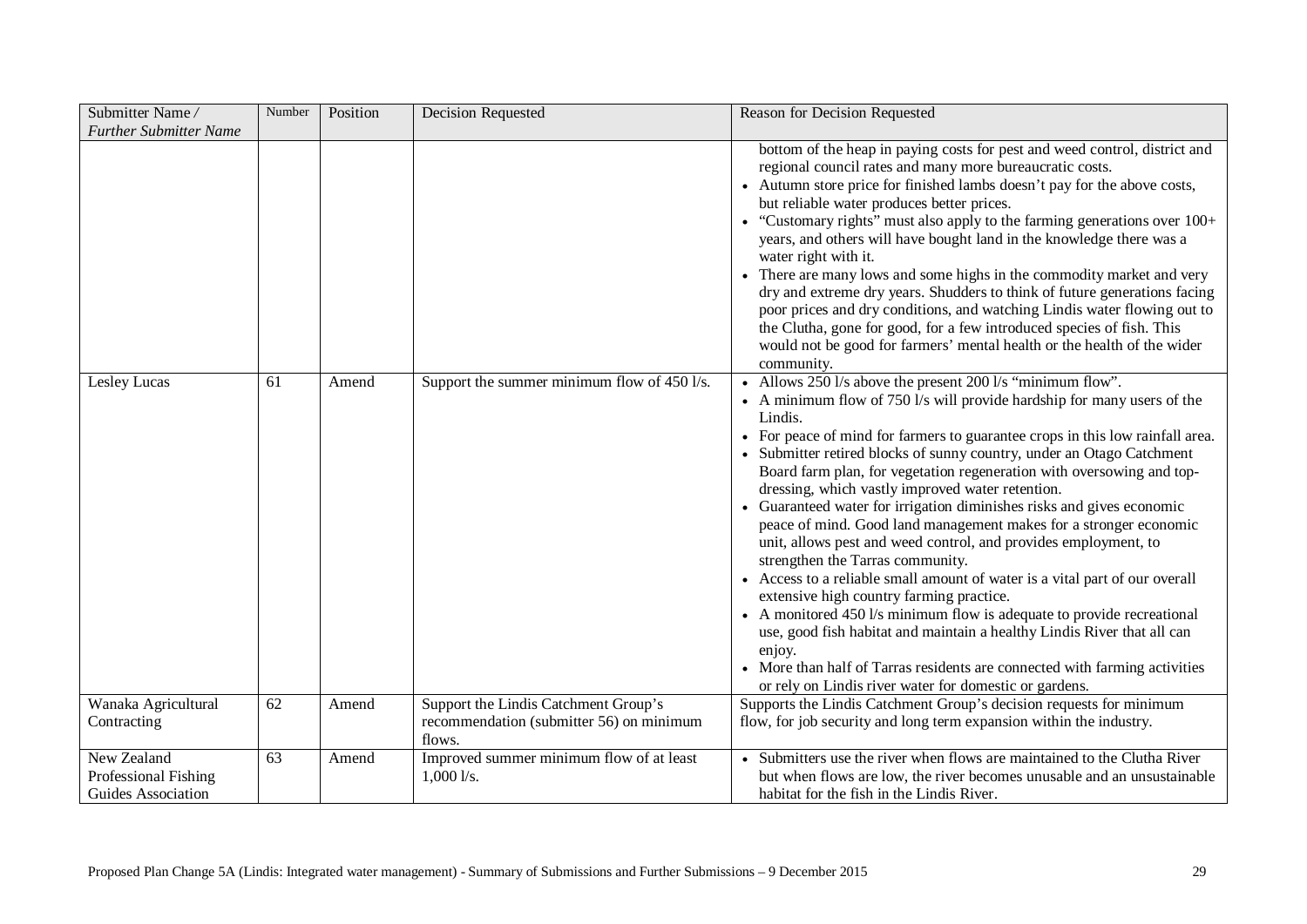| Submitter Name/<br><b>Further Submitter Name</b>                   | Number | Position                                 | Decision Requested                                                 | Reason for Decision Requested                                                                                                                                                                                                                                                                                                                                                                                                                                                                                                                                                                                                                                |
|--------------------------------------------------------------------|--------|------------------------------------------|--------------------------------------------------------------------|--------------------------------------------------------------------------------------------------------------------------------------------------------------------------------------------------------------------------------------------------------------------------------------------------------------------------------------------------------------------------------------------------------------------------------------------------------------------------------------------------------------------------------------------------------------------------------------------------------------------------------------------------------------|
|                                                                    |        |                                          |                                                                    | • The Lindis River has been mismanaged flow-wise for many years.<br>• Consider the Lindis River to have good potential as a fishery if the flow<br>regime is sustainable.<br>Guided fishing is worth approximately \$1,200/day to the region. The<br>river has the potential to keep more guided days within the Otago Region.                                                                                                                                                                                                                                                                                                                               |
| Donald Wallace                                                     | 64     | Amend                                    | Support the option of 1,000 l/s.                                   | • Appalled at the lack of water in the lower river over summer months for<br>50+ years, attributable to excessive irrigation.<br>• The deadline of 2021 for alternatives for irrigation needs has been known<br>for 30 years.<br>• Need to return to a sustainable summer flow, with good water quality,<br>cooler temperatures, restore natural character and support fish.                                                                                                                                                                                                                                                                                 |
| Royal Forest and Bird<br>Protection Society of<br>New Zealand Inc. | 65     | Amend                                    | Amend to 1,000 l/s, and the season to be 1<br>October to 30 April. | • Proposed minimum flow:<br>a) does not adequately provide for/have regard to the purpose and<br>principles of the RMA,<br>b) does not give effect to the NPSFM, RPS and the Objectives and<br>Policies of the RPW,<br>c) is inconsistent with the PRPS and Otago's Conservation Management<br>Strategy.<br>• The S32 Evaluation Report does not adequately examine the<br>appropriateness of the minimum flow for achieving the objectives, or<br>alternatives for achieving the objectives, nor does it appropriately<br>recognise the importance of environmental protection and an adequate<br>minimum flow as a core element of sustainable management. |
| <b>Federated Farmers of</b><br>New Zealand                         | 104    | <b>Oppose</b><br>submission<br>65 ref. 6 |                                                                    | This submitter is new to this Lindis catchment process and hasn't been<br>through the years of community workshops on these matters in which<br>they could have heard the history of Council information, science and<br>reports and community discussion and feedback. It was through these<br>workshops that the $450$ l/s was shown to be appropriate.<br>• The NPSFM, RPS, RMA do not require elevation beyond what science<br>has shown to be reasonable and appropriate, particularly when at the<br>expense of social and economic considerations.                                                                                                    |
| J. Murray Neilson                                                  | 106    | Support<br>submission<br>65 ref. 6       | Support                                                            | The minimum flow proposed by ORC during summer is too low and needs to<br>be increased to 1,000 l/s from 1 October to 30 April. This is necessary to<br>achieve better protection of the environmental, natural character,<br>recreational and amenity values of the Lindis River and to ensure year-<br>round continuity with the Clutha/Mata-Au. This achieves the objectives of<br>the NPSFM.                                                                                                                                                                                                                                                             |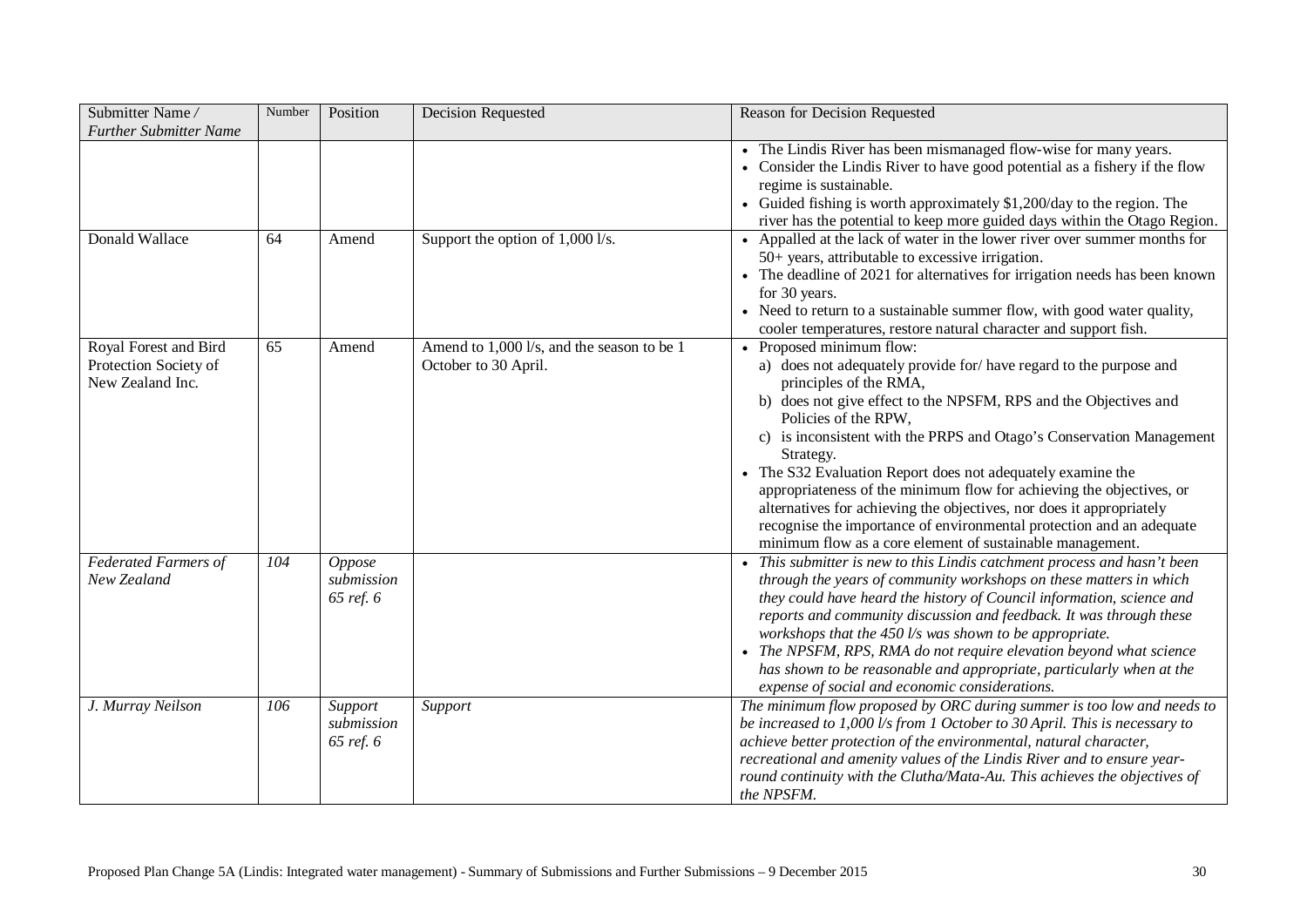| Submitter Name/<br><b>Further Submitter Name</b>                                                                     | Number | Position                                      | <b>Decision Requested</b>                                                                                                                                                                                                                              | Reason for Decision Requested                                                                                                                                                                                                                                                                                                                                                                                                                                                                                                                                                                                                                                                                                                                                                                                                                                                                                                                                                                                                                                                                                                                                                                                                                                                                                                                                                                                                                                                                                                                                |
|----------------------------------------------------------------------------------------------------------------------|--------|-----------------------------------------------|--------------------------------------------------------------------------------------------------------------------------------------------------------------------------------------------------------------------------------------------------------|--------------------------------------------------------------------------------------------------------------------------------------------------------------------------------------------------------------------------------------------------------------------------------------------------------------------------------------------------------------------------------------------------------------------------------------------------------------------------------------------------------------------------------------------------------------------------------------------------------------------------------------------------------------------------------------------------------------------------------------------------------------------------------------------------------------------------------------------------------------------------------------------------------------------------------------------------------------------------------------------------------------------------------------------------------------------------------------------------------------------------------------------------------------------------------------------------------------------------------------------------------------------------------------------------------------------------------------------------------------------------------------------------------------------------------------------------------------------------------------------------------------------------------------------------------------|
| J. Murray Neilson                                                                                                    | 66     | Amend                                         | The minimum flow at the Ardgour Road flow<br>recorder should be 1,000 l/s, or higher, from 1<br>October to 30 April.                                                                                                                                   | • ORC must set an environmental flow for the Lindis which meets NPSFM<br>objectives, in particular B1, B2 and B3.<br>ORC must provide for the compulsory values, may provide for other<br>national values or other values, while considering impacts on local<br>communities and people (emphasis added). Addressing environmental<br>matters and over-allocation come first; everything else is secondary but<br>can be provided for while meeting those objectives.<br>• For the life-supporting capacity of the lower Lindis and its braided<br>natural character, a continuous flow is required.<br>• The Opus reports notes that the demand for large volumes of irrigation<br>water quickly exceeds the capacity of the low flow regime, irrespective of<br>the level of the minimum flow, with the potential effects of a minimum<br>flow of 900 l/s being generally not very different from those at 450 l/s.<br>• The S32 Evaluation Report states that natural fluctuation in<br>environmental conditions cause a greater impact on water availability<br>than the proposed minimum flow, but submitter argues this would be true<br>for any minimum flow from $450$ l/s to $900$ l/s.<br>Combined expert opinion behind a draft NESEFWL recommended a<br>minimum flow of 80% MALF. A minimum flow of 1,000 l/s is less than<br>this expert recommendation but recognises the use of water for irrigation<br>where there is no alternative source, while providing for natural<br>character, nesting birds and connection with the Clutha/Mata-Au. |
| Te Runanga o Moeraki,<br>Kati Huirapa Runaka ki<br>Puketeraki, and Te<br>Runanga o Otakou<br>(collectively Kai Tahu) | 101    | Support in<br>part<br>submission<br>66 ref. 6 | That the submission in regards to the minimum<br>summer flow be allowed.                                                                                                                                                                               | Agree with the submitter that a minimum flow of $1,000$ I/s is required to<br>ensure the connectivity between water bodies, which is a requirement of<br>Policy B1 of the NPSFM.<br>• Agree with the submitter that Appendix 1 of the NPSFM, including both<br>compulsory national values and additional national values, contain<br>relevant considerations to the setting of a minimum flow for the Lindis<br>River.                                                                                                                                                                                                                                                                                                                                                                                                                                                                                                                                                                                                                                                                                                                                                                                                                                                                                                                                                                                                                                                                                                                                       |
| <b>Brian Turner</b>                                                                                                  | 67     | Amend                                         | Ensure more than adequate flow throughout the<br>catchment, throughout the year, to guarantee<br>good water quality, enhance the natural<br>character and values, provide for recreational<br>users and for healthy populations of fish, and so<br>on. | The recommended minimum flow is too low.<br>• Irrigators continue to be pandered to, while they have had years of<br>opportunity to provide for available and accessible alternative water<br>sources.<br>• Water should not continue to be treated principally as a utility/resource<br>dominated by commercial interests, but as an essential part of the living<br>community of nature.<br>• Council has a duty to set measures to reverse the situation                                                                                                                                                                                                                                                                                                                                                                                                                                                                                                                                                                                                                                                                                                                                                                                                                                                                                                                                                                                                                                                                                                  |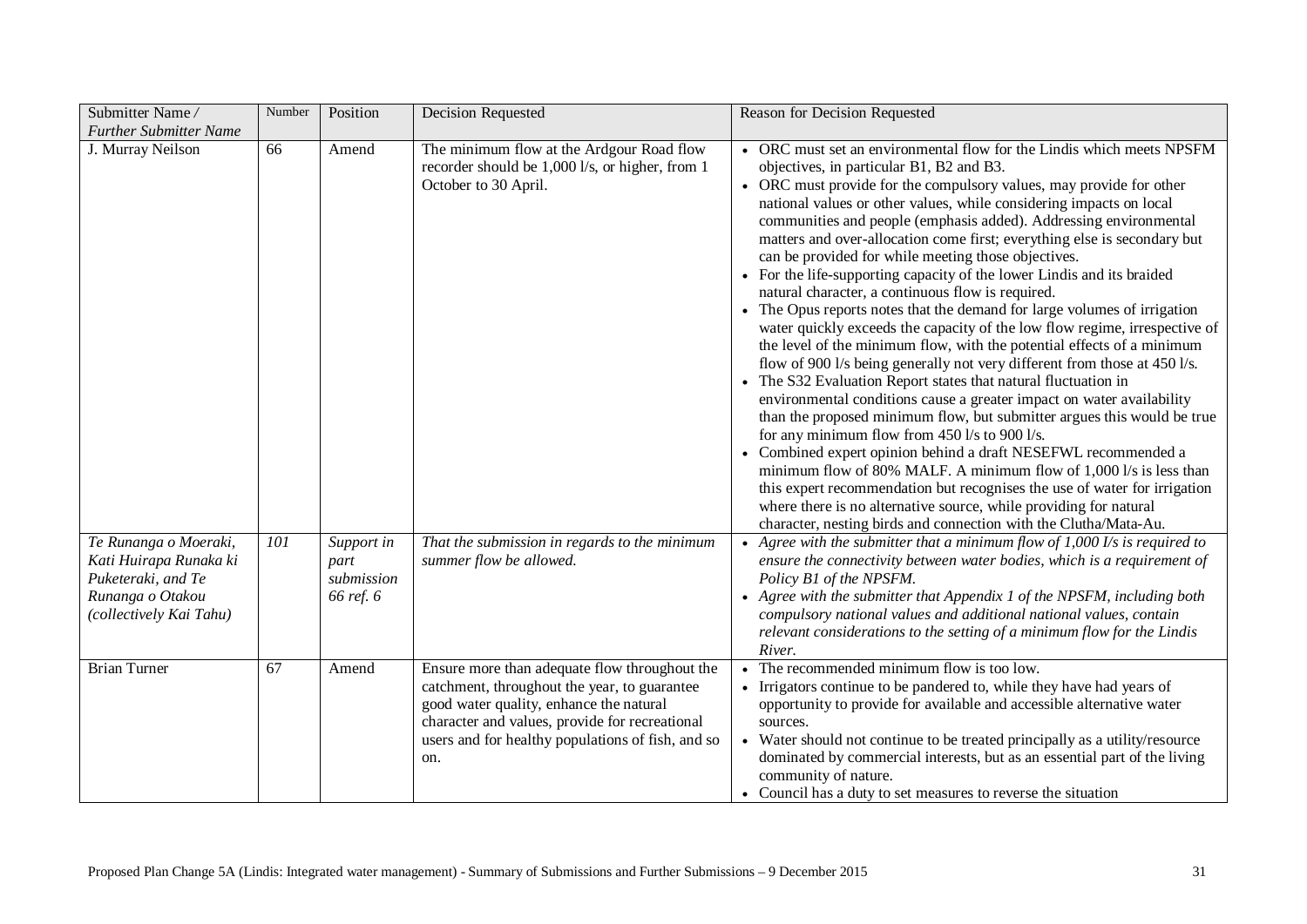| Submitter Name/                                       | Number | Position                           | <b>Decision Requested</b>                                                                                    | Reason for Decision Requested                                                                                                                                                                                                                                                                                                                                                                                                                                                                                                                                                                                                                                                                                                                                                                                                                                                                                                                                                                                                                                                                                                                                                                                                                                                             |
|-------------------------------------------------------|--------|------------------------------------|--------------------------------------------------------------------------------------------------------------|-------------------------------------------------------------------------------------------------------------------------------------------------------------------------------------------------------------------------------------------------------------------------------------------------------------------------------------------------------------------------------------------------------------------------------------------------------------------------------------------------------------------------------------------------------------------------------------------------------------------------------------------------------------------------------------------------------------------------------------------------------------------------------------------------------------------------------------------------------------------------------------------------------------------------------------------------------------------------------------------------------------------------------------------------------------------------------------------------------------------------------------------------------------------------------------------------------------------------------------------------------------------------------------------|
| <b>Further Submitter Name</b>                         |        |                                    |                                                                                                              |                                                                                                                                                                                                                                                                                                                                                                                                                                                                                                                                                                                                                                                                                                                                                                                                                                                                                                                                                                                                                                                                                                                                                                                                                                                                                           |
| J. Murray Neilson                                     | 106    | Support<br>submission<br>67 ref. 6 | Support                                                                                                      | The proposed minimum flow of 750 $\mathit{l/s}$ is too low to ensure the protection of<br>the environmental, natural character, recreational and amenity values and<br>connection to the Clutha/Mata-Au of the Lindis River. The minimum flow<br>should be increased to ensure protection of these values.                                                                                                                                                                                                                                                                                                                                                                                                                                                                                                                                                                                                                                                                                                                                                                                                                                                                                                                                                                                |
| Central Otago<br><b>Environmental Society</b><br>Inc. | 68     | Amend                              | Adopt a minimum flow of 1,500 I/s (October to<br>May) being 80% of MALF as proposed by the<br>Draft NESFSWL. | The ORC's declared objective is to maintain and enhance the quality of<br>the Region's water resources. It follows that where potential risk is<br>identified or doubt as to the outcome is identified, prudence should<br>prevail. With regard to the Lindis, the minimum flow must be established<br>at a level which ensures positive environmental outcomes.<br>• Opposes 750 l/s because:<br>a) Of uncertainty as to whether water quality will be improved;<br>b) It puts at risk in-stream values below the SH8 bridge;<br>c) It fails to provide fish habitat downstream from the SH8 bridge;<br>d) It reflects an unnecessary concession to present land use practices.<br>• The economic impact of a higher minimum flow is likely to be minimal<br>$(5\% +/-)$ and will further encourage land use change and the<br>implementation of sustainable agricultural practices, all developments<br>which are legitimate and desirable outcomes.<br>Acknowledges the necessity to provide water for food production,<br>supports the concept of water storage against dry years and advocates the<br>development and implementation of sustainable, ecosystem-based<br>farming practices which address environmental threats and improve the<br>overall quality of the environment. |
| Beau Trevathan                                        | 69     | Amend                              | Amend to a lower minimum flow during 1<br>October to 31 May.                                                 | • Irrigators who will be subject to the proposed minimum flow would be<br>significantly adversely affected socially and economically, including for<br>the following reasons:<br>The amendment sought (setting a lower minimum flow in Schedule 2A<br>for 1 Oct to 31 May) would enable people and communities to provide<br>for their social and economic well-being while also meeting all legislative<br>requirements focusing on protecting natural and iwi values.<br>• A minimum flow of 750 l/s will create uncertainty in economic use of<br>small properties and over-capitalising and operating costs exceeding the<br>value of returns which will lead to land use changes away from a form<br>that supports the region's economy.                                                                                                                                                                                                                                                                                                                                                                                                                                                                                                                                             |
| Lynne McCall                                          | 71     | Amend                              | Adopt a minimum flow of 450 l/s.                                                                             | Community relies on farmers. Without sufficient water for irrigation,<br>farming will not prosper, nor will employment in the area.                                                                                                                                                                                                                                                                                                                                                                                                                                                                                                                                                                                                                                                                                                                                                                                                                                                                                                                                                                                                                                                                                                                                                       |
| Geordie Hill Station Ltd                              | 72     | Amend                              | Adopt a minimum flow of 450 l/s (1 Oct to 31                                                                 | • A minimum flow of 750 l/s takes away too much reliable irrigation water.                                                                                                                                                                                                                                                                                                                                                                                                                                                                                                                                                                                                                                                                                                                                                                                                                                                                                                                                                                                                                                                                                                                                                                                                                |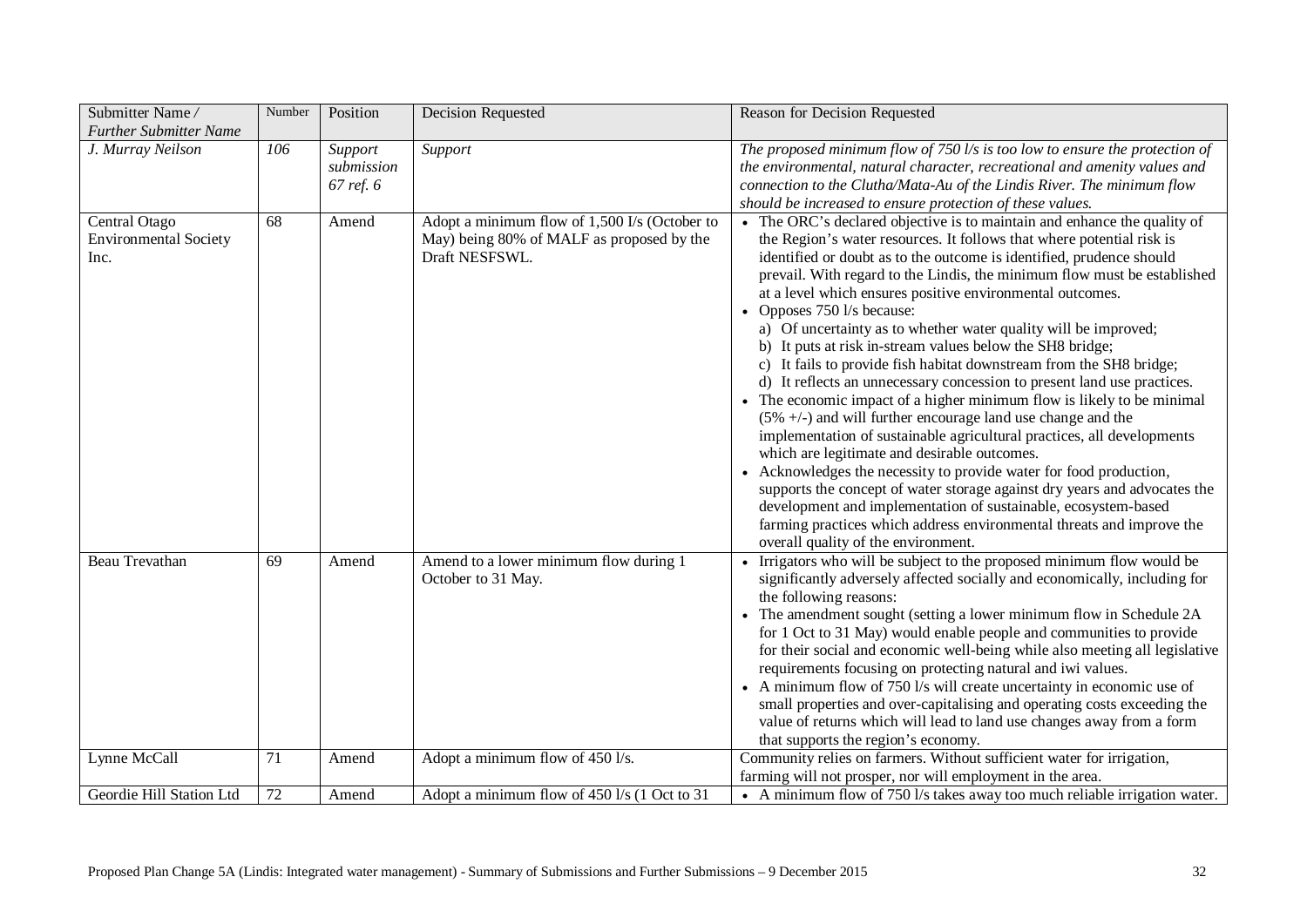| Submitter Name/<br><b>Further Submitter Name</b> | Number | Position | Decision Requested                            | Reason for Decision Requested                                                                                                                                                                                                                                                                                                                                                                                                                                                                                                                                                                                                                                                                                                                                                                                                                                                               |
|--------------------------------------------------|--------|----------|-----------------------------------------------|---------------------------------------------------------------------------------------------------------------------------------------------------------------------------------------------------------------------------------------------------------------------------------------------------------------------------------------------------------------------------------------------------------------------------------------------------------------------------------------------------------------------------------------------------------------------------------------------------------------------------------------------------------------------------------------------------------------------------------------------------------------------------------------------------------------------------------------------------------------------------------------------|
|                                                  |        |          | May).                                         | • The farmer and community would bear significant economic and social<br>consequences that are out of proportion to the benefits of the higher<br>minimum flow.<br>• The proposed minimum flow fails to achieve the purpose of the RMA,<br>RPS and plans.<br>• ORC has failed to properly and accurately carry out an evaluation of the<br>proposal in accordance with RMA S32.<br>• Concerned at lack of consideration and respect shown by ORC during<br>consultation, for local opinions, heritage and social/economic values,<br>while too much weight has been given to the opinions of those from<br>outside the area, who do not share the locals' history.<br>• Locals bear the harsh direct impact of proposed PPC5A.<br>• For a significant period, locals were led to believe the minimum flow<br>would be 450 l/s, and found out later by chance the ORC had other<br>thoughts. |
| Forest Range Ltd, R.S.<br><b>Emmerson Trust</b>  | 73     | Amend    | Adopt the original proposal for 450 l/s flow. | • Present minimum flow is 200 l/s, so 450 l/s would allow another 250 l/s<br>that is no longer used by irrigation.<br>• Lindis River is in good heart and there is no evidence it would naturally<br>flow to the Clutha/Mata-Au.<br>• Many of the Lindis' tributaries often run underground with sufficient<br>water in their upper catchments supplying the Lindis.<br>• Significant investment has been made in conservation measures. This<br>should give submitter some right to irrigate from Lindis.<br>• Fish life abounds and spawning trout are often seen in the upper<br>catchment. Fish numbers are affected by predatory birds.<br>• Providing a habitat for introduced fish should not take precedence over<br>the financial stability of the district.                                                                                                                       |
| Forest Range Ltd, Lindis<br>Trust                | 74     | Amend    | Adopt the original proposal for 450 l/s flow. | • Present minimum flow is 200 l/s, so 450 l/s would allow another 250 l/s<br>that is no longer used by irrigation.<br>• Lindis River is in good heart and there is no evidence it would naturally<br>flow to the Clutha/Mata-Au.<br>• Many of the Lindis' tributaries often run underground with sufficient<br>water in their upper catchments supplying the Lindis.<br>• Significant investment has been made in conservation measures. This<br>should give submitter some right to irrigate from Lindis.<br>• Fish life abounds and spawning trout are often seen in the upper<br>catchment. Fish numbers are affected by predatory birds.                                                                                                                                                                                                                                                |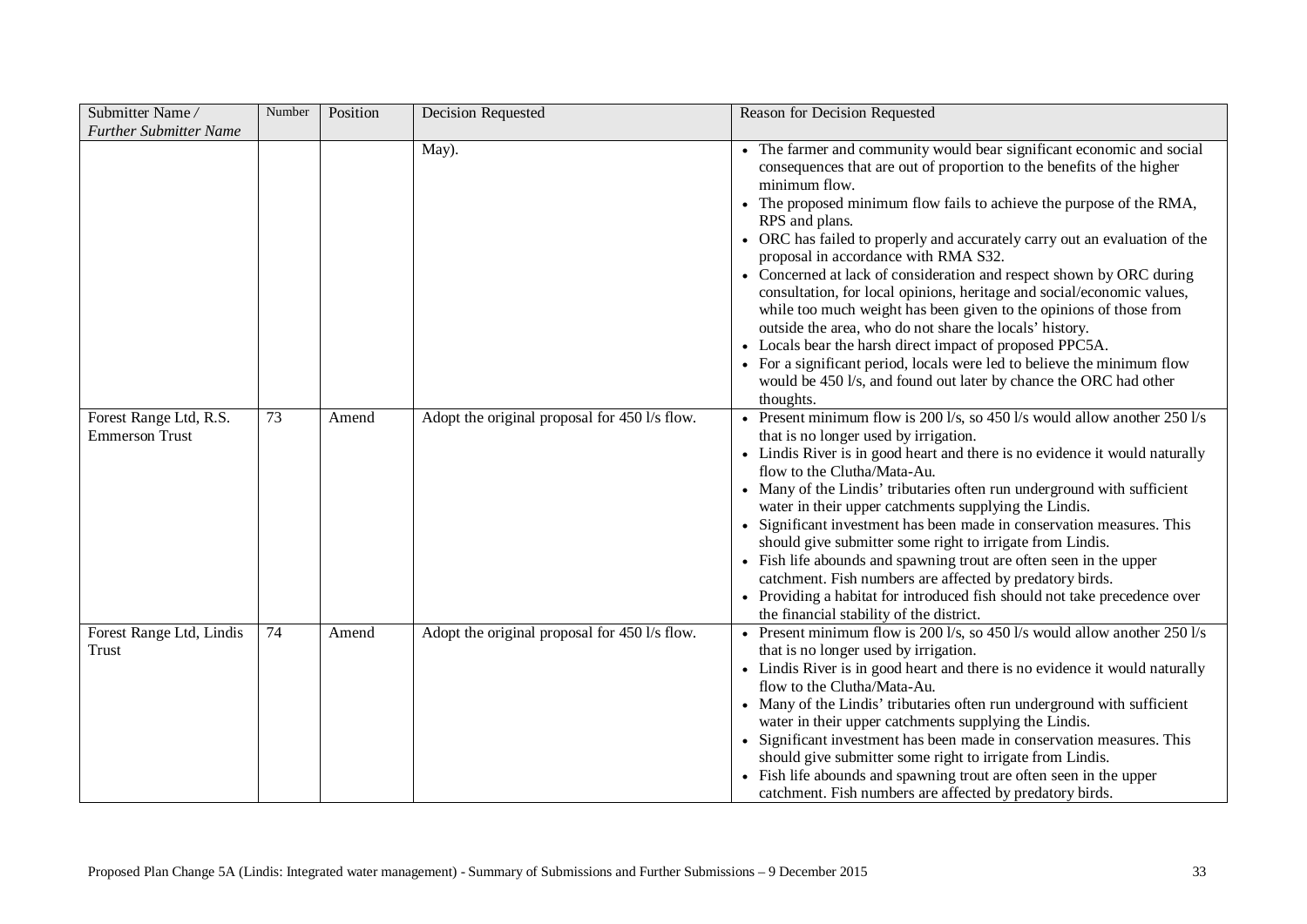| Submitter Name/<br><b>Further Submitter Name</b>                                                                     | Number | Position | <b>Decision Requested</b>                                                                                                                                                                                                                    | Reason for Decision Requested                                                                                                                                                                                                                                                                                                                                                                                                                                                                                                                                                                                                                                                                                                                                                                                                                                                                                                                                                                                                                                                                                                                                                                                                                      |
|----------------------------------------------------------------------------------------------------------------------|--------|----------|----------------------------------------------------------------------------------------------------------------------------------------------------------------------------------------------------------------------------------------------|----------------------------------------------------------------------------------------------------------------------------------------------------------------------------------------------------------------------------------------------------------------------------------------------------------------------------------------------------------------------------------------------------------------------------------------------------------------------------------------------------------------------------------------------------------------------------------------------------------------------------------------------------------------------------------------------------------------------------------------------------------------------------------------------------------------------------------------------------------------------------------------------------------------------------------------------------------------------------------------------------------------------------------------------------------------------------------------------------------------------------------------------------------------------------------------------------------------------------------------------------|
|                                                                                                                      |        |          |                                                                                                                                                                                                                                              | • Providing a habitat for introduced fish should not take precedence over<br>the financial stability of the district.                                                                                                                                                                                                                                                                                                                                                                                                                                                                                                                                                                                                                                                                                                                                                                                                                                                                                                                                                                                                                                                                                                                              |
| Gregor McKenzie                                                                                                      | 75     | Amend    | Minimum flow of at least 1,000 l/s, at Ardgour<br>Road flow recorder.                                                                                                                                                                        | A minimum flow of 1,000 l/s ensures a meaningful flow in the lower<br>river, good water quality, cooler temperatures, restore the natural<br>character, amenity and fishery values.<br>• A minimum flow of $1,000$ l/s $1,000$ l/s represents a considerable<br>concession to irrigators, given the draft NESEFWL recommends a<br>minimum flow of 80% of MALF for this size of river.<br>• Alternative water sources are available, and are being invested in,<br>because the RPW is clear that any alternative source should be used in<br>over-allocated catchments.                                                                                                                                                                                                                                                                                                                                                                                                                                                                                                                                                                                                                                                                             |
| Contact Energy Ltd                                                                                                   | 76     | Amend    | Amend Schedule 2A as follows:<br>(struckthrough text indicates text to be deleted;<br>underlined text indicates text to be added):<br>Minimum flow (litres per second -<br>instantaneous flow): 750 (1 October September<br>to 310 May April | Suggested amendment to the summer flow period should reflect the<br>recognised irrigation demand periods (as reflected in recent resource consent<br>conditions and Schedule 4B.2).                                                                                                                                                                                                                                                                                                                                                                                                                                                                                                                                                                                                                                                                                                                                                                                                                                                                                                                                                                                                                                                                |
| Te Runanga o Moeraki,<br>Kati Huirapa Runaka ki<br>Puketeraki, and Te<br>Runanga o Otakou<br>(collectively Kai Tahu) | 77     | Amend    | Require a minimum flow of 1,000 l/s from<br>October to May.                                                                                                                                                                                  | A minimum flow of 1,000 l/s:<br>a) recognises and provides for Kai Tahu relationship with the Lindis<br>River and for the cultural values, beliefs, uses and traditions identified<br>for the Lindis River (including continuity of flow; integrated<br>management; variability of flow; mahika kai; kaitiakitaka;<br>recreational use and wahi tupuna (ancestral landscape);<br>b) provides 54% of the natural 7-day MALF of the Lindis River, and<br>achieves an appropriate balance between cultural values, instream<br>values, and economic uses in the catchment;<br>enables Kai Tahu to express mana and meet obligations as kaitiaki;<br>c)<br>ensures the quality and quantity of the Lindis is sufficiently high to<br>d)<br>protect its mauri (life-force) particularly in the lower and middle<br>reaches;<br>ensures continuous flow throughout the entire length of the Lindis<br>e)<br>River, with approximately 500 l/s remaining in the river at the<br>Clutha/Mata-au confluence;<br>provides 91% of the habitat available for longfin eel at MALF;<br>ensures consistency with the NPSFM, the Te Runanga o Ngai Tahu<br>$\mathbf{g}$ )<br>Freshwater Policy, and the Kai Tahu ki Otago Natural Resource<br>Management Plan; and |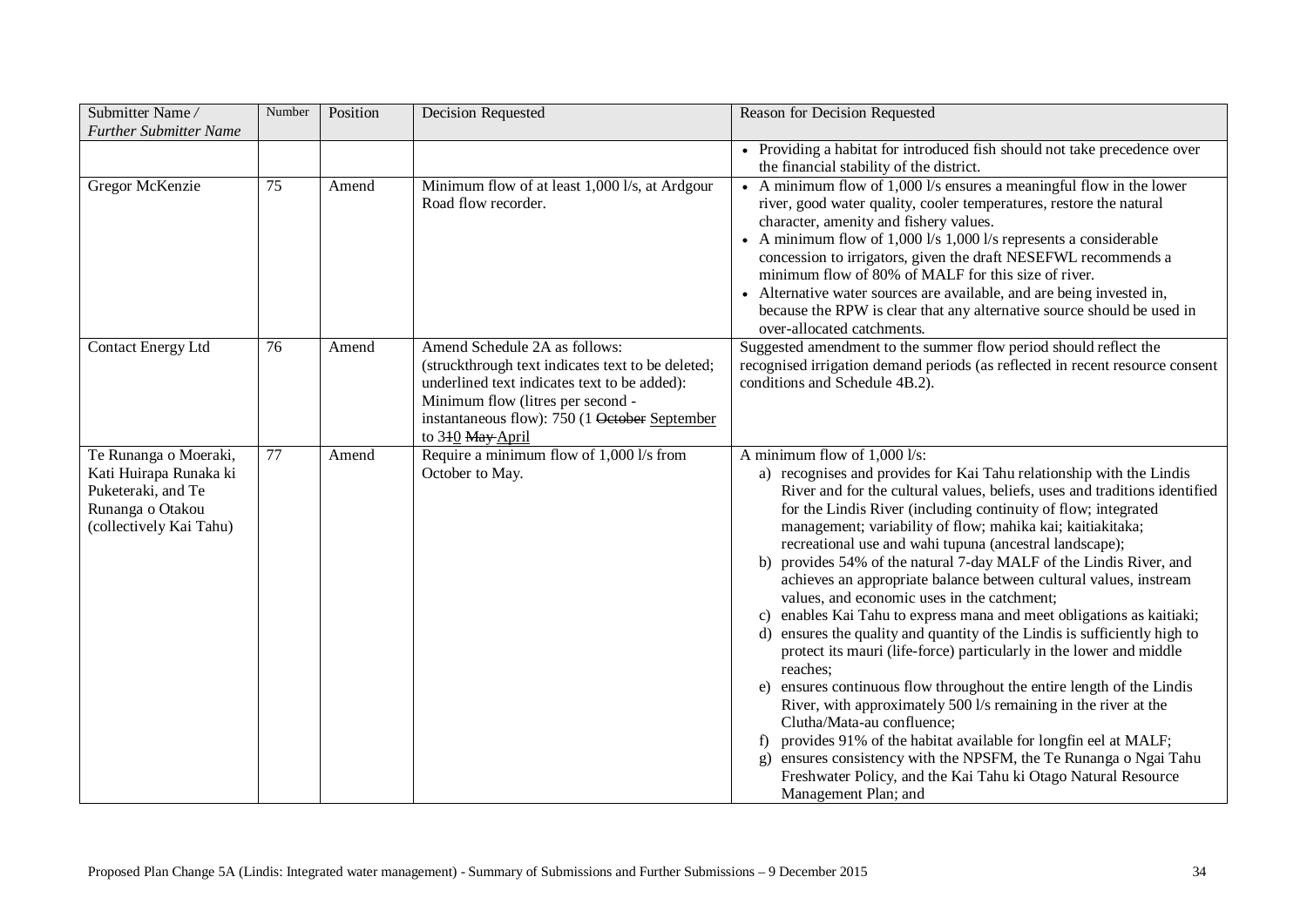| Submitter Name/<br><b>Further Submitter Name</b> | Number          | Position                                      | Decision Requested                                                                                                        | Reason for Decision Requested                                                                                                                                                                                                                                                                                                                                                                                                                                                                                                                                                                                                     |
|--------------------------------------------------|-----------------|-----------------------------------------------|---------------------------------------------------------------------------------------------------------------------------|-----------------------------------------------------------------------------------------------------------------------------------------------------------------------------------------------------------------------------------------------------------------------------------------------------------------------------------------------------------------------------------------------------------------------------------------------------------------------------------------------------------------------------------------------------------------------------------------------------------------------------------|
|                                                  |                 |                                               |                                                                                                                           | h) achieves the purpose of the RMA.                                                                                                                                                                                                                                                                                                                                                                                                                                                                                                                                                                                               |
| J. Murray Neilson                                | 106             | Support<br>submission<br>77 ref. 6            | Support                                                                                                                   | An amended summer minimum flow of 1,000 l/s applying from 1 October to<br>30 April would better achieve the protection of the environmental, natural<br>character, recreational, amenity and cultural values of the Lindis River than<br>the 750 l/s proposed by ORC, would ensure connectivity of the Lindis River<br>to the Clutha/Mata-Au, thus providing a migratory pathway for native fish<br>as well as habitat and would achieve freshwater objectives B1, B2 and B3 of<br>the NPSFM.                                                                                                                                     |
| Wayne and Billee Marsh                           | 78              | Amend                                         | Increase the l/s minimum flow to guarantee<br>there will be 'no risk to the ecosystem<br>downstream from the SH8 bridge'. | A minimum flow of 900 l/s would:<br>a) achieve that there is no risk to the ecosystem downstream of the SH8<br>bridge;<br>b) allow vital and substantial ecological gain, while the economic loss is<br>minor;<br>uphold the objectives of the NPSFM;<br>c)<br>d) uphold the spirit and ideals of the Tarras Community Plan 2007<br>(which recognised the importance of the Lindis' amenity and<br>ecosystem values to the Tarras community, and recommended the<br>development of a long-term strategy for an irrigation scheme to take<br>water from the Clutha/Mata-Au); and<br>e) enable continuous flow in the Lindis River. |
| J. Murray Neilson                                | 106             | Support in<br>part<br>submission<br>78 ref. 6 | Support in part                                                                                                           | It is pleasing to note that there are at least two locals who recognise that an<br>increase in minimum flow over and above the $750$ l/s proposed by the ORC<br>is necessary to achieve the protection of the ecosystem downstream of SH8<br>Bridge and to achieve connectivity to the Clutha/Mata-Au. This would<br>achieve the objectives of the NPSFM and the Tarras Community Plan 2007<br>and is in stark contrast to the other locals requesting a return to a minimum<br>flow of $450$ l/s which is manifestly inadequate.                                                                                                 |
| T J Cooke                                        | $\overline{79}$ | Amend                                         | A summer minimum flow of 450 l/s.                                                                                         | • A minimum flow of $750$ l/s causes too much hardship<br>• Instream life benefits greatly at $450 \frac{1}{s}$ , as it is $250 \frac{1}{s}$ more than is<br>already there at very low flow times.                                                                                                                                                                                                                                                                                                                                                                                                                                |
| Lindis Irrigation Ltd                            | $\overline{80}$ | Amend                                         | Amend to a minimum flow of 450 l/s (1)<br>October to 31 May) with an implementation<br>date of 2026.                      | Irrigators subject to the proposed minimum flow and shareholders connected<br>to the Lindis catchment would be significantly adversely affected socially<br>and economically as a result of factors including:<br>a) reduced water availability;<br>b) reduced reliability of supply; and<br>c) resultant challenges for all decisions about farming operations,<br>including investment in more efficient irrigation systems.                                                                                                                                                                                                    |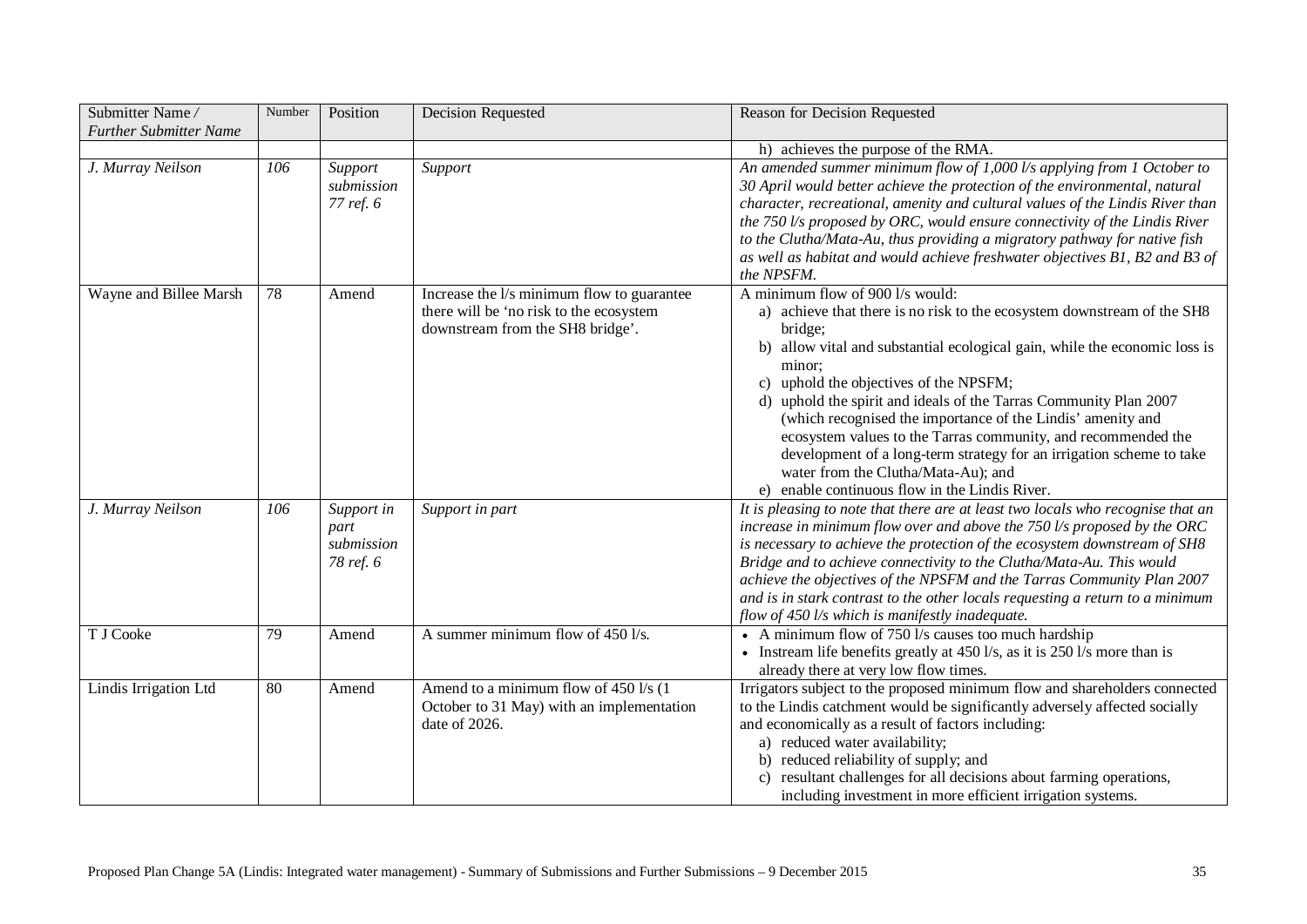| Submitter Name                | Number | <b>Position</b> | <b>Decision Requested</b>                    | Reason for Decision Requested                                              |
|-------------------------------|--------|-----------------|----------------------------------------------|----------------------------------------------------------------------------|
| <b>Further Submitter Name</b> |        |                 |                                              |                                                                            |
| Cromwell Rod and Gun          | l 81   | Amend           | Support an improved summer minimum flow of   | Like to see the whole ecosystem in the river restored, not just for trout. |
| Club                          |        |                 | at least $1.000 \frac{\text{1}}{\text{s}}$ . | Dislike seeing the river with zero flow for much of the summer months.     |

## **7 Schedule 2A - 1 June to 30 Sept minimum flow for primary allocation**

| Submitter Name/<br><b>Further Submitter Name</b> | Number | Position   | <b>Decision Requested</b>                                                   | Reason for Decision Requested                                                             |
|--------------------------------------------------|--------|------------|-----------------------------------------------------------------------------|-------------------------------------------------------------------------------------------|
| Ella Lawton                                      | 15     | Support    | The winter minimum flow is supported.                                       | No reason given.                                                                          |
| Johnny Mauchline                                 | 16     | Support    | The winter minimum flow is supported.                                       | The river is an excellent fishery and fishing the river brings benefits to the            |
|                                                  |        |            |                                                                             | local economy.                                                                            |
| <b>Upper Clutha Angling</b>                      | 43     | Support    | Support.                                                                    | Will assist in improving the river's aquatic environment by better                        |
| Club                                             |        |            |                                                                             | maintaining appropriate minimum flows in the respective seasons which will                |
|                                                  |        |            |                                                                             | help in restoring and maintaining a healthy aquatic environment for fish and              |
|                                                  |        |            |                                                                             | other ecosystem components reliant on the Lindis River.                                   |
| Malvern Downs Ltd                                | 47     | Support    | Adopt under Schedule 2A, for the Lindis River                               | This is in line with ORC's own science, reports and evaluations over a 6-7                |
|                                                  |        |            | Catchment, a primary allocation minimum flow                                | year period.                                                                              |
|                                                  |        |            | as follows:                                                                 |                                                                                           |
| <b>Environmental Defence</b>                     | 50     | Amend      | 1,600 l/s June to September.<br>Amend the winter minimum flow season from 1 | Support for the winter minimum flow of $1,600$ l/s is conditional upon the                |
| Society Incorporated                             |        |            | June to 30 September to 1 May to 30                                         | summer minimum flow being raised to 1,000 l/s and the summer minimum                      |
|                                                  |        |            | September.                                                                  | flow season being amended to 1 October to 30 April.                                       |
| <b>Federated Farmers of</b>                      | 104    | Oppose     | Oppose                                                                      | • This Auckland-based submitter has provided no basis for indicating why                  |
| New Zealand                                      |        | submission |                                                                             | they believe a change in months in this manner is necessary, appropriate                  |
|                                                  |        | 50 ref. 7  |                                                                             | or justified in this catchment.                                                           |
|                                                  |        |            |                                                                             | • There is no science to show that the change to winter minimum flow                      |
|                                                  |        |            |                                                                             | months is necessary, appropriate or reasonable.                                           |
| Fish and Game Council                            | 54     | Amend      | Amend the winter minimum flow season from 1                                 | • Trout and other freshwater fish require a higher flow in order to return to             |
|                                                  |        |            | June to 30 September to 1 May to 30                                         | the river from the mainstem Clutha to spawn during the winter.                            |
|                                                  |        |            | September.                                                                  | • A winter minimum flow season beginning on 1 May is the often-used                       |
|                                                  |        |            |                                                                             | beginning date in Otago plans and resource consents for the beginning of                  |
|                                                  |        |            |                                                                             | the freshwater sports fish spawning season.                                               |
|                                                  |        |            |                                                                             | • The proposed eight month summer low flow period risks a potential flat-                 |
|                                                  |        |            |                                                                             | line, with resultant detrimental effects on the river ecosystem, such as the              |
|                                                  |        |            |                                                                             | growth of nuisance algae.                                                                 |
|                                                  |        |            |                                                                             | • The proposed winter minimum flow $(1 \text{ June to } 30 \text{ September})$ of $1,600$ |
|                                                  |        |            |                                                                             | $1/s$ :                                                                                   |
|                                                  |        |            |                                                                             | a) does not adequately provide for/have regard to the purpose and                         |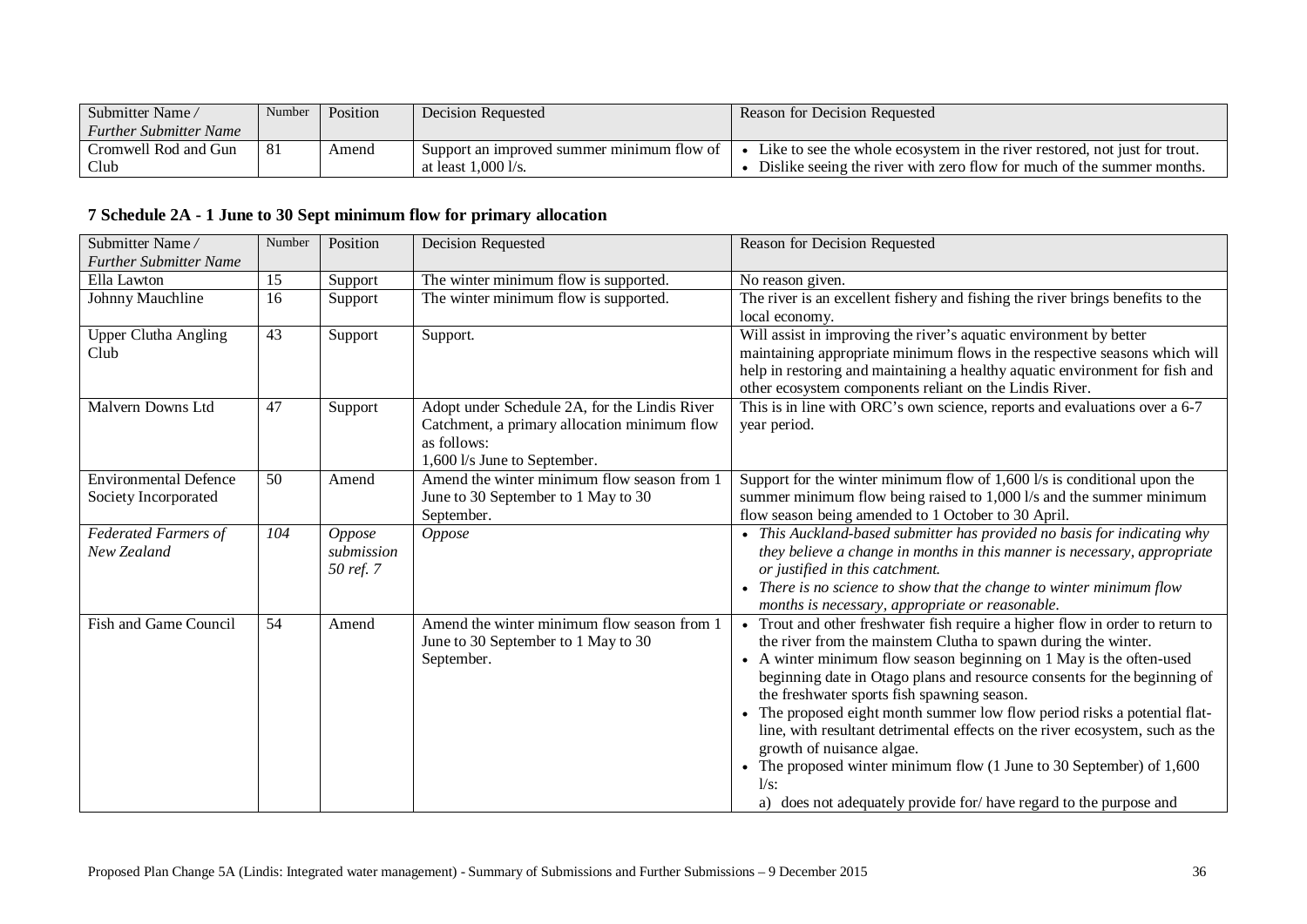| Submitter Name/<br><b>Further Submitter Name</b>                   | Number | Position                                      | <b>Decision Requested</b>                                                                   | Reason for Decision Requested                                                                                                                                                                                                                                                                                       |
|--------------------------------------------------------------------|--------|-----------------------------------------------|---------------------------------------------------------------------------------------------|---------------------------------------------------------------------------------------------------------------------------------------------------------------------------------------------------------------------------------------------------------------------------------------------------------------------|
|                                                                    |        |                                               |                                                                                             | principles of the RMA,<br>b) does not give effect to the NPSFM, RPS and the Objectives and<br>Policies of the RPW,<br>c) is inconsistent with the PRPS, Otago's Conservation Management<br>Strategy, the draft Otago Conservation Management Strategy and the<br>Sports Fish and Gamebird Management Plan of Otago. |
| <b>Federated Farmers of</b><br>New Zealand                         | 104    | <b>Oppose</b><br>submission<br>54 ref. 7      | <b>Oppose</b>                                                                               | • There has been no adequate scientific basis to show why this change in<br>dates is required.<br>• Submitter is relying on a desire to increase trout fishery stocks – this is<br>neither reasonable nor appropriate and is inconsistent with the RMA,<br>NPSFM and PRPS.                                          |
| <b>Contact Energy Limited</b>                                      | 105    | Support in<br>part<br>submission<br>54 ref. 7 | Support in part                                                                             | While the amended winter flow season as sought in this submission is<br>slightly different from that proposed by Contact, the principle of a<br>lengthened winter flow season is supported.                                                                                                                         |
| Fish and Game Council                                              | 54     | Support                                       | Support the winter minimum flow of 1,600 l/s,<br>conditionally.                             | Support for the winter minimum flow of $1,600$ l/s is conditional upon the<br>summer minimum flow being raised to 1,000 l/s and the summer minimum<br>flow season being amended to 1 October to 30 April.                                                                                                           |
| J. Murray Neilson                                                  | 106    | Support<br>submission<br>54 ref. 7            | Support in entirety.                                                                        | • Better protects environmental, natural character and recreational values<br>of the Lindis River than the current situation.<br>• Achieves freshwater objectives B1, B2 and B3 of the NPSFM.                                                                                                                       |
| Lindis Catchment Group<br>Inc                                      | 56     | Support                                       | Retain as proposed.                                                                         | No reason given.                                                                                                                                                                                                                                                                                                    |
| Royal Forest and Bird<br>Protection Society of<br>New Zealand Inc. | 65     | Support                                       | Amend the winter minimum flow season from 1<br>June - 30 September to 1 May - 30 September. | Proposed minimum flow:<br>a) does not adequately provide for/have regard to the purpose and<br>principles of the RMA,<br>b) does not give effect to the NPSFM, RPS and the Objectives and<br>Policies of the RPW,<br>c) is inconsistent with the PRPS and Otago's Conservation Management<br>Strategy.              |
| Federated Farmers of<br>New Zealand                                | 104    | Oppose<br>submission<br>65 ref. 7             | Oppose.                                                                                     | • The submitter has provided absolutely no basis for indicating why they<br>believe a change in months in this manner is necessary, appropriate or<br><i>justified.</i><br>• There is no science to show that the change to winter minimum flow<br>months is necessary, appropriate or reasonable.                  |
| <b>Contact Energy Limited</b>                                      | 105    | Support in<br>part                            | Support in part                                                                             | While the amended winter flow season as sought in this submission is<br>slightly different from that proposed by Contact, the principle of a                                                                                                                                                                        |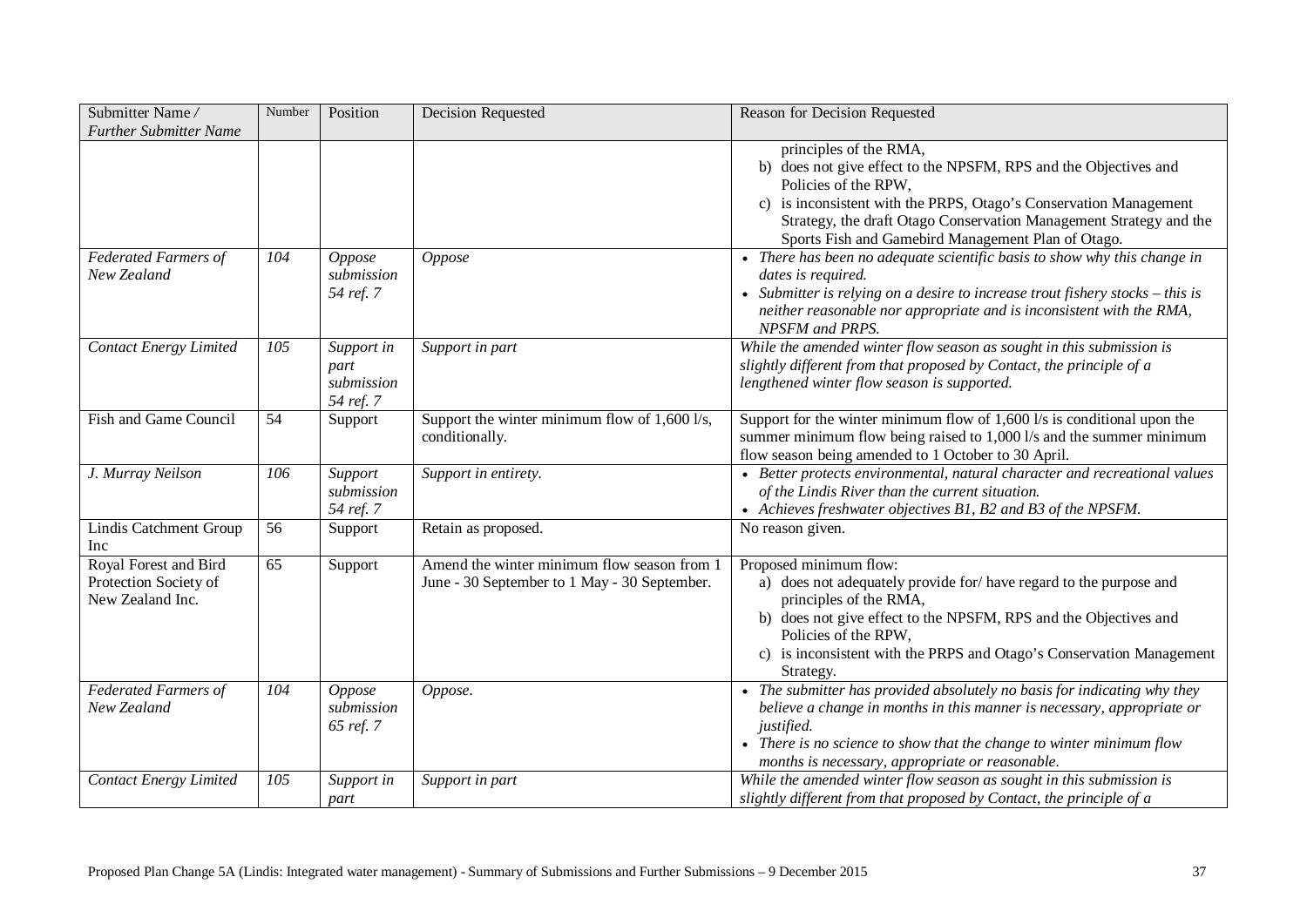| Submitter Name/<br><b>Further Submitter Name</b>                                                                     | Number | Position                           | <b>Decision Requested</b>                                                                                                                                                                                                                         | Reason for Decision Requested                                                                                                                                                                                                                                                                                                              |
|----------------------------------------------------------------------------------------------------------------------|--------|------------------------------------|---------------------------------------------------------------------------------------------------------------------------------------------------------------------------------------------------------------------------------------------------|--------------------------------------------------------------------------------------------------------------------------------------------------------------------------------------------------------------------------------------------------------------------------------------------------------------------------------------------|
|                                                                                                                      |        | submission<br>65 ref. 7            |                                                                                                                                                                                                                                                   | lengthened winter flow season is supported.                                                                                                                                                                                                                                                                                                |
| J. Murray Neilson                                                                                                    | 106    | Support<br>submission<br>65 ref. 7 | Support                                                                                                                                                                                                                                           | A non-irrigation season minimum flow of $1,600$ l/s from 1 June to 30<br>September is necessary to achieve better protection of the environmental,<br>natural character, recreational and amenity values of the Lindis River and<br>to ensure year-round continuity with the Clutha/Mata-Au. This achieves the<br>objectives of the NPSFM. |
| Royal Forest and Bird<br>Protection Society of<br>New Zealand Inc.                                                   | 65     | Support                            | Conditional support.                                                                                                                                                                                                                              | Support for the winter minimum flow of $1,600$ l/s is conditional upon the<br>summer minimum flow being raised to 1,000 l/s and the summer minimum<br>flow season being amended to 1 October to 30 April.                                                                                                                                  |
| Central Otago<br><b>Environmental Society</b><br>Inc.                                                                | 68     | Support                            | Support the winter minimum flow.                                                                                                                                                                                                                  | Welcomes the establishment of minimum flows and maximum allocations<br>on the Lindis River as a potential exemplar which might be used to reinstate<br>year-round flows in other Otago streams and tributaries which, in drought<br>years, are diverted to maintain farm irrigation supplies.                                              |
| <b>Contact Energy Ltd</b>                                                                                            | 76     | Amend                              | Amend Schedule 2A as follows:<br>(struckthrough text indicates text to be deleted;<br>underlined text indicates text to be added):<br>Minimum flow (litres per second -<br>instantaneous flow): $1,600$ (1 June May to $301$<br>September-August. | Suggested amendment to the winter flow period should reflect the<br>recognised irrigation demand periods (as reflected in recent resource consent<br>conditions and Schedule 4B.2).                                                                                                                                                        |
| Te Runanga o Moeraki,<br>Kati Huirapa Runaka ki<br>Puketeraki, and Te<br>Runanga o Otakou<br>(collectively Kai Tahu) | 77     | Support                            | Support 1,600 l/s (I June to 30 September)<br>minimum flow at Ardgour Road.                                                                                                                                                                       | Recognises and provides for Kai Tahu relationship with the Lindis River and<br>for the cultural values, beliefs, uses and traditions identified for the Lindis<br>River.                                                                                                                                                                   |

### **8 Schedule 2A - Primary allocation limit**

| Submitter Name/               | Number | Position | Decision Requested                            | Reason for Decision Requested                                                  |
|-------------------------------|--------|----------|-----------------------------------------------|--------------------------------------------------------------------------------|
| <b>Further Submitter Name</b> |        |          |                                               |                                                                                |
| Ella Lawton                   | -15    | Support  | The primary allocation limit is supported.    | No reason given.                                                               |
| Johnny Mauchline              | 16     | Support  | The primary allocation limit is supported.    | The river is an excellent fishery and fishing the river brings benefits to the |
|                               |        |          |                                               | local economy.                                                                 |
| The Point Partnership         | 22     | Amend    | Amend to a higher primary allocation limit of | The proposed primary allocation limit will result in reduced water             |
|                               |        |          | 1.500 l/s.                                    | availability and does not accurately represent the history of use within the   |
|                               |        |          |                                               | catchment, and what could be irrigated efficiently with this water.            |
|                               |        |          |                                               | The proposed primary allocation limit will result in the following adverse     |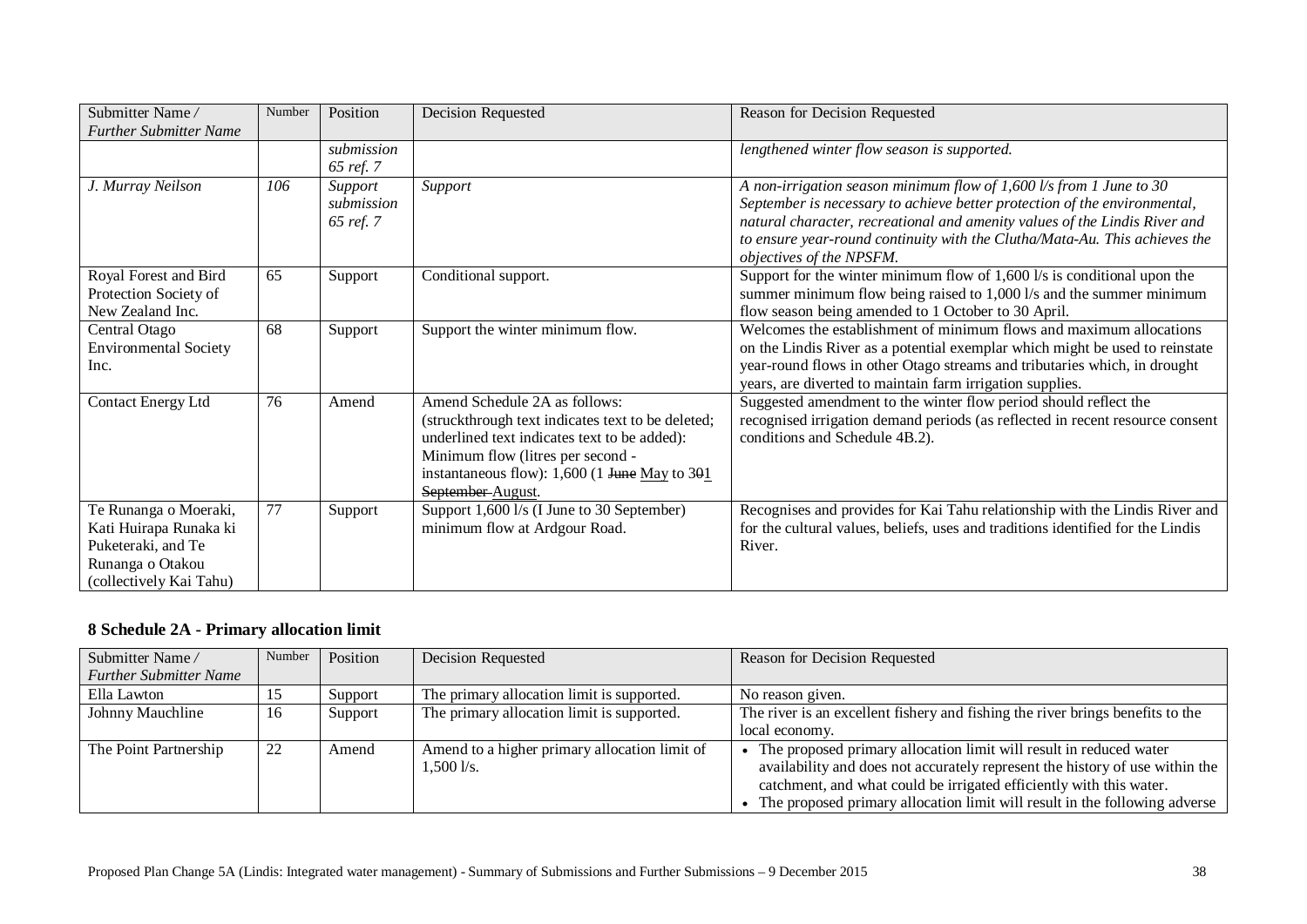| Submitter Name/<br><b>Further Submitter Name</b> | Number | Position                                 | <b>Decision Requested</b>                                                                                              | Reason for Decision Requested                                                                                                                                                                                                                                                                                                                                                                                                                                                                                                                                                                                                                                                                                                                                                                                                                                                                                                                                                                                                                                                                                |
|--------------------------------------------------|--------|------------------------------------------|------------------------------------------------------------------------------------------------------------------------|--------------------------------------------------------------------------------------------------------------------------------------------------------------------------------------------------------------------------------------------------------------------------------------------------------------------------------------------------------------------------------------------------------------------------------------------------------------------------------------------------------------------------------------------------------------------------------------------------------------------------------------------------------------------------------------------------------------------------------------------------------------------------------------------------------------------------------------------------------------------------------------------------------------------------------------------------------------------------------------------------------------------------------------------------------------------------------------------------------------|
|                                                  |        |                                          |                                                                                                                        | social and economic effects. A cut from the current position of approx.<br>4,500 l/s to 1,000 l/s is extreme and punitive.                                                                                                                                                                                                                                                                                                                                                                                                                                                                                                                                                                                                                                                                                                                                                                                                                                                                                                                                                                                   |
| Otago Fish and Game<br>Council                   | 102    | <b>Oppose</b><br>submission<br>22 ref. 8 | Oppose submission.                                                                                                     | There is a relationship between a minimum flow and a primary allocation<br>limit, and Fish and Game's desired summer minimum flow of 1000 l/s<br>cannot be met with a 1500 l/s primary allocation limit without significantly<br>reducing the reliability of supply for primary water permit holders at that<br>higher allocation limit.                                                                                                                                                                                                                                                                                                                                                                                                                                                                                                                                                                                                                                                                                                                                                                     |
| Gerald Telford                                   | 28     | Amend                                    | Set a primary allocation of 1,500 l/s (being<br>appreciably less than existing).                                       | • Provides a pathway to balance enhanced river low flow and ensures<br>continued farming with efficient water practices.<br>• Many water users have invested in more reliable water sources that offer<br>better long term investment outcomes. This makes more water from the<br>Lindis River available to water users that do not have access to an<br>alternative water source. Users with no alternative water source must use<br>water wisely and to provide for the best outcomes of the whole<br>community.<br>• The livelihoods of the members of the Lindis Catchment Group are<br>connected to the river flows and with this comes the responsibility to all<br>users both commercial and recreational.<br>• The Lindis Catchment Group can continue under new and better practice<br>to draw the water deemed necessary to support their agricultural<br>operations and believes the increased flows outlined by the group will<br>have considerable benefit for the continued health of the present fishery.<br>• No one owns the water; it belongs to the community, locally and<br>nationally. |
| Rebecca McElrae                                  | 30     | Amend                                    | Set primary allocation of 1,500 l/s.                                                                                   | To more accurately align with current primary block.                                                                                                                                                                                                                                                                                                                                                                                                                                                                                                                                                                                                                                                                                                                                                                                                                                                                                                                                                                                                                                                         |
| <b>Adam Spiers</b>                               | 32     | Amend                                    | Have a primary allocation block of 1,500 l/s.                                                                          | • The current primary allocation block is $4,0001/s$ .<br>• There is no merit in squeezing the primary allocation block down as low<br>as 1,000 l/s and giving current irrigators even more uncertainty about the<br>value of their permits.                                                                                                                                                                                                                                                                                                                                                                                                                                                                                                                                                                                                                                                                                                                                                                                                                                                                 |
| John Davis                                       | 33     | Amend                                    | The primary allocation limit of 1,000 l/s should<br>be raised to a more sensible and reasonable<br>level of 1,500 l/s. | To more fairly reflect past history and allow for that water to be used more<br>efficiently.                                                                                                                                                                                                                                                                                                                                                                                                                                                                                                                                                                                                                                                                                                                                                                                                                                                                                                                                                                                                                 |
| Cloudy Peak Ltd                                  | 39     | Amend                                    | Have a primary allocation block of 1,500 l/s                                                                           | • The current primary block is $4,000$ l/s.<br>• There is no merit in squeezing the primary block down as low as $1,0001/s$<br>and giving current irrigators even more uncertainty about the value of<br>their permits.                                                                                                                                                                                                                                                                                                                                                                                                                                                                                                                                                                                                                                                                                                                                                                                                                                                                                      |
| J.C.A Lucas                                      | 42     | Oppose                                   | The primary allocation limit is opposed.                                                                               | The Tarras district relies on irrigation to maintain farming production,                                                                                                                                                                                                                                                                                                                                                                                                                                                                                                                                                                                                                                                                                                                                                                                                                                                                                                                                                                                                                                     |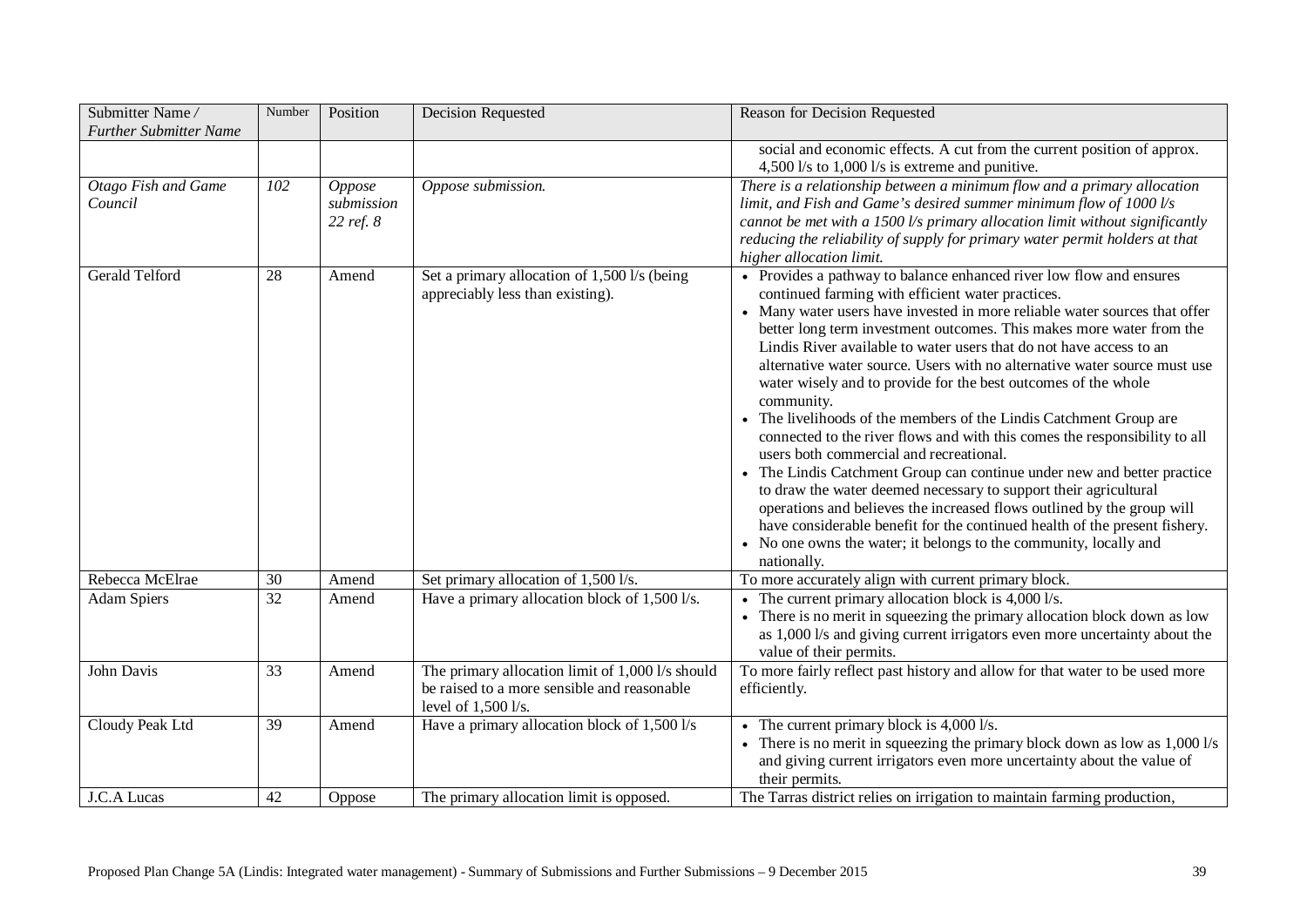| Submitter Name/                                      | Number          | Position                           | <b>Decision Requested</b>                                                                                       | Reason for Decision Requested                                                                                                                                                                                                                                                                                                                                                                                                                                              |
|------------------------------------------------------|-----------------|------------------------------------|-----------------------------------------------------------------------------------------------------------------|----------------------------------------------------------------------------------------------------------------------------------------------------------------------------------------------------------------------------------------------------------------------------------------------------------------------------------------------------------------------------------------------------------------------------------------------------------------------------|
| <b>Further Submitter Name</b>                        |                 |                                    |                                                                                                                 |                                                                                                                                                                                                                                                                                                                                                                                                                                                                            |
|                                                      |                 |                                    |                                                                                                                 | population and services.                                                                                                                                                                                                                                                                                                                                                                                                                                                   |
| <b>Upper Clutha Angling</b><br>Club                  | 43              | Support                            | Support.                                                                                                        | Will assist in improving the river's aquatic environment by better<br>maintaining appropriate minimum flows in the respective seasons which will<br>help in restoring and maintaining a healthy aquatic environment for fish and<br>other ecosystem components reliant on the Lindis River.                                                                                                                                                                                |
| <b>Bruce Jolly</b>                                   | 46              | Amend                              | The primary allocation limit should be in the<br>1500 l/s to 1,600 l/s range.                                   | • The proposed primary allocation limit is too far away from anything that<br>it will get down to.<br>• A suggested primary allocation limit in the 1,500 to 1,600 l/s range better<br>reflects the area of land irrigated and volumes of water used.                                                                                                                                                                                                                      |
| Malvern Downs Ltd                                    | 47              | Amend                              | Adopt a primary allocation limit of 1,500 l/s,<br>rather than the only other option $(1,0001/s)$<br>considered. | A primary allocation limit of 1,500 l/s is more workable and appropriate.                                                                                                                                                                                                                                                                                                                                                                                                  |
| <b>Environmental Defence</b><br>Society Incorporated | 50              | Support                            | Support the primary allocation limit of 1,000 l/s,<br>conditionally.                                            | • The proposed primary allocation limit of $1,0001/s$ is slightly higher than<br>the default limit set by Policy 6.4.2 of the RPW.<br>• Support for the primary allocation limit of $1,000$ l/s is conditional upon<br>the summer minimum flow being raised to 1,000 l/s and the summer<br>minimum flow season being amended to 1 October to 30 April.                                                                                                                     |
| Peter William Jolly                                  | 52              | Amend                              | Amend to a higher primary allocation limit.                                                                     | The proposed limit creates too much uncertainty around water reliability and<br>will have a detrimental effect on the economics of investment in upgraded<br>irrigation systems.                                                                                                                                                                                                                                                                                           |
| <b>Tim Davis</b>                                     | 53              | Amend                              | Recommend a primary allocation limit agreed<br>between Lindis Catchment Group and ORC.                          | • A change in the point of takes, plus a reduction in demand from $2,700$ l/s<br>to somewhere in the vicinity of 1,500 l/s, will provide similar and<br>possibly more benefits to the values of the river, at less costs for water<br>users, than that of a draconian minimum flow.<br>The primary allocation limit should be raised to a level that allows all<br>deemed permits to be renewed as per current rules around volume,<br>efficiency and alternative sources. |
| Fish and Game Council                                | $\overline{54}$ | Support                            | Support the primary allocation limit of 1,000 l/s,<br>conditionally.                                            | • The proposed primary allocation limit of 1,000 l/s is slightly higher than<br>the default limit set by Policy 6.4.2 of the RPW.<br>• Support for the primary allocation limit is conditional upon the summer<br>minimum flow being raised to 1,000 l/s and the summer minimum flow<br>season being amended to 1 October to 30 April.                                                                                                                                     |
| J. Murray Neilson                                    | 106             | Support<br>submission<br>54 ref. 8 | Support in entirety.                                                                                            | • Better protects environmental, natural character and recreational values<br>of the Lindis River than the current situation.<br>• Achieves freshwater objectives B1, B2 and B3 of the NPSFM.                                                                                                                                                                                                                                                                              |
| Lindis Catchment Group<br>Inc                        | 56              | Amend                              | Amend to a primary allocation limit of 1,500<br>1/s.                                                            | The proposed primary allocation limit does not represent historic water<br>use within the catchment, and what could be irrigated efficiently with this                                                                                                                                                                                                                                                                                                                     |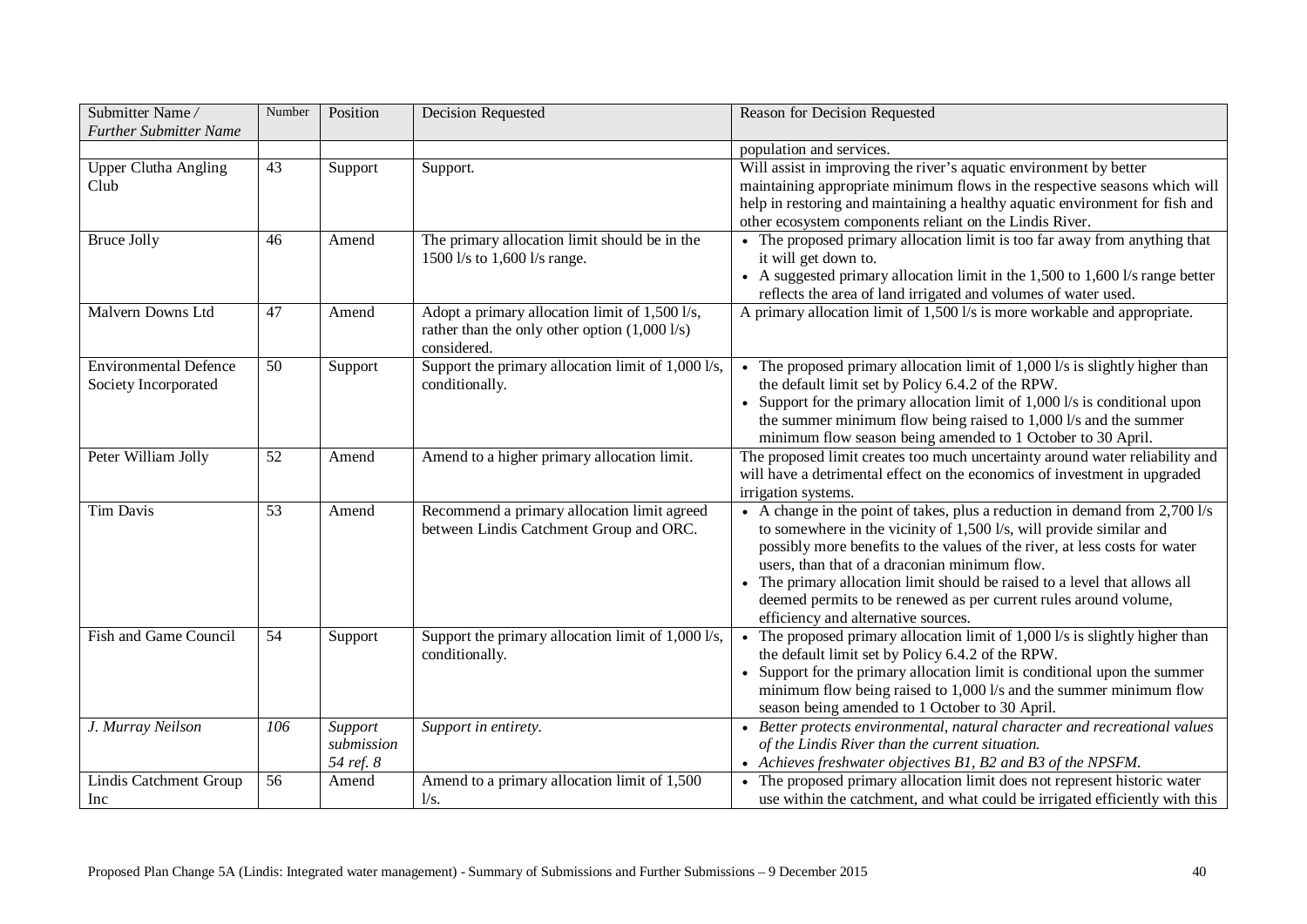| Submitter Name/<br><b>Further Submitter Name</b> | Number          | Position | Decision Requested                                                                                                                                                                                                                           | Reason for Decision Requested                                                                                                                                                                                                                                                                                                                                                                                                                                                                                                                                                                                                                                                                                                                                                                                                                                                                                                                                                                                                                                                                                                                                                                                                                                                                                                                                                                                                                                                                                                                                                                                                                                                                                                                                                                                                                                                                                                                                                                                            |
|--------------------------------------------------|-----------------|----------|----------------------------------------------------------------------------------------------------------------------------------------------------------------------------------------------------------------------------------------------|--------------------------------------------------------------------------------------------------------------------------------------------------------------------------------------------------------------------------------------------------------------------------------------------------------------------------------------------------------------------------------------------------------------------------------------------------------------------------------------------------------------------------------------------------------------------------------------------------------------------------------------------------------------------------------------------------------------------------------------------------------------------------------------------------------------------------------------------------------------------------------------------------------------------------------------------------------------------------------------------------------------------------------------------------------------------------------------------------------------------------------------------------------------------------------------------------------------------------------------------------------------------------------------------------------------------------------------------------------------------------------------------------------------------------------------------------------------------------------------------------------------------------------------------------------------------------------------------------------------------------------------------------------------------------------------------------------------------------------------------------------------------------------------------------------------------------------------------------------------------------------------------------------------------------------------------------------------------------------------------------------------------------|
| <b>Federated Farmers of</b><br>New Zealand       | 57              | Amend    | • Adopt a more workable and appropriate<br>primary allocation limit of 1,500 l/s.<br>• If this is rejected, undertake meaningful and<br>constructive engagement with landowners to<br>determine the appropriate primary allocation<br>limit. | water.<br>• The current primary allocation is 4,003 l/s, of which approximately 2,700<br>$1/s$ is used.<br>The proposed primary allocation limit will result in a harsh reduction in<br>water availability and will result in significant adverse economic and<br>social effects on irrigators and the community connected to the Lindis<br>catchment. The economic and social effects of the proposed primary<br>allocation limit will be exacerbated by a range of factors including the<br>reduction in water available for irrigation due to the adoption of a<br>minimum flow and potentially having to obtain water takes from an<br>alternative source.<br>• The setting of the proposed allocation limit of $1,000$ l/s has not been<br>informed by the best available information and scientific and socio-<br>economic knowledge and fails to achieve the purpose of the RMA and<br>the objectives and policies of the RPS, PRPS and RPW, and is<br>inconsistent with the NPSFM.<br>The amendment sought could enable people and communities to provide<br>for their social and economic wellbeing while also achieving all other<br>aspects of the purpose of the RMA, meeting the objectives and policies of<br>the NPSFM, RPS, PRPS and RPW.<br>• A primary allocation limit of $1,000$ l/s will result in a harsh reduction in<br>water availability and significant adverse economic and social effects.<br>• A primary allocation limit of 1,000 l/s does not represent the history of<br>use within the catchment; neither does it appropriately represent what<br>could be irrigated efficiently with this water.<br>No assessment of how the proposed primary allocation limit has been<br>linked to the minimum flow, and how these will effectively work<br>'together'.<br>• A primary allocation limit of 1,500 l/s is more appropriate and could<br>more effectively enable people and communities to provide for their<br>social and economic well-being while enabling environmental objectives |
| Michael and Felicity                             | $\overline{58}$ | Amend    | Provide a primary allocation of 1,500 l/s.                                                                                                                                                                                                   | to be met.<br>Proposed development of our property requires capital expenditure which is                                                                                                                                                                                                                                                                                                                                                                                                                                                                                                                                                                                                                                                                                                                                                                                                                                                                                                                                                                                                                                                                                                                                                                                                                                                                                                                                                                                                                                                                                                                                                                                                                                                                                                                                                                                                                                                                                                                                 |
| Hayman                                           |                 |          |                                                                                                                                                                                                                                              | only viable with a reliable water supply.                                                                                                                                                                                                                                                                                                                                                                                                                                                                                                                                                                                                                                                                                                                                                                                                                                                                                                                                                                                                                                                                                                                                                                                                                                                                                                                                                                                                                                                                                                                                                                                                                                                                                                                                                                                                                                                                                                                                                                                |
| Gordon Lucas                                     | 60              | Amend    | Increase primary allocation limit to 1,500 l/s.                                                                                                                                                                                              | To better represent primary water access.                                                                                                                                                                                                                                                                                                                                                                                                                                                                                                                                                                                                                                                                                                                                                                                                                                                                                                                                                                                                                                                                                                                                                                                                                                                                                                                                                                                                                                                                                                                                                                                                                                                                                                                                                                                                                                                                                                                                                                                |
| Lesley Lucas                                     | 61              | Amend    | Provide a more reasonable allocation of 1,500<br>1/s.                                                                                                                                                                                        | Allows more primary water access.                                                                                                                                                                                                                                                                                                                                                                                                                                                                                                                                                                                                                                                                                                                                                                                                                                                                                                                                                                                                                                                                                                                                                                                                                                                                                                                                                                                                                                                                                                                                                                                                                                                                                                                                                                                                                                                                                                                                                                                        |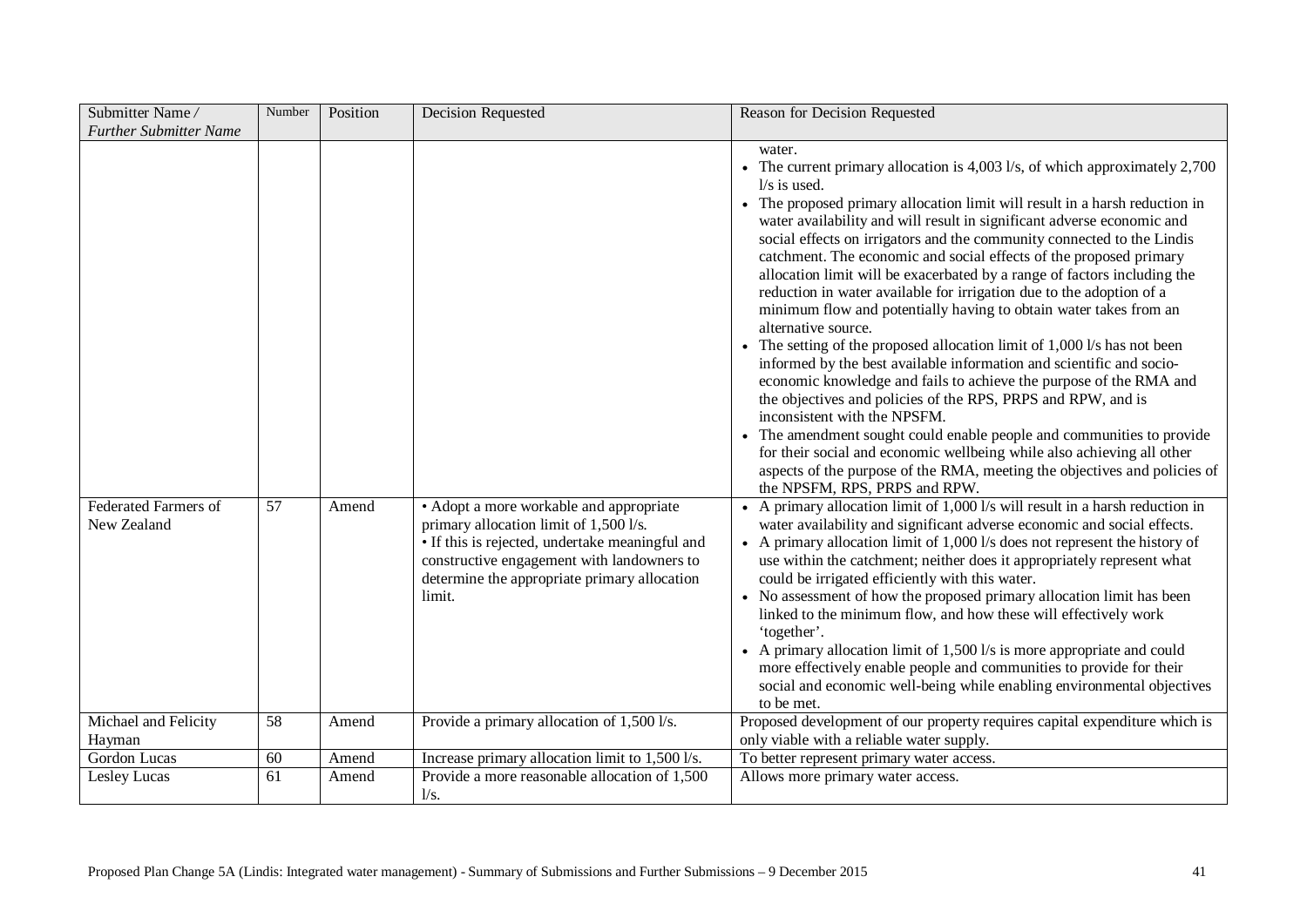| Submitter Name/<br><b>Further Submitter Name</b>                                                                     | Number          | Position                           | Decision Requested                               | Reason for Decision Requested                                                                                                                                                                                                                                                                                                                                                                                                                                                           |
|----------------------------------------------------------------------------------------------------------------------|-----------------|------------------------------------|--------------------------------------------------|-----------------------------------------------------------------------------------------------------------------------------------------------------------------------------------------------------------------------------------------------------------------------------------------------------------------------------------------------------------------------------------------------------------------------------------------------------------------------------------------|
| Royal Forest and Bird<br>Protection Society of<br>New Zealand Inc.                                                   | 65              | Support                            | Conditional support.                             | Support for the primary allocation limit of $1,0001/s$ is conditional upon the<br>summer minimum flow being raised to 1,000 l/s and the summer minimum<br>flow season being amended to 1 October to 30 April.                                                                                                                                                                                                                                                                           |
| J. Murray Neilson                                                                                                    | 106             | Support<br>submission<br>65 ref. 8 | Support                                          | Achieves the protection of the environmental, natural character,<br>recreational and amenity values of the Lindis River and achieves the<br>objectives of the NPSFM.                                                                                                                                                                                                                                                                                                                    |
| Central Otago<br><b>Environmental Society</b><br>Inc.                                                                | 68              | Support                            | Support the primary allocation limit.            | Welcomes the establishment of minimum flows and maximum allocations<br>on the Lindis River as a potential exemplar which might be used to reinstate<br>year-round flows in other Otago streams and tributaries which, in drought<br>years, are diverted to maintain farm irrigation supplies.                                                                                                                                                                                           |
| Beau Trevathan                                                                                                       | 69              | Amend                              | Amend to a higher primary allocation limit.      | • The proposed primary allocation limit will result in reduced water<br>availability and does not accurately represent the history of use within the<br>catchment, and what could be irrigated efficiently with this water.<br>The amendment sought (a higher primary allocation limit) would enable<br>people and communities to provide for their social and economic well-<br>being while also meeting all legislative requirements focused on<br>protecting natural and iwi values. |
| Lynne McCall                                                                                                         | 71              | Amend                              | Adopt a primary allocation of 1,500 l/s.         | There is a lack of meaningful consideration of economic and social effects<br>on the district.                                                                                                                                                                                                                                                                                                                                                                                          |
| Geordie Hill Station Ltd                                                                                             | 72              | Amend                              | Primary allocation should be 1,500 l/s.          | • A primary allocation limit of 1,000 l/s is too little water in relation to the<br>land which is currently irrigated.<br>• Tarras has a long history of irrigation and its community need to retain<br>that basis.<br>• Both the primary allocation and the minimum flow determine availability<br>of reliable irrigation water. Lindis provides economic and traditional<br>water to sustain traditional sheep and beef farming.                                                      |
| Forest Range Ltd, R.S.<br><b>Emmerson Trust</b>                                                                      | $\overline{73}$ | Amend                              | Increase primary allocation limit to 1,500 l/s.  | A primary allocation limit of 1,500 l/s aligns more accurately with current<br>primary allocation.                                                                                                                                                                                                                                                                                                                                                                                      |
| Forest Range Ltd, Lindis<br><b>Trust</b>                                                                             | 74              | Amend                              | Increase primary allocation limit to 1,500 l/s.  | A primary allocation limit of 1,500 l/s aligns more accurately with the<br>current primary allocation.                                                                                                                                                                                                                                                                                                                                                                                  |
| Te Runanga o Moeraki,<br>Kati Huirapa Runaka ki<br>Puketeraki, and Te<br>Runanga o Otakou<br>(collectively Kai Tahu) | 77              | Support                            | Support a primary allocation limit of 1,000 l/s. | A primary allocation limit of 1,000 l/s recognises and provides for Kai Tahu<br>relationship with the Lindis River and for the cultural values, beliefs, uses<br>and traditions identified for the Lindis River (including continuity of flow;<br>integrated management; variability of flow; mahika kai; kaitiakitaka;<br>recreational use and wahi tupuna (ancestral landscape), and better achieves<br>the purpose of the RMA.                                                       |
| T J Cooke                                                                                                            | 79              | Amend                              | Accept a primary allocation limit of 1,500 l/s.  | A primary allocation limit of 1,500 l/s more accurately aligns with the                                                                                                                                                                                                                                                                                                                                                                                                                 |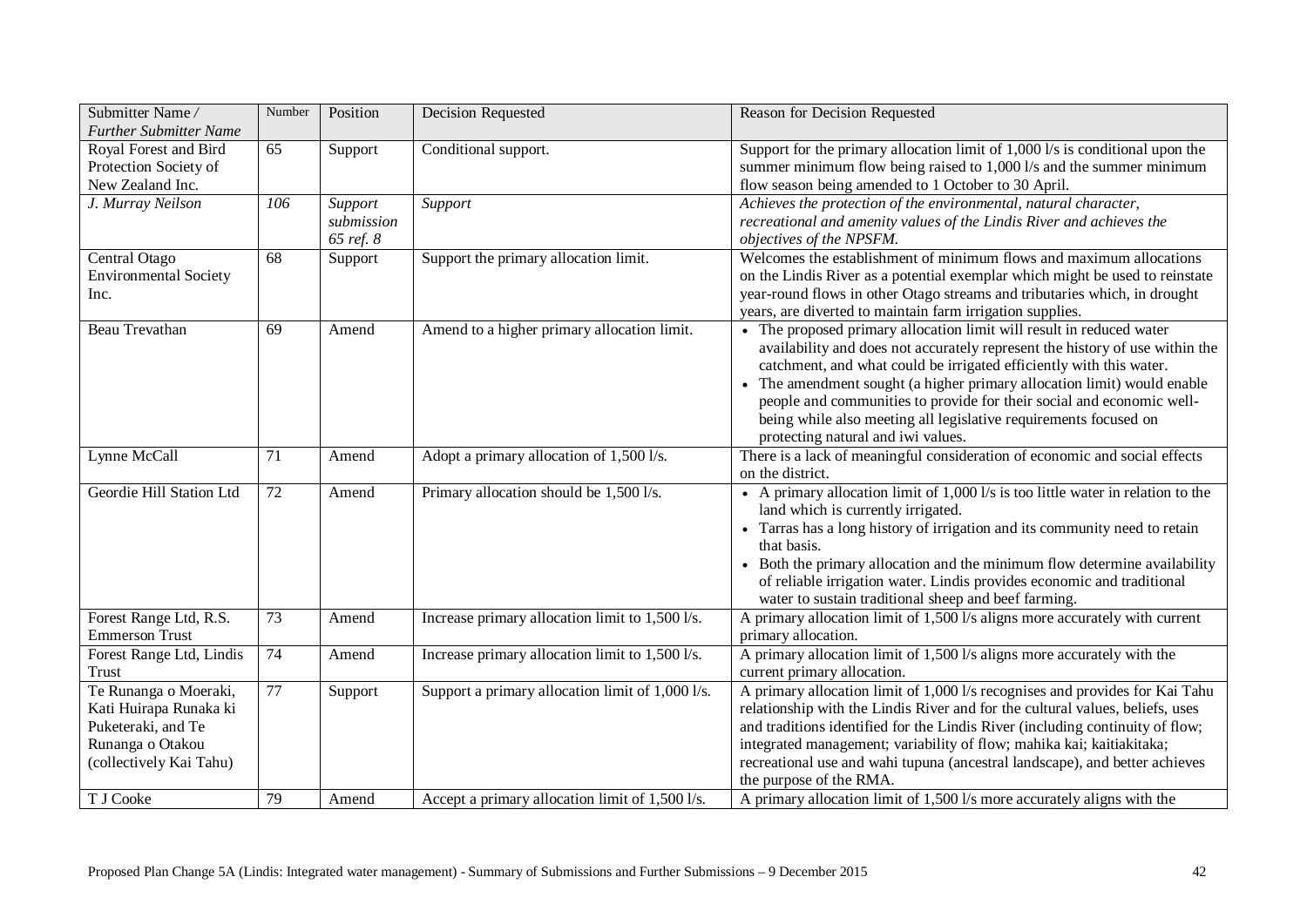| Submitter Name                   | Number | Position | <b>Decision Requested</b> | Reason for Decision Requested     |
|----------------------------------|--------|----------|---------------------------|-----------------------------------|
| <b>Further Submitter</b><br>Name |        |          |                           |                                   |
|                                  |        |          |                           | current primary allocation block. |

### **35 Schedule 2B - Supplementary allocation regime**

| Submitter Name/<br><b>Further Submitter Name</b>     | Number | Position                            | Decision Requested                                                                    | Reason for Decision Requested                                                                                                                                                                                                                                                                                                                                                                                                                                                                                                    |
|------------------------------------------------------|--------|-------------------------------------|---------------------------------------------------------------------------------------|----------------------------------------------------------------------------------------------------------------------------------------------------------------------------------------------------------------------------------------------------------------------------------------------------------------------------------------------------------------------------------------------------------------------------------------------------------------------------------------------------------------------------------|
| Ella Lawton                                          | 15     | Support                             | The supplementary regime is supported.                                                | No reason given.                                                                                                                                                                                                                                                                                                                                                                                                                                                                                                                 |
| Johnny Mauchline                                     | 16     | Support                             | The supplementary allocation regime is<br>supported.                                  | The river is an excellent fishery and fishing the river brings benefits to the<br>local economy.                                                                                                                                                                                                                                                                                                                                                                                                                                 |
| <b>Upper Clutha Angling</b><br>Club                  | 43     | Support                             | Support.                                                                              | Will assist in improving the river's aquatic environment by better<br>maintaining appropriate minimum flows in the respective seasons which will<br>help in restoring and maintaining a healthy aquatic environment for fish and<br>other ecosystem components reliant on the Lindis River.                                                                                                                                                                                                                                      |
| Malvern Downs Ltd                                    | 47     | Support                             | Adopt Option 2 of the 'Options for managing<br>surface water in the Lindis Catchment' | This is in line with ORC's own science, reports and evaluations over a 6-7<br>year period.                                                                                                                                                                                                                                                                                                                                                                                                                                       |
| <b>Environmental Defence</b><br>Society Incorporated | 50     | Support                             | Support the supplementary allocation regime,<br>conditionally.                        | • The proposed supplementary flows are more permissive than the default<br>regime.<br>Submitter is conditionally supportive of this to enable harvesting to occur<br>to encourage irrigators to lessen their reliance on primary allocation from<br>the Lindis.<br>Support for the supplementary allocation regime is conditional upon the<br>summer minimum flow being raised to 1,000 l/s, the summer minimum<br>flow season amended to 1 October to 30 April, and subsequent<br>amendments to the winter minimum flow season. |
| Fish and Game Council                                | 54     | Support                             | Support the supplementary regime,<br>conditionally.                                   | The proposed supplementary flows are more permissive than the default<br>regime, but enable harvesting to occur to encourage irrigators to lessen<br>their reliance on primary allocation from the Lindis.<br>Support for the supplementary regime is conditional upon the summer<br>minimum flow being raised to 1,000 l/s and the summer minimum flow<br>season being amended to 1 October to 30 April.                                                                                                                        |
| J. Murray Neilson                                    | 106    | Support<br>submission<br>54 ref. 35 | Support in entirety.                                                                  | • Better protects environmental, natural character and recreational values<br>of the Lindis River than the current situation.<br>• Achieves freshwater objectives B1, B2 and B3 of the NPSFM.                                                                                                                                                                                                                                                                                                                                    |
| Lindis Catchment Group<br>Inc                        | 56     | Support                             | Retain as proposed.                                                                   | No reason given.                                                                                                                                                                                                                                                                                                                                                                                                                                                                                                                 |
| Royal Forest and Bird<br>Protection Society of       | 65     | Support                             | Conditional support.                                                                  | Support for the supplementary regime is conditional upon the summer<br>minimum flow being raised to 1,000 l/s and the summer minimum flow                                                                                                                                                                                                                                                                                                                                                                                        |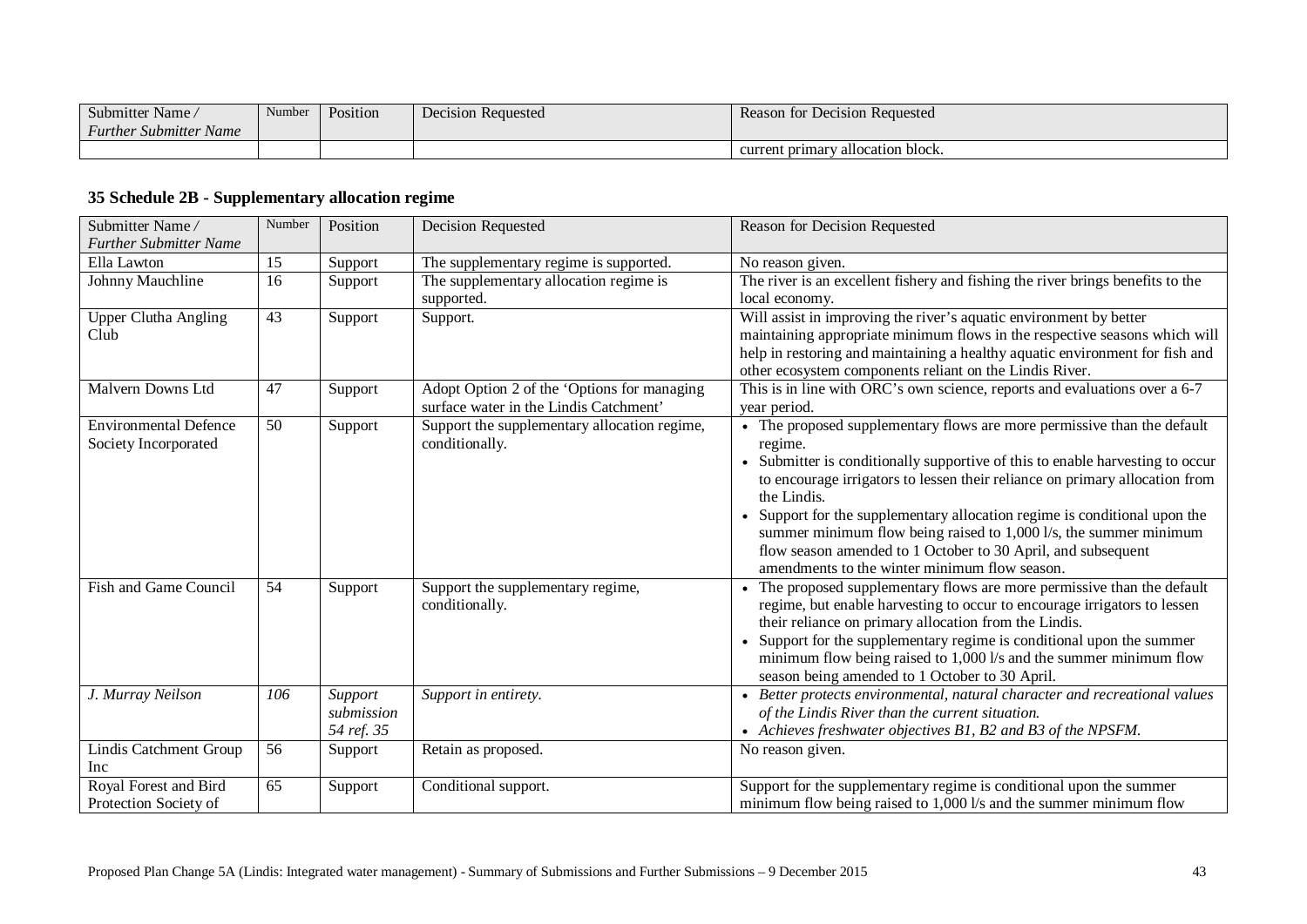| Submitter Name/<br><b>Further Submitter Name</b>                                                                     | Number | Position                            | <b>Decision Requested</b>                                                                                                                                                                                                                                                                                                                                                  | Reason for Decision Requested                                                                                                                                                                                                                                                                 |
|----------------------------------------------------------------------------------------------------------------------|--------|-------------------------------------|----------------------------------------------------------------------------------------------------------------------------------------------------------------------------------------------------------------------------------------------------------------------------------------------------------------------------------------------------------------------------|-----------------------------------------------------------------------------------------------------------------------------------------------------------------------------------------------------------------------------------------------------------------------------------------------|
| New Zealand Inc.                                                                                                     |        |                                     |                                                                                                                                                                                                                                                                                                                                                                            | season being amended to 1 October to 30 April.                                                                                                                                                                                                                                                |
| J. Murray Neilson                                                                                                    | 106    | Support<br>submission<br>65 ref. 35 | Support                                                                                                                                                                                                                                                                                                                                                                    | Achieves the protection of the environmental, natural character,<br>recreational and amenity values of the Lindis River and achieves the<br>objectives of the NPSFM.                                                                                                                          |
| Central Otago<br><b>Environmental Society</b><br>Inc.                                                                | 68     | Support                             | Support the supplementary allocation regime.                                                                                                                                                                                                                                                                                                                               | Welcomes the establishment of minimum flows and maximum allocations<br>on the Lindis River as a potential exemplar which might be used to reinstate<br>year-round flows in other Otago streams and tributaries which, in drought<br>years, are diverted to maintain farm irrigation supplies. |
| Department of<br>Conservation                                                                                        | 70     | Support                             | Retain as notified.                                                                                                                                                                                                                                                                                                                                                        | • Support proposed minimum flows and allocation limit for first and<br>second supplementary blocks for the Lindis.<br>• These will safeguard the life-supporting capacity of Lindis aquatic<br>resources and sustain its fishery values.                                                      |
| <b>Contact Energy Ltd</b>                                                                                            | 76     | Amend                               | Amend Schedule 2B as follows: (struckthrough<br>text indicates text to be deleted; underlined text<br>indicates text to be added):<br>1 May to 30 November: 2200 Ardgour Road<br>(MS 17)<br>1 December to 30 April: 1600 Ardgour<br>Road (MS 17)<br>1 May to 30 November: 2700 Ardgour Road<br>(MS <sub>17</sub> )<br>1 December to 30 April: 2100 Ardgour<br>Road (MS 17) | So that the dates are specific.                                                                                                                                                                                                                                                               |
| Otago Fish and Game<br>Council                                                                                       | 102    | Support<br>submission<br>76 ref. 35 | Support the relief sought to add on specific<br>dates.                                                                                                                                                                                                                                                                                                                     | To ensure that the plan change is consistent with the rest of the RPW.                                                                                                                                                                                                                        |
| <b>Federated Farmers of</b><br>New Zealand                                                                           | 104    | Support<br>submission<br>76 ref. 35 | Support                                                                                                                                                                                                                                                                                                                                                                    | Provides plan users with more certainty and clarity than generic months.                                                                                                                                                                                                                      |
| Te Runanga o Moeraki,<br>Kati Huirapa Runaka ki<br>Puketeraki, and Te<br>Runanga o Otakou<br>(collectively Kai Tahu) | 77     | Support                             | Support the supplementary allocation regime<br>and the associated minimum flows.                                                                                                                                                                                                                                                                                           | No reason given.                                                                                                                                                                                                                                                                              |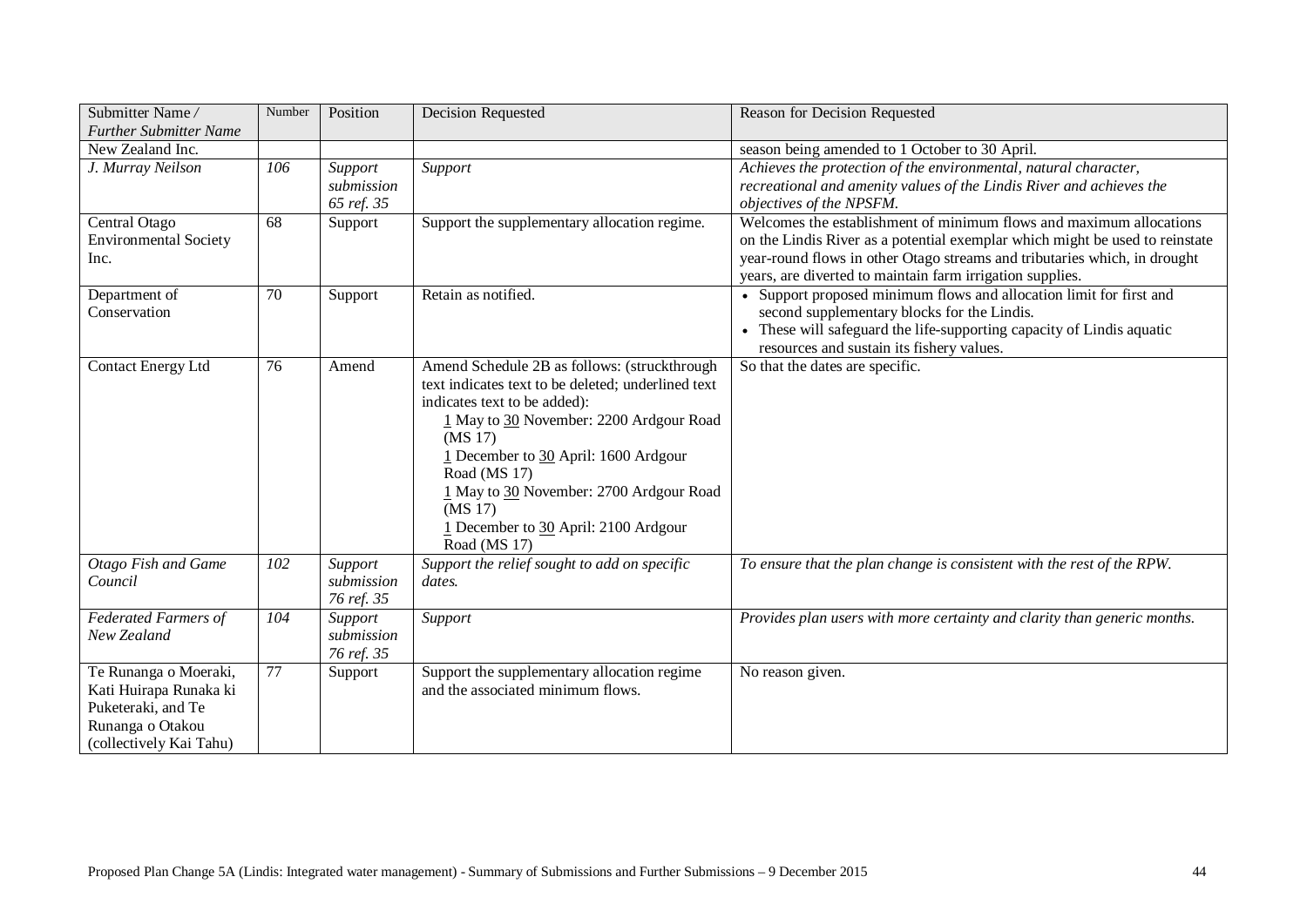#### **15 Schedule 2A and 2B - Monitoring site**

| Submitter Name/               | Number | Position   | <b>Decision Requested</b>                       | Reason for Decision Requested |
|-------------------------------|--------|------------|-------------------------------------------------|-------------------------------|
| <b>Further Submitter Name</b> |        |            |                                                 |                               |
| Bruce Jolly                   | -46    | Support    | [The monitoring site is supported.]             | No reason given.              |
| Lindis Catchment Group        | - 56   | Support    | Retain as notified.                             | No reason given.              |
| <sub>lnc</sub>                |        |            |                                                 |                               |
| Otago Fish and Game           | 102    | Support    | Support the retention of the existing flow      | No reason given.              |
| Council                       |        | submission | recording sites for the purposes of the minimum |                               |
|                               |        | 56 ref. 15 | flow.                                           |                               |

#### **36 Rule 12.1.4 and mapping of the Lindis Catchment**

| Submitter Name/               | Number | Position           | <b>Decision Requested</b>                                                                                                                                                                                                                                                                                                                                                                                                 | Reason for Decision Requested                                                                                                                                                                                                                                                                                                                                                                                                                                                                                                                                                                                                                                                        |
|-------------------------------|--------|--------------------|---------------------------------------------------------------------------------------------------------------------------------------------------------------------------------------------------------------------------------------------------------------------------------------------------------------------------------------------------------------------------------------------------------------------------|--------------------------------------------------------------------------------------------------------------------------------------------------------------------------------------------------------------------------------------------------------------------------------------------------------------------------------------------------------------------------------------------------------------------------------------------------------------------------------------------------------------------------------------------------------------------------------------------------------------------------------------------------------------------------------------|
| <b>Further Submitter Name</b> |        |                    |                                                                                                                                                                                                                                                                                                                                                                                                                           |                                                                                                                                                                                                                                                                                                                                                                                                                                                                                                                                                                                                                                                                                      |
| The Point Partnership         | 22     | Amend              | • Retain the proposed amendments to Rule<br>12.1.4, but amend Maps B4 and B7 to<br>include the full extent of the true geographic<br>boundary of the Lindis catchment.<br>Include a policy and rule which would<br>exclude consents in this area from the<br>proposed minimum flow. This policy and<br>rule could be linked to the Tarras Creek sub-<br>catchment, as a mapped area within the<br>wider Lindis Catchment. | Opposes Rule 12.1.4 in so far as it is linked to maps B4 and B7, which<br>identify the Lindis catchment.<br>Part of the true geographic area of the Lindis Catchment is excluded from<br>maps B4 and B7 (the Tarras sub-catchment). This creates unnecessary<br>complexity and uncertainty for farmers who irrigate within this area.<br>Creating an arbitrary boundary for the catchment to exclude the Tarras<br>Creek catchment from a minimum flow is a very blunt instrument to<br>achieve this.<br>• Notified plan change will result in dividing a small community by<br>splitting it with an arbitrary boundary which denies some from reapplying<br>for their water rights. |
| Rebecca McElrae               | 30     | Amend              | Use geographic maps instead of the proposed<br>Maps B4 and B7.                                                                                                                                                                                                                                                                                                                                                            | Maps should not have random exclusions.                                                                                                                                                                                                                                                                                                                                                                                                                                                                                                                                                                                                                                              |
| <b>Adam Spiers</b>            | 32     | Amend              | Include maps in the B-series of the Water Plan<br>Maps that represent the true geographic area of<br>the Lindis catchment.                                                                                                                                                                                                                                                                                                | The geographic map for the catchment is the most practical and logical<br>$\bullet$<br>way to proceed.<br>Excluding one side of the valley from the map is confusing and not based<br>on any investigation or assessment.                                                                                                                                                                                                                                                                                                                                                                                                                                                            |
| John Davis                    | 33     | Did not<br>specify | If any restrictions are imposed it should apply to<br>the total catchment area if there is an alternative<br>supply.                                                                                                                                                                                                                                                                                                      | Maps exclude parts of the Lindis catchment from using Lindis water when<br>there is potentially water available (but at a very high cost) from the<br>Clutha/Mata-Au.                                                                                                                                                                                                                                                                                                                                                                                                                                                                                                                |
| Cloudy Peak Ltd               | 39     | Amend              | Include maps in the B-series of the Water Plan<br>Maps that represent the true geographic area of<br>the Lindis Catchment.                                                                                                                                                                                                                                                                                                | The geographic map for the catchment is the most practical and logical way<br>to proceed. Excluding one side of the valley from the map is confusing and<br>not based on any investigation or assessment.                                                                                                                                                                                                                                                                                                                                                                                                                                                                            |
| J.C.A Lucas                   | 42     | Oppose             | Proposed Maps B4 and B7 are opposed.                                                                                                                                                                                                                                                                                                                                                                                      | No reason given                                                                                                                                                                                                                                                                                                                                                                                                                                                                                                                                                                                                                                                                      |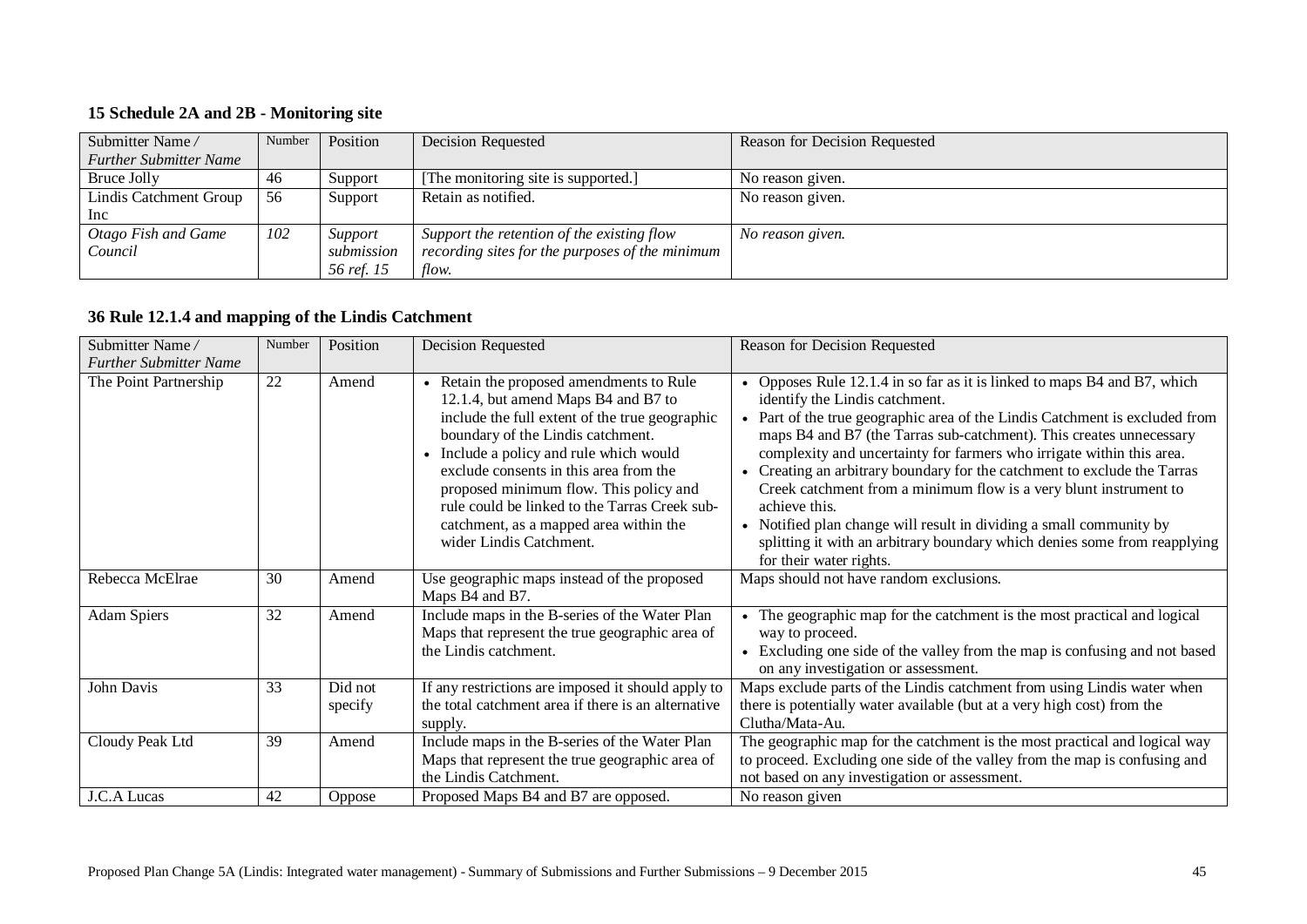| Submitter Name/<br><b>Further Submitter Name</b>     | Number | Position                            | <b>Decision Requested</b>                                                                                                                                                      | Reason for Decision Requested                                                                                                                                                                                                                                                                                                                                                                                                                                                                                                                                                        |
|------------------------------------------------------|--------|-------------------------------------|--------------------------------------------------------------------------------------------------------------------------------------------------------------------------------|--------------------------------------------------------------------------------------------------------------------------------------------------------------------------------------------------------------------------------------------------------------------------------------------------------------------------------------------------------------------------------------------------------------------------------------------------------------------------------------------------------------------------------------------------------------------------------------|
| Lindis Downs Ltd                                     | 45     | Amend                               | Amend to include all geographic areas of the<br>Lindis catchment.                                                                                                              | This rule has caused confusion and there has been no reason or explanation<br>given to exclude areas from the Lindis catchment.                                                                                                                                                                                                                                                                                                                                                                                                                                                      |
| Malvern Downs Ltd                                    | 47     | Amend                               | Include the Tarras Creek catchment in the<br>proposed B-series maps and retain existing<br>boundaries of the Lindis Alluvial Ribbon<br>Aquifer.                                | • Strongly opposes the boundary changes for the lower Tarras catchment<br>and the ORC insisting we go to another water source.<br>To get water from an alternative source we would have to own land<br>beside the river, then need at least five easements through other land<br>owners' land before we could get water to our own property. This would<br>be cost prohibitive for our farming operation.                                                                                                                                                                            |
| <b>Environmental Defence</b><br>Society Incorporated | 50     | Support                             | Support the maps of the catchment boundary.                                                                                                                                    | Supports the mapping of the boundaries of the catchment for the purposes of<br>the minimum flow.                                                                                                                                                                                                                                                                                                                                                                                                                                                                                     |
| Peter William Jolly                                  | 52     | Amend                               | Amend the catchment boundary as shown on<br>proposed Maps B4 and B7 to include the whole<br>of Lindis catchment.                                                               | • Tarras has relied on Lindis water for past 90 years. The proposed<br>boundary would have major social and economic impacts on the Tarras<br>community.<br>• There is no guarantee around being able to obtain water and appropriate<br>easements from any alternative source.<br>• Proposed mapping of the catchment boundaries fails to meet the purpose<br>and principles of the RMA, which states the economic and social<br>wellbeing of a community must be taken into account.                                                                                               |
| Tim Davis                                            | 53     | Amend                               | Define the Lindis catchment as the geographic<br>boundary.                                                                                                                     | Splitting the catchment into two looks like a blatant attempt to justify<br>demand assumptions, and to make the proposed primary allocation work<br>for ORC's surety of supply graphs.<br>• Properties that have historically been taking water from the Lindis River<br>should be treated the same, regardless of whether they are in the Upper<br>Lindis, Lower Lindis or the Tarras basin.                                                                                                                                                                                        |
| Fish and Game Council                                | 54     | Support                             | Support Maps B4 and B7.                                                                                                                                                        | No reason given.                                                                                                                                                                                                                                                                                                                                                                                                                                                                                                                                                                     |
| J. Murray Neilson                                    | 106    | Support<br>submission<br>54 ref. 36 | Support in entirety.                                                                                                                                                           | Achieves freshwater objectives B1, B2 and B3 of the NPSFM.                                                                                                                                                                                                                                                                                                                                                                                                                                                                                                                           |
| Lindis Catchment Group<br>Inc                        | 56     | Amend                               | Redefine the catchment area and amend Maps<br>B4 and B7 to include all of the true geographic<br>area of the Lindis Catchment and retain the<br>proposed changes to this rule. | • Rule 12.1.4 is opposed in so far as it is linked to Schedule 2A and the B-<br>series maps which identify the Lindis Catchment.<br>The mapped catchment boundary does not recognise the true<br>geographical catchment boundary.<br>• Future decisions about sourcing water should not be limited or<br>extinguished by an arbitrary approach to mapping. Creating an arbitrary<br>boundary to exclude the Tarras Creek sub-catchment from a minimum<br>flow is a very blunt instrument to achieve this.<br>• The proposed boundary will result in significant adverse economic and |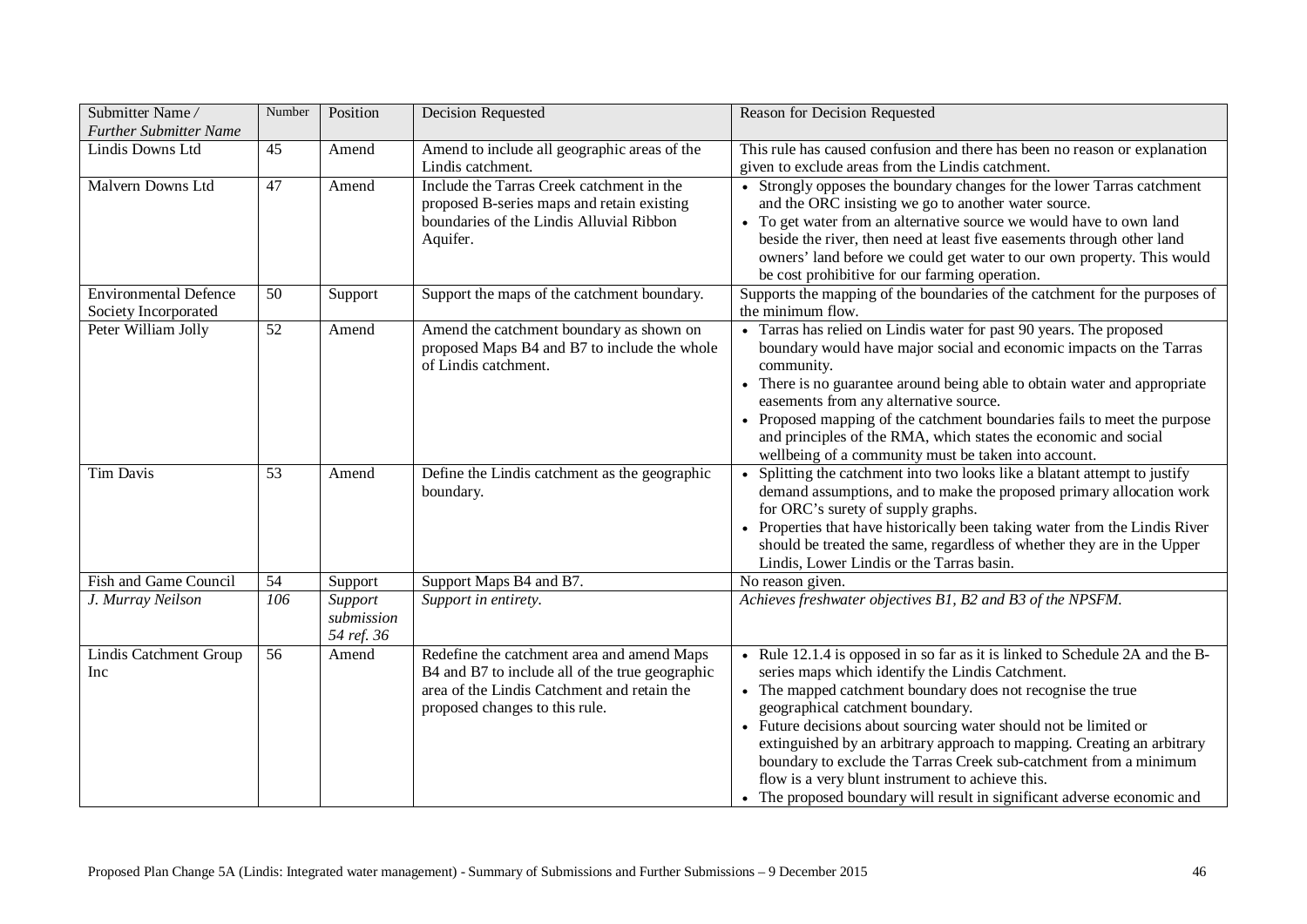| Submitter Name/                            | Number | Position                            | <b>Decision Requested</b>                                                                                                              | Reason for Decision Requested                                                                                                                                                                                                                                                                                                                                                                                                                                                                                                                                                                                                                                                                                                                                                                                                                                                                                                                                                                                                                                                                                                                                                                                                                                                                                                                                                                                                                                                                                                                                                                                                                                                                                                    |
|--------------------------------------------|--------|-------------------------------------|----------------------------------------------------------------------------------------------------------------------------------------|----------------------------------------------------------------------------------------------------------------------------------------------------------------------------------------------------------------------------------------------------------------------------------------------------------------------------------------------------------------------------------------------------------------------------------------------------------------------------------------------------------------------------------------------------------------------------------------------------------------------------------------------------------------------------------------------------------------------------------------------------------------------------------------------------------------------------------------------------------------------------------------------------------------------------------------------------------------------------------------------------------------------------------------------------------------------------------------------------------------------------------------------------------------------------------------------------------------------------------------------------------------------------------------------------------------------------------------------------------------------------------------------------------------------------------------------------------------------------------------------------------------------------------------------------------------------------------------------------------------------------------------------------------------------------------------------------------------------------------|
| <b>Further Submitter Name</b>              |        |                                     |                                                                                                                                        | social effects (including the lack of certainty and clarity about the<br>implications of this catchment boundary, the time it will take to work<br>through changing the location of takes and/or irrigation systems, and the<br>associated economic and social costs of this, and the resulting inability or<br>difficulty in making decisions about farm operations and investments).<br>• Showing the true geographical extent to the Lindis catchment on Maps<br>B4 and B7 would take away the uncertainty and complexities associated<br>with the boundary as proposed by the ORC, and would enable irrigators<br>to provide for their social and economic wellbeing.<br>• Existing Policy 6.4.OC of the RPW should be applied to applications<br>relating to water takes, rather than creating an arbitrary catchment<br>boundary.<br>The effect of excluding part of the true geographic area of the Lindis<br>Catchment from these maps, in combination with Rule 12.1.4.4, means<br>that irrigators who take water from within the mapped catchment area<br>shown on Maps B4 and B7 may not then 'use' it in the excluded area<br>pursuant to this rule. This creates uncertainty and unnecessary complexity<br>for applicants wanting to take and/or use water in the Tarras Creek area,<br>as they may be treated differently from other users with existing primary<br>allocation water rights from the Lindis catchment, without sufficient<br>justification.<br>When combined with the proposed maps in B4 and B7, the proposed<br>$\bullet$<br>change to Rule 12.1.4.4 fails to achieve the purpose of the RMA and the<br>objectives and policies of the RPS, PRPS and RPW, and is inconsistent<br>with the NPSFM. |
| Otago Fish and Game<br>Council             | 102    | Oppose<br>submission<br>56 ref. 36  | Retain Maps B4 and B7 as notified.                                                                                                     | No reason given.                                                                                                                                                                                                                                                                                                                                                                                                                                                                                                                                                                                                                                                                                                                                                                                                                                                                                                                                                                                                                                                                                                                                                                                                                                                                                                                                                                                                                                                                                                                                                                                                                                                                                                                 |
| <b>Federated Farmers of</b><br>New Zealand | 104    | Support<br>submission<br>56 ref. 36 | Support                                                                                                                                | • The mapped catchment boundary doesn't recognise the true geographical<br>catchment boundary and is quite arbitrary and not ground-truthed.<br>• Basing future decisions on catchment allocation should not be<br>determined in such a way. It results in significant adverse economic<br>impacts and uncertainty/stress for those outside mapped areas as to<br>where their water supply will come from.                                                                                                                                                                                                                                                                                                                                                                                                                                                                                                                                                                                                                                                                                                                                                                                                                                                                                                                                                                                                                                                                                                                                                                                                                                                                                                                       |
| <b>Federated Farmers of</b><br>New Zealand | 57     | Amend                               | Include the Tarras Creek catchment in the<br>mapped boundary of the Lindis catchment as<br>shown on proposed maps B4 and B7 and retain | • To more appropriately reflect the reality that the Tarras Creek sub-<br>catchment is an integral part of the overall Lindis River catchment.<br>• The proposed map creates uncertainty and unnecessary complexity for                                                                                                                                                                                                                                                                                                                                                                                                                                                                                                                                                                                                                                                                                                                                                                                                                                                                                                                                                                                                                                                                                                                                                                                                                                                                                                                                                                                                                                                                                                          |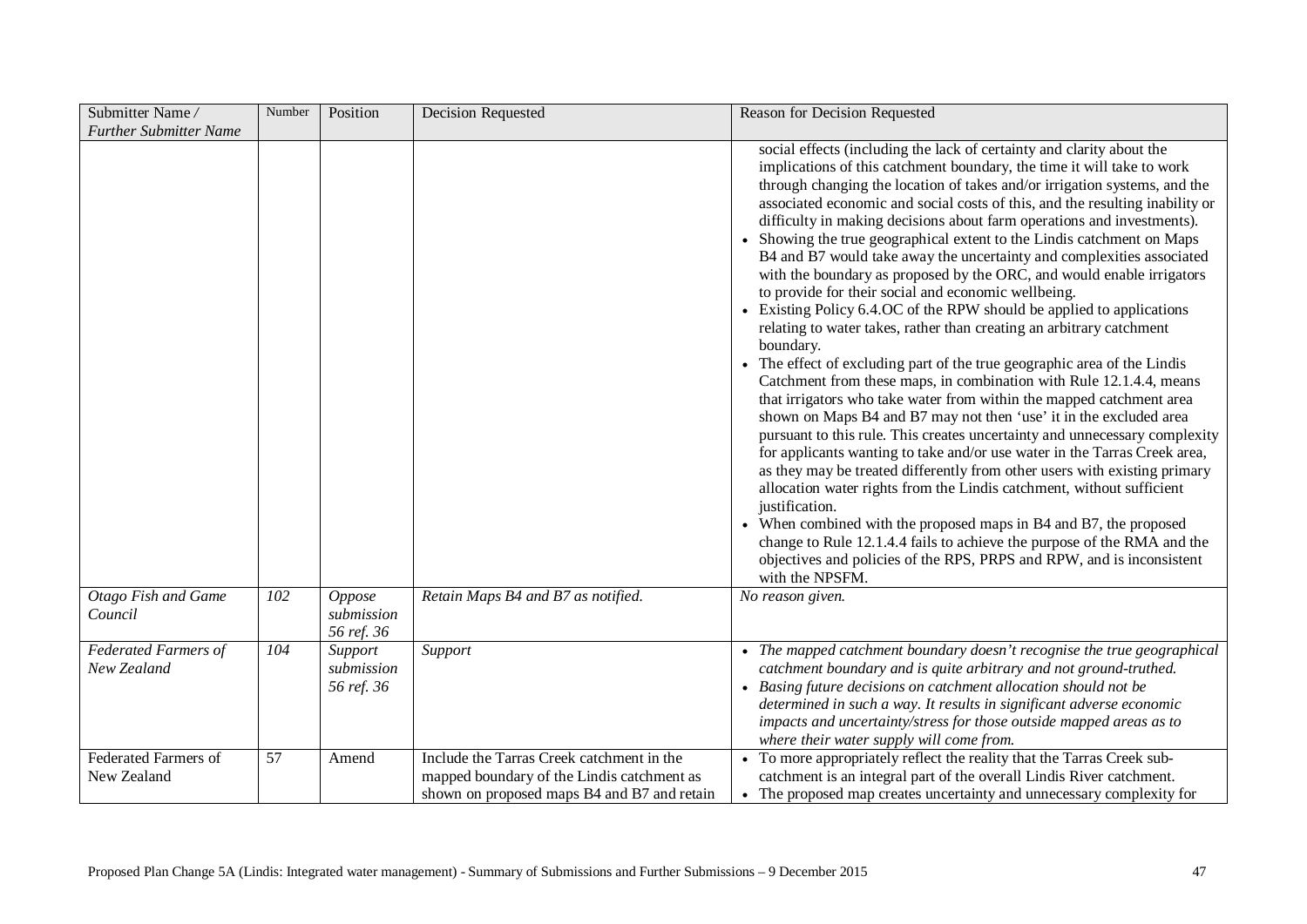| Submitter Name/<br><b>Further Submitter Name</b> | Number | Position | Decision Requested                                                                                                                                                                                                                                                                                  | Reason for Decision Requested                                                                                                                                                                                                                                                                                                                                                                                                                                                                                                                                                                                                                                                                                                                                                                                                                                                                                                                                                                                                                                                                                                                                                                                                                                                                                                                                                                                            |
|--------------------------------------------------|--------|----------|-----------------------------------------------------------------------------------------------------------------------------------------------------------------------------------------------------------------------------------------------------------------------------------------------------|--------------------------------------------------------------------------------------------------------------------------------------------------------------------------------------------------------------------------------------------------------------------------------------------------------------------------------------------------------------------------------------------------------------------------------------------------------------------------------------------------------------------------------------------------------------------------------------------------------------------------------------------------------------------------------------------------------------------------------------------------------------------------------------------------------------------------------------------------------------------------------------------------------------------------------------------------------------------------------------------------------------------------------------------------------------------------------------------------------------------------------------------------------------------------------------------------------------------------------------------------------------------------------------------------------------------------------------------------------------------------------------------------------------------------|
|                                                  |        |          | existing boundaries of the Lindis Alluvial<br>Ribbon Aquifer.                                                                                                                                                                                                                                       | applicants wanting to take and/or use water in the Tarras Creek area, as<br>they will potentially be treated differently from other users with existing<br>primary allocation water rights from the Lindis catchment, without<br>sufficient justification.                                                                                                                                                                                                                                                                                                                                                                                                                                                                                                                                                                                                                                                                                                                                                                                                                                                                                                                                                                                                                                                                                                                                                               |
| Michael and Felicity<br>Hayman                   | 58     | Amend    | Use geographic maps instead of the proposed<br>maps B4 and B7.                                                                                                                                                                                                                                      | No reason given.                                                                                                                                                                                                                                                                                                                                                                                                                                                                                                                                                                                                                                                                                                                                                                                                                                                                                                                                                                                                                                                                                                                                                                                                                                                                                                                                                                                                         |
| Justin and Tui Wilson                            | 59     | Amend    | Retain the status quo for the boundary of the<br>Lindis catchment.                                                                                                                                                                                                                                  | All farm-workers contribute to the vibrant local environment and economy,<br>and they rely on Tarras, Ardgour and Lindis Valley landholders utilising<br>Lindis water to provide employment opportunities.                                                                                                                                                                                                                                                                                                                                                                                                                                                                                                                                                                                                                                                                                                                                                                                                                                                                                                                                                                                                                                                                                                                                                                                                               |
| Gordon Lucas                                     | 60     | Amend    | Use the geographic catchment for the mapping<br>of the Lindis Catchment in the B-series of the<br>Water Plan Maps.                                                                                                                                                                                  | Map as proposed divides the community which is unfair on non-farming<br>Tarras residents.                                                                                                                                                                                                                                                                                                                                                                                                                                                                                                                                                                                                                                                                                                                                                                                                                                                                                                                                                                                                                                                                                                                                                                                                                                                                                                                                |
| Lesley Lucas                                     | 61     | Amend    | Stick with Tarras area as a whole in the B-series<br>of the Water Plan Maps.                                                                                                                                                                                                                        | To be fairer. Division is unfair on those excluded from the Lindis catchment.                                                                                                                                                                                                                                                                                                                                                                                                                                                                                                                                                                                                                                                                                                                                                                                                                                                                                                                                                                                                                                                                                                                                                                                                                                                                                                                                            |
| Beau Trevathan                                   | 69     | Amend    | • Support Rule 12.1.4 insofar as it links to<br>maps.<br>• Redefine the catchment area to include the<br>full extent of the true geographic boundary<br>of the Lindis catchment and exclude the<br>Tarras Creek area from the minimum flow<br>through a policy/rule linked to a mapped<br>sub-area. | • Rule 12.1.4 is linked to the B-series maps which identify the Lindis<br>Catchment.<br>• Part of the true geographic area of the Lindis Catchment is excluded from<br>B-series maps (the Tarras sub-catchment). This creates uncertainty for<br>irrigators in the area that has been excluded from the Lindis catchment.<br>• Maps B4 and B7 should not be amended as proposed, as they offer<br>support to the original priority. Taking water to establish and sustain<br>livelihood on small subdivisions in the Ardgour Valley in 1914 was given<br>a priority ahead of any water taken to be delivered to the larger titles in<br>the Tarras sub-catchment several years later.<br>The catchment boundary does not recognise the true geographical<br>catchment boundary of the Lindis River. This will result in unnecessary<br>complexity and uncertainty.<br>• The proposed boundary will result in significant adverse economic and<br>social effect.<br>• Creating an arbitrary boundary for the catchment to exclude the Tarras<br>Creek catchment (see p 11 of S32 report) from a minimum flow is a very<br>blunt instrument to achieve this.<br>• Submitter suggests the inclusion of a policy and rule which would<br>exclude this area from the proposed minimum flow. This policy and rule<br>could be linked to the Tarras Creek sub-catchment, as a mapped area<br>within the wider Lindis Catchment. |
| Department of                                    | 70     | Support  | Retain as notified.                                                                                                                                                                                                                                                                                 | • Support addition of Lindis catchment to Rule 12.1.4.4.                                                                                                                                                                                                                                                                                                                                                                                                                                                                                                                                                                                                                                                                                                                                                                                                                                                                                                                                                                                                                                                                                                                                                                                                                                                                                                                                                                 |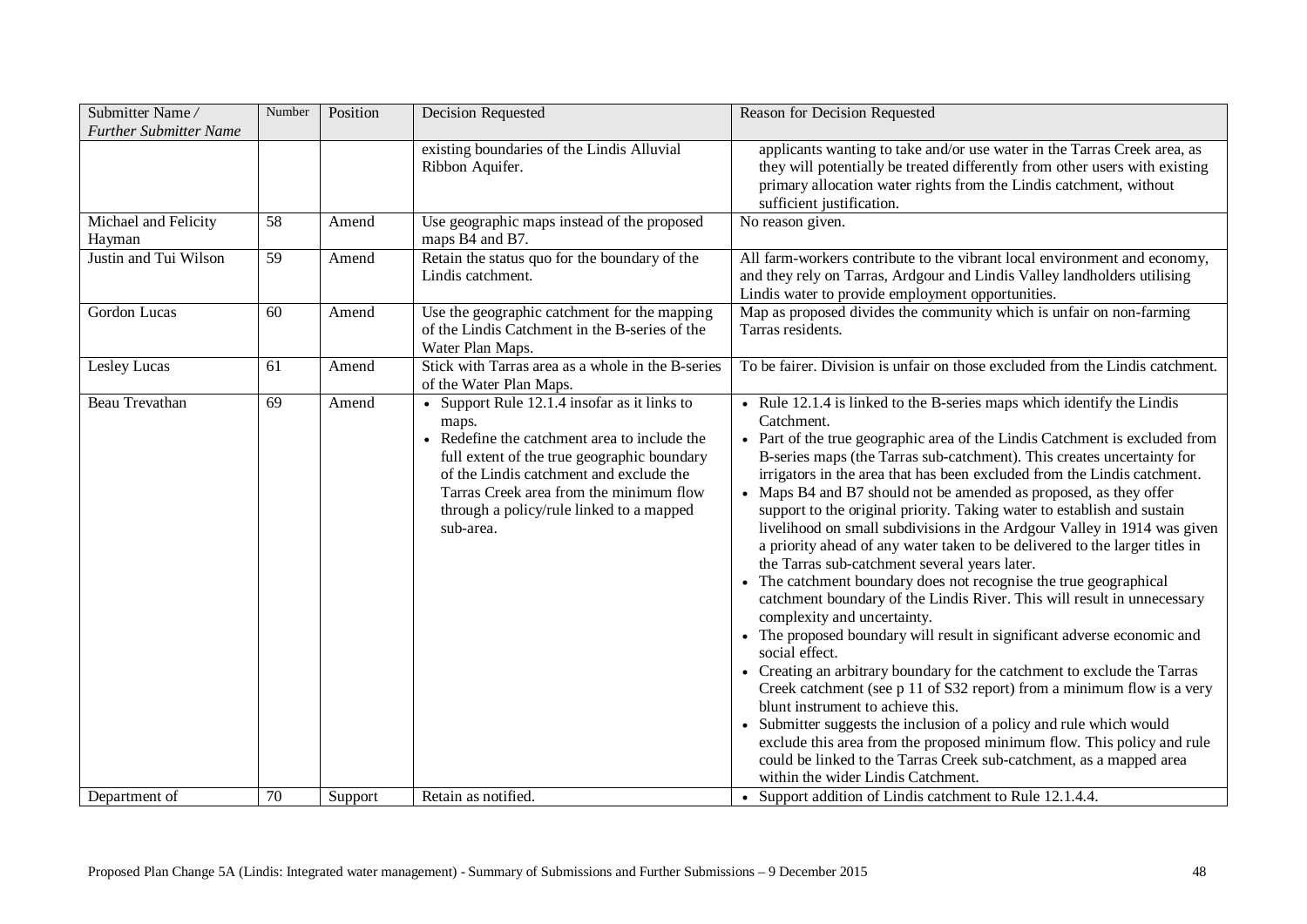| Submitter Name/                                 | Number | Position                                  | Decision Requested                                                                                                                                                           | Reason for Decision Requested                                                                                                                                                                                                                                                                                                                                                                                                                                                                                                                                                      |
|-------------------------------------------------|--------|-------------------------------------------|------------------------------------------------------------------------------------------------------------------------------------------------------------------------------|------------------------------------------------------------------------------------------------------------------------------------------------------------------------------------------------------------------------------------------------------------------------------------------------------------------------------------------------------------------------------------------------------------------------------------------------------------------------------------------------------------------------------------------------------------------------------------|
| <b>Further Submitter Name</b>                   |        |                                           |                                                                                                                                                                              |                                                                                                                                                                                                                                                                                                                                                                                                                                                                                                                                                                                    |
| Conservation                                    |        |                                           |                                                                                                                                                                              | Addition of Lindis catchment to Rule 12.1.4.4 is required to implement<br>proposed Policy 6.4.5(c) of the RPW.                                                                                                                                                                                                                                                                                                                                                                                                                                                                     |
| Forest Range Ltd, R.S.<br><b>Emmerson Trust</b> | 73     | Amend                                     | Leave the original catchment boundary<br>unchanged.                                                                                                                          | Proposed map has no logic, as the area is one agricultural industry<br>economically.                                                                                                                                                                                                                                                                                                                                                                                                                                                                                               |
| Forest Range Ltd, Lindis<br><b>Trust</b>        | 74     | Amend                                     | Leave the original catchment boundary<br>unchanged.                                                                                                                          | Proposed map has no logic, as the area is one agricultural industry<br>economically.                                                                                                                                                                                                                                                                                                                                                                                                                                                                                               |
| <b>Contact Energy Ltd</b>                       | 76     | Support                                   | Retain Rule 12.1.4.4 as notified.                                                                                                                                            | It is understood that the minimum flow and allocation regime will apply to<br>any new consents granted but will only apply to existing permits after a<br>collective review of the consents in the catchment. Such a review may occur<br>at or prior to the expiry of deemed permits in 2021.                                                                                                                                                                                                                                                                                      |
| Lindis Catchment Group                          | 103    | <i>Oppose</i><br>submission<br>76 ref. 36 | Oppose retention of Rule as notified.                                                                                                                                        | The further submitter opposes this submitter's support for a catchment<br>boundary that does not recognise the true geographical catchment<br>boundary of the Lindis River. The implications of this, in terms of the<br>long-term management of water within the true boundary of the Lindis<br>catchment, are potentially far-reaching, and will result in unnecessary<br>complexity and uncertainty for the natural 'nested' catchment of the<br>Lindis.<br>Future decisions about sourcing water should not be limited or<br>extinguished by an arbitrary approach to mapping. |
| T J Cooke                                       | 79     | Amend                                     | Use geographic maps instead of the proposed<br>Maps B4 and B7.                                                                                                               | Exclusion is random.                                                                                                                                                                                                                                                                                                                                                                                                                                                                                                                                                               |
| Lindis Irrigation Ltd                           | 80     | Oppose                                    | • Oppose Rule 12.1.4 in so far as it is linked to<br>Schedule 2A and Maps B4.<br>Amend Maps B4 and B7 to include all of the<br>true geographic area of the Lindis catchment. | Our shareholders are spread across the whole catchment and some have<br>irrigated land bisected by the dividing line. Excluding the Tarras Creek<br>catchment will make partnership in new infrastructure more complicated.                                                                                                                                                                                                                                                                                                                                                        |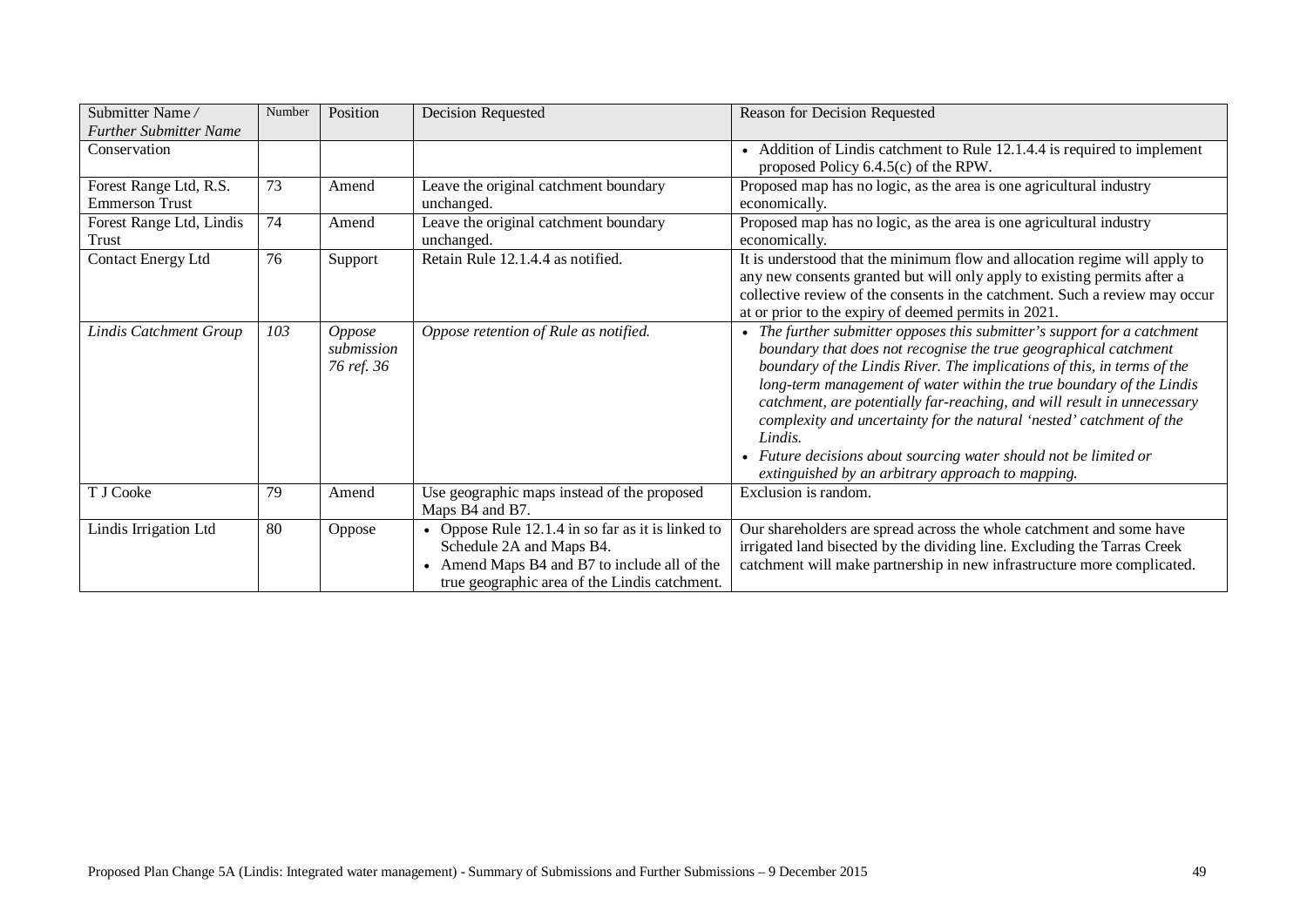# **Submissions on groundwater**

| Submitter Name/               | Number | Position   | <b>Decision Requested</b>                 | Reason for Decision Requested                                            |
|-------------------------------|--------|------------|-------------------------------------------|--------------------------------------------------------------------------|
| <b>Further Submitter Name</b> |        |            |                                           |                                                                          |
| Bruce Jolly                   | 46     | Support    | The Lindis Alluvial Ribbon Aquifer is     | No reason given.                                                         |
|                               |        |            | supported.]                               |                                                                          |
| <b>Environmental Defence</b>  | 50     | Support    | Support treating connected groundwater as | Nor reason given.                                                        |
| Society Incorporated          |        |            | surface water.                            |                                                                          |
| Fish and Game Council         | 54     | Support    | Support Schedule 2C.                      | No reason given.                                                         |
| J. Murray Neilson             | 106    | Support    | Support in entirety.                      | Better protects environmental, natural character and recreational values |
|                               |        | submission |                                           | of the Lindis River than the current situation.                          |
|                               |        | 54 ref. 16 |                                           | Achieves freshwater objectives B1, B2 and B3 of the NPSFM.               |
| Lindis Catchment Group        | 56     | Support    | Retain as proposed.                       | No reason given.                                                         |
| Inc                           |        |            |                                           |                                                                          |
| <b>Contact Energy Ltd</b>     | 76     | Support    | Retain Schedule 2C as notified.           | Supports Schedule 2C and the inclusion of the Lindis Alluvial Ribbon     |
|                               |        |            |                                           | Aquifer in this Schedule.                                                |

### **16 Schedule 2C - Lindis Alluvial Ribbon Aquifer**

## **37 Schedule 4A - Maximum allocation limits**

| Submitter Name/                                      | Number | Position                            | <b>Decision Requested</b>              | Reason for Decision Requested                                                                                                                                                                                                                                                               |
|------------------------------------------------------|--------|-------------------------------------|----------------------------------------|---------------------------------------------------------------------------------------------------------------------------------------------------------------------------------------------------------------------------------------------------------------------------------------------|
| <b>Further Submitter Name</b>                        |        |                                     |                                        |                                                                                                                                                                                                                                                                                             |
| <b>Upper Clutha Angling</b><br>Club                  | 43     | Support                             | Support.                               | Will assist in improving the river's aquatic environment by better<br>maintaining appropriate minimum flows in the respective seasons which will<br>help in restoring and maintaining a healthy aquatic environment for fish and<br>other ecosystem components reliant on the Lindis River. |
| <b>Environmental Defence</b><br>Society Incorporated | 50     | Support                             | Support the aquifer allocation limits. | Supports the setting of maximum allocation limits for specified aquifers<br>within the Bendigo-Tarras Basin (the Ardgour Valley, Bendigo, and Lower<br>Tarras aquifers).                                                                                                                    |
| Fish and Game Council                                | 54     | Support                             | Support Schedule 4A.                   | No reason given.                                                                                                                                                                                                                                                                            |
| J. Murray Neilson                                    | 106    | Support<br>submission<br>54 ref. 37 | Support in entirety.                   | Achieves freshwater objectives B1, B2 and B3 of the NPSFM.                                                                                                                                                                                                                                  |
| Contact Energy Ltd                                   | 76     | Support                             | Retain Schedule 4A as notified.        | Supports the inclusion of the three relevant aquifers: the Ardgour Valley<br>Aquifer, the Bendigo Aquifer and the Lower Tarras Aquifer. These values<br>are 50% of the calculated maximum extraction, according to the 2010<br>Bendigo and Tarras Groundwater Allocation Study.             |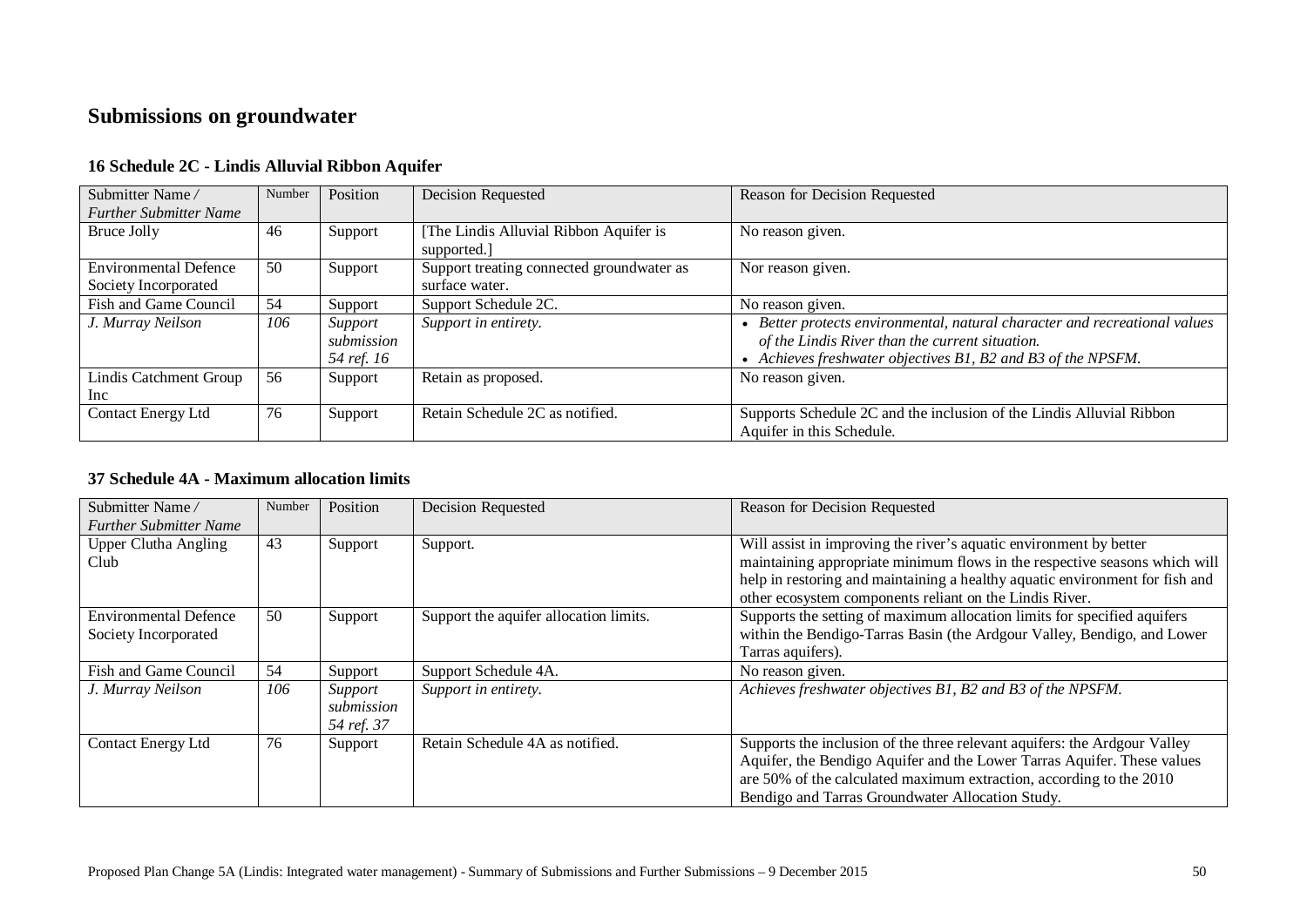## **38 Schedule 4B.2 - Restrictions on groundwater takes**

| Submitter Name/<br><b>Further Submitter Name</b> | Number | Position                            | <b>Decision Requested</b>                                                                                                                                                                                                                                           | Reason for Decision Requested                                                                                                                                                                                                                                                                                                                                                                                                                                                                                                                                                                                                                                                                                                                                                                                              |
|--------------------------------------------------|--------|-------------------------------------|---------------------------------------------------------------------------------------------------------------------------------------------------------------------------------------------------------------------------------------------------------------------|----------------------------------------------------------------------------------------------------------------------------------------------------------------------------------------------------------------------------------------------------------------------------------------------------------------------------------------------------------------------------------------------------------------------------------------------------------------------------------------------------------------------------------------------------------------------------------------------------------------------------------------------------------------------------------------------------------------------------------------------------------------------------------------------------------------------------|
| Malvern Downs Ltd                                | 47     | Oppose                              | Delete reference to the Bendigo and Lower<br>Tarras Aquifers from Schedule 4B.2.                                                                                                                                                                                    | No reason given.                                                                                                                                                                                                                                                                                                                                                                                                                                                                                                                                                                                                                                                                                                                                                                                                           |
| <b>Contact Energy Limited</b>                    | 105    | Oppose<br>submission<br>47 ref. 38  | Oppose                                                                                                                                                                                                                                                              | When maximising the efficient use of water it is appropriate to place<br>restrictions during the winter months when water is of maximum value for<br>hydro-electric generation.                                                                                                                                                                                                                                                                                                                                                                                                                                                                                                                                                                                                                                            |
| Fish and Game Council                            | 54     | Oppose                              | Oppose restriction on takes from the Bendigo<br>and Lower Tarras Aquifers: "There shall be no<br>take for irrigation purposes between 1 May and<br>31 August inclusive. Other restrictions may be<br>imposed on resource consents to help maintain<br>lake levels". | The existence of a resource consent to operate the Clutha/Mata-Au hydro<br>scheme should not provide an open-ended and undefined ability for the<br>RPW to place restrictions on water permits from these aquifers through<br>Schedule 4B.2.                                                                                                                                                                                                                                                                                                                                                                                                                                                                                                                                                                               |
| <b>Lindis Catchment Group</b>                    | 103    | Support<br>submission<br>54 ref. 38 | Support the opposition to restricting aquifer<br>takes for irrigation in the period 1 May to end<br>of August.                                                                                                                                                      | The further submitter agrees with the request that the existence of resource<br>consents to operate the Clutha/Mata-Au hydro scheme should not provide an<br>open-ended and undefined ability for the RPW to place restrictions on water<br>permits from these aquifers through Schedule 4B.2.                                                                                                                                                                                                                                                                                                                                                                                                                                                                                                                             |
| <b>Contact Energy Limited</b>                    | 105    | Oppose<br>submission<br>54 ref. 38  | Oppose                                                                                                                                                                                                                                                              | When maximising the efficient use of water it is appropriate to place<br>restrictions during the winter months when water is of maximum value for<br>hydro-electric generation.                                                                                                                                                                                                                                                                                                                                                                                                                                                                                                                                                                                                                                            |
| J. Murray Neilson                                | 106    | Support<br>submission<br>54 ref. 38 | Support in entirety.                                                                                                                                                                                                                                                | Achieves freshwater objectives B1, B2 and B3 of the NPSFM.                                                                                                                                                                                                                                                                                                                                                                                                                                                                                                                                                                                                                                                                                                                                                                 |
| <b>Lindis Catchment Group</b><br>Inc             | 56     | Oppose                              | Remove/delete this restriction on takes from the<br>Lower Tarras and Bendigo Aquifers.                                                                                                                                                                              | The proposed restriction on taking water from these aquifers during<br>winter is not based on the best available information and scientific and<br>socio-economic knowledge (e.g. sufficient evidence that these takes<br>might have a discernible impact on lake levels or lake outflows).<br>• Winter takes are important to assist with frost fighting and with water<br>harvesting for irrigation storage.<br>• Primary allocation takes from the Lindis catchment have existed long<br>before the relevant hydro-electricity generation dams, and have an<br>imperceptible impact on lake levels and outflows.<br>• The proposed restriction on takes from these aquifers will not achieve the<br>purpose of the RMA and the objectives and policies of the RPS, PRPS<br>and RPW, and is inconsistent with the NPSFM. |
| Otago Fish and Game<br>Council                   | 102    | Support<br>submission<br>56 ref. 38 | Remove restrictions on taking as proposed by<br>the relief sought by Contact Energy Limited.                                                                                                                                                                        | There is no reason for the RPW to place restrictions on takes from these<br>aquifers over and above the allocation regime that has already been placed<br>on these aquifers.                                                                                                                                                                                                                                                                                                                                                                                                                                                                                                                                                                                                                                               |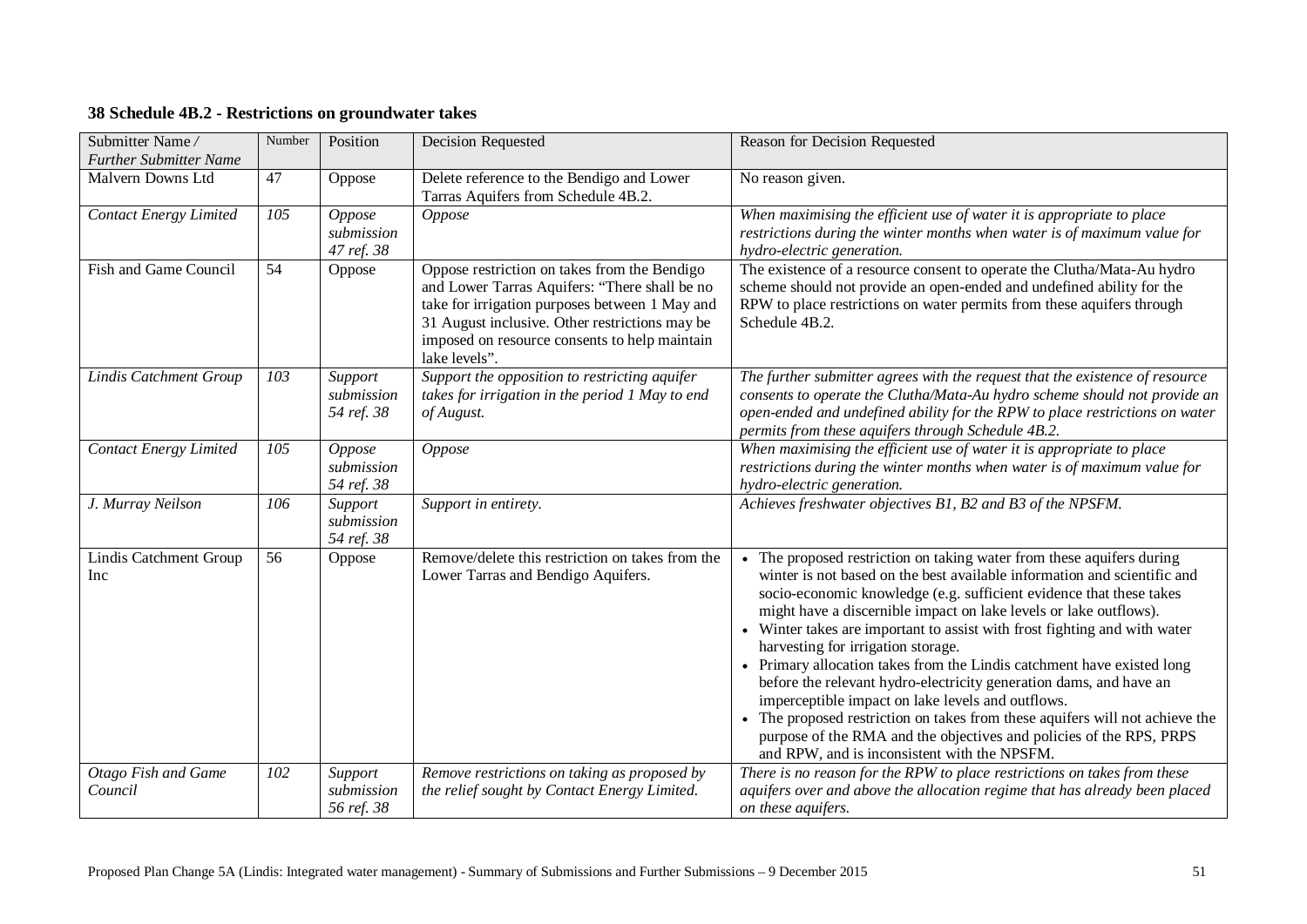| Submitter Name/<br><b>Further Submitter Name</b> | Number          | Position                           | <b>Decision Requested</b>                                                                                                                            | Reason for Decision Requested                                                                                                                                                                                                                                                                                                                                                                                                                                                                                                                                                                                                                                                                                                                                                                                                                                                                                                                                                                                                                                                                                                                                                                                                                                                                                                                                                                                                                                 |
|--------------------------------------------------|-----------------|------------------------------------|------------------------------------------------------------------------------------------------------------------------------------------------------|---------------------------------------------------------------------------------------------------------------------------------------------------------------------------------------------------------------------------------------------------------------------------------------------------------------------------------------------------------------------------------------------------------------------------------------------------------------------------------------------------------------------------------------------------------------------------------------------------------------------------------------------------------------------------------------------------------------------------------------------------------------------------------------------------------------------------------------------------------------------------------------------------------------------------------------------------------------------------------------------------------------------------------------------------------------------------------------------------------------------------------------------------------------------------------------------------------------------------------------------------------------------------------------------------------------------------------------------------------------------------------------------------------------------------------------------------------------|
| <b>Contact Energy Limited</b>                    | 105             | Oppose<br>submission<br>56 ref. 38 | Oppose                                                                                                                                               | When maximising the efficient use of water it is appropriate to place<br>restrictions during the winter months when water is of maximum value for<br>hydro-electric generation.                                                                                                                                                                                                                                                                                                                                                                                                                                                                                                                                                                                                                                                                                                                                                                                                                                                                                                                                                                                                                                                                                                                                                                                                                                                                               |
| <b>Federated Farmers of</b><br>New Zealand       | $\overline{57}$ | Amend                              | Delete reference to the Bendigo and Lower<br>Tarras Aquifers from Schedule 4B.2.                                                                     | • Most winter takes from these aquifers have long preceded hydro-<br>electricity in this area.<br>• Any resource consent concerns are more appropriately addressed on a<br>case-by-case basis, on the facts of each case, as part of resource consent<br>condition considerations.<br>• Not consistent with other aspects of the RPW (including the policy<br>framework in Chapter 6, particularly Policy 6.4.1).                                                                                                                                                                                                                                                                                                                                                                                                                                                                                                                                                                                                                                                                                                                                                                                                                                                                                                                                                                                                                                             |
| Otago Fish and Game<br>Council                   | 102             | Oppose<br>submission<br>57 ref. 38 | Retain references to the Bendigo and Lower<br>Tarras Aquifers in Schedule 4B.2.                                                                      | No reason given.                                                                                                                                                                                                                                                                                                                                                                                                                                                                                                                                                                                                                                                                                                                                                                                                                                                                                                                                                                                                                                                                                                                                                                                                                                                                                                                                                                                                                                              |
| <b>Contact Energy Limited</b>                    | 105             | Oppose<br>submission<br>57 ref. 38 | Oppose                                                                                                                                               | When maximising the efficient use of water it is appropriate to place<br>restrictions during the winter months when water is of maximum value for<br>hydro-electric generation.                                                                                                                                                                                                                                                                                                                                                                                                                                                                                                                                                                                                                                                                                                                                                                                                                                                                                                                                                                                                                                                                                                                                                                                                                                                                               |
| <b>Contact Energy Ltd</b>                        | 76              | Amend                              | Amend Schedule 4B.2 by the addition of the<br>Ardgour Valley Aquifer and the Lindis Alluvial<br>Ribbon Aquifer (with appropriate map<br>references). | • For aquifers having a hydraulic connection to the Clutha River it is<br>appropriate to place restrictions on new consumptive takes during the<br>winter months when water is of maximum value for hydro-electric<br>generation. The Lindis Alluvial Ribbon Aquifer and the Ardgour Valley<br>Aquifer should be added to Schedule 4B.2 as both are hydraulically<br>connected to Lake Dunstan and the main stem of the Clutha/Mata-au<br>above Lake Dunstan. It does not make sense to exclude seasonal<br>restrictions from these aquifers if efficient use of water is to be<br>maximised and the objective of 4B.2, to help maintain lake levels, is to be<br>met.<br>Recently granted resource consents have such restrictions as conditions to<br>provide a degree of protection to the operation of Lake Dunstan and<br>Contact's hydroelectric operations. These conditions provide for<br>maximum efficiency in the use of water: for irrigation during spring and<br>summer when it is in demand; for electricity generation during autumn<br>and winter when it is in demand.<br>• The Lindis Alluvial Ribbon Aquifer and the Ardgour Valley Aquifer<br>should be added to Schedule 4B.2 as both are hydraulically connected to<br>Lake Dunstan and the main stem of the Clutha/Mata-au above Lake<br>Dunstan. It does not make sense to exclude seasonal restrictions from<br>these aquifers if efficient use of water is to be maximised and the |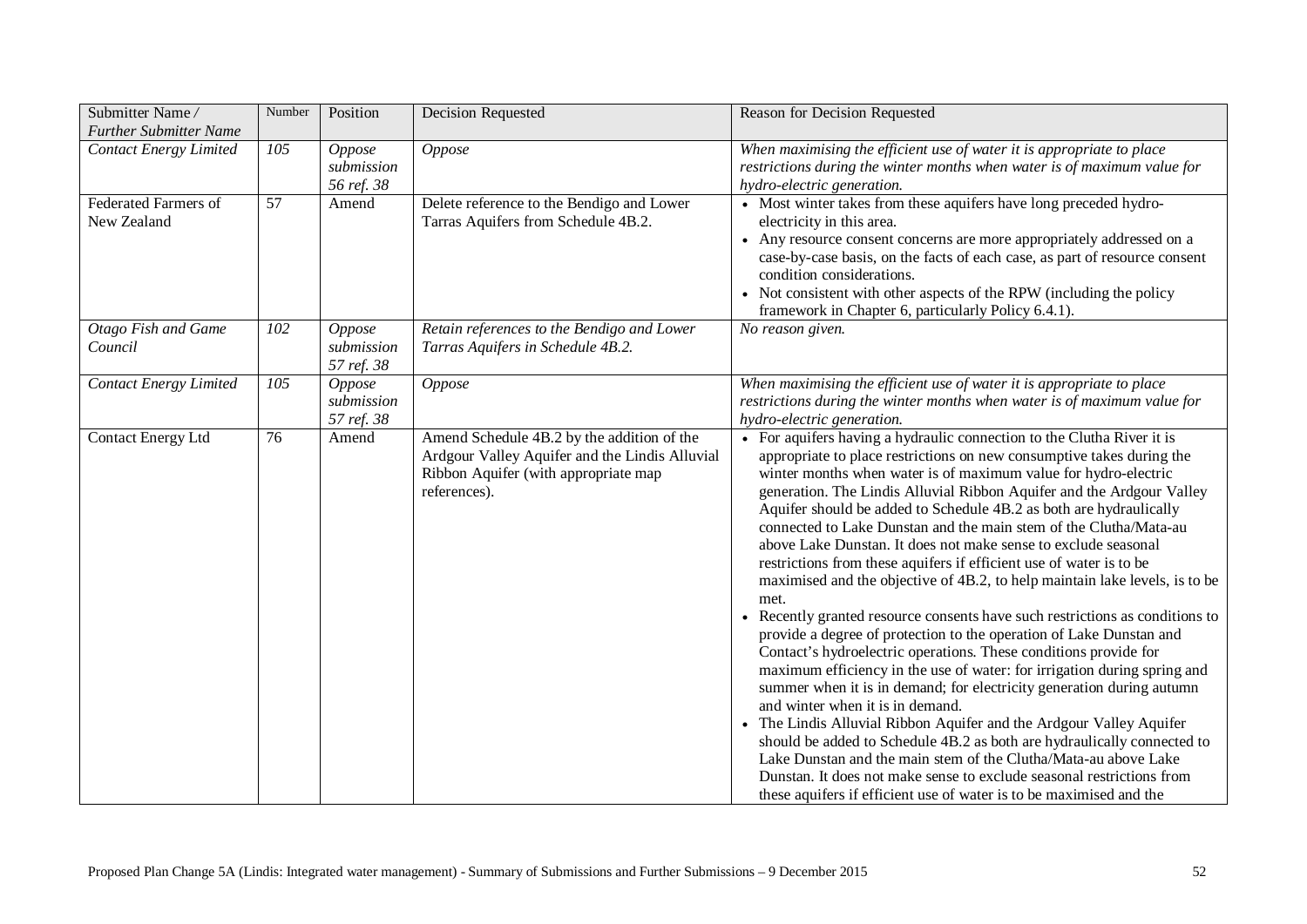| Submitter Name/               | Number | Position                           | <b>Decision Requested</b>                                                                                                                | Reason for Decision Requested                                                                                                                                                                                                                                                                                                         |
|-------------------------------|--------|------------------------------------|------------------------------------------------------------------------------------------------------------------------------------------|---------------------------------------------------------------------------------------------------------------------------------------------------------------------------------------------------------------------------------------------------------------------------------------------------------------------------------------|
| <b>Further Submitter Name</b> |        |                                    |                                                                                                                                          |                                                                                                                                                                                                                                                                                                                                       |
|                               |        |                                    |                                                                                                                                          | objective of 4B.2, to help maintain lake levels, is to be met.                                                                                                                                                                                                                                                                        |
| Lindis Catchment Group        | 103    | Oppose<br>submission<br>76 ref. 38 | Oppose adding the Ardgour Valley Aquifer and<br>the Lindis Alluvial Ribbon Aquifer (with<br>appropriate map references) to Schedule 4B.2 | A restriction on taking water from these aquifers during winter is not<br>based on sufficient evidence that these takes have a discernible impact on $\vert$<br>lake levels or lake out flows<br>Winter takes are important to assist with frost-fighting and also for the<br>possibility of water harvesting for irrigation storage. |

## **22 Map C-series: C5, C6 - Lindis Alluvial Ribbon, Ardgour Valley, Bendigo and Lower Tarras Aquifers**

| Submitter Name/<br><b>Further Submitter Name</b> | Number | Position                                  | <b>Decision Requested</b>                                                    | Reason for Decision Requested                                                                                                                                                                                                                    |
|--------------------------------------------------|--------|-------------------------------------------|------------------------------------------------------------------------------|--------------------------------------------------------------------------------------------------------------------------------------------------------------------------------------------------------------------------------------------------|
| Malvern Downs Ltd                                | 47     | Amend                                     | Retain the existing boundaries of the Lindis<br>Alluvial Ribbon Aquifer.     | No reason given.                                                                                                                                                                                                                                 |
| Lindis Catchment Group<br>Inc                    | 56     | Support                                   | Retain as proposed.                                                          | No reason given.                                                                                                                                                                                                                                 |
| Federated Farmers of<br>New Zealand              | - 57   | Amend                                     | Retain existing mapping boundaries of the<br>Lindis Alluvial Ribbon Aquifer. | Retaining the existing boundaries of the Lindis alluvial ribbon will<br>appropriately ensure that there is no restriction on groundwater takes in the<br>lower Lindis alluvial fan zone which isn't located within 100 m of the Lindis<br>River. |
| Otago Fish and Game<br>Council                   | 102    | <i>Oppose</i><br>submission<br>57 ref. 22 | Retain Maps C5 and C6 as notified.                                           | The inclusion of the Lindis River Ribbon Alluvial Aquifer is necessary to<br>ensure the health of the river and continuity with the minimum flow.                                                                                                |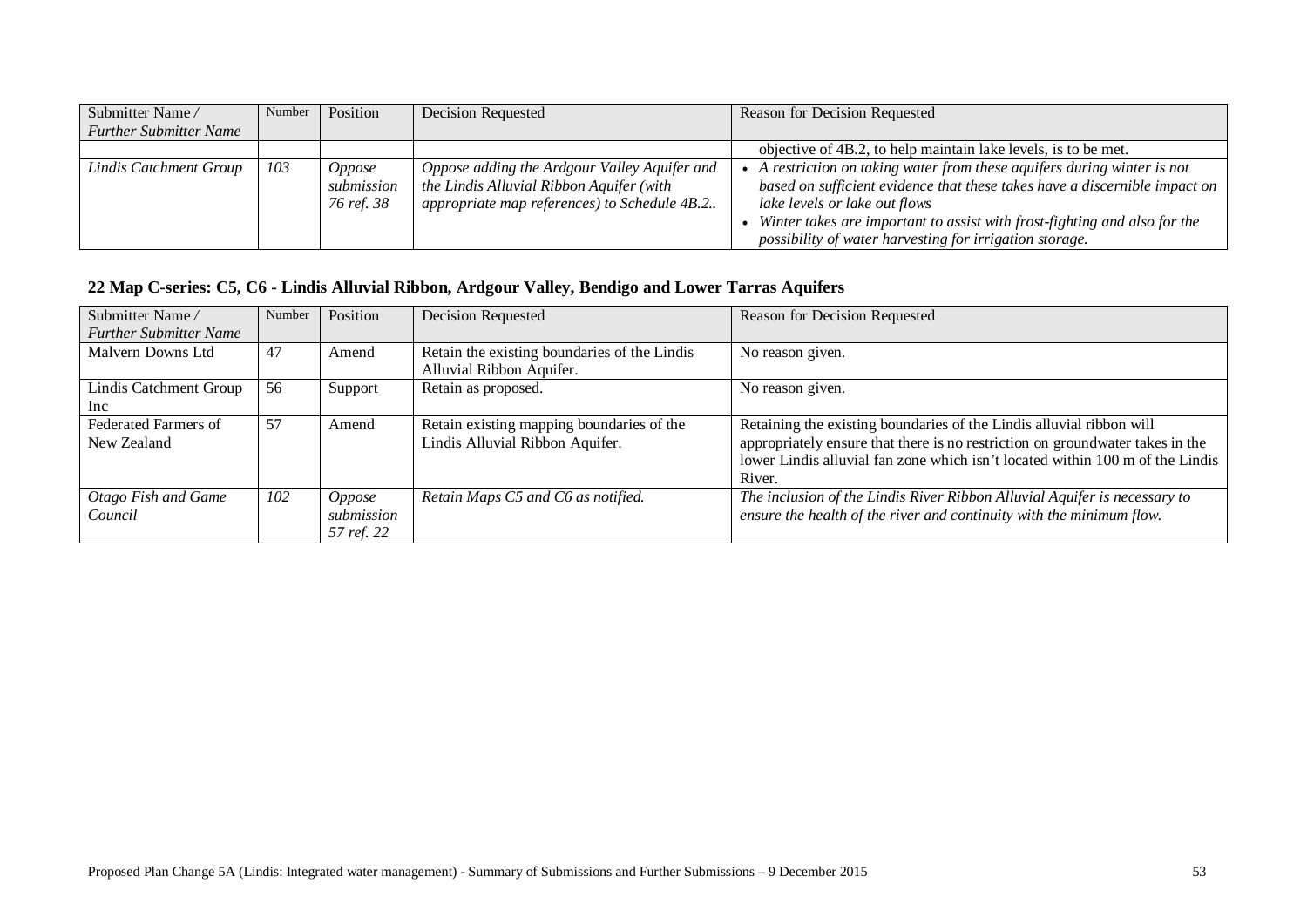# **Submissions on other matters**

### **5 Policy 6.4.5, including transition timeframes**

| Submitter Name/<br><b>Further Submitter Name</b> | Number          | Position           | <b>Decision Requested</b>                                                       | Reason for Decision Requested                                                                                                                                                                                                                                                                                                                                                                                                                                                                                                                                                                                                                                                                                         |
|--------------------------------------------------|-----------------|--------------------|---------------------------------------------------------------------------------|-----------------------------------------------------------------------------------------------------------------------------------------------------------------------------------------------------------------------------------------------------------------------------------------------------------------------------------------------------------------------------------------------------------------------------------------------------------------------------------------------------------------------------------------------------------------------------------------------------------------------------------------------------------------------------------------------------------------------|
| The Point Partnership                            | $\overline{22}$ | Amend              | Include a longer transition period in this policy -<br>to 2026 instead of 2021. | • Including the Lindis catchment in the existing paragraph (c) of this policy<br>means the timeframes outlined in the explanation to the policy would<br>apply to the Lindis catchment. This will result in a lack of a feasible<br>transition period for irrigators to adjust to the minimum flow regime and<br>primary allocation limit, change to more efficient irrigation systems and<br>potentially transfer water rights to an alternative source.<br>• Until we know the minimum flow conditions, the amount of water<br>allocated to us in the consent renewal process and the total primary<br>allocation on the river we cannot begin to design, arrange, finance and<br>construct a new efficient system. |
| Gerald Telford                                   | 28              | Amend              | Provide a fair transition time to make necessary<br>changes.                    | Provides a pathway to balance enhanced river low flow and ensures<br>continued farming with efficient water practices.                                                                                                                                                                                                                                                                                                                                                                                                                                                                                                                                                                                                |
| Rebecca McElrae                                  | 30              | Oppose             | Provide longer timeframe for change; 2026 till<br>minimum flow applies.         | • Lack of transition rules to assist the change.<br>• Much has to be done that requires cohesion, money, time, access, etc.                                                                                                                                                                                                                                                                                                                                                                                                                                                                                                                                                                                           |
| <b>Bendigo Station</b>                           | 31              | Did not<br>specify | Provide a flexible timeframe.                                                   | There is a lack of transition time rules and the timeframes are inflexible.                                                                                                                                                                                                                                                                                                                                                                                                                                                                                                                                                                                                                                           |
| <b>Adam Spiers</b>                               | 32              | Amend              | Any minimum flow applied to take effect no<br>sooner than 2026.                 | • The cost to irrigators of the required efficiency improvements and<br>sourcing from alternative sites (engineering, legal, negotiation, and<br>regulatory) is huge.<br>• The time required for irrigators and community to adjust and form new<br>groups and develop alternate plans is significant.<br>• The delay in ORC implementing the minimum flow has resulted in a<br>significant burden of change on the community and it is already 2015.                                                                                                                                                                                                                                                                 |
| John Davis                                       | $\overline{33}$ | Amend              | Provide an extended "lead in time".                                             | People and the local community, who have been using Lindis water for<br>generations, need extended "lead in time" to adjust to any minimum flow,<br>as efficient methods of irrigation take time and money.<br>Lindis irrigation, where able, will need to shift irrigation takes from<br>gravity to pump and will need easements, intake requirements, energy<br>requirements, as well as the full complement of on-farm adjustments, not<br>to mention the availability of finance. All this will have to be carried out<br>over multiple years after present permits expire.                                                                                                                                       |
| Cloudy Peak Ltd                                  | 39              | Amend              | Any minimum flow to take effect no sooner<br>than 2026.                         | • The cost to irrigators of the required efficiency improvements and<br>sourcing water from alternative sites (engineering, legal, negotiation, and                                                                                                                                                                                                                                                                                                                                                                                                                                                                                                                                                                   |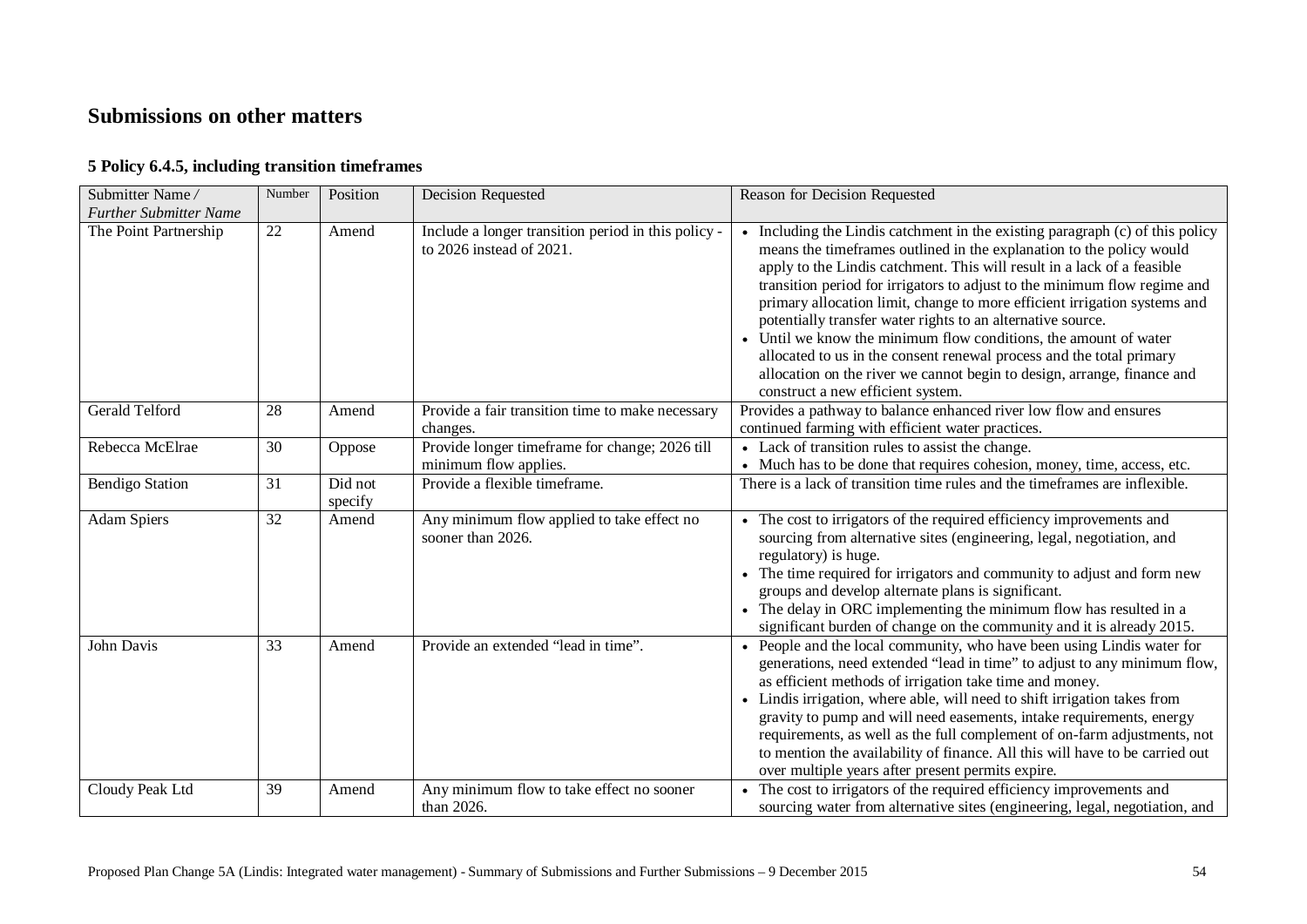| Submitter Name/<br><b>Further Submitter Name</b> | Number          | Position | <b>Decision Requested</b>                                                                                                                                                                                                                                      | Reason for Decision Requested                                                                                                                                                                                                                                                                                                                                                                                                                                                                   |
|--------------------------------------------------|-----------------|----------|----------------------------------------------------------------------------------------------------------------------------------------------------------------------------------------------------------------------------------------------------------------|-------------------------------------------------------------------------------------------------------------------------------------------------------------------------------------------------------------------------------------------------------------------------------------------------------------------------------------------------------------------------------------------------------------------------------------------------------------------------------------------------|
|                                                  |                 |          |                                                                                                                                                                                                                                                                | regulatory) is huge.<br>• The time required for irrigators and community to adjust and form new<br>groups and develop alternate plans is significant.<br>The delay in ORC implementing the minimum flow has resulted in a<br>significant burden of change on the community and it is already 2015.                                                                                                                                                                                              |
| J.C.A Lucas                                      | 42              | Amend    | For those properties with recently upgraded<br>border dyke irrigation and family succession the<br>time frame needs to be extended by at least 5<br>years.                                                                                                     | • Lack of transition rules to assist the change.<br>For those properties with recently upgraded border dyke irrigation and<br>family succession the time frame needs to be extended to lessen the<br>financial burden for the younger generation.                                                                                                                                                                                                                                               |
| Lindis Downs Ltd                                 | 45              | Amend    | Amend to include a longer transition Policy -<br>extend to 2026.                                                                                                                                                                                               | Extension of the transition time needed to allow irrigators to set up more<br>efficient irrigation systems without financial strain over a longer period of<br>time. Water users need more time to adjust once the minimum flow is set.                                                                                                                                                                                                                                                         |
| <b>Bruce Jolly</b>                               | 46              | Amend    | There needs to be a transition period between<br>the expiry of deemed permits and the<br>enforcement of the minimum flow.                                                                                                                                      | With the change from Deemed Permits to RMA consents there will be a<br>number of additional conditions, including changing of take points and<br>distribution infrastructure to meet efficiency requirements. This will have an<br>environmental benefit for the river.                                                                                                                                                                                                                         |
| Malvern Downs Ltd                                | 47              | Amend    | Adopt an appropriate and realistic transitioning<br>framework for the Lindis Catchment. This<br>should enable an extension of minimum flows<br>for at least 5 years post expiry of deemed<br>permits (mining privileges) - at minimum until<br>2 October 2026. | Irrigators cannot invest in new irrigation systems and infrastructure as long<br>as they don't know if their water rights will be renewed.                                                                                                                                                                                                                                                                                                                                                      |
| Peter William Jolly                              | $\overline{52}$ | Amend    | Provide for a longer transition period.                                                                                                                                                                                                                        | Longer transition period required for farmers to assess the effect of any<br>minimum flow so as to be confident that the available water will be reliable<br>enough to make increased costs associated with alternative forms of<br>irrigation economic.                                                                                                                                                                                                                                        |
| <b>Tim Davis</b>                                 | $\overline{53}$ | Amend    | Insert a transition period to allow the catchment<br>time to make necessary adjustments to their<br>businesses, at the very least out to 2026.                                                                                                                 | No reason given.                                                                                                                                                                                                                                                                                                                                                                                                                                                                                |
| Fish and Game Council                            | $\overline{54}$ | Amend    | Add other objectives, policies, methods, rules,<br>and schedules to the RPW, to address<br>transitioning from deemed permits.                                                                                                                                  | • Need to address the issue of transition from deemed permits to resource<br>consents, regardless of water source. Transition matters include:<br>a) Facilitating the shifting of deemed permits to resource consents from<br>alternative sources;<br>b) The potential for gravel management and extraction in locations<br>where there are substantial deposits to restore surface flows;<br>Changing methods of take to restore fish passage and prevent ingress<br>of small fish and elvers; |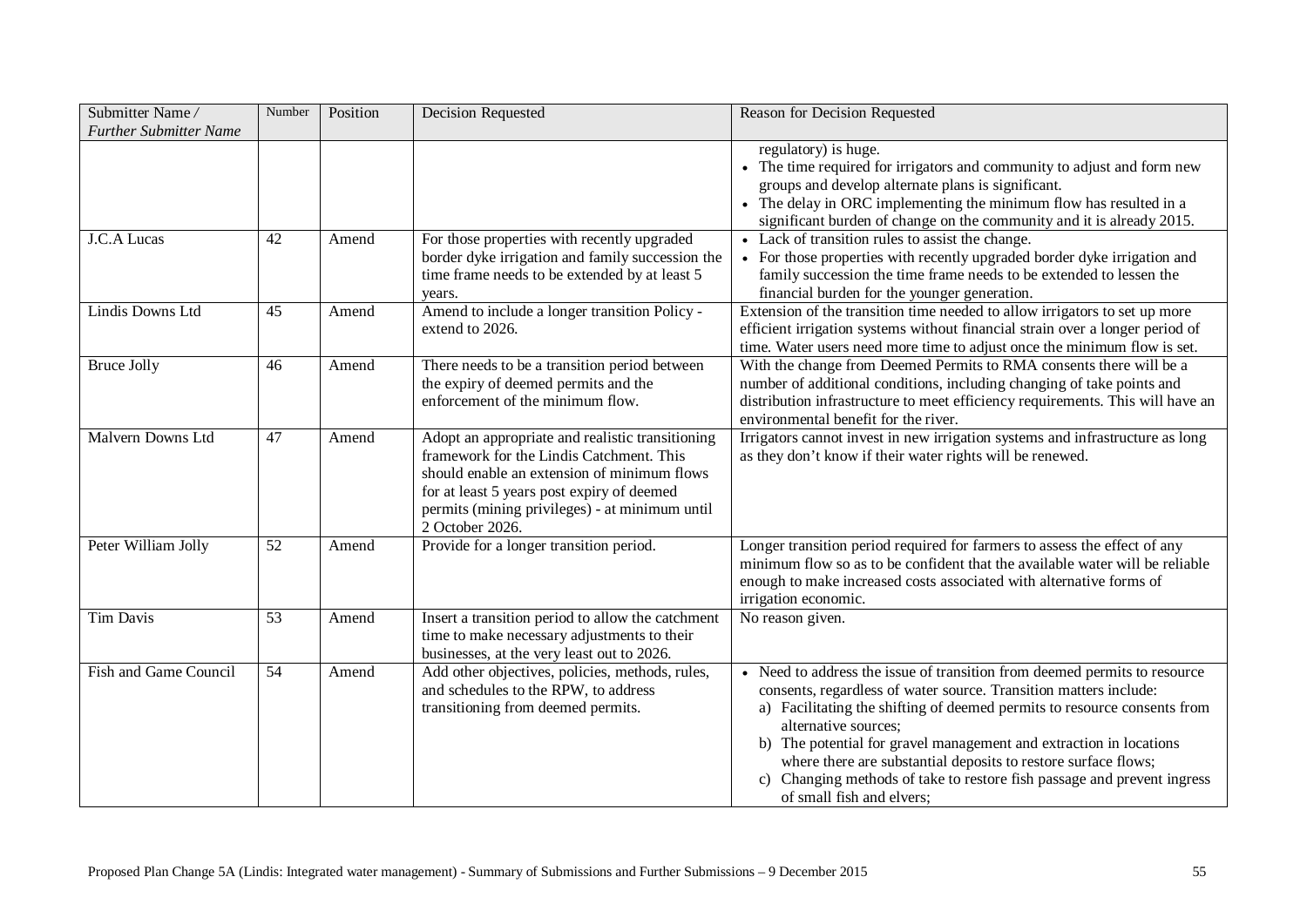| Submitter Name/<br><b>Further Submitter Name</b> | Number | Position                                      | <b>Decision Requested</b>                                                                                                                                                                                                                                                                                                                                                                                                           | Reason for Decision Requested                                                                                                                                                                                                                                                                                                                                                                                                                                                                                                                                                                                                                                                                                                                                                                                                                                                                                                                                                                                                                                                |
|--------------------------------------------------|--------|-----------------------------------------------|-------------------------------------------------------------------------------------------------------------------------------------------------------------------------------------------------------------------------------------------------------------------------------------------------------------------------------------------------------------------------------------------------------------------------------------|------------------------------------------------------------------------------------------------------------------------------------------------------------------------------------------------------------------------------------------------------------------------------------------------------------------------------------------------------------------------------------------------------------------------------------------------------------------------------------------------------------------------------------------------------------------------------------------------------------------------------------------------------------------------------------------------------------------------------------------------------------------------------------------------------------------------------------------------------------------------------------------------------------------------------------------------------------------------------------------------------------------------------------------------------------------------------|
|                                                  |        |                                               |                                                                                                                                                                                                                                                                                                                                                                                                                                     | d) Providing for variable rates of take through consents to mimic<br>flushing flows and to enable the fine-tuning of water management.<br>e) Providing certainty and a process to facilitate the fair break-up and<br>reallocation of large deemed permits held by existing irrigation<br>companies into individual or smaller components.<br>• The S32 Evaluation Report does not adequately address matters of<br>transition. It only addresses transition times under RPW Policy 6.4.5. The<br>topic of transition from deemed permits to resource consents is wider.                                                                                                                                                                                                                                                                                                                                                                                                                                                                                                     |
| <b>Lindis Catchment Group</b>                    | 103    | Support in<br>part<br>submission<br>54 ref. 5 | Support decision request except with respect to<br>transition matter $(d)$ in the reason.                                                                                                                                                                                                                                                                                                                                           | • The further submitter supports and agrees with the transition matters<br>listed by the submitter in $(a)$ - $(e)$ with the exception of $(d)$ .<br>• The further submitter agrees that PPC5A needs to address the issue of<br>transition from deemed permits to resource consents, regardless of water<br>source, and that the S32 report and PPC5A do not adequately address<br>matters of transition.<br>• PPC5A needs to include a package of provisions that recognises and<br>reduces the complexity and challenges of all of these changes and<br>minimises the adverse effects of these changes on irrigators, and<br>promotes balanced betterment to the core values of the Lindis catchment<br>water.<br>• LCG's submission to include transitional provisions was categorised by<br>the ORC as "Matters beyond the scope of the plan change - Not<br>applicable". This is in contrast to the ORC's categorisation of this<br>decision request on transition matters. LCG submit that its submission is<br>applicable and is within the scope of the plan change. |
| J. Murray Neilson                                | 106    | Support<br>submission<br>54 ref. 5            | Support in entirety.                                                                                                                                                                                                                                                                                                                                                                                                                | Better protects environmental, natural character and recreational values<br>of the Lindis River than the current situation.<br>• Achieves freshwater objectives B1, B2 and B3 of the NPSFM.                                                                                                                                                                                                                                                                                                                                                                                                                                                                                                                                                                                                                                                                                                                                                                                                                                                                                  |
| Federated Farmers - High<br>Country              | 55     | Amend                                         | • Extend the policy completion date to 31<br>December 2030 so that all factors can be<br>fully analysed and introduced to the<br>optimum effect.<br>• Enter meaningful and constructive<br>negotiation with affected landholders and<br>other stakeholders to formulate a policy as to<br>how a summer minimum flow of 450 l/s can<br>be best effected, bearing in mind, and clearly<br>evaluating, the effects that any management | • Landowners accept that some changes are desirable for the ongoing<br>benefit of all river users and have made long-term business decisions and<br>investments based on the information provided by ORC during the initial<br>consultation process during which ORC held preference for a summer<br>minimum flow of 450 l/s.<br>Current mining privileges expire in October 2021, but the NPSFM<br>provides for variations to these to be made from that date, unless prior<br>agreement is reached between the ORC and the permit holders.<br>The NPSFM provides for a progressive implementation programme<br>whereby a Regional Freshwater Management policy is to be fully                                                                                                                                                                                                                                                                                                                                                                                              |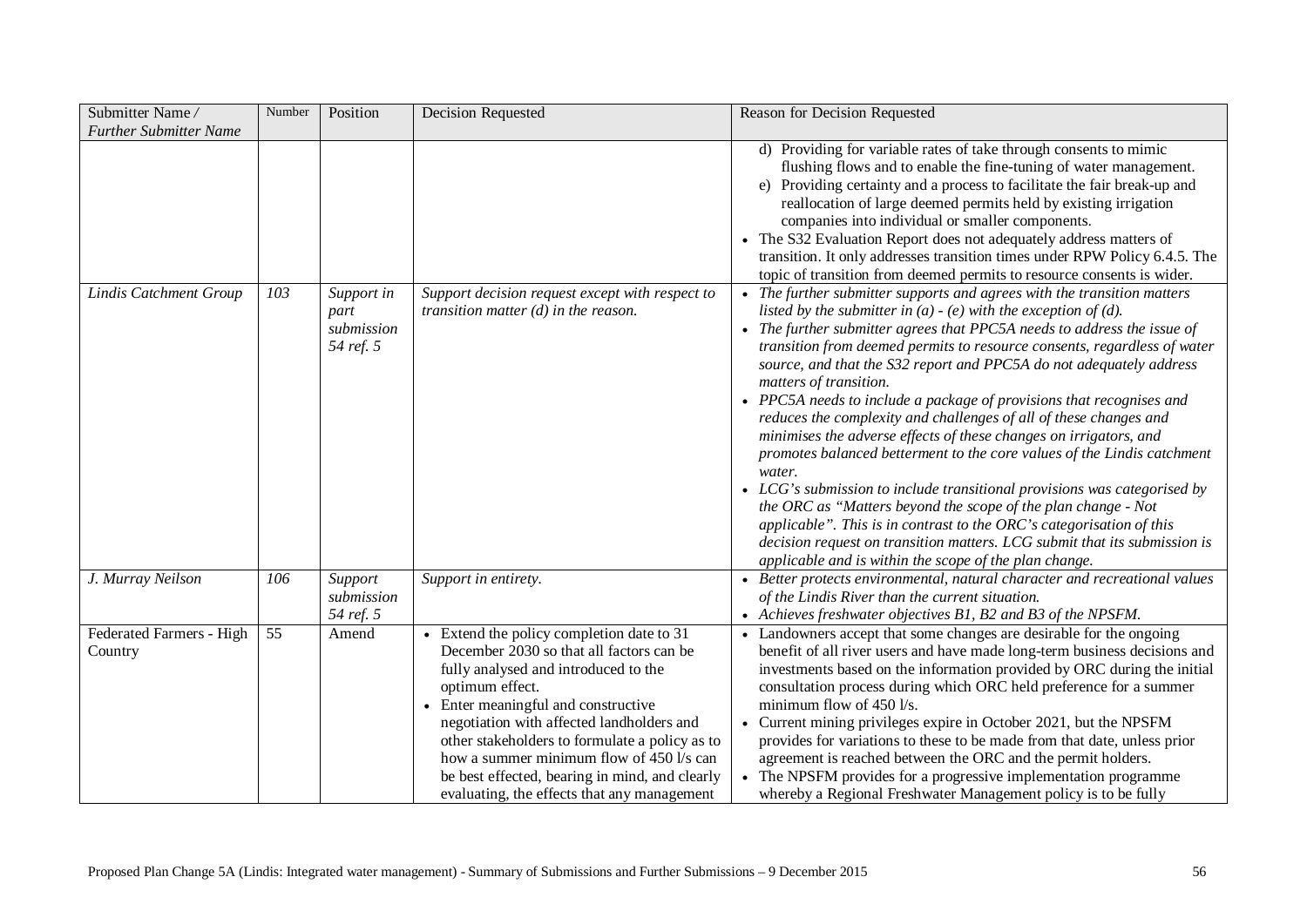| Submitter Name/                | Number | Position                          | Decision Requested                                                                                                                   | Reason for Decision Requested                                                                                                                                                                                                                                                                                                                                                                                                                                                                                                                                                                                                                                                                                                                                                                                                                                                                                                                                                                                                                                                                                                                                                                                                                                                                                                                                                                                                                                                                                                                                                                                                                                                                                                                                                                                                                                                                                                                                             |
|--------------------------------|--------|-----------------------------------|--------------------------------------------------------------------------------------------------------------------------------------|---------------------------------------------------------------------------------------------------------------------------------------------------------------------------------------------------------------------------------------------------------------------------------------------------------------------------------------------------------------------------------------------------------------------------------------------------------------------------------------------------------------------------------------------------------------------------------------------------------------------------------------------------------------------------------------------------------------------------------------------------------------------------------------------------------------------------------------------------------------------------------------------------------------------------------------------------------------------------------------------------------------------------------------------------------------------------------------------------------------------------------------------------------------------------------------------------------------------------------------------------------------------------------------------------------------------------------------------------------------------------------------------------------------------------------------------------------------------------------------------------------------------------------------------------------------------------------------------------------------------------------------------------------------------------------------------------------------------------------------------------------------------------------------------------------------------------------------------------------------------------------------------------------------------------------------------------------------------------|
| <b>Further Submitter Name</b>  |        |                                   |                                                                                                                                      |                                                                                                                                                                                                                                                                                                                                                                                                                                                                                                                                                                                                                                                                                                                                                                                                                                                                                                                                                                                                                                                                                                                                                                                                                                                                                                                                                                                                                                                                                                                                                                                                                                                                                                                                                                                                                                                                                                                                                                           |
|                                |        |                                   | regime will have on the community, the<br>economy and the environment.                                                               | completed by 31 December 2025 or 31 December 2030 if "meeting that<br>date $(31/12/25)$ would result in lower quality planning".<br>• Any implementation of the minimum flow prior to $31/12/2030$ would<br>result in lower quality planning insofar as it would lead to inefficient<br>irrigation systems.<br>Implementing the minimum flow on 31/12/2030 would lessen the severe<br>economic impact that the revised regime will have on many primary<br>production businesses in the region and alleviate any adverse financial<br>effect.<br>• The consultation process that culminated in the final recommendation<br>was not constructive. Constructive consultation did take place from 2009-<br>2014, but many landholders would reject the suggestion that the meetings<br>in 2015 could be described as "consultation". The abrupt ending of<br>consultation by ORC in 2015 when reversing its long held preference for<br>option 2 precluded any chance of achieving a proposal acceptable to the<br>wider community.<br>The S32 Evaluation Report is blatantly inadequate in many areas,<br>offering some unsupported data to rationalise what appears to be a pre-<br>conceived decision, rather than use data scientifically to reach a logical<br>decision. It fails to meet the requirement to:<br>a) Examine new proposals for their appropriateness in achieving the<br>purpose of the RMA;<br>b) Clearly identify and assess the benefits, costs and risks of new<br>policies and rules on the community, the economy and the<br>environment; and<br>c) Document the analysis so stakeholders and decision-makers can<br>understand the rationale for policy choices.<br>• Many of the points raised in the S32 Evaluation Report are<br>unsubstantiated and irrelevant, and data are used to give the impression of<br>a minor adverse effect or to support a predetermined decision, rather than<br>used scientifically to reach a logical decision. |
| Otago Fish and Game<br>Council | 102    | Oppose<br>submission<br>55 ref. 5 | Oppose submission.                                                                                                                   | The expiry of mining privileges in 2021 has been known for thirty years, and<br>this time could have been used for transitioning to another source of water.                                                                                                                                                                                                                                                                                                                                                                                                                                                                                                                                                                                                                                                                                                                                                                                                                                                                                                                                                                                                                                                                                                                                                                                                                                                                                                                                                                                                                                                                                                                                                                                                                                                                                                                                                                                                              |
| Lindis Catchment Group<br>Inc  | 56     | Amend                             | Amend Policy 6.4.5 so that implementation of<br>the minimum flow on Lindis River will not<br>occur before October 2026, or include a | • Irrigators are required to make substantial changes to replace their<br>deemed permits or RMA permits, and the existing provisions of the<br>RPW, including increasing their efficiency of use. This requires                                                                                                                                                                                                                                                                                                                                                                                                                                                                                                                                                                                                                                                                                                                                                                                                                                                                                                                                                                                                                                                                                                                                                                                                                                                                                                                                                                                                                                                                                                                                                                                                                                                                                                                                                           |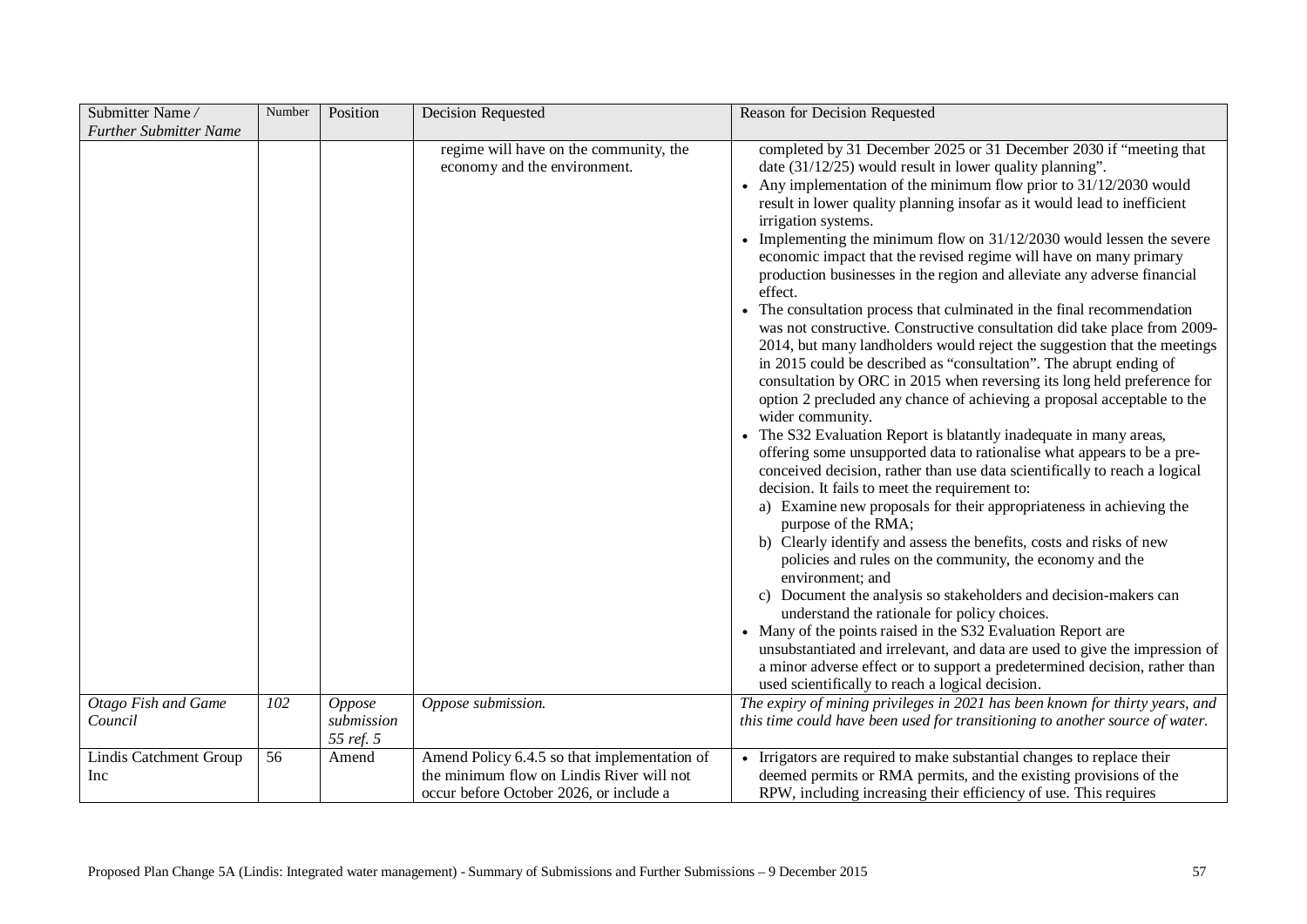| Submitter Name/               | Number | Position   | Decision Requested                                                                                                                                                                           | Reason for Decision Requested                                                                                                                                                                                                                                                                                                                                                                                                                                                                                                                                                                                                                                                                                                                                                                                                                                                                                                                                                                                                                                                                                                                                                                                                                                                                                                                                                                                                                                                                                                                                                                                                                                                                                                                                                                                                                                                                                                                                                                                                                                                                                             |
|-------------------------------|--------|------------|----------------------------------------------------------------------------------------------------------------------------------------------------------------------------------------------|---------------------------------------------------------------------------------------------------------------------------------------------------------------------------------------------------------------------------------------------------------------------------------------------------------------------------------------------------------------------------------------------------------------------------------------------------------------------------------------------------------------------------------------------------------------------------------------------------------------------------------------------------------------------------------------------------------------------------------------------------------------------------------------------------------------------------------------------------------------------------------------------------------------------------------------------------------------------------------------------------------------------------------------------------------------------------------------------------------------------------------------------------------------------------------------------------------------------------------------------------------------------------------------------------------------------------------------------------------------------------------------------------------------------------------------------------------------------------------------------------------------------------------------------------------------------------------------------------------------------------------------------------------------------------------------------------------------------------------------------------------------------------------------------------------------------------------------------------------------------------------------------------------------------------------------------------------------------------------------------------------------------------------------------------------------------------------------------------------------------------|
| <b>Further Submitter Name</b> |        |            |                                                                                                                                                                                              |                                                                                                                                                                                                                                                                                                                                                                                                                                                                                                                                                                                                                                                                                                                                                                                                                                                                                                                                                                                                                                                                                                                                                                                                                                                                                                                                                                                                                                                                                                                                                                                                                                                                                                                                                                                                                                                                                                                                                                                                                                                                                                                           |
|                               |        |            | package of provisions and amendments to<br>existing provisions that provide an effective and<br>appropriate transition period and process for<br>replacing deemed permits and water permits. | significant changes to and investment in, irrigation and distribution<br>systems both on- and off-farm, to adjust to the minimum flow and<br>primary allocation regime.<br>• The proposed change to Policy 6.4.5 and the failure to provide for a<br>transition package results in PPC5A not achieving the purpose of the<br>RMA and the objectives and policies of the RPS, PRPS and RPW, and is<br>inconsistent with the NPSFM.<br>• Inserting the Lindis catchment into Policy 6.4.5 will result in a lack of a<br>feasible timeframe and clear process for irrigators to transition to new<br>permits with conditions imposing a minimum flow regime and a new<br>primary allocation limit.<br>• The lack of a feasible transition period and process does not recognise the<br>complexity and challenges of all of these changes and the significant<br>economic effects on irrigators that will result from these changes.<br>• An implementation date of no earlier than October 2026 for the minimum<br>flow and primary allocation regime would enable irrigators to comply<br>with a minimum flow regime in a coordinated, realistic and achievable<br>manner. It would allow a range of other river management options and<br>changes to irrigation systems to be considered and implemented which<br>would maintain and enhance the values associated with the Lindis River.<br>• The inclusion of longer timeframes is consistent with the NPSFM.<br>• PPC5A does not include provisions that will allow for changes<br>necessitated in farm management due to changed water availability and<br>variability.<br>• Development of a transition package of provisions (policies and rules) is<br>needed to:<br>a) recognise and reduce the complexity and challenges of all of these<br>changes;<br>b) minimise the adverse effects of these changes on irrigators;<br>promote balanced betterment to the core values of the Lindis<br>Catchment water; and<br>d) provide a clear process, and appropriate timeframes, for an effective<br>transition to new water permits with conditions imposing a minimum |
|                               |        |            |                                                                                                                                                                                              | flow regime and new primary allocation limit.                                                                                                                                                                                                                                                                                                                                                                                                                                                                                                                                                                                                                                                                                                                                                                                                                                                                                                                                                                                                                                                                                                                                                                                                                                                                                                                                                                                                                                                                                                                                                                                                                                                                                                                                                                                                                                                                                                                                                                                                                                                                             |
| Otago Fish and Game           | 102    | Support in | Support submission in part.                                                                                                                                                                  | Further submitter may be open to discussions about a transition framework                                                                                                                                                                                                                                                                                                                                                                                                                                                                                                                                                                                                                                                                                                                                                                                                                                                                                                                                                                                                                                                                                                                                                                                                                                                                                                                                                                                                                                                                                                                                                                                                                                                                                                                                                                                                                                                                                                                                                                                                                                                 |
| Council                       |        | part       |                                                                                                                                                                                              | provided that Fish and Game's submission in support of a summer minimum                                                                                                                                                                                                                                                                                                                                                                                                                                                                                                                                                                                                                                                                                                                                                                                                                                                                                                                                                                                                                                                                                                                                                                                                                                                                                                                                                                                                                                                                                                                                                                                                                                                                                                                                                                                                                                                                                                                                                                                                                                                   |
|                               |        | submission |                                                                                                                                                                                              | flow of 1000 l/s is introduced.                                                                                                                                                                                                                                                                                                                                                                                                                                                                                                                                                                                                                                                                                                                                                                                                                                                                                                                                                                                                                                                                                                                                                                                                                                                                                                                                                                                                                                                                                                                                                                                                                                                                                                                                                                                                                                                                                                                                                                                                                                                                                           |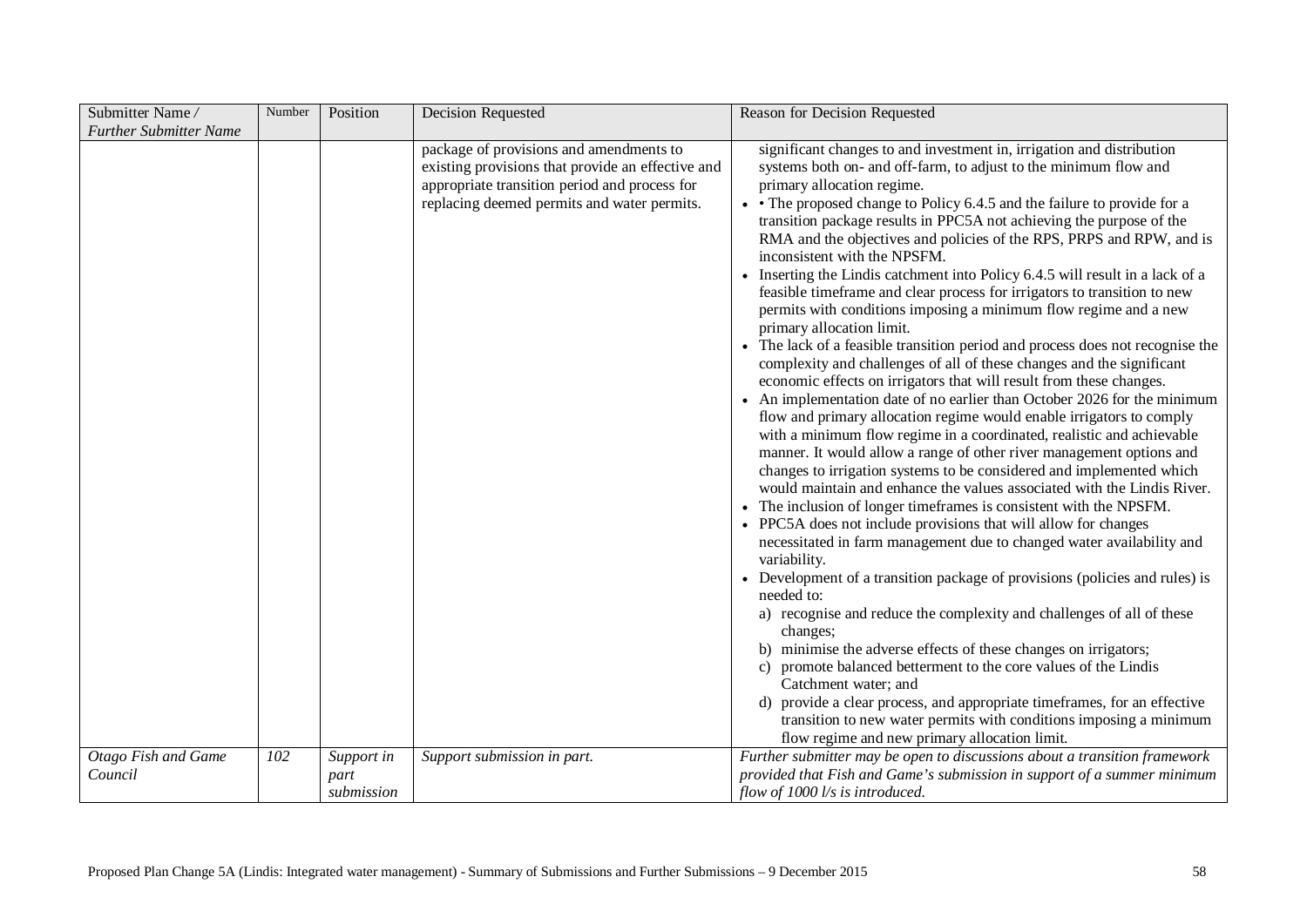| Submitter Name/<br><b>Further Submitter Name</b>      | Number | Position                                      | <b>Decision Requested</b>                                                                                                                                                             | Reason for Decision Requested                                                                                                                                                                                                                                                                                                                                                                                                                                                                                                                                                                                                                                                                                                                                                                                                                                                                                                                                                                                                                                                                                                                                                                                                                                                                                                                                                                         |
|-------------------------------------------------------|--------|-----------------------------------------------|---------------------------------------------------------------------------------------------------------------------------------------------------------------------------------------|-------------------------------------------------------------------------------------------------------------------------------------------------------------------------------------------------------------------------------------------------------------------------------------------------------------------------------------------------------------------------------------------------------------------------------------------------------------------------------------------------------------------------------------------------------------------------------------------------------------------------------------------------------------------------------------------------------------------------------------------------------------------------------------------------------------------------------------------------------------------------------------------------------------------------------------------------------------------------------------------------------------------------------------------------------------------------------------------------------------------------------------------------------------------------------------------------------------------------------------------------------------------------------------------------------------------------------------------------------------------------------------------------------|
|                                                       |        | 56 ref. 5                                     |                                                                                                                                                                                       |                                                                                                                                                                                                                                                                                                                                                                                                                                                                                                                                                                                                                                                                                                                                                                                                                                                                                                                                                                                                                                                                                                                                                                                                                                                                                                                                                                                                       |
| Federated Farmers of<br>New Zealand                   | 57     | Amend                                         | Adopt an appropriate transitioning framework<br>for the Lindis Catchment, enabling an extension<br>of minimum flows for 5 years post expiry of<br>deemed permits (mining privileges). | • Does not accept that the minimum flow should be immediately complied<br>with upon the expiry of deemed permits in October 2021.<br>• In complex situations like the Lindis, where the ability to access<br>irrigation is already restricted by the environment, competing values<br>exist, uncertainty remains about alternative options and the river itself is<br>not clearly understood, a greater transitioning period will be required.<br>• Under the NPSFM full implementation is required by 31 December 2025,<br>or by 2030 if the 2025 timeframe will affect plan quality or is<br>impracticable to fully implement by 2025.<br>• Upon the expiry of mining right deemed permits, at least an additional<br>five years is required to enable various processes. For example, transition<br>to new sources or new points of take, investigating the feasibility of<br>measures that mitigate the effects of the minimum flow on water<br>availability, establishment of a catchment-wide water management group,<br>the adoption and investment into more efficient irrigation practices.<br>• The need for greater transition timeframes is reinforced through ORC's<br>decisions to notify a 750 l/s minimum flow instead of the previously<br>considered 450 l/s minimum flow proposal, because landowners have<br>effectively lost 6 years of repositioning their current water usage. |
| Otago Fish and Game<br>Council                        | 102    | Support in<br>part<br>submission<br>57 ref. 5 | Support submission in part.                                                                                                                                                           | Further submitter may be open to discussions about a transition framework<br>provided that Fish and Game's submission in support of a summer minimum<br>flow of 1000 l/s is introduced.                                                                                                                                                                                                                                                                                                                                                                                                                                                                                                                                                                                                                                                                                                                                                                                                                                                                                                                                                                                                                                                                                                                                                                                                               |
| Michael and Felicity<br>Hayman                        | 58     | Amend                                         | Provide a longer timeframe before change is<br>implemented                                                                                                                            | No reason given.                                                                                                                                                                                                                                                                                                                                                                                                                                                                                                                                                                                                                                                                                                                                                                                                                                                                                                                                                                                                                                                                                                                                                                                                                                                                                                                                                                                      |
| Justin and Tui Wilson                                 | 59     | Amend                                         | Increase the time in which the minimum flow<br>will be implemented until 2026.                                                                                                        | • Introducing a minimum flow has huge repercussions for economic<br>viability of farms reliant on Lindis water for irrigation.<br>• Landholders need time to build costly infrastructure to alleviate times of<br>low flow.                                                                                                                                                                                                                                                                                                                                                                                                                                                                                                                                                                                                                                                                                                                                                                                                                                                                                                                                                                                                                                                                                                                                                                           |
| Gordon Lucas                                          | 60     | Amend                                         | Operative flow time should be extended to 2025<br>at least.                                                                                                                           | Huge changes for all will take time to bed in.                                                                                                                                                                                                                                                                                                                                                                                                                                                                                                                                                                                                                                                                                                                                                                                                                                                                                                                                                                                                                                                                                                                                                                                                                                                                                                                                                        |
| Lesley Lucas                                          | 61     | Amend                                         | Time frame needs to be longer.                                                                                                                                                        | • A lot of change requires time.<br>• Small blocks need water and houses need new setups for water access.                                                                                                                                                                                                                                                                                                                                                                                                                                                                                                                                                                                                                                                                                                                                                                                                                                                                                                                                                                                                                                                                                                                                                                                                                                                                                            |
| Central Otago<br><b>Environmental Society</b><br>Inc. | 68     | Support                                       | Do not compromise on or delay the issue of a<br>minimum flow.                                                                                                                         | The availability of alternative water sources for irrigation and the fact that<br>the end of a permissive regime has been well-signalled for a number of<br>years, supports submitter's view that nothing be allowed to impede or delay                                                                                                                                                                                                                                                                                                                                                                                                                                                                                                                                                                                                                                                                                                                                                                                                                                                                                                                                                                                                                                                                                                                                                               |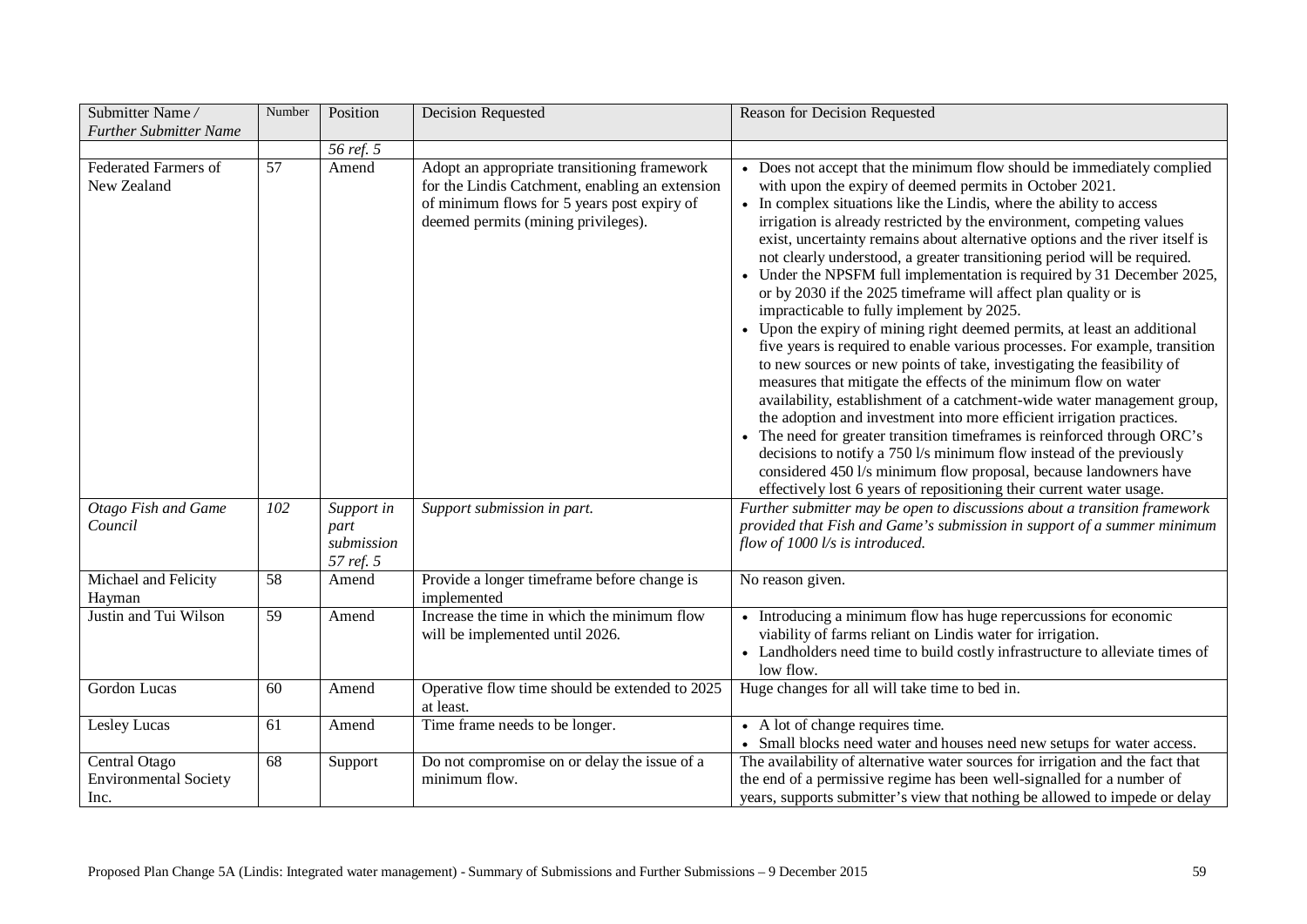| Submitter Name/<br><b>Further Submitter Name</b> | Number          | Position                           | <b>Decision Requested</b>                                                                                                                                                              | Reason for Decision Requested                                                                                                                                                                                                                                                                                                                                                                                                                                                                                                                                                                                                                                                                                                                                                                                                                                                                                                                                                                            |
|--------------------------------------------------|-----------------|------------------------------------|----------------------------------------------------------------------------------------------------------------------------------------------------------------------------------------|----------------------------------------------------------------------------------------------------------------------------------------------------------------------------------------------------------------------------------------------------------------------------------------------------------------------------------------------------------------------------------------------------------------------------------------------------------------------------------------------------------------------------------------------------------------------------------------------------------------------------------------------------------------------------------------------------------------------------------------------------------------------------------------------------------------------------------------------------------------------------------------------------------------------------------------------------------------------------------------------------------|
|                                                  |                 |                                    |                                                                                                                                                                                        | the process of restoring the Lindis River.                                                                                                                                                                                                                                                                                                                                                                                                                                                                                                                                                                                                                                                                                                                                                                                                                                                                                                                                                               |
| Otago Fish and Game<br>Council                   | 102             | Support<br>submission<br>68 ref. 5 | Support submission.                                                                                                                                                                    | Further submitter supports the relief sought by the Central Otago<br>Environmental Society to not see any further delays to implement the<br>minimum flow.                                                                                                                                                                                                                                                                                                                                                                                                                                                                                                                                                                                                                                                                                                                                                                                                                                               |
| Beau Trevathan                                   | 69              | Amend                              | Include a longer transition period to 2026<br>instead of 2021.                                                                                                                         | • Including the Lindis catchment in Policy $6.4.5(c)$ means the existing<br>timeframes outlined in the explanation to the policy would apply to the<br>Lindis catchment. This will result in a lack of a feasible transition period<br>for irrigators to adjust to the minimum flow regime and primary<br>allocation limit, change to more efficient irrigation systems and<br>potentially transfer water rights to an alternative source.<br>• There is no exact science that can be used to know how the river will<br>react to relocation of water takes. The effects of proposals from Lindis<br>Catchment Group need time to realise their effects.                                                                                                                                                                                                                                                                                                                                                 |
| Department of<br>Conservation                    | 70              | Support                            | Retain as notified.                                                                                                                                                                    | Policy 6.4.5 enables a RMA provision link to give effect to and implement<br>the Chapter 12 rules of the RPW under RMA S67(1).                                                                                                                                                                                                                                                                                                                                                                                                                                                                                                                                                                                                                                                                                                                                                                                                                                                                           |
| Geordie Hill Station Ltd                         | $\overline{72}$ | Amend                              | Delay the imposition of the minimum flow, and<br>formulate provisions for transition from deemed<br>permits and water permits, and put clear<br>processes in place to facilitate this. | Changes required on farms are substantial. Reconfiguring irrigation<br>infrastructure is a long term project, so farmers need a clear logical<br>pathway and framework of rules and policies. Required on-farm changes<br>need to take place before new requirements are imposed. ORC may not<br>fully understand the magnitude of these changes.<br>Submitter has made significant on-going investment in modern spray<br>irrigation as it is vital to finish own stock on quality pastures. Forcing<br>farm into water storage or expensive alternatives can devastate current<br>production economics, and will force farms into less environmentally-<br>light operations. ORC has not properly considered that water policy is<br>aligned to making a living from traditional sheep and beef land use.<br>Submitter wishes for similar availability of vital water that has sustained<br>four generations of family on a farm that is an important part of the<br>Tarras economy and social fabric. |
| Forest Range Ltd, R.S.<br><b>Emmerson Trust</b>  | 73              | Amend                              | Increase the time frame in which the minimum<br>flow will be implemented until 2016.                                                                                                   | Gives affected farmers maximum opportunity to redesign their farming<br>operations. Restrictions that benefit the wider community are at the farmer's<br>expense, so ORC should assist during this transition period.                                                                                                                                                                                                                                                                                                                                                                                                                                                                                                                                                                                                                                                                                                                                                                                    |
| Forest Range Ltd, Lindis<br>Trust                | 74              | Amend                              | Increase the time frame in which the minimum<br>flow will be implemented until 2016.                                                                                                   | Gives affected farmers maximum opportunity to redesign their farming<br>operations. Restrictions that benefit the wider community are at the farmer's<br>expense, so ORC should assist during this transition period.                                                                                                                                                                                                                                                                                                                                                                                                                                                                                                                                                                                                                                                                                                                                                                                    |
| <b>Contact Energy Ltd</b>                        | 76              | Support                            | Retain Policy 6.4.5 as notified.                                                                                                                                                       | It is understood that the minimum flow and allocation regime will apply to<br>any new consents granted but will only apply to existing permits after a                                                                                                                                                                                                                                                                                                                                                                                                                                                                                                                                                                                                                                                                                                                                                                                                                                                   |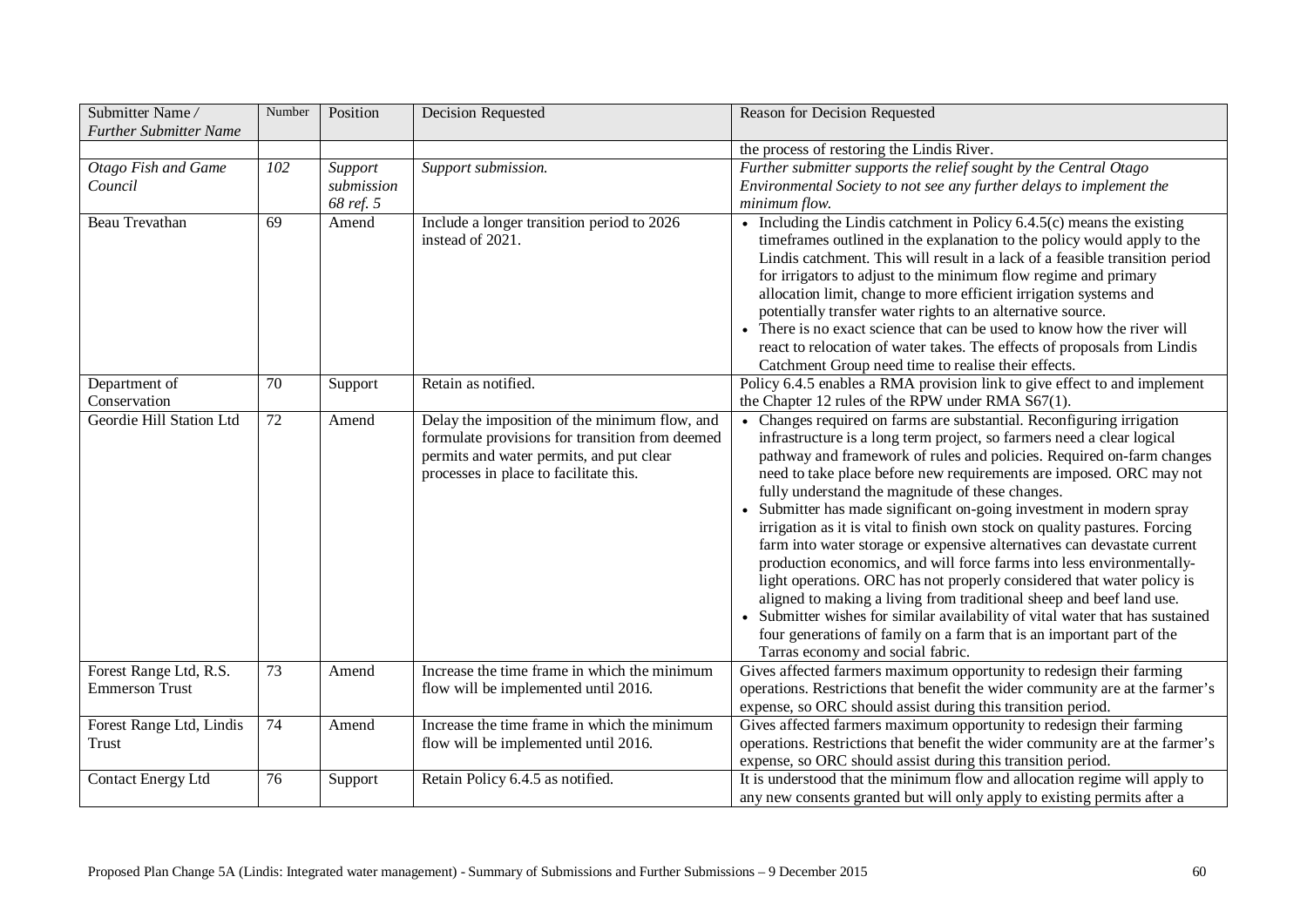| Submitter Name/<br><b>Further Submitter Name</b> | Number | Position                                        | Decision Requested                                                                                                                                                                                                                                                | Reason for Decision Requested                                                                                                                                                                                                                                                                                                                                                                                                                                                                                                                                      |
|--------------------------------------------------|--------|-------------------------------------------------|-------------------------------------------------------------------------------------------------------------------------------------------------------------------------------------------------------------------------------------------------------------------|--------------------------------------------------------------------------------------------------------------------------------------------------------------------------------------------------------------------------------------------------------------------------------------------------------------------------------------------------------------------------------------------------------------------------------------------------------------------------------------------------------------------------------------------------------------------|
|                                                  |        |                                                 |                                                                                                                                                                                                                                                                   | collective review of the consents in the catchment. Such a review may occur<br>at or prior to the expiry of deemed permits in 2021.                                                                                                                                                                                                                                                                                                                                                                                                                                |
| Lindis Catchment Group                           | 103    | <i><b>Oppose</b></i><br>submission<br>76 ref. 5 | Oppose retention of Policy as notified.                                                                                                                                                                                                                           | The further submitter seeks a longer transition period and provisions.                                                                                                                                                                                                                                                                                                                                                                                                                                                                                             |
| T J Cooke                                        | 79     | Amend                                           | Provide for a longer time frame for change.                                                                                                                                                                                                                       | Not able to prepare for a minimum flow to apply until at least 2026, as so<br>much has to be done that requires cohesion, money, time, access, etc                                                                                                                                                                                                                                                                                                                                                                                                                 |
| Lindis Irrigation Ltd                            | 80     | Amend                                           | Amend Policy 6.4.5 so that implementation of<br>minimum flow on Lindis River will not occur<br>before October 2026                                                                                                                                                | • No feasible transition period.<br>Policy 6.4.5 of the RPW does not provide clear process for Lindis<br>irrigators to transition to new permits with a minimum flow and primary<br>allocation limit regime.<br>Irrigators are required to make substantial changes to and investment in<br>irrigation systems on and off farm (including increasing the efficiency of<br>use and establishing new distribution water systems). Time is needed to<br>establish new intake structures and conveyance systems and to shift water<br>rights to an alternative source. |
| Lindis Irrigation Ltd                            | 80     | Amend                                           | Provide a transition package including policies<br>and rules to create a clear process, and<br>appropriate timeframes, for an effective<br>transition to new water permits with conditions<br>imposing a minimum flow regime and new<br>primary allocation limit. | No reason given.                                                                                                                                                                                                                                                                                                                                                                                                                                                                                                                                                   |

#### **30 Implementation - Other requests**

| Submitter Name/<br><b>Further Submitter Name</b> | Number | Position                         | <b>Decision Requested</b>                                                                                                                                                                                 | Reason for Decision Requested                                                                                                                                                                              |
|--------------------------------------------------|--------|----------------------------------|-----------------------------------------------------------------------------------------------------------------------------------------------------------------------------------------------------------|------------------------------------------------------------------------------------------------------------------------------------------------------------------------------------------------------------|
| <b>Bendigo Station</b>                           | 31     | Amend                            | Enable opportunities to move takes and apply<br>innovation and new technology to existing<br>rights.                                                                                                      | There is a lack of opportunities to move takes and to apply innovation and<br>new technology.                                                                                                              |
| <b>Bendigo Station</b>                           | 31     | Amend                            | Provide innovative ways to create surface flows<br>in the lower reaches of the Lindis that would<br>alleviate the need to reduce existing water usage<br>for farming purposes under the current proposal. | Innovative ways to create surface flows are lacking.                                                                                                                                                       |
| Otago Fish and Game<br>Council                   | 102    | Support in<br>part<br>submission |                                                                                                                                                                                                           | Further submitter can support new or "innovative" initiatives to manage<br>flows within the overall context of a higher summer minimum flow, but not<br>as an alternative to a higher summer minimum flow. |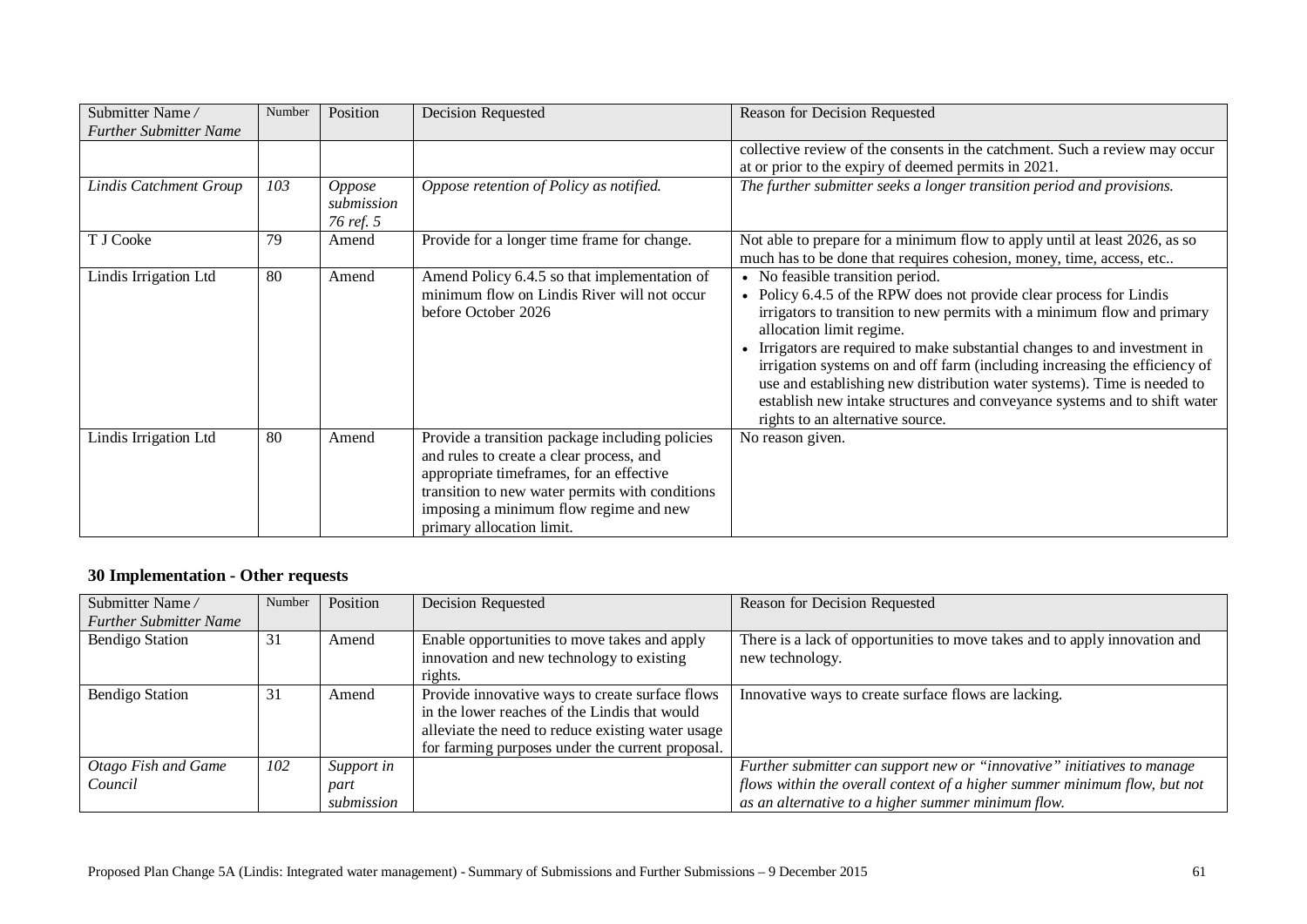| Submitter Name/<br><b>Further Submitter Name</b> | Number | Position                            | <b>Decision Requested</b>                                                                                                                                                                                  | Reason for Decision Requested                                                                                                                                                                                                                                                                                                                                                                                                                                                                                                                                                                                                                                                                                                                                                                                                                                                                                                                                                                                                                   |
|--------------------------------------------------|--------|-------------------------------------|------------------------------------------------------------------------------------------------------------------------------------------------------------------------------------------------------------|-------------------------------------------------------------------------------------------------------------------------------------------------------------------------------------------------------------------------------------------------------------------------------------------------------------------------------------------------------------------------------------------------------------------------------------------------------------------------------------------------------------------------------------------------------------------------------------------------------------------------------------------------------------------------------------------------------------------------------------------------------------------------------------------------------------------------------------------------------------------------------------------------------------------------------------------------------------------------------------------------------------------------------------------------|
|                                                  |        | 31 ref. 30                          |                                                                                                                                                                                                            |                                                                                                                                                                                                                                                                                                                                                                                                                                                                                                                                                                                                                                                                                                                                                                                                                                                                                                                                                                                                                                                 |
| Philip Parcell                                   | 38     | <b>Not</b><br>Applicable            | All of the natural flow of Church Creek, to be<br>preserved with no irrigation takes allowed.                                                                                                              | • Need to preserve the bird life supported by Church Creek, which is a very<br>important part of my enjoyment of the amenity of my property.<br>• Church Creek, which if left undammed with no irrigation, does flow into<br>the Lindis at Lindis Crossing at times of high flow.<br>Church Creek and its natural lagoons have been home to Blue herons,<br>Oystercatchers, Stilts and Plovers.<br>• It seems ORC is determined to close the magnificent 80 year old Tarras<br>Irrigation Scheme, which is a low cost, gravity scheme that irrigates 20<br>plus farms successfully.<br>The Lindis remains an excellent fish hatchery even after 80 years of<br>irrigation, and swimmers can always go to Lake Dunstan which also has<br>excellent toilet and camping facilities.<br>Submitter does not have any easements to access the Clutha/Mata-Au and<br>have not met with any success in trying to negotiate "future proof"<br>easements. Also, for the size of the farm, any irrigation supply from the<br>Clutha/Mata-Au is uneconomic. |
| <b>Bruce Jolly</b>                               | 46     | <b>Not</b><br>Applicable            | Provide an enabling policy from local and<br>central government to streamline the process to<br>access alternative source.                                                                                 | • Those that do not boundary the Clutha/Mata-Au would be seriously<br>challenged to access alternative sources.<br>• The process to access alternative source is not very achievable for most<br>individuals.                                                                                                                                                                                                                                                                                                                                                                                                                                                                                                                                                                                                                                                                                                                                                                                                                                   |
| Lindis Catchment Group<br>Inc                    | 56     | <b>Not</b><br>Applicable            | Include provisions that interlink the minimum<br>flow effectively with the new primary allocation<br>limit so that these tools can work as an<br>integrated package.                                       | No reason given.                                                                                                                                                                                                                                                                                                                                                                                                                                                                                                                                                                                                                                                                                                                                                                                                                                                                                                                                                                                                                                |
| <b>Lindis Catchment Group</b>                    | 103    | Support<br>submission<br>56 ref. 30 | Support the original submission requesting<br>provisions that interlink the minimum flow<br>effectively with the new primary allocation limit<br>so that these tools can work as an integrated<br>package. | The ORC summary of submissions categorised this matter as<br>"Implementation - Other requests - Not Applicable". The further submitter<br>does not agree with this categorisation, and submit that this matter is<br>relevant and applicable. No account is taken in the S32 report or proposed<br>provisions of how a primary allocation limit works in combination with a<br>minimum flow to impact on water availability and reliability". The RPW<br>clearly links these tools together to maintain sufficient flows. These tools<br>must be developed in an integrated manner to ensure effective limits are set.                                                                                                                                                                                                                                                                                                                                                                                                                          |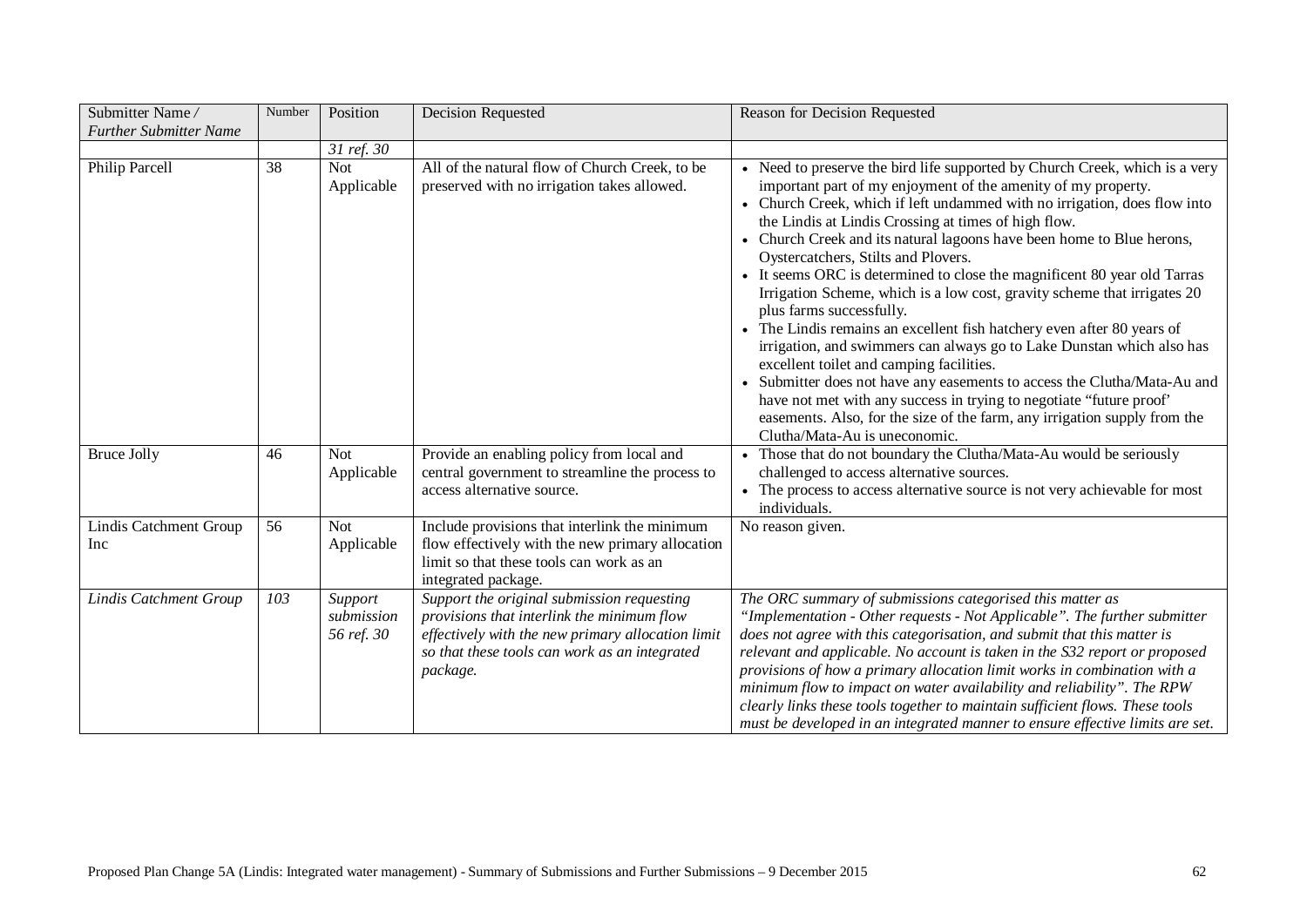## **26 Minor and consequential changes**

| Submitter Name/               | Number | Position   | <b>Decision Requested</b>                         | Reason for Decision Requested                                        |
|-------------------------------|--------|------------|---------------------------------------------------|----------------------------------------------------------------------|
| <b>Further Submitter Name</b> |        |            |                                                   |                                                                      |
| <b>Environmental Defence</b>  | 50     | Amend      | Amend as is necessary to address the issues       | No reason given.                                                     |
| Society Incorporated          |        |            | raised in the submission including any minor or   |                                                                      |
|                               |        |            | other consequential relief.                       |                                                                      |
| Royal Forest and Bird         | 65     | Amend      | Provide any minor or consequential relief that    | No reason given.                                                     |
| Protection Society of         |        |            | arises from relief sought.                        |                                                                      |
| New Zealand Inc.              |        |            |                                                   |                                                                      |
| J. Murray Neilson             | 106    | Support    | Support                                           | Achieves the protection of the environmental, natural character,     |
|                               |        | submission |                                                   | recreational and amenity values of the Lindis River and achieves the |
|                               |        | 65 ref. 26 |                                                   | objectives of the NPSFM.                                             |
| Department of                 | 70     | Amend      | Make further or alternative relief to like effect | Alternative wording of like effect may be equally acceptable.        |
| Conservation                  |        |            | to that sought.                                   |                                                                      |
| <b>Contact Energy Ltd</b>     | 76     | Amend      | Any other consequential changes required to       | No reason given.                                                     |
|                               |        |            | give effect to the relief sought.                 |                                                                      |
| Te Runanga o Moeraki,         | 77     | Amend      | Implement the relief sought, make any similar     | No reason given.                                                     |
| Kati Huirapa Runaka ki        |        |            | amendments with like effect to the relief sought, |                                                                      |
| Puketeraki, and Te            |        |            | and make any consequential amendments             |                                                                      |
| Runanga o Otakou              |        |            | necessary to give effect to the relief sought.    |                                                                      |
| (collectively Kai Tahu)       |        |            |                                                   |                                                                      |

# **27 Section 32 Report**

| Submitter Name/               | Number | Position                 | Decision Requested                                                                                                             | Reason for Decision Requested                                                                                                                                                                                                                                                                                                                                                                                                                                                                                                                      |
|-------------------------------|--------|--------------------------|--------------------------------------------------------------------------------------------------------------------------------|----------------------------------------------------------------------------------------------------------------------------------------------------------------------------------------------------------------------------------------------------------------------------------------------------------------------------------------------------------------------------------------------------------------------------------------------------------------------------------------------------------------------------------------------------|
| <b>Further Submitter Name</b> |        |                          |                                                                                                                                |                                                                                                                                                                                                                                                                                                                                                                                                                                                                                                                                                    |
| Bruce Jolly                   | 46     | <b>Not</b><br>Applicable | More weighting should be given to the pre-<br>April Draft S32 Evaluation Report, where the<br>science detail supports 450 l/s. | The S32 Evaluation Report:<br>a) is seriously flawed and the social and economic evaluation could not<br>stand up in a court hearing.<br>b) does not provide supporting documentation to the percentages used in<br>the various options under economic costs/risks.<br>does not mention other ways of meeting the environmental gains<br>$\mathbf{c}$<br>required, other than minimum flow. Transition issues and other tools<br>that could be used to enhance the outcomes have been disregarded, or<br>policy enabling them is already in place. |
| Malvern Downs Ltd             | 47     | Did not<br>specify       | Consider the S32 Evaluation Report inadequate.                                                                                 | The S32 Evaluation Report should be considered inadequate.                                                                                                                                                                                                                                                                                                                                                                                                                                                                                         |
| <b>Federated Farmers of</b>   | 57     | <b>Not</b>               | That the Section 32 Evaluation Report is                                                                                       | The S32 Evaluation Report is neither appropriate nor adequate. It is                                                                                                                                                                                                                                                                                                                                                                                                                                                                               |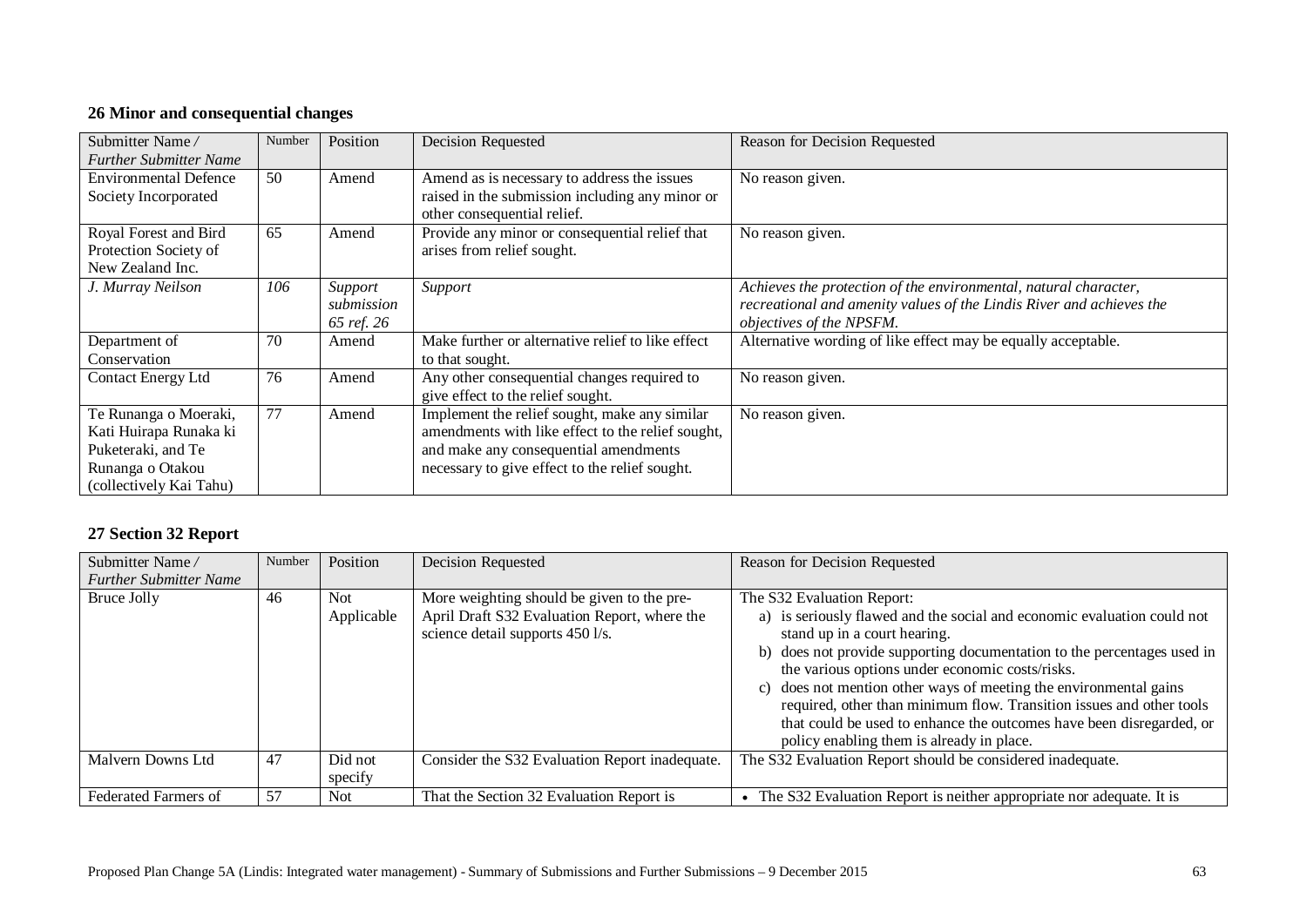| Submitter Name/               | Number | Position   | <b>Decision Requested</b> | Reason for Decision Requested                                                                                                                                                                                                                                                                                                                                                                                                                                                                                                                                                                                                                                                                                                                                                                                                                                                                                                                                                                                                                                                                                                                                                                                                                                                                                                                                                                  |
|-------------------------------|--------|------------|---------------------------|------------------------------------------------------------------------------------------------------------------------------------------------------------------------------------------------------------------------------------------------------------------------------------------------------------------------------------------------------------------------------------------------------------------------------------------------------------------------------------------------------------------------------------------------------------------------------------------------------------------------------------------------------------------------------------------------------------------------------------------------------------------------------------------------------------------------------------------------------------------------------------------------------------------------------------------------------------------------------------------------------------------------------------------------------------------------------------------------------------------------------------------------------------------------------------------------------------------------------------------------------------------------------------------------------------------------------------------------------------------------------------------------|
| <b>Further Submitter Name</b> |        |            |                           |                                                                                                                                                                                                                                                                                                                                                                                                                                                                                                                                                                                                                                                                                                                                                                                                                                                                                                                                                                                                                                                                                                                                                                                                                                                                                                                                                                                                |
| New Zealand                   |        | Applicable | considered inadequate.    | simply 'reporting' on pre-determined decisions without any sufficient<br>evaluation.<br>• There has not been adequate identification or documentation of how<br>conclusions within the evaluation report were reached and on what basis<br>they were made.<br>Statements in the S32 Evaluation Report are contradictory to the April<br>2014 Consultation Draft S32 Report and ORC's own evidence, previous<br>comments, statements and science.<br>The analysis in the S32 Evaluation Report has neither been substantiated<br>nor linked adequately to any additional reports.<br>S32 Evaluation Report does not enable a full understanding of the likely<br>benefits, costs or risks of different options.<br>The economic impacts of the minimum flow options (on individual<br>landowners, the community and regional economies have not been<br>adequately considered or have been significantly underestimated. The<br>marginal economic impacts between the various options require<br>significantly greater assessment, particularly in terms of the marginal<br>economic opportunity costs between the minimum flow options<br>considered.<br>• The economic benefits resulting from each minimum flow option are not<br>adequately considered.<br>• No discussion or analysis within the S32 Evaluation Report as to how the<br>primary allocation limit of 1,000 l/s was reached. |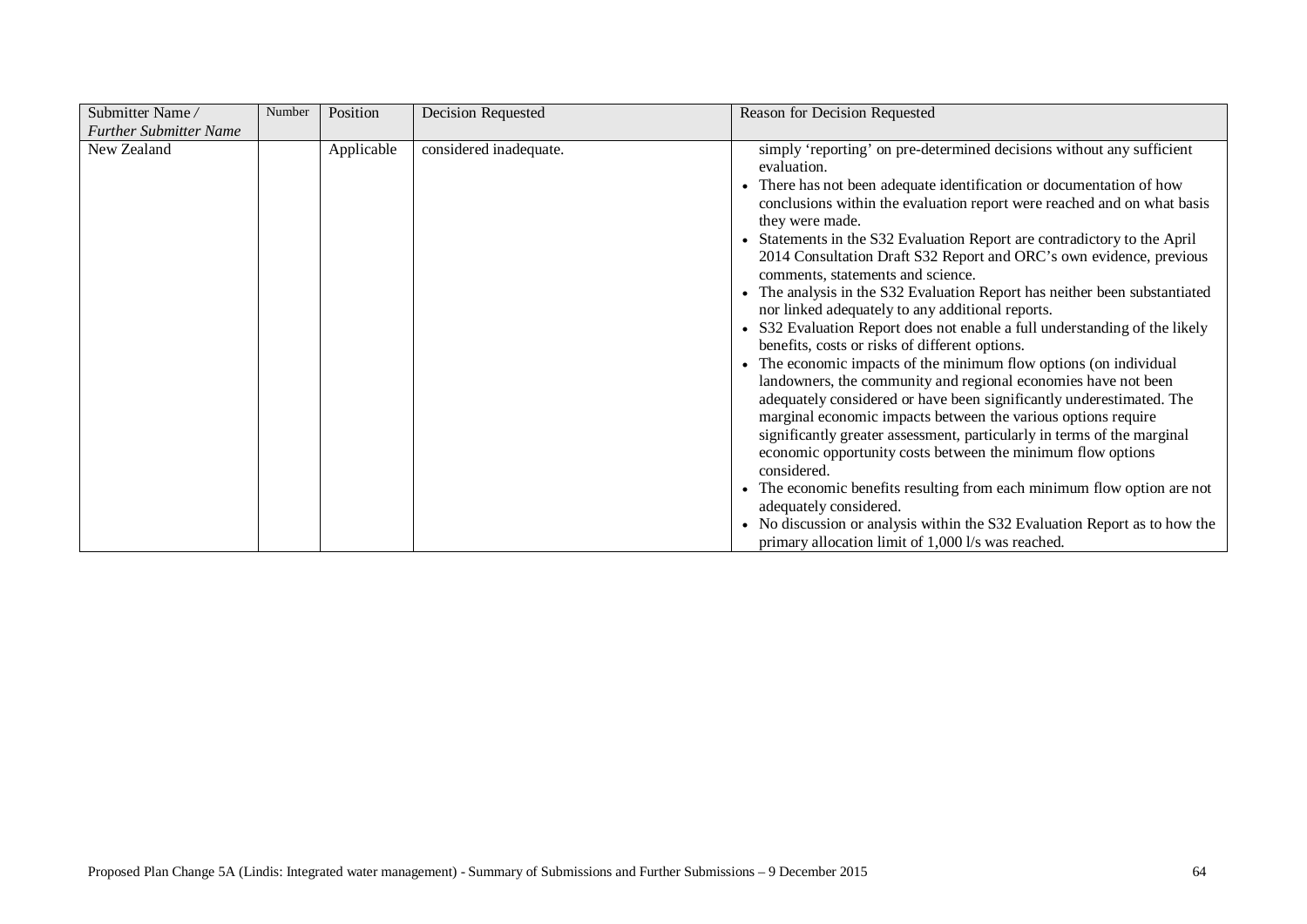# **Submissions beyond the scope**

## **33 Matters beyond the scope of the Plan Change**

| Submitter Name/<br><b>Further Submitter Name</b> | Number | Position                            | <b>Decision Requested</b>                                                                                                                                                                                                                                                                                                                   | Reason for Decision Requested                                                                                                                                                                                                                                                                                                                                                                                                                                                                                                                                                                                                                                                                                                                                                                                                                                               |
|--------------------------------------------------|--------|-------------------------------------|---------------------------------------------------------------------------------------------------------------------------------------------------------------------------------------------------------------------------------------------------------------------------------------------------------------------------------------------|-----------------------------------------------------------------------------------------------------------------------------------------------------------------------------------------------------------------------------------------------------------------------------------------------------------------------------------------------------------------------------------------------------------------------------------------------------------------------------------------------------------------------------------------------------------------------------------------------------------------------------------------------------------------------------------------------------------------------------------------------------------------------------------------------------------------------------------------------------------------------------|
| Gerald Telford                                   | 28     | <b>Not</b><br>Applicable            | Proactive management by ORC to occur.                                                                                                                                                                                                                                                                                                       | • ORC, at times, seems out of step with local communities to enhance<br>recreational usage.<br>• There is the potential to highlight the Lindis as a model to showcase a<br>new regime and desire by all groups involved in this process to deliver<br>positive community outcomes and environmental standards.                                                                                                                                                                                                                                                                                                                                                                                                                                                                                                                                                             |
| <b>Lindis Catchment Group</b>                    | 103    | Support<br>submission<br>28 ref. 33 | Support this decision request for proactive<br>management.                                                                                                                                                                                                                                                                                  | • ORC have categorised this matter as "Not applicable" and outside the<br>scope of the plan change.<br>The further submitter disagrees with this categorisation and supports the<br>decision request. Provisions which enable proactive management are<br>within the scope of PPC5A. A one-size-fits-all approach is not<br>appropriate across the whole of Otago, and certainly not for the Lindis<br>catchment. To set effective flow limits in the Lindis, the ORC need to<br>recognise and address the unique characteristics of this catchment.<br>Setting effective flow limits involves a fine balance between different<br>values and interests. To maximise the gains for all values, including<br>ecological, natural character and human use and cultural values, PPC5A<br>needs to include provisions designed specifically for the environment and<br>climate. |
| Fish and Game Council                            | 54     | <b>Not</b><br>Applicable            | Add "birddiv" to the list of values of the Central<br>Otago subregion included in Water Plan<br>Schedule 1A.                                                                                                                                                                                                                                | The presence of indigenous waterfowl and wading birds in the lower Lindis<br>justifies this addition to Schedule 1A of the RPW.                                                                                                                                                                                                                                                                                                                                                                                                                                                                                                                                                                                                                                                                                                                                             |
| J. Murray Neilson                                | 106    | Support<br>submission<br>54 ref. 33 | Support in entirety.                                                                                                                                                                                                                                                                                                                        | Better protects environmental, natural character and recreational values of<br>the Lindis River.                                                                                                                                                                                                                                                                                                                                                                                                                                                                                                                                                                                                                                                                                                                                                                            |
| Lindis Catchment Group<br>Inc                    | 56     | <b>Not</b><br>Applicable            | Inclusion of new policies and rules granting<br>primary allocation status to any take which has<br>primary allocation status in relation to a<br>tributary of the Clutha/Mata-Au (including the<br>Lindis River and its tributaries) which is moved<br>from that tributary of the Clutha/Mata-Au to the<br>main stem of the Clutha/Mata-Au. | No reason given                                                                                                                                                                                                                                                                                                                                                                                                                                                                                                                                                                                                                                                                                                                                                                                                                                                             |
| <b>Lindis Catchment Group</b>                    | 103    | Support<br>submission               | Support the original submission requesting new<br>policies and rules that retain primary allocation                                                                                                                                                                                                                                         | • The ORC summary of submissions categorised this as "Matters beyond<br>the scope of the plan change - Not applicable". The further submitter                                                                                                                                                                                                                                                                                                                                                                                                                                                                                                                                                                                                                                                                                                                               |